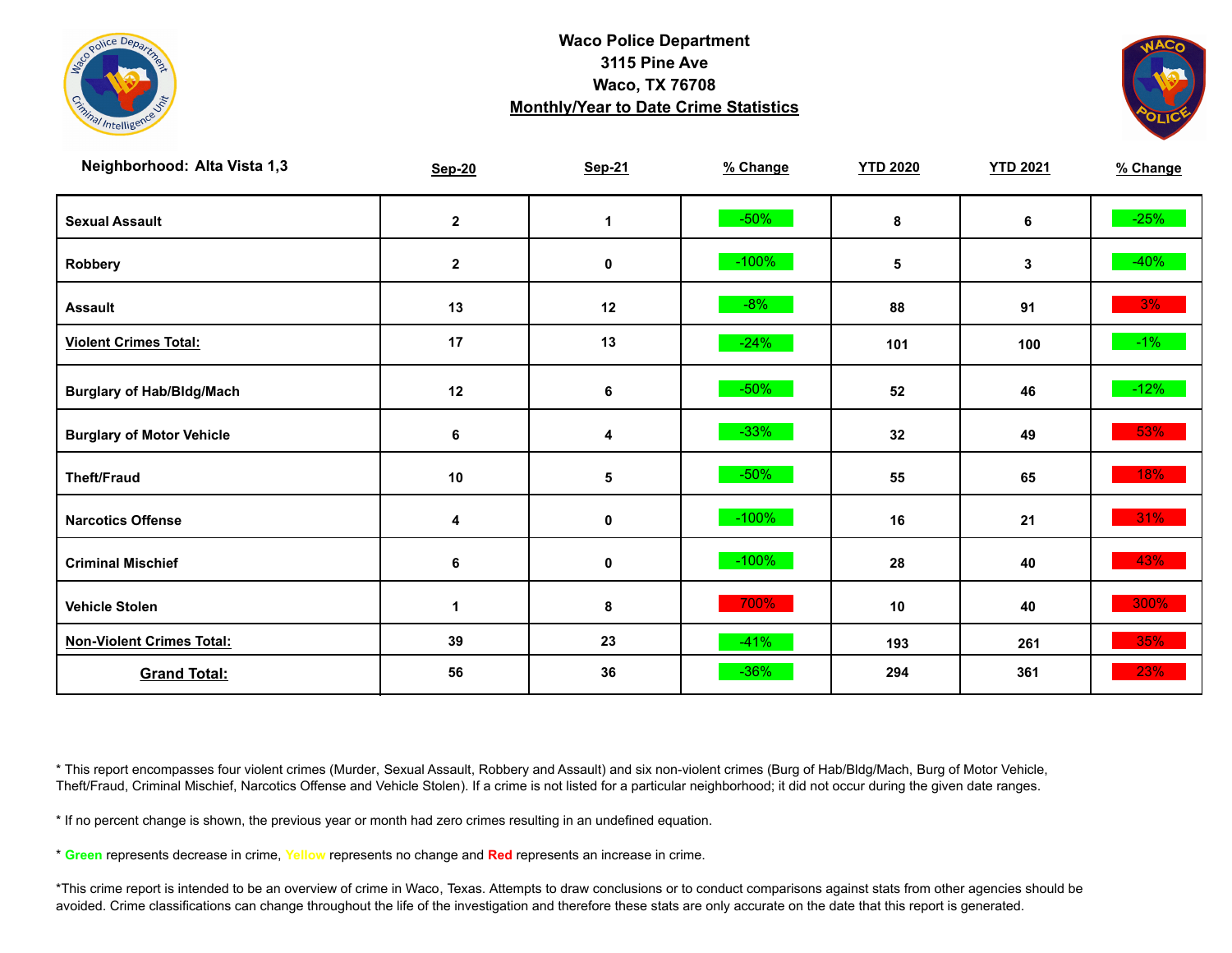



| Neighborhood: Austin Avenue 2,3,4 | <b>Sep-20</b>        | <b>Sep-21</b>   | % Change | <b>YTD 2020</b> | <b>YTD 2021</b> | % Change |
|-----------------------------------|----------------------|-----------------|----------|-----------------|-----------------|----------|
| <b>Murder</b>                     | $\mathbf 0$          | $\mathbf 1$     |          | $\mathbf 0$     | $\mathbf{1}$    |          |
| <b>Sexual Assault</b>             | $\mathbf{1}$         | 1               | $0\%$    | 3               | 3               | $0\%$    |
| Robbery                           | 0                    | 1               |          | 3               | 5               | 67%      |
| <b>Assault</b>                    | $\mathbf{2}$         | $5\phantom{.0}$ | 150%     | 37              | 32              | $-14%$   |
| <b>Violent Crimes Total:</b>      | $\mathbf{3}$         | 8               | 167%     | 43              | 41              | $-5%$    |
| <b>Burglary of Hab/Bldg/Mach</b>  | 4                    | $\mathbf{2}$    | $-50%$   | 32              | 32              | $0\%$    |
| <b>Burglary of Motor Vehicle</b>  | 4                    | 4               | $0\%$    | 30              | 28              | $-7%$    |
| <b>Theft/Fraud</b>                | 3                    | 8               | 167%     | 54              | 76              | 41%      |
| <b>Narcotics Offense</b>          | $\mathbf 0$          | $\mathbf{2}$    |          | 26              | 25              | $-4%$    |
| <b>Criminal Mischief</b>          | $\blacktriangleleft$ | 6               | 500%     | 17              | 51              | 200%     |
| <b>Vehicle Stolen</b>             | $\pmb{0}$            | 1               |          | 9               | 11              | 22%      |
| <b>Non-Violent Crimes Total:</b>  | 12                   | 23              | 92%      | 168             | 223             | 33%      |
| <b>Grand Total:</b>               | 15                   | 31              | 107%     | 211             | 264             | 25%      |

\* This report encompasses four violent crimes (Murder, Sexual Assault, Robbery and Assault) and six non-violent crimes (Burg of Hab/Bldg/Mach, Burg of Motor Vehicle, Theft/Fraud, Criminal Mischief, Narcotics Offense and Vehicle Stolen). If a crime is not listed for a particular neighborhood; it did not occur during the given date ranges.

\* If no percent change is shown, the previous year or month had zero crimes resulting in an undefined equation.

\* **Green** represents decrease in crime, **Yellow** represents no change and **Red** represents an increase in crime.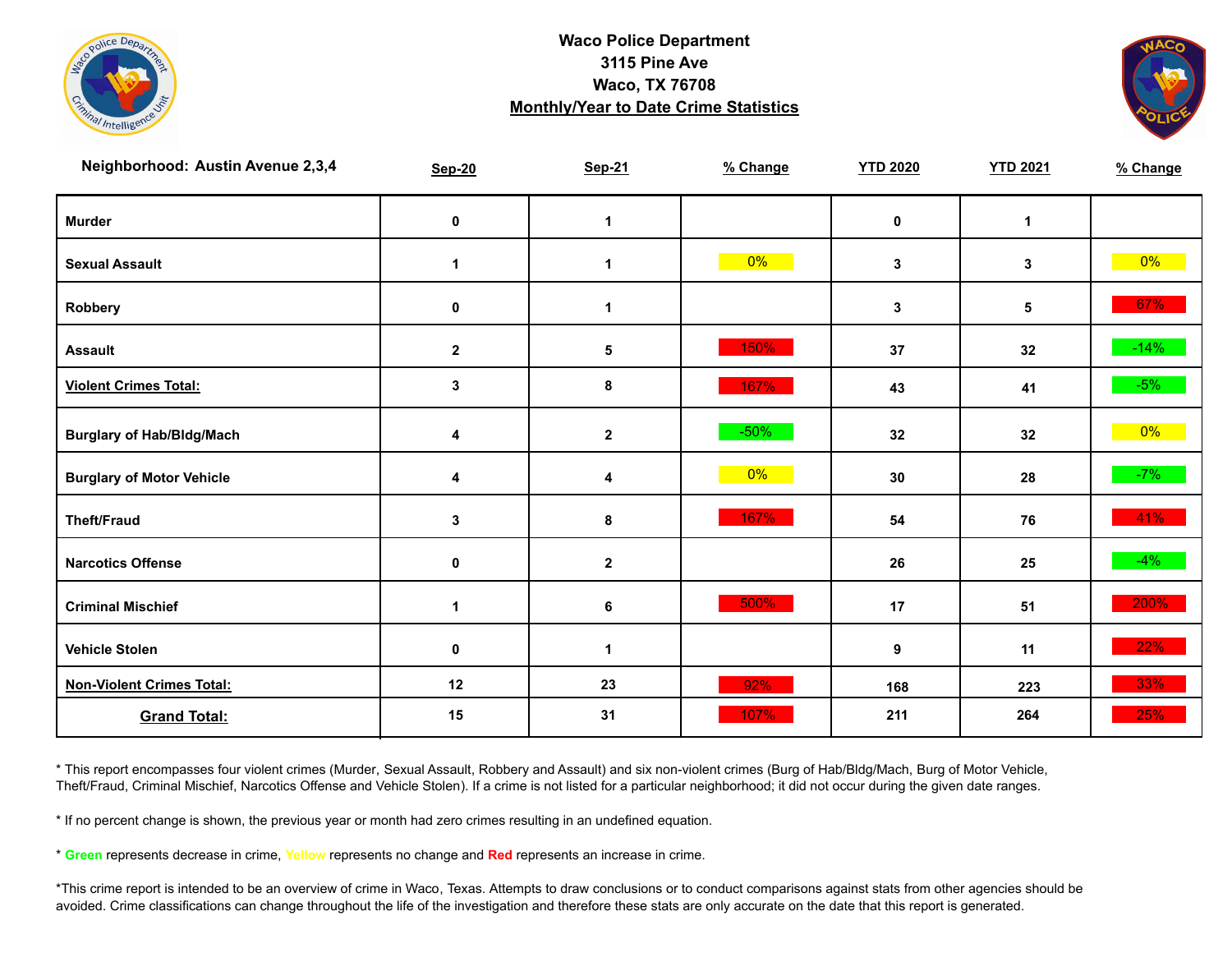



| Neighborhood: Baylor 2           | <b>Sep-20</b>  | <b>Sep-21</b> | % Change | <b>YTD 2020</b> | <b>YTD 2021</b> | % Change |
|----------------------------------|----------------|---------------|----------|-----------------|-----------------|----------|
| <b>Murder</b>                    | $\mathbf 0$    | $\mathbf 0$   | $0\%$    | $\mathbf 0$     | $\mathbf{1}$    |          |
| <b>Sexual Assault</b>            | 0              | 1             |          | $\mathbf{3}$    | $\overline{7}$  | 133%     |
| <b>Robbery</b>                   | 1              | $\mathbf{2}$  | 100%     | $\mathbf{2}$    | 8               | $300\%$  |
| <b>Assault</b>                   | $\bf 6$        | 6             | $0\%$    | 58              | 54              | $-7%$    |
| <b>Violent Crimes Total:</b>     | $\overline{7}$ | 9             | 29%      | 63              | 70              | $11\%$   |
| <b>Burglary of Hab/Bldg/Mach</b> | $\mathbf{2}$   | $\mathbf 1$   | $-50%$   | 43              | 26              | $-40%$   |
| <b>Burglary of Motor Vehicle</b> | 23             | 9             | $-61%$   | 168             | 86              | $-49%$   |
| <b>Theft/Fraud</b>               | $\overline{7}$ | 25            | 257%     | 85              | 122             | 44%      |
| <b>Narcotics Offense</b>         | 4              | 3             | $-25%$   | 11              | 19              | 73%      |
| <b>Criminal Mischief</b>         | $\bf 6$        | $\mathbf{2}$  | $-67%$   | 30              | 38              | 27%      |
| <b>Vehicle Stolen</b>            | 4              | 5             | 25%      | 27              | 28              | $4\%$    |
| <b>Non-Violent Crimes Total:</b> | 46             | 45            | $-2%$    | 364             | 319             | $-12%$   |
| <b>Grand Total:</b>              | 53             | 54            | 2%       | 427             | 389             | $-9%$    |

\* This report encompasses four violent crimes (Murder, Sexual Assault, Robbery and Assault) and six non-violent crimes (Burg of Hab/Bldg/Mach, Burg of Motor Vehicle, Theft/Fraud, Criminal Mischief, Narcotics Offense and Vehicle Stolen). If a crime is not listed for a particular neighborhood; it did not occur during the given date ranges.

\* If no percent change is shown, the previous year or month had zero crimes resulting in an undefined equation.

\* **Green** represents decrease in crime, **Yellow** represents no change and **Red** represents an increase in crime.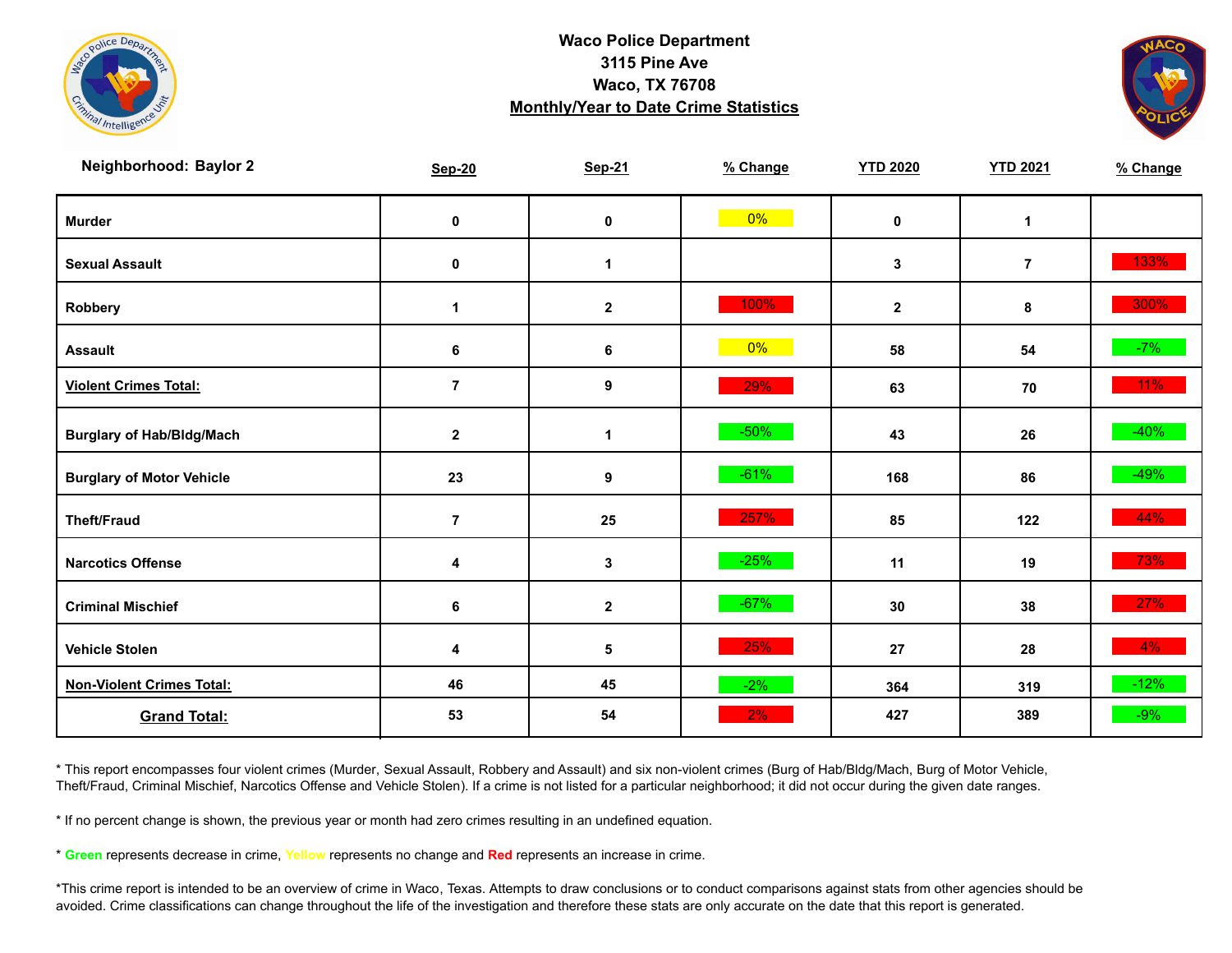



| Neighborhood: Brook Oaks 4       | <b>Sep-20</b> | <b>Sep-21</b>    | % Change | <b>YTD 2020</b> | <b>YTD 2021</b> | % Change |
|----------------------------------|---------------|------------------|----------|-----------------|-----------------|----------|
| <b>Murder</b>                    | $\mathbf 0$   | $\pmb{0}$        | $0\%$    | $\mathbf{2}$    | $\overline{2}$  | $0\%$    |
| <b>Sexual Assault</b>            | $\mathbf 0$   | $\mathbf 0$      | $0\%$    | 6               | 4               | $-33%$   |
| Robbery                          | 0             | 1                |          | 8               | 5               | $-38%$   |
| <b>Assault</b>                   | 15            | 12               | $-20%$   | 148             | 107             | $-28%$   |
| <b>Violent Crimes Total:</b>     | 15            | 13               | $-13%$   | 164             | 118             | $-28%$   |
| <b>Burglary of Hab/Bldg/Mach</b> | 8             | $\mathbf{1}$     | $-88%$   | 38              | 42              | $11\%$   |
| <b>Burglary of Motor Vehicle</b> | 0             | 3                |          | 19              | 14              | $-26%$   |
| <b>Theft/Fraud</b>               | 11            | 6                | $-45%$   | 86              | 63              | $-27%$   |
| <b>Narcotics Offense</b>         | 8             | $\boldsymbol{9}$ | 13%      | 38              | 32              | $-16%$   |
| <b>Criminal Mischief</b>         | 6             | $\mathbf{2}$     | $-67%$   | 49              | 47              | $-4%$    |
| <b>Vehicle Stolen</b>            | $\mathbf{1}$  | 4                | 300%     | 11              | 16              | 45%      |
| <b>Non-Violent Crimes Total:</b> | 34            | 25               | $-26%$   | 241             | 214             | $-11%$   |
| <b>Grand Total:</b>              | 49            | 38               | $-22%$   | 405             | 332             | $-18%$   |

\* This report encompasses four violent crimes (Murder, Sexual Assault, Robbery and Assault) and six non-violent crimes (Burg of Hab/Bldg/Mach, Burg of Motor Vehicle, Theft/Fraud, Criminal Mischief, Narcotics Offense and Vehicle Stolen). If a crime is not listed for a particular neighborhood; it did not occur during the given date ranges.

\* If no percent change is shown, the previous year or month had zero crimes resulting in an undefined equation.

\* **Green** represents decrease in crime, **Yellow** represents no change and **Red** represents an increase in crime.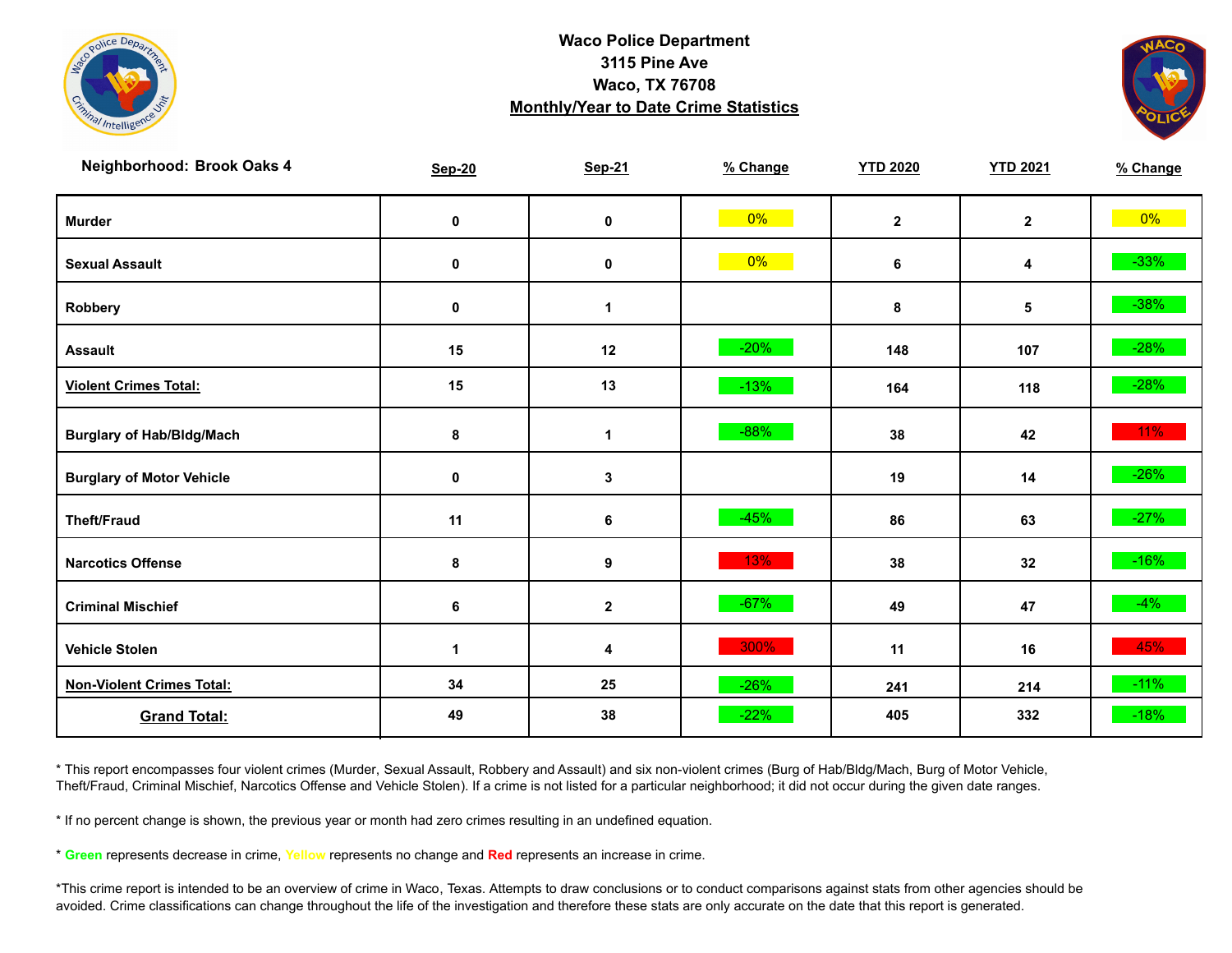



| Neighborhood: Brookview 3,4      | <b>Sep-20</b> | <b>Sep-21</b>  | % Change | <b>YTD 2020</b> | <b>YTD 2021</b> | % Change |
|----------------------------------|---------------|----------------|----------|-----------------|-----------------|----------|
| <b>Murder</b>                    | $\pmb{0}$     | $\mathbf 0$    | $0\%$    | $\mathbf{2}$    | $\mathbf{1}$    | $-50\%$  |
| <b>Sexual Assault</b>            | 0             | 1              |          | $\mathbf{2}$    | $\mathbf{2}$    | $0\%$    |
| Robbery                          | 1             | 0              | $-100%$  | 6               | 3               | $-50\%$  |
| <b>Assault</b>                   | 4             | 9              | 125%     | 68              | 75              | 10%      |
| <b>Violent Crimes Total:</b>     | 5             | 10             | 100%     | 78              | 81              | $4\%$    |
| <b>Burglary of Hab/Bldg/Mach</b> | $\mathbf{2}$  | $\overline{7}$ | 250%     | 14              | 25              | 79%      |
| <b>Burglary of Motor Vehicle</b> | $\mathbf 2$   | 1              | $-50%$   | 25              | 23              | $-8%$    |
| <b>Theft/Fraud</b>               | 5             | 8              | 60%      | 61              | 53              | $-13%$   |
| <b>Narcotics Offense</b>         | $\mathbf 3$   | 4              | 33%      | 27              | 24              | $-11\%$  |
| <b>Criminal Mischief</b>         | $\mathbf{3}$  | 3              | 0%       | 29              | 24              | $-17%$   |
| <b>Vehicle Stolen</b>            | $\pmb{0}$     | 3              |          | 9               | 11              | 22%      |
| <b>Non-Violent Crimes Total:</b> | 15            | 26             | 73%      | 165             | 160             | $-3%$    |
| <b>Grand Total:</b>              | 20            | 36             | 80%      | 243             | 241             | $-1\%$   |

\* This report encompasses four violent crimes (Murder, Sexual Assault, Robbery and Assault) and six non-violent crimes (Burg of Hab/Bldg/Mach, Burg of Motor Vehicle, Theft/Fraud, Criminal Mischief, Narcotics Offense and Vehicle Stolen). If a crime is not listed for a particular neighborhood; it did not occur during the given date ranges.

\* If no percent change is shown, the previous year or month had zero crimes resulting in an undefined equation.

\* **Green** represents decrease in crime, **Yellow** represents no change and **Red** represents an increase in crime.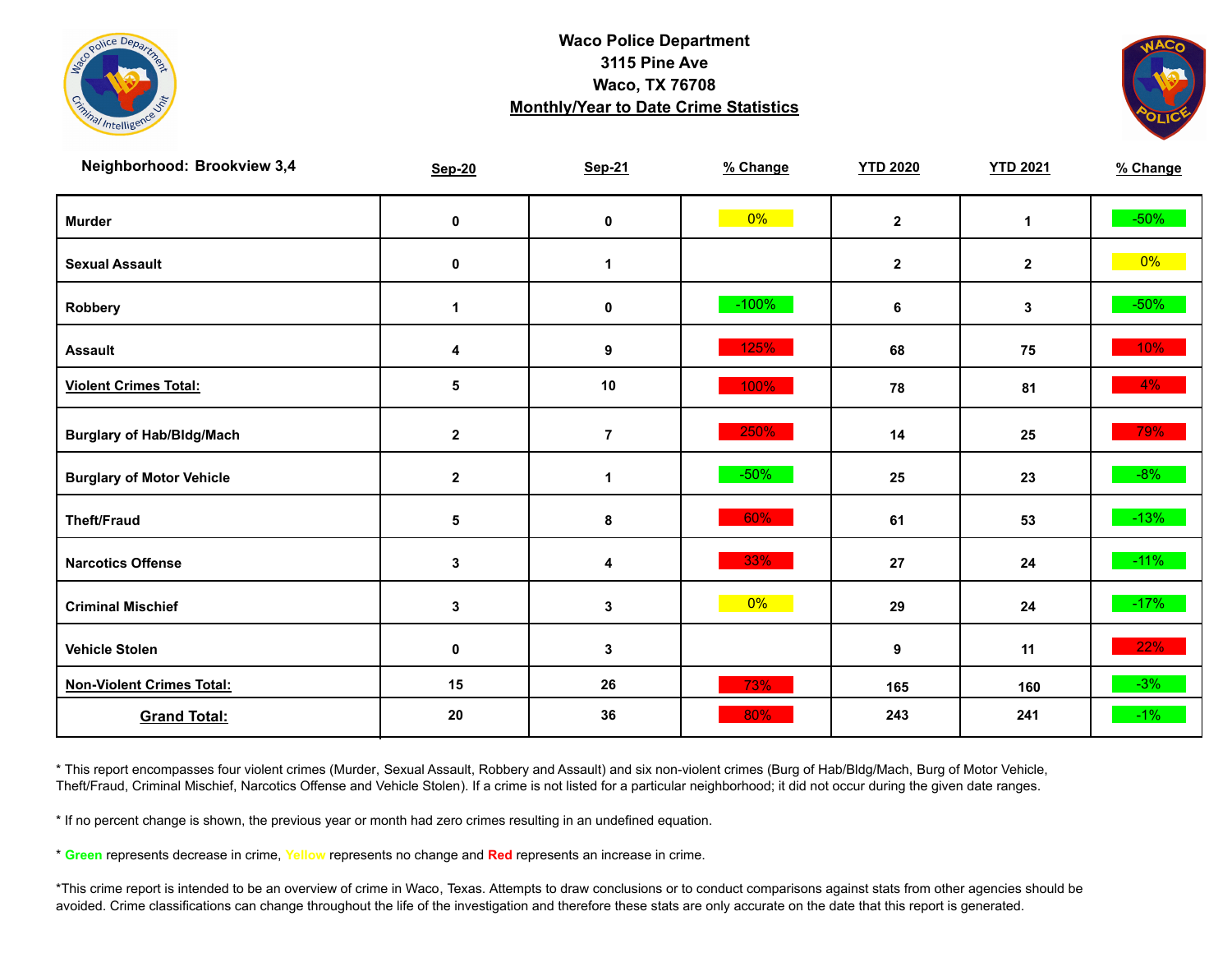



| Neighborhood: Carver 1           | <b>Sep-20</b>        | <b>Sep-21</b>    | % Change | <b>YTD 2020</b> | <b>YTD 2021</b> | % Change |
|----------------------------------|----------------------|------------------|----------|-----------------|-----------------|----------|
| <b>Murder</b>                    | $\mathbf 0$          | $\pmb{0}$        | $0\%$    | $\mathbf{1}$    | $\mathbf{2}$    | 100%     |
| <b>Sexual Assault</b>            | 0                    | 0                | $0\%$    | 13              | 5               | $-62%$   |
| Robbery                          | $\blacktriangleleft$ | $\mathbf{2}$     | 100%     | 8               | 9               | 13%      |
| <b>Assault</b>                   | 16                   | 18               | 13%      | 184             | 159             | $-14%$   |
| <b>Violent Crimes Total:</b>     | 17                   | 20               | 18%      | 206             | 175             | $-15%$   |
| <b>Burglary of Hab/Bldg/Mach</b> | $\sqrt{5}$           | 4                | $-20%$   | 47              | 41              | $-13%$   |
| <b>Burglary of Motor Vehicle</b> | 1                    | $\boldsymbol{2}$ | 100%     | 23              | 37              | 61%      |
| <b>Theft/Fraud</b>               | $10$                 | $\overline{7}$   | $-30%$   | 76              | 86              | 13%      |
| <b>Narcotics Offense</b>         | 4                    | $\overline{7}$   | 75%      | 75              | 47              | $-37%$   |
| <b>Criminal Mischief</b>         | $\overline{7}$       | $\overline{7}$   | $0\%$    | 71              | 61              | $-14%$   |
| <b>Vehicle Stolen</b>            | $\mathbf{2}$         | 1                | $-50%$   | 17              | 11              | $-35%$   |
| <b>Non-Violent Crimes Total:</b> | 29                   | 28               | $-3%$    | 309             | 283             | $-8%$    |
| <b>Grand Total:</b>              | 46                   | 48               | 4%       | 515             | 458             | $-11%$   |

\* This report encompasses four violent crimes (Murder, Sexual Assault, Robbery and Assault) and six non-violent crimes (Burg of Hab/Bldg/Mach, Burg of Motor Vehicle, Theft/Fraud, Criminal Mischief, Narcotics Offense and Vehicle Stolen). If a crime is not listed for a particular neighborhood; it did not occur during the given date ranges.

\* If no percent change is shown, the previous year or month had zero crimes resulting in an undefined equation.

\* **Green** represents decrease in crime, **Yellow** represents no change and **Red** represents an increase in crime.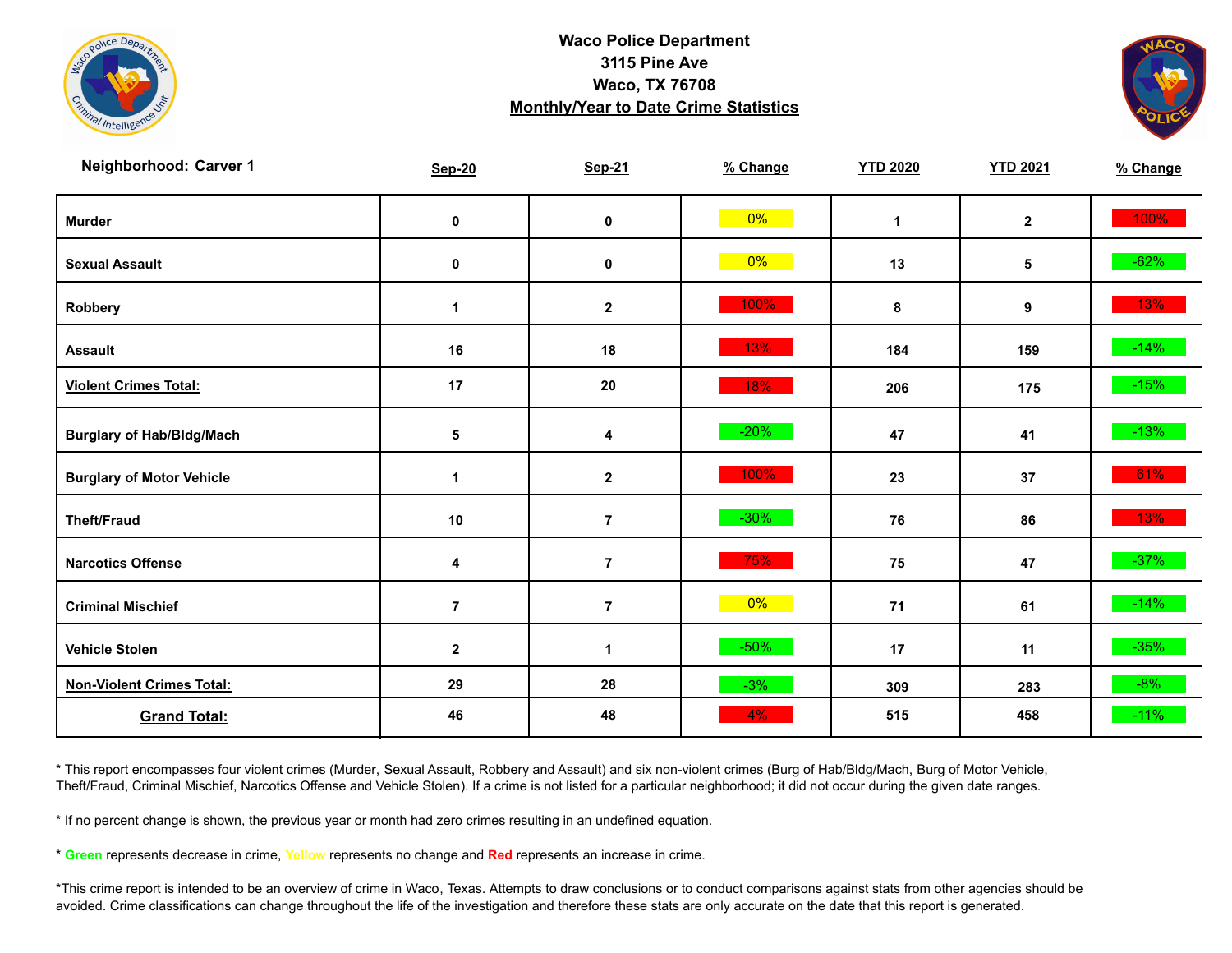



| Neighborhood: Cedar Ridge 1,5    | <b>Sep-20</b>           | <b>Sep-21</b>        | % Change | <b>YTD 2020</b> | <b>YTD 2021</b> | % Change |
|----------------------------------|-------------------------|----------------------|----------|-----------------|-----------------|----------|
| <b>Murder</b>                    | $\mathbf 0$             | $\pmb{0}$            | $0\%$    | $\mathbf{1}$    | $\mathbf 0$     | $-100%$  |
| <b>Sexual Assault</b>            | 0                       | 0                    | $0\%$    | $\mathbf 3$     | $\mathbf{2}$    | $-33%$   |
| Robbery                          | 0                       | 0                    | $0\%$    | 0               | $\mathbf{1}$    |          |
| <b>Assault</b>                   | $\mathbf{2}$            | 5                    | 150%     | 44              | 30              | $-32%$   |
| <b>Violent Crimes Total:</b>     | $\overline{\mathbf{2}}$ | 5                    | 150%     | 48              | 33              | $-31\%$  |
| <b>Burglary of Hab/Bldg/Mach</b> | $\mathbf{3}$            | $\mathbf 0$          | $-100%$  | 8               | 6               | $-25%$   |
| <b>Burglary of Motor Vehicle</b> | 4                       | 1                    | $-75%$   | 21              | 21              | $0\%$    |
| <b>Theft/Fraud</b>               | 3                       | 5                    | 67%      | 39              | 43              | 10%      |
| <b>Narcotics Offense</b>         | $\mathbf{2}$            | $\blacktriangleleft$ | $-50%$   | $\overline{7}$  | $\sqrt{5}$      | $-29%$   |
| <b>Criminal Mischief</b>         | $\blacktriangleleft$    | $\mathbf{2}$         | 100%     | 19              | 13              | $-32%$   |
| <b>Vehicle Stolen</b>            | 4                       | $\mathbf 1$          | $-75%$   | 8               | 5               | $-38%$   |
| <b>Non-Violent Crimes Total:</b> | 17                      | 10                   | $-41%$   | 102             | 93              | $-9%$    |
| <b>Grand Total:</b>              | 19                      | 15                   | $-21%$   | 150             | 126             | $-16%$   |

\* This report encompasses four violent crimes (Murder, Sexual Assault, Robbery and Assault) and six non-violent crimes (Burg of Hab/Bldg/Mach, Burg of Motor Vehicle, Theft/Fraud, Criminal Mischief, Narcotics Offense and Vehicle Stolen). If a crime is not listed for a particular neighborhood; it did not occur during the given date ranges.

\* If no percent change is shown, the previous year or month had zero crimes resulting in an undefined equation.

\* **Green** represents decrease in crime, **Yellow** represents no change and **Red** represents an increase in crime.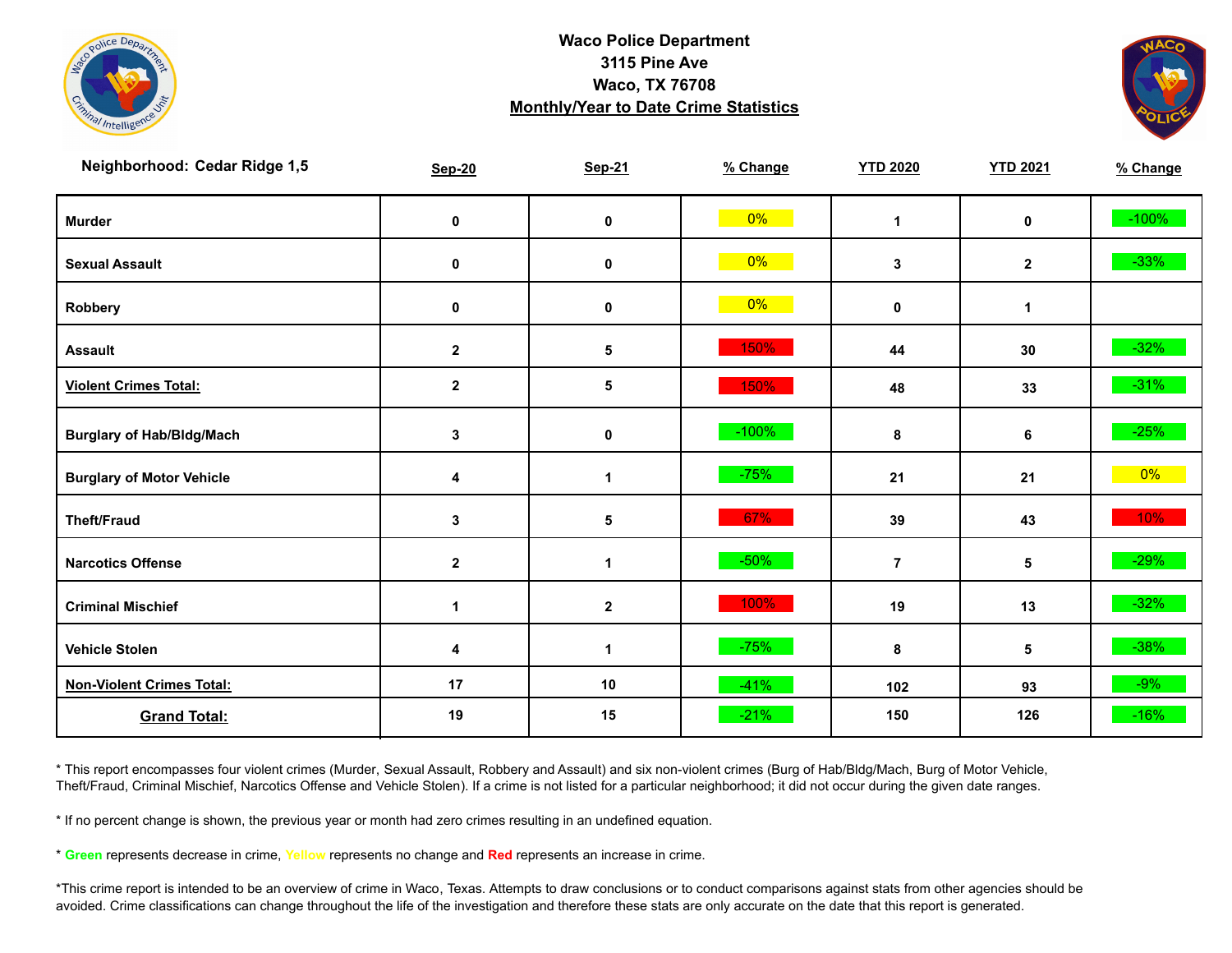



| <b>Neighborhood: China Spring 5</b> | <b>Sep-20</b> | <b>Sep-21</b>  | % Change | <b>YTD 2020</b> | <b>YTD 2021</b> | % Change |
|-------------------------------------|---------------|----------------|----------|-----------------|-----------------|----------|
| <b>Sexual Assault</b>               | $\mathbf{2}$  | 0              | $-100%$  | 3               | $\mathbf{2}$    | $-33%$   |
| Robbery                             | $\mathbf 0$   | $\pmb{0}$      | $0\%$    | $\mathbf 0$     | 1               |          |
| <b>Assault</b>                      | 4             | $\overline{7}$ | 75%      | 44              | 38              | $-14%$   |
| <b>Violent Crimes Total:</b>        | 6             | $\overline{7}$ | 17%      | 47              | 41              | $-13%$   |
| <b>Burglary of Hab/Bldg/Mach</b>    | 0             | 4              |          | 16              | 9               | $-44%$   |
| <b>Burglary of Motor Vehicle</b>    | $\mathbf 1$   | 1              | $0\%$    | 15              | 15              | $0\%$    |
| <b>Theft/Fraud</b>                  | $\mathbf 2$   | $\sqrt{5}$     | 150%     | 30              | 25              | $-17%$   |
| <b>Narcotics Offense</b>            | $\mathbf 0$   | $\mathbf 0$    | $0\%$    | 4               | 1               | $-75%$   |
| <b>Criminal Mischief</b>            | $\mathbf 0$   | 1              |          | 8               | 15              | 88%      |
| <b>Vehicle Stolen</b>               | 1             | 1              | 0%       | 6               | 4               | $-33%$   |
| <b>Non-Violent Crimes Total:</b>    | 4             | 12             | 200%     | 79              | 69              | $-13%$   |
| <b>Grand Total:</b>                 | 10            | 19             | 90%      | 126             | 110             | $-13%$   |

\* This report encompasses four violent crimes (Murder, Sexual Assault, Robbery and Assault) and six non-violent crimes (Burg of Hab/Bldg/Mach, Burg of Motor Vehicle, Theft/Fraud, Criminal Mischief, Narcotics Offense and Vehicle Stolen). If a crime is not listed for a particular neighborhood; it did not occur during the given date ranges.

\* If no percent change is shown, the previous year or month had zero crimes resulting in an undefined equation.

\* **Green** represents decrease in crime, **Yellow** represents no change and **Red** represents an increase in crime.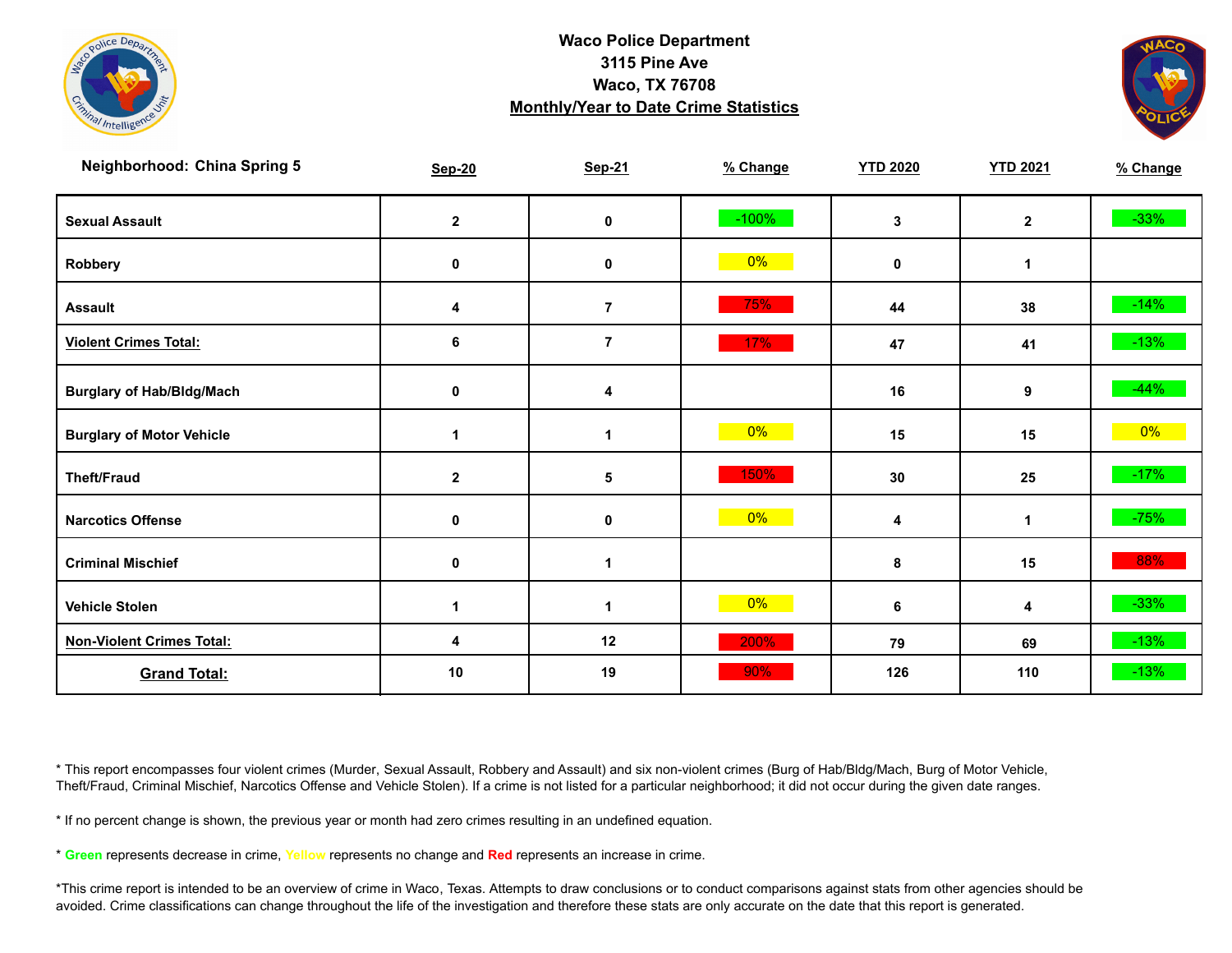



| Neighborhood: Dean Highland 4,5  | <b>Sep-20</b>        | <b>Sep-21</b>        | % Change | <b>YTD 2020</b> | <b>YTD 2021</b> | % Change |
|----------------------------------|----------------------|----------------------|----------|-----------------|-----------------|----------|
| <b>Murder</b>                    | $\pmb{0}$            | 0                    | $0\%$    | $\mathbf{1}$    | $\mathbf 0$     | $-100%$  |
| <b>Sexual Assault</b>            | $\blacktriangleleft$ | $\mathbf{1}$         | $0\%$    | 22              | 14              | $-36\%$  |
| Robbery                          | 0                    | 0                    | $0\%$    | $\mathbf{1}$    | $\mathbf{2}$    | 100%     |
| <b>Assault</b>                   | 5                    | 12                   | 140%     | 59              | 100             | 69%      |
| <b>Violent Crimes Total:</b>     | 6                    | 13                   | 117%     | 83              | 116             | 40%      |
| <b>Burglary of Hab/Bldg/Mach</b> | $\mathbf{2}$         | $\blacktriangleleft$ | $-50%$   | 24              | 20              | $-17%$   |
| <b>Burglary of Motor Vehicle</b> | $\overline{7}$       | 4                    | $-43%$   | 22              | 21              | $-5%$    |
| <b>Theft/Fraud</b>               | 4                    | $\overline{7}$       | 75%      | 35              | 58              | 66%      |
| <b>Narcotics Offense</b>         | 4                    | $\boldsymbol{2}$     | $-50%$   | 20              | 13              | $-35%$   |
| <b>Criminal Mischief</b>         | $\blacktriangleleft$ | $\blacktriangleleft$ | $0\%$    | 22              | 22              | $0\%$    |
| <b>Vehicle Stolen</b>            | $\pmb{0}$            | $\mathbf{1}$         |          | 10              | 8               | $-20%$   |
| <b>Non-Violent Crimes Total:</b> | 18                   | 16                   | $-11%$   | 133             | 142             | 7%       |
| <b>Grand Total:</b>              | 24                   | 29                   | 21%      | 216             | 258             | 19%      |

\* This report encompasses four violent crimes (Murder, Sexual Assault, Robbery and Assault) and six non-violent crimes (Burg of Hab/Bldg/Mach, Burg of Motor Vehicle, Theft/Fraud, Criminal Mischief, Narcotics Offense and Vehicle Stolen). If a crime is not listed for a particular neighborhood; it did not occur during the given date ranges.

\* If no percent change is shown, the previous year or month had zero crimes resulting in an undefined equation.

\* **Green** represents decrease in crime, **Yellow** represents no change and **Red** represents an increase in crime.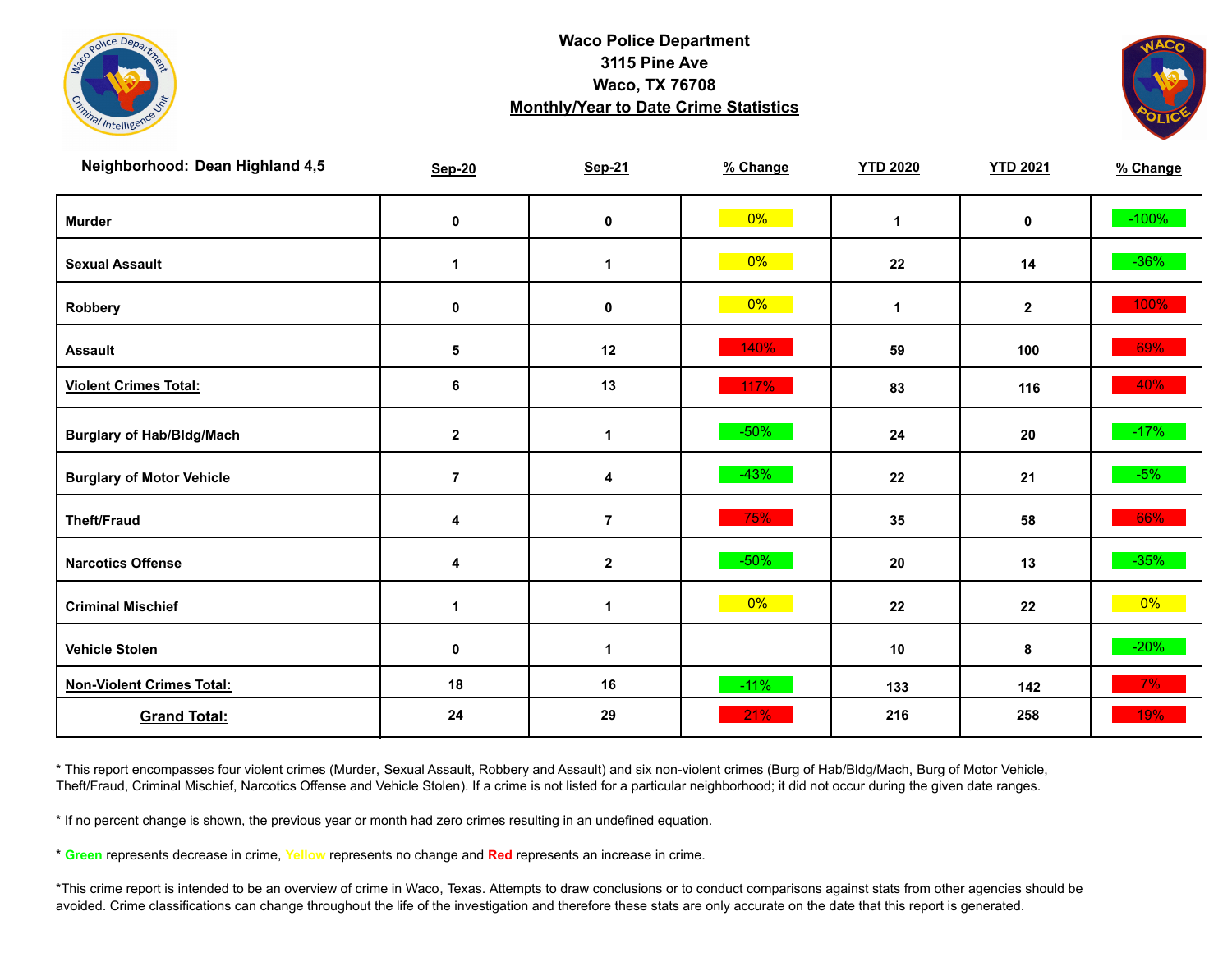



| Neighborhood: Downtown (Brazos) 2,4 | <b>Sep-20</b>  | <b>Sep-21</b> | % Change | <b>YTD 2020</b> | <b>YTD 2021</b> | % Change |
|-------------------------------------|----------------|---------------|----------|-----------------|-----------------|----------|
| <b>Murder</b>                       | $\mathbf 0$    | $\mathbf 0$   | $0\%$    | $\mathbf 1$     | $\mathbf{1}$    | $0\%$    |
| <b>Sexual Assault</b>               | $\mathbf 1$    | 0             | $-100%$  | 17              | 6               | $-65%$   |
| Robbery                             | 0              | 1             |          | 6               | 11              | 83%      |
| <b>Assault</b>                      | 11             | 16            | 45%      | 137             | 124             | $-9%$    |
| <b>Violent Crimes Total:</b>        | 12             | 17            | 42%      | 161             | 142             | $-12%$   |
| <b>Burglary of Hab/Bldg/Mach</b>    | $\mathbf{2}$   | 13            | 550%     | 43              | 45              | 5%       |
| <b>Burglary of Motor Vehicle</b>    | 6              | $\mathbf{3}$  | $-50%$   | 75              | 31              | $-59%$   |
| <b>Theft/Fraud</b>                  | 11             | 15            | 36%      | 96              | 110             | 15%      |
| <b>Narcotics Offense</b>            | $\overline{7}$ | 6             | $-14%$   | 45              | 79              | 76%      |
| <b>Criminal Mischief</b>            | $\mathbf{3}$   | 12            | 300%     | 52              | 72              | 38%      |
| <b>Vehicle Stolen</b>               | $\mathbf 2$    | $\mathbf{2}$  | $0\%$    | 21              | 20              | $-5%$    |
| <b>Non-Violent Crimes Total:</b>    | 31             | 51            | 65%      | 332             | 357             | 8%       |
| <b>Grand Total:</b>                 | 43             | 68            | 58%      | 493             | 499             | 1%       |

\* This report encompasses four violent crimes (Murder, Sexual Assault, Robbery and Assault) and six non-violent crimes (Burg of Hab/Bldg/Mach, Burg of Motor Vehicle, Theft/Fraud, Criminal Mischief, Narcotics Offense and Vehicle Stolen). If a crime is not listed for a particular neighborhood; it did not occur during the given date ranges.

\* If no percent change is shown, the previous year or month had zero crimes resulting in an undefined equation.

\* **Green** represents decrease in crime, **Yellow** represents no change and **Red** represents an increase in crime.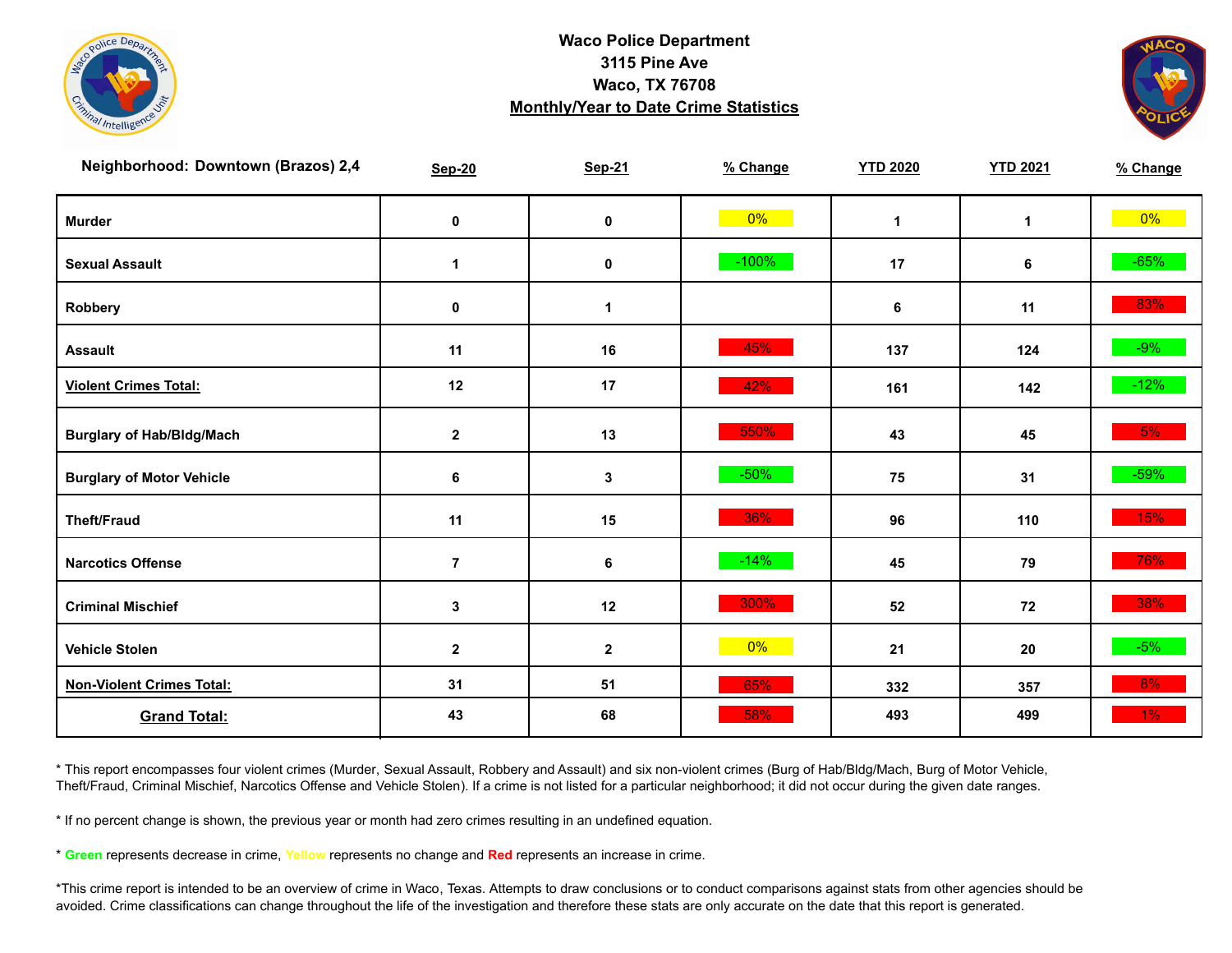



| <b>Neighborhood: Heart of Texas 5</b> | <b>Sep-20</b>    | <b>Sep-21</b> | % Change | <b>YTD 2020</b> | <b>YTD 2021</b> | % Change |
|---------------------------------------|------------------|---------------|----------|-----------------|-----------------|----------|
| <b>Murder</b>                         | $\pmb{0}$        | $\mathbf 0$   | $0\%$    | $\mathbf{1}$    | $\mathbf 0$     | $-100%$  |
| <b>Sexual Assault</b>                 | 1                | $\mathbf 2$   | 100%     | 4               | 6               | 50%      |
| Robbery                               | 0                | 1             |          | 5               | $\mathbf{2}$    | $-60%$   |
| <b>Assault</b>                        | 8                | 10            | 25%      | 81              | 82              | $1\%$    |
| <b>Violent Crimes Total:</b>          | 9                | 13            | 44%      | 91              | 90              | $-1\%$   |
| <b>Burglary of Hab/Bldg/Mach</b>      | 4                | $\mathbf 2$   | $-50%$   | 33              | 21              | $-36\%$  |
| <b>Burglary of Motor Vehicle</b>      | 5                | 3             | $-40%$   | 30              | 18              | $-40%$   |
| <b>Theft/Fraud</b>                    | 21               | 6             | $-71%$   | 102             | 82              | $-20%$   |
| <b>Narcotics Offense</b>              | $\pmb{0}$        | $\mathbf 1$   |          | 23              | 14              | $-39\%$  |
| <b>Criminal Mischief</b>              | 6                | 3             | $-50%$   | 35              | 34              | $-3%$    |
| <b>Vehicle Stolen</b>                 | $\boldsymbol{2}$ | $\pmb{0}$     | $-100%$  | 17              | 11              | $-35%$   |
| <b>Non-Violent Crimes Total:</b>      | 38               | 15            | $-61%$   | 240             | 180             | $-25%$   |
| <b>Grand Total:</b>                   | 47               | 28            | $-40%$   | 331             | 270             | $-18%$   |

\* This report encompasses four violent crimes (Murder, Sexual Assault, Robbery and Assault) and six non-violent crimes (Burg of Hab/Bldg/Mach, Burg of Motor Vehicle, Theft/Fraud, Criminal Mischief, Narcotics Offense and Vehicle Stolen). If a crime is not listed for a particular neighborhood; it did not occur during the given date ranges.

\* If no percent change is shown, the previous year or month had zero crimes resulting in an undefined equation.

\* **Green** represents decrease in crime, **Yellow** represents no change and **Red** represents an increase in crime.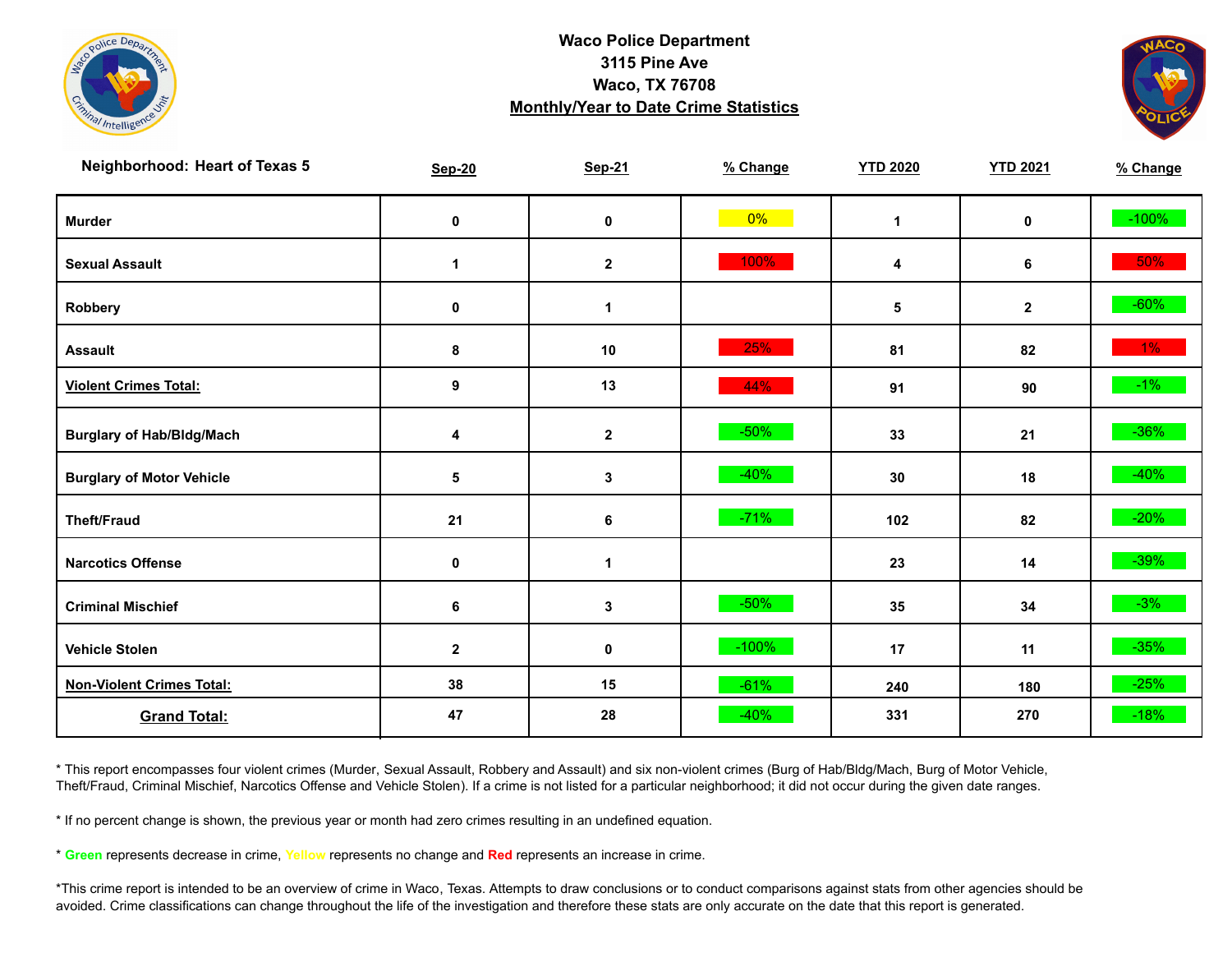



| Neighborhood: Hwy 84 Corridor 5  | <b>Sep-20</b> | <b>Sep-21</b> | % Change | <b>YTD 2020</b> | <b>YTD 2021</b> | % Change |
|----------------------------------|---------------|---------------|----------|-----------------|-----------------|----------|
| <b>Sexual Assault</b>            | 0             | 0             | $0\%$    | $\mathbf{0}$    | 1               |          |
| <b>Assault</b>                   |               | $\mathbf{2}$  | 100%     | 9               | $\overline{7}$  | $-22%$   |
| <b>Violent Crimes Total:</b>     |               | $\mathbf 2$   | 100%     | 9               | 8               | $-11%$   |
| <b>Burglary of Hab/Bldg/Mach</b> | 10            | 0             | $-100%$  | 11              | 4               | $-64%$   |
| <b>Burglary of Motor Vehicle</b> | 0             | 1             |          | 28              | 6               | $-79%$   |
| <b>Theft/Fraud</b>               | 5             |               | $-80%$   | 24              | 12              | $-50%$   |
| <b>Narcotics Offense</b>         | 0             | 0             | $0\%$    | 3               | 0               | $-100%$  |
| <b>Criminal Mischief</b>         | 0             | 0             | $0\%$    | 3               | 1               | $-67%$   |
| <b>Vehicle Stolen</b>            | 0             | 1             |          | $\mathbf{2}$    | 1               | $-50%$   |
| <b>Non-Violent Crimes Total:</b> | 15            | 3             | $-80%$   | 71              | 24              | $-66%$   |
| <b>Grand Total:</b>              | 16            | 5             | $-69%$   | 80              | 32              | $-60%$   |

\* This report encompasses four violent crimes (Murder, Sexual Assault, Robbery and Assault) and six non-violent crimes (Burg of Hab/Bldg/Mach, Burg of Motor Vehicle, Theft/Fraud, Criminal Mischief, Narcotics Offense and Vehicle Stolen). If a crime is not listed for a particular neighborhood; it did not occur during the given date ranges.

\* If no percent change is shown, the previous year or month had zero crimes resulting in an undefined equation.

\* **Green** represents decrease in crime, **Yellow** represents no change and **Red** represents an increase in crime.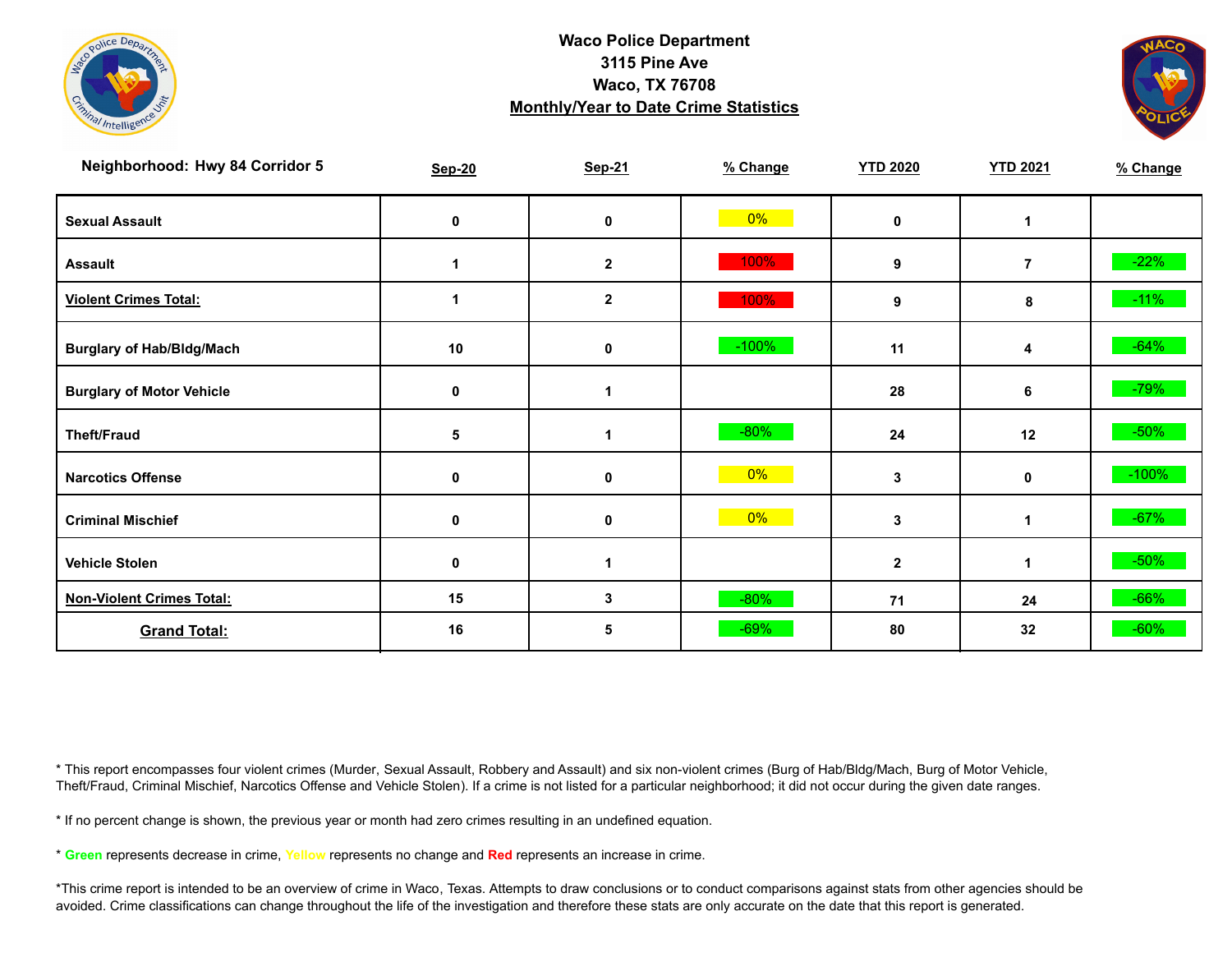



| Neighborhood: Kendrick 2,3       | <b>Sep-20</b> | <b>Sep-21</b>    | % Change | <b>YTD 2020</b> | <b>YTD 2021</b> | % Change |
|----------------------------------|---------------|------------------|----------|-----------------|-----------------|----------|
| <b>Murder</b>                    | $\mathbf 0$   | $\pmb{0}$        | $0\%$    | $\mathbf 0$     | $\overline{2}$  |          |
| <b>Sexual Assault</b>            | $\mathbf{2}$  | $\mathbf{1}$     | $-50%$   | 10              | 12              | $20\%$   |
| Robbery                          | $\mathbf{2}$  | $\mathbf{2}$     | $0\%$    | $\overline{7}$  | 8               | 14%      |
| <b>Assault</b>                   | 9             | 10               | 11%      | 112             | 102             | $-9%$    |
| <b>Violent Crimes Total:</b>     | 13            | 13               | $0\%$    | 129             | 124             | $-4%$    |
| <b>Burglary of Hab/Bldg/Mach</b> | $\mathbf{2}$  | 4                | 100%     | 17              | 19              | 12%      |
| <b>Burglary of Motor Vehicle</b> | 1             | $\boldsymbol{9}$ | 800%     | 28              | 70              | 150%     |
| <b>Theft/Fraud</b>               | 9             | 16               | 78%      | 110             | 193             | 75%      |
| <b>Narcotics Offense</b>         | $\mathbf{2}$  | $\mathbf{2}$     | 0%       | 30              | 40              | 33%      |
| <b>Criminal Mischief</b>         | $\mathbf{3}$  | $\boldsymbol{2}$ | $-33%$   | 48              | 46              | $-4%$    |
| <b>Vehicle Stolen</b>            | 0             | 5                |          | 23              | 34              | 48%      |
| <b>Non-Violent Crimes Total:</b> | 17            | 38               | 124%     | 256             | 402             | 57%      |
| <b>Grand Total:</b>              | 30            | 51               | 70%      | 385             | 526             | $37\%$   |

\* This report encompasses four violent crimes (Murder, Sexual Assault, Robbery and Assault) and six non-violent crimes (Burg of Hab/Bldg/Mach, Burg of Motor Vehicle, Theft/Fraud, Criminal Mischief, Narcotics Offense and Vehicle Stolen). If a crime is not listed for a particular neighborhood; it did not occur during the given date ranges.

\* If no percent change is shown, the previous year or month had zero crimes resulting in an undefined equation.

\* **Green** represents decrease in crime, **Yellow** represents no change and **Red** represents an increase in crime.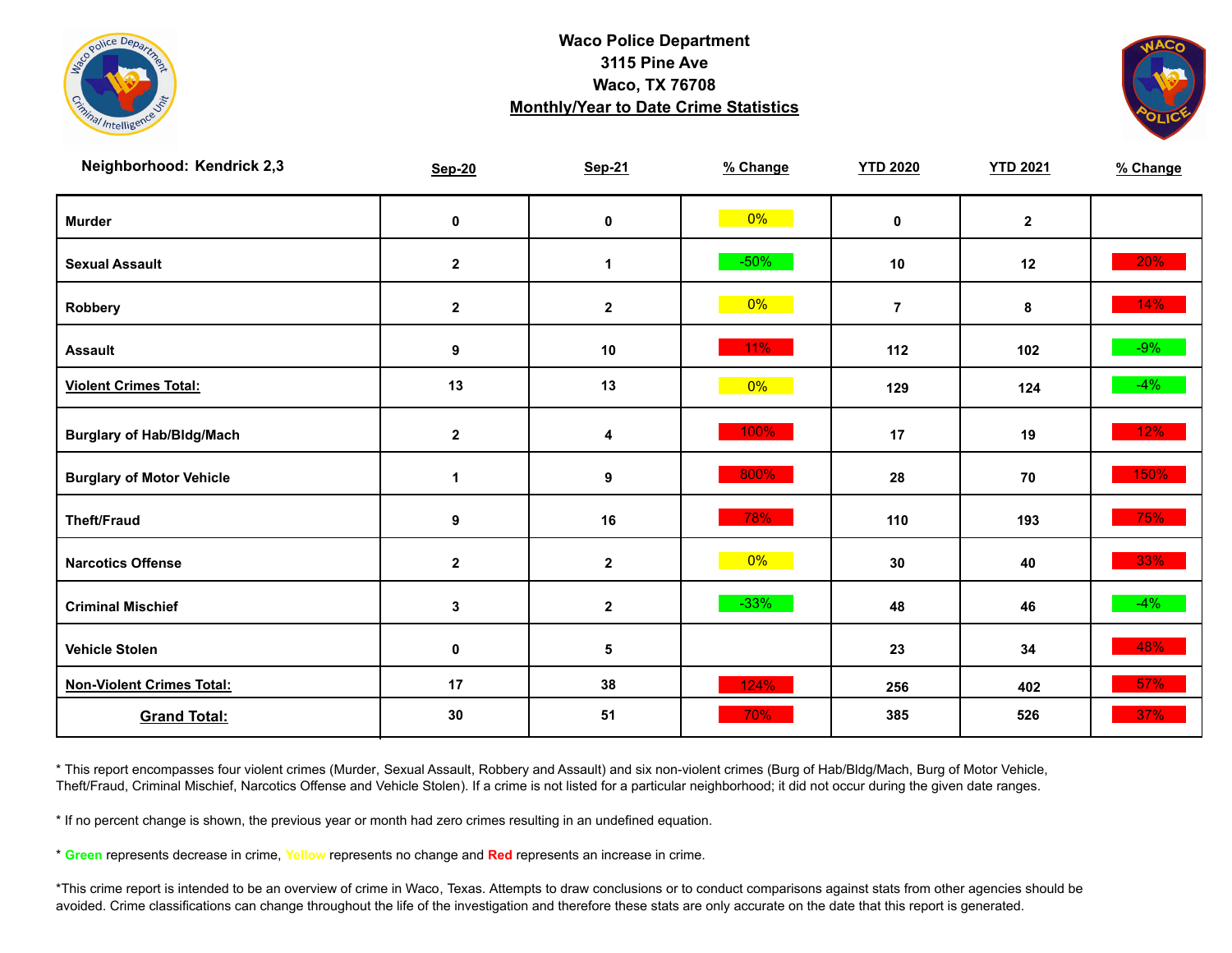



| Neighborhood: Landon Branch 5    | <b>Sep-20</b>        | <b>Sep-21</b>    | % Change | <b>YTD 2020</b> | <b>YTD 2021</b> | % Change |
|----------------------------------|----------------------|------------------|----------|-----------------|-----------------|----------|
| <b>Sexual Assault</b>            | 0                    | $\pmb{0}$        | 0%       | 3               | 4               | 33%      |
| Robbery                          | 0                    | $\pmb{0}$        | $0\%$    | 4               | $\mathbf{2}$    | $-50\%$  |
| <b>Assault</b>                   | $\mathbf 2$          | 3                | 50%      | 26              | 39              | $50\%$   |
| <b>Violent Crimes Total:</b>     | $\mathbf{2}$         | $\mathbf 3$      | 50%      | 33              | 45              | 36%      |
| <b>Burglary of Hab/Bldg/Mach</b> | $\mathbf 1$          | $\boldsymbol{2}$ | 100%     | 16              | 14              | $-13%$   |
| <b>Burglary of Motor Vehicle</b> | 4                    | $\mathbf{1}$     | $-75%$   | 29              | 44              | 52%      |
| <b>Theft/Fraud</b>               | $\mathbf 2$          | 4                | 100%     | 42              | 45              | $7\%$    |
| <b>Narcotics Offense</b>         | 0                    | $\mathbf 1$      |          | $\mathbf 2$     | 13              | 550%     |
| <b>Criminal Mischief</b>         | $\blacktriangleleft$ | $\mathbf 1$      | $0\%$    | 9               | 16              | 78%      |
| <b>Vehicle Stolen</b>            | $\mathbf{2}$         | $\mathbf{3}$     | 50%      | 8               | 13              | 63%      |
| <b>Non-Violent Crimes Total:</b> | 10                   | 12               | 20%      | 106             | 145             | 37%      |
| <b>Grand Total:</b>              | 12                   | 15               | 25%      | 139             | 190             | 37%      |

\* This report encompasses four violent crimes (Murder, Sexual Assault, Robbery and Assault) and six non-violent crimes (Burg of Hab/Bldg/Mach, Burg of Motor Vehicle, Theft/Fraud, Criminal Mischief, Narcotics Offense and Vehicle Stolen). If a crime is not listed for a particular neighborhood; it did not occur during the given date ranges.

\* If no percent change is shown, the previous year or month had zero crimes resulting in an undefined equation.

\* **Green** represents decrease in crime, **Yellow** represents no change and **Red** represents an increase in crime.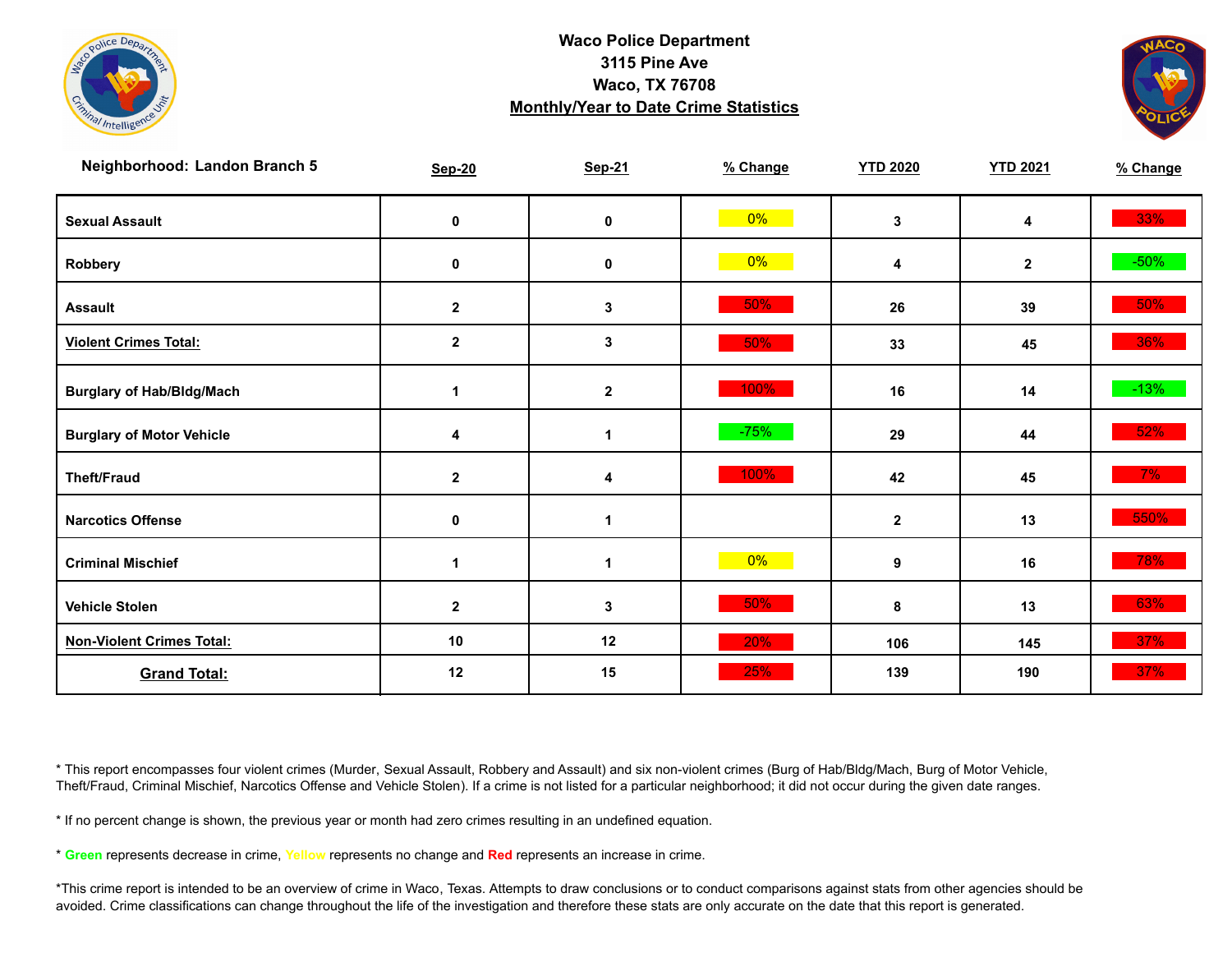



| <b>Neighborhood: Mountainview 5</b> | <b>Sep-20</b>        | <b>Sep-21</b>    | % Change | <b>YTD 2020</b> | <b>YTD 2021</b> | % Change |
|-------------------------------------|----------------------|------------------|----------|-----------------|-----------------|----------|
| <b>Sexual Assault</b>               | $\blacktriangleleft$ | 0                | $-100%$  | $\mathbf{2}$    | $\mathbf 1$     | $-50\%$  |
| Robbery                             | 1                    | $\pmb{0}$        | $-100%$  | $\mathbf{2}$    | $\mathbf 1$     | $-50\%$  |
| <b>Assault</b>                      | 0                    | 4                |          | 13              | 11              | $-15%$   |
| <b>Violent Crimes Total:</b>        | $\mathbf{2}$         | 4                | 100%     | 17              | 13              | $-24%$   |
| <b>Burglary of Hab/Bldg/Mach</b>    | 0                    | $\pmb{0}$        | 0%       | $\mathbf 2$     | 9               | 350%     |
| <b>Burglary of Motor Vehicle</b>    | 0                    | $\mathbf{2}$     |          | 17              | 28              | 65%      |
| <b>Theft/Fraud</b>                  | $\overline{7}$       | $\mathbf{3}$     | $-57%$   | 56              | 59              | 5%       |
| <b>Narcotics Offense</b>            |                      | $\mathbf{2}$     | 100%     | 4               | $\overline{7}$  | 75%      |
| <b>Criminal Mischief</b>            | 0                    | $\pmb{0}$        | 0%       | 11              | 6               | $-45%$   |
| <b>Vehicle Stolen</b>               |                      | $\boldsymbol{2}$ | 100%     | 6               | 8               | 33%      |
| <b>Non-Violent Crimes Total:</b>    | 9                    | 9                | 0%       | 96              | 117             | 22%      |
| <b>Grand Total:</b>                 | 11                   | 13               | 18%      | 113             | 130             | 15%      |

\* This report encompasses four violent crimes (Murder, Sexual Assault, Robbery and Assault) and six non-violent crimes (Burg of Hab/Bldg/Mach, Burg of Motor Vehicle, Theft/Fraud, Criminal Mischief, Narcotics Offense and Vehicle Stolen). If a crime is not listed for a particular neighborhood; it did not occur during the given date ranges.

\* If no percent change is shown, the previous year or month had zero crimes resulting in an undefined equation.

\* **Green** represents decrease in crime, **Yellow** represents no change and **Red** represents an increase in crime.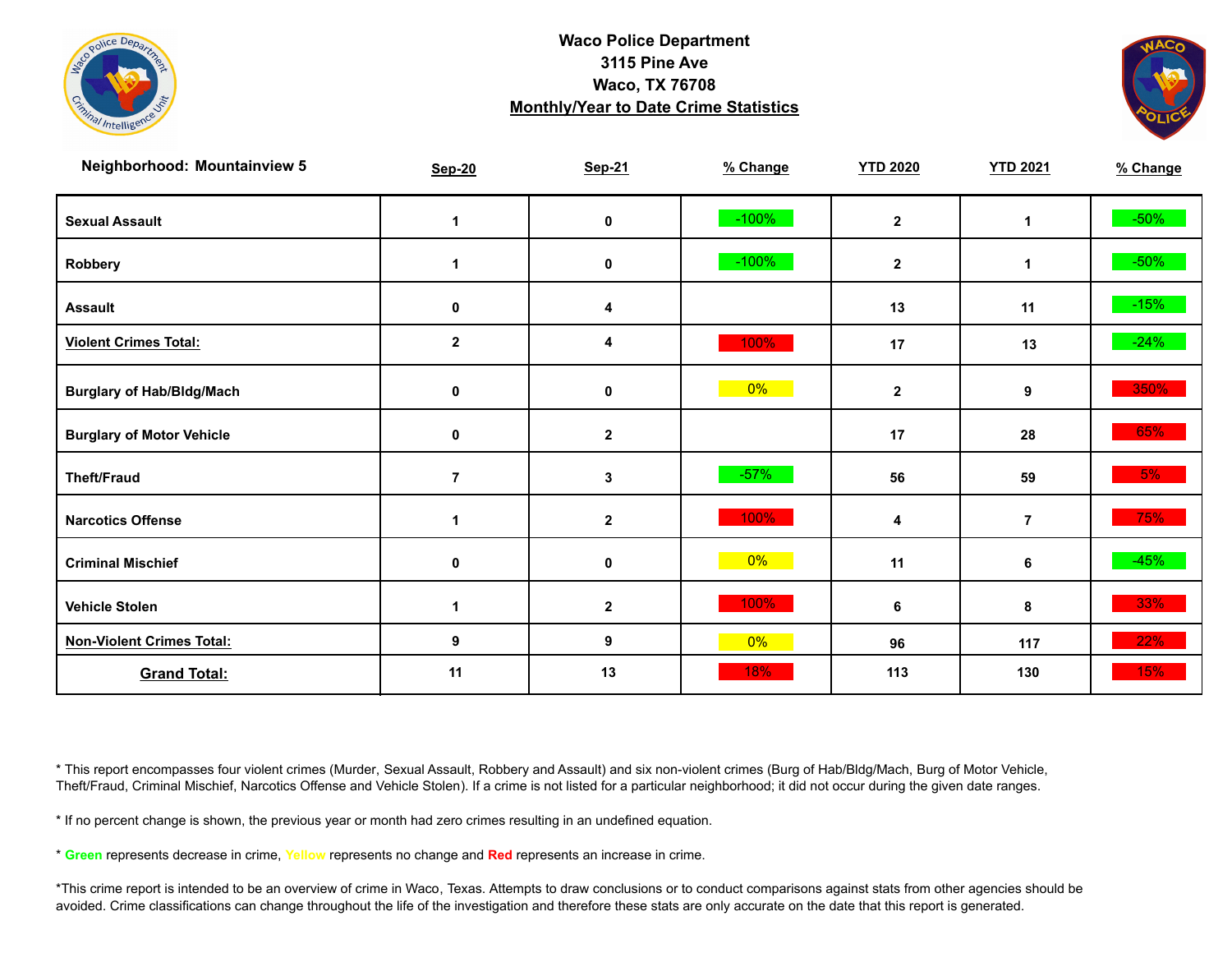



| Neighborhood: North East Riverside 1 | <b>Sep-20</b>  | <b>Sep-21</b> | % Change | <b>YTD 2020</b> | <b>YTD 2021</b> | % Change |
|--------------------------------------|----------------|---------------|----------|-----------------|-----------------|----------|
| <b>Murder</b>                        | $\pmb{0}$      | $\pmb{0}$     | $0\%$    | $\mathbf{1}$    | $\mathbf 0$     | $-100%$  |
| <b>Sexual Assault</b>                | 1              | 0             | $-100%$  | 4               | $\mathbf{2}$    | $-50\%$  |
| Robbery                              | 0              | 0             | 0%       | 4               | 3               | $-25%$   |
| <b>Assault</b>                       | 4              | $\sqrt{5}$    | 25%      | 64              | 65              | $2\%$    |
| <b>Violent Crimes Total:</b>         | 5              | 5             | $0\%$    | 73              | 70              | $-4\%$   |
| <b>Burglary of Hab/Bldg/Mach</b>     | 5              | $\pmb{0}$     | $-100%$  | 25              | 19              | $-24%$   |
| <b>Burglary of Motor Vehicle</b>     | 0              | 1             |          | 12              | 6               | $-50\%$  |
| <b>Theft/Fraud</b>                   | 4              | 4             | 0%       | 43              | 53              | 23%      |
| <b>Narcotics Offense</b>             | 4              | $\mathbf 2$   | $-50%$   | 30              | 13              | $-57%$   |
| <b>Criminal Mischief</b>             | $\overline{7}$ | $\mathbf 2$   | $-71%$   | 25              | 16              | $-36\%$  |
| <b>Vehicle Stolen</b>                | $\mathbf{1}$   | $\mathbf{1}$  | $0\%$    | 14              | 8               | $-43%$   |
| <b>Non-Violent Crimes Total:</b>     | 21             | 10            | $-52%$   | 149             | 115             | $-23%$   |
| <b>Grand Total:</b>                  | 26             | 15            | $-42%$   | 222             | 185             | $-17%$   |

\* This report encompasses four violent crimes (Murder, Sexual Assault, Robbery and Assault) and six non-violent crimes (Burg of Hab/Bldg/Mach, Burg of Motor Vehicle, Theft/Fraud, Criminal Mischief, Narcotics Offense and Vehicle Stolen). If a crime is not listed for a particular neighborhood; it did not occur during the given date ranges.

\* If no percent change is shown, the previous year or month had zero crimes resulting in an undefined equation.

\* **Green** represents decrease in crime, **Yellow** represents no change and **Red** represents an increase in crime.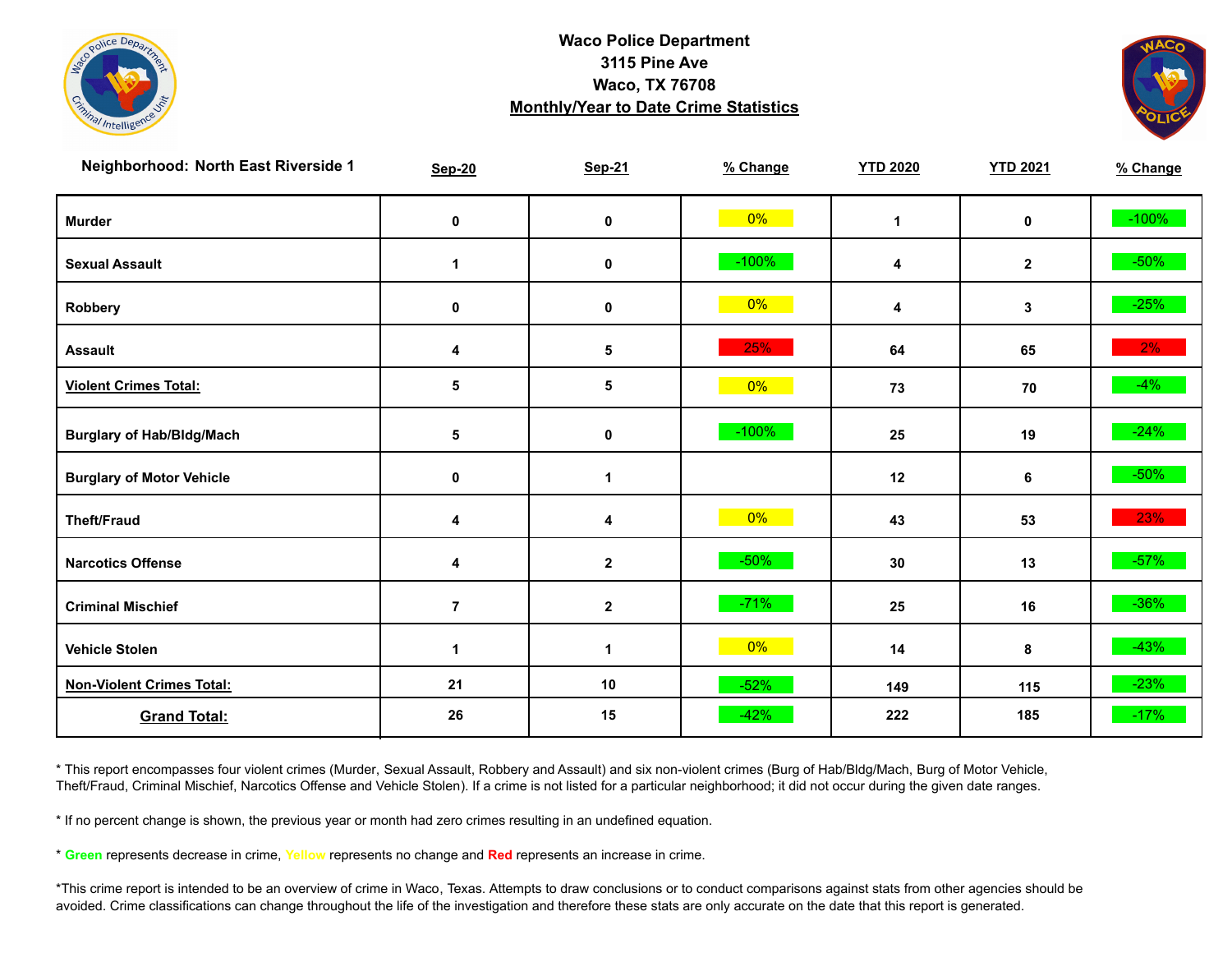



| Neighborhood: North Lake Waco 5  | <b>Sep-20</b> | Sep-21       | % Change | <b>YTD 2020</b> | <b>YTD 2021</b> | % Change |
|----------------------------------|---------------|--------------|----------|-----------------|-----------------|----------|
| <b>Sexual Assault</b>            | 0             | 0            | $0\%$    | 0               | $\overline{2}$  |          |
| <b>Assault</b>                   | 0             | $\mathbf 0$  | $0\%$    | 7               | 4               | $-43%$   |
| <b>Violent Crimes Total:</b>     | 0             | 0            | $0\%$    | 7               | 6               | $-14%$   |
| <b>Burglary of Hab/Bldg/Mach</b> | 0             | 0            | $0\%$    | 6               | 6               | $0\%$    |
| <b>Burglary of Motor Vehicle</b> | 0             | 0            | $0\%$    | 8               | 16              | 100%     |
| <b>Theft/Fraud</b>               | 0             | 3            |          | 3               | 12              | 300%     |
| <b>Criminal Mischief</b>         | $\mathbf{2}$  | 0            | $-100%$  | 3               | $\mathbf 0$     | $-100%$  |
| <b>Vehicle Stolen</b>            | 0             | 0            | $0\%$    | 0               |                 |          |
| <b>Non-Violent Crimes Total:</b> | $\mathbf{2}$  | $\mathbf{3}$ | 50%      | 20              | 35              | 75%      |
| <b>Grand Total:</b>              |               | 3            | 50%      | 27              | 41              | 52%      |

\* This report encompasses four violent crimes (Murder, Sexual Assault, Robbery and Assault) and six non-violent crimes (Burg of Hab/Bldg/Mach, Burg of Motor Vehicle, Theft/Fraud, Criminal Mischief, Narcotics Offense and Vehicle Stolen). If a crime is not listed for a particular neighborhood; it did not occur during the given date ranges.

\* If no percent change is shown, the previous year or month had zero crimes resulting in an undefined equation.

\* **Green** represents decrease in crime, **Yellow** represents no change and **Red** represents an increase in crime.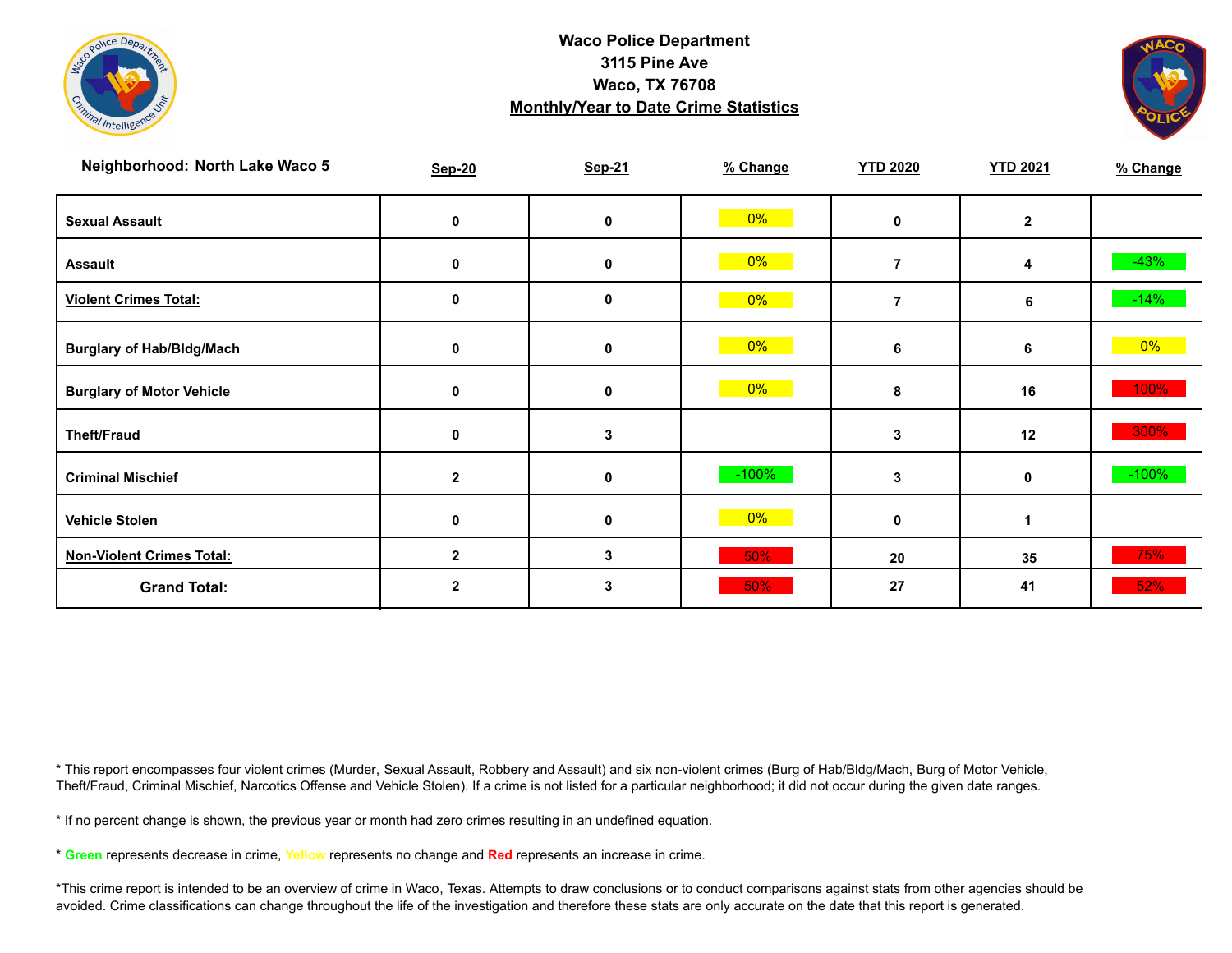



| Neighborhood: North Waco 1,4     | <b>Sep-20</b>        | <b>Sep-21</b> | % Change | <b>YTD 2020</b> | <b>YTD 2021</b> | % Change |
|----------------------------------|----------------------|---------------|----------|-----------------|-----------------|----------|
| <b>Murder</b>                    | $\pmb{0}$            | $\mathbf 0$   | $0\%$    | $\mathbf{1}$    | $\mathbf{1}$    | $0\%$    |
| <b>Sexual Assault</b>            | 0                    | $\pmb{0}$     | $0\%$    | 4               | 5               | 25%      |
| Robbery                          | 0                    | 1             |          | 5               | 6               | 20%      |
| <b>Assault</b>                   | 14                   | 21            | 50%      | 126             | 133             | 6%       |
| <b>Violent Crimes Total:</b>     | 14                   | 22            | 57%      | 136             | 145             | $7\%$    |
| <b>Burglary of Hab/Bldg/Mach</b> | ${\bf 5}$            | $\mathbf{2}$  | $-60%$   | 34              | 21              | $-38%$   |
| <b>Burglary of Motor Vehicle</b> | 3                    | 6             | 100%     | 26              | 22              | $-15%$   |
| <b>Theft/Fraud</b>               | 5                    | 11            | 120%     | 64              | 67              | 5%       |
| <b>Narcotics Offense</b>         | $\blacktriangleleft$ | $\mathbf 3$   | 200%     | 21              | 26              | 24%      |
| <b>Criminal Mischief</b>         | $\mathbf{3}$         | 4             | 33%      | 40              | 33              | $-18%$   |
| <b>Vehicle Stolen</b>            | $\mathbf 1$          | $\mathbf{1}$  | $0\%$    | 11              | 11              | $0\%$    |
| <b>Non-Violent Crimes Total:</b> | 18                   | 27            | 50%      | 196             | 180             | $-8%$    |
| <b>Grand Total:</b>              | 32                   | 49            | 53%      | 332             | 325             | $-2%$    |

\* This report encompasses four violent crimes (Murder, Sexual Assault, Robbery and Assault) and six non-violent crimes (Burg of Hab/Bldg/Mach, Burg of Motor Vehicle, Theft/Fraud, Criminal Mischief, Narcotics Offense and Vehicle Stolen). If a crime is not listed for a particular neighborhood; it did not occur during the given date ranges.

\* If no percent change is shown, the previous year or month had zero crimes resulting in an undefined equation.

\* **Green** represents decrease in crime, **Yellow** represents no change and **Red** represents an increase in crime.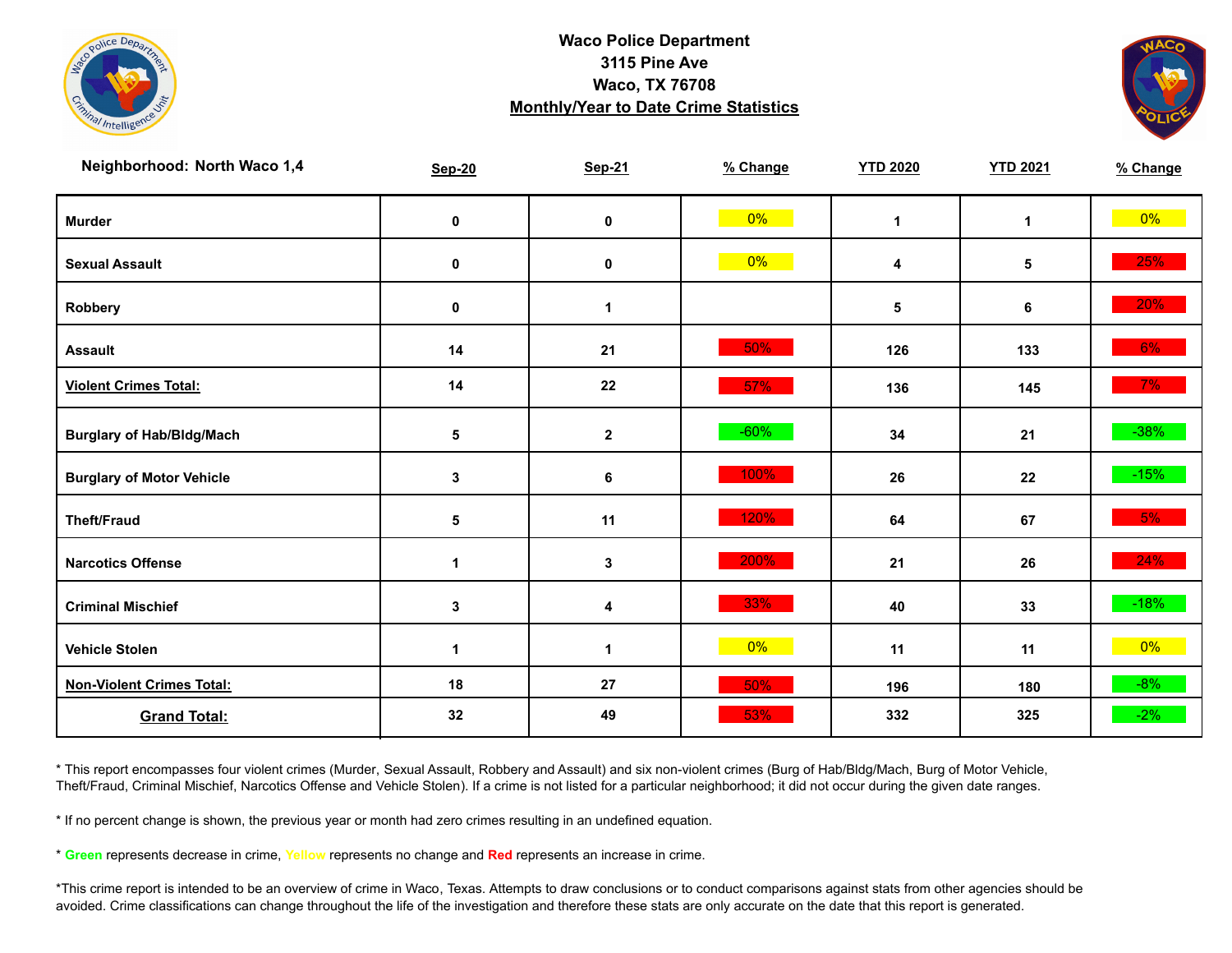



| Neighborhood: Oakwood 1,3        | <b>Sep-20</b> | <b>Sep-21</b> | % Change | <b>YTD 2020</b> | <b>YTD 2021</b> | % Change |
|----------------------------------|---------------|---------------|----------|-----------------|-----------------|----------|
| <b>Murder</b>                    | $\mathbf 1$   | $\mathbf 0$   | $-100%$  | $\mathbf{1}$    | $\mathbf 0$     | $-100%$  |
| <b>Sexual Assault</b>            | $\pmb{0}$     | $\pmb{0}$     | $0\%$    | $\mathbf{2}$    | 5               | 150%     |
| Robbery                          | $\mathbf 1$   | $\mathbf{2}$  | 100%     | 4               | 4               | $0\%$    |
| <b>Assault</b>                   | 11            | 4             | $-64%$   | 67              | 72              | 7%       |
| <b>Violent Crimes Total:</b>     | 13            | 6             | $-54%$   | 74              | 81              | 9%       |
| <b>Burglary of Hab/Bldg/Mach</b> | 4             | $\mathbf{3}$  | $-25%$   | 38              | 33              | $-13%$   |
| <b>Burglary of Motor Vehicle</b> | 9             | 10            | 11%      | 63              | 59              | $-6\%$   |
| <b>Theft/Fraud</b>               | 4             | 6             | 50%      | 45              | 61              | 36%      |
| <b>Narcotics Offense</b>         | $\mathbf 2$   | $\mathbf 0$   | $-100%$  | 10              | 6               | $-40%$   |
| <b>Criminal Mischief</b>         | $\sqrt{5}$    | 6             | 20%      | 31              | 39              | 26%      |
| <b>Vehicle Stolen</b>            | $\mathbf{2}$  | 4             | 100%     | 15              | 19              | 27%      |
| <b>Non-Violent Crimes Total:</b> | 26            | 29            | 12%      | 202             | 217             | 7%       |
| <b>Grand Total:</b>              | 39            | 35            | $-10%$   | 276             | 298             | 8%       |

\* This report encompasses four violent crimes (Murder, Sexual Assault, Robbery and Assault) and six non-violent crimes (Burg of Hab/Bldg/Mach, Burg of Motor Vehicle, Theft/Fraud, Criminal Mischief, Narcotics Offense and Vehicle Stolen). If a crime is not listed for a particular neighborhood; it did not occur during the given date ranges.

\* If no percent change is shown, the previous year or month had zero crimes resulting in an undefined equation.

\* **Green** represents decrease in crime, **Yellow** represents no change and **Red** represents an increase in crime.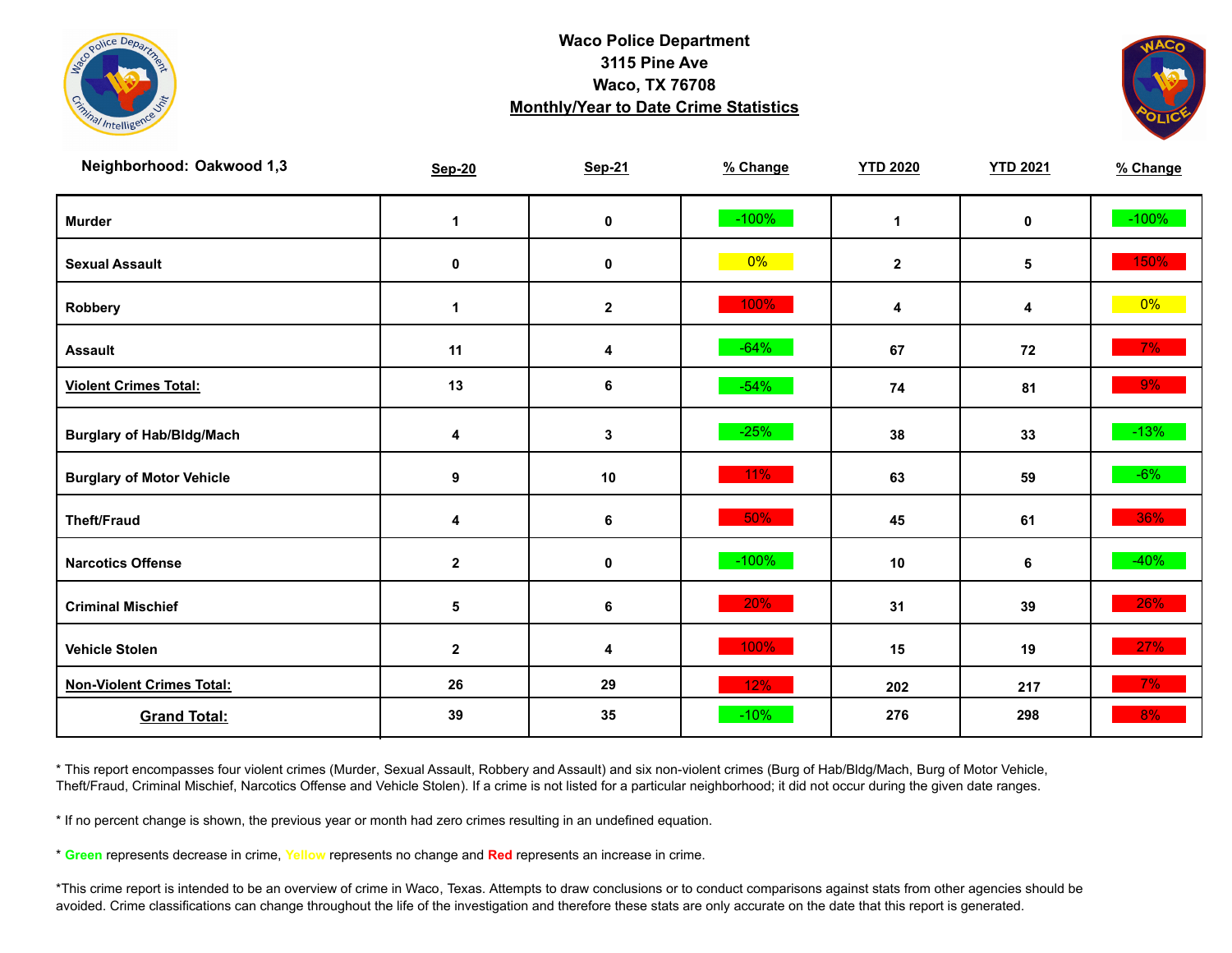



| Neighborhood: Parkdale / Viking Hills 3,5 | <b>Sep-20</b>  | <b>Sep-21</b> | % Change | <b>YTD 2020</b> | <b>YTD 2021</b> | % Change |
|-------------------------------------------|----------------|---------------|----------|-----------------|-----------------|----------|
| <b>Murder</b>                             | $\pmb{0}$      | $\pmb{0}$     | $0\%$    | $\mathbf 0$     | $\mathbf{2}$    |          |
| <b>Sexual Assault</b>                     | 0              | 4             |          | 4               | 8               | 100%     |
| Robbery                                   | $\mathbf{2}$   | 1             | $-50%$   | 8               | 8               | $0\%$    |
| <b>Assault</b>                            | 8              | 11            | 38%      | 80              | 86              | $8\%$    |
| <b>Violent Crimes Total:</b>              | 10             | 16            | 60%      | 92              | 104             | 13%      |
| <b>Burglary of Hab/Bldg/Mach</b>          | $\mathbf{3}$   | 3             | $0\%$    | 13              | 19              | 46%      |
| <b>Burglary of Motor Vehicle</b>          | $\overline{7}$ | 5             | $-29%$   | 40              | 41              | 3%       |
| <b>Theft/Fraud</b>                        | 8              | 15            | 88%      | 65              | 81              | 25%      |
| <b>Narcotics Offense</b>                  | $\mathbf 3$    | $\mathbf 3$   | $0\%$    | 12              | 23              | 92%      |
| <b>Criminal Mischief</b>                  | $\mathbf 3$    | $\mathbf 3$   | $0\%$    | 35              | 37              | $6\%$    |
| <b>Vehicle Stolen</b>                     | $\mathbf 2$    | 4             | 100%     | 11              | 18              | 64%      |
| <b>Non-Violent Crimes Total:</b>          | 26             | 33            | 27%      | 176             | 219             | 24%      |
| <b>Grand Total:</b>                       | 36             | 49            | 36%      | 268             | 323             | 21%      |

\* This report encompasses four violent crimes (Murder, Sexual Assault, Robbery and Assault) and six non-violent crimes (Burg of Hab/Bldg/Mach, Burg of Motor Vehicle, Theft/Fraud, Criminal Mischief, Narcotics Offense and Vehicle Stolen). If a crime is not listed for a particular neighborhood; it did not occur during the given date ranges.

\* If no percent change is shown, the previous year or month had zero crimes resulting in an undefined equation.

\* **Green** represents decrease in crime, **Yellow** represents no change and **Red** represents an increase in crime.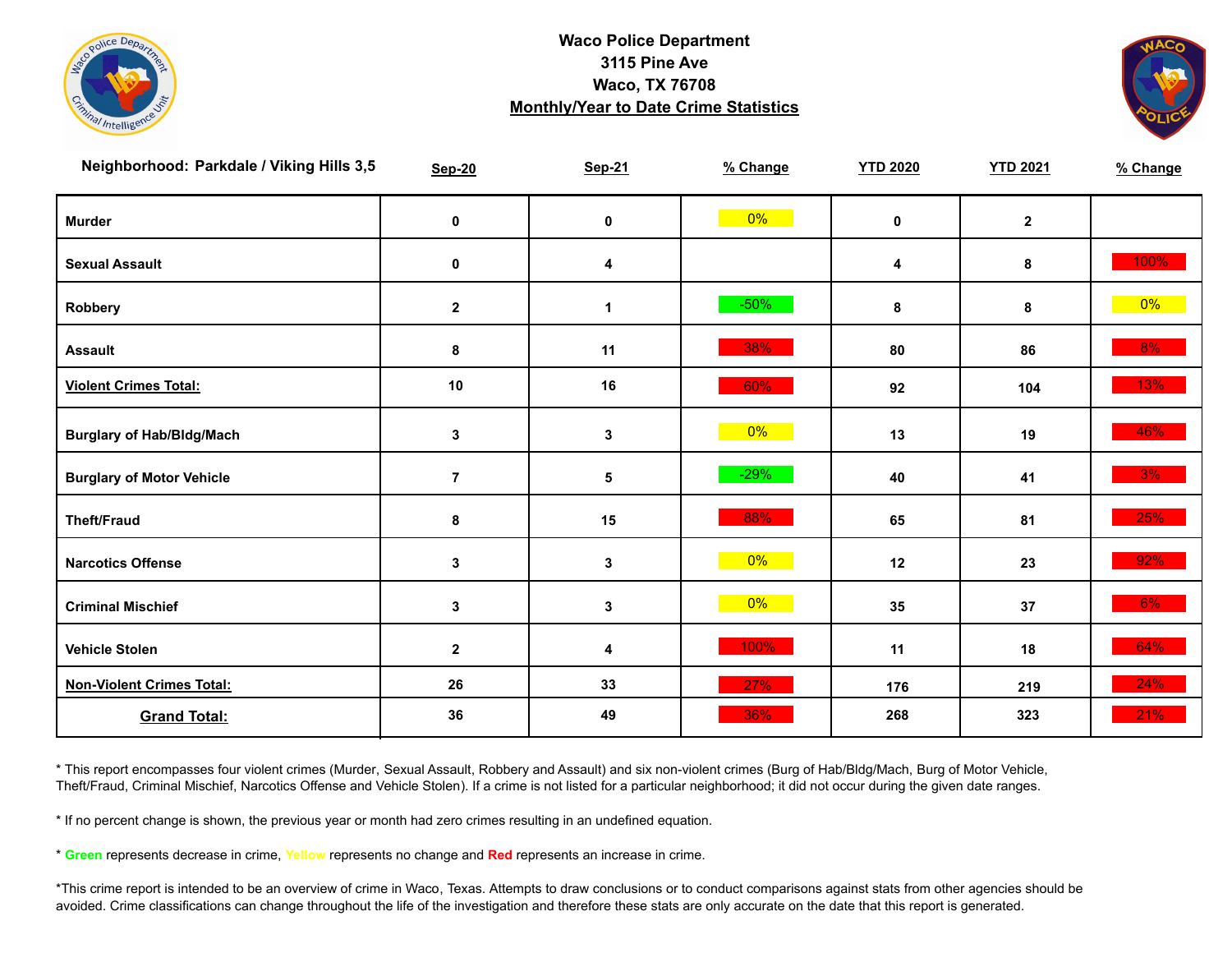



| <b>Neighborhood: Richland Hills 3</b> | <b>Sep-20</b>    | <b>Sep-21</b>  | % Change | <b>YTD 2020</b> | <b>YTD 2021</b> | % Change |
|---------------------------------------|------------------|----------------|----------|-----------------|-----------------|----------|
| <b>Sexual Assault</b>                 | $\mathbf 0$      | $\mathbf 0$    | $0\%$    | 4               | 14              | 250%     |
| Robbery                               | $\mathbf{3}$     | $\mathbf 2$    | $-33%$   | 15              | 23              | 53%      |
| <b>Assault</b>                        | 24               | 17             | $-29%$   | 134             | 145             | 8%       |
| <b>Violent Crimes Total:</b>          | 27               | 19             | $-30%$   | 153             | 182             | 19%      |
| <b>Burglary of Hab/Bldg/Mach</b>      | $\boldsymbol{9}$ | ${\bf 5}$      | $-44%$   | 47              | 44              | $-6%$    |
| <b>Burglary of Motor Vehicle</b>      | $\overline{7}$   | 8              | 14%      | 85              | 72              | $-15%$   |
| <b>Theft/Fraud</b>                    | 49               | 53             | 8%       | 400             | 429             | $7\%$    |
| <b>Narcotics Offense</b>              | 4                | $\overline{7}$ | 75%      | 41              | 47              | 15%      |
| <b>Criminal Mischief</b>              | 8                | 11             | 38%      | 57              | 90              | 58%      |
| <b>Vehicle Stolen</b>                 | $\sqrt{5}$       | 6              | 20%      | 29              | 37              | 28%      |
| <b>Non-Violent Crimes Total:</b>      | 82               | 90             | 10%      | 659             | 719             | 9%       |
| <b>Grand Total:</b>                   | 109              | 109            | 0%       | 812             | 901             | $11\%$   |

\* This report encompasses four violent crimes (Murder, Sexual Assault, Robbery and Assault) and six non-violent crimes (Burg of Hab/Bldg/Mach, Burg of Motor Vehicle, Theft/Fraud, Criminal Mischief, Narcotics Offense and Vehicle Stolen). If a crime is not listed for a particular neighborhood; it did not occur during the given date ranges.

\* If no percent change is shown, the previous year or month had zero crimes resulting in an undefined equation.

\* **Green** represents decrease in crime, **Yellow** represents no change and **Red** represents an increase in crime.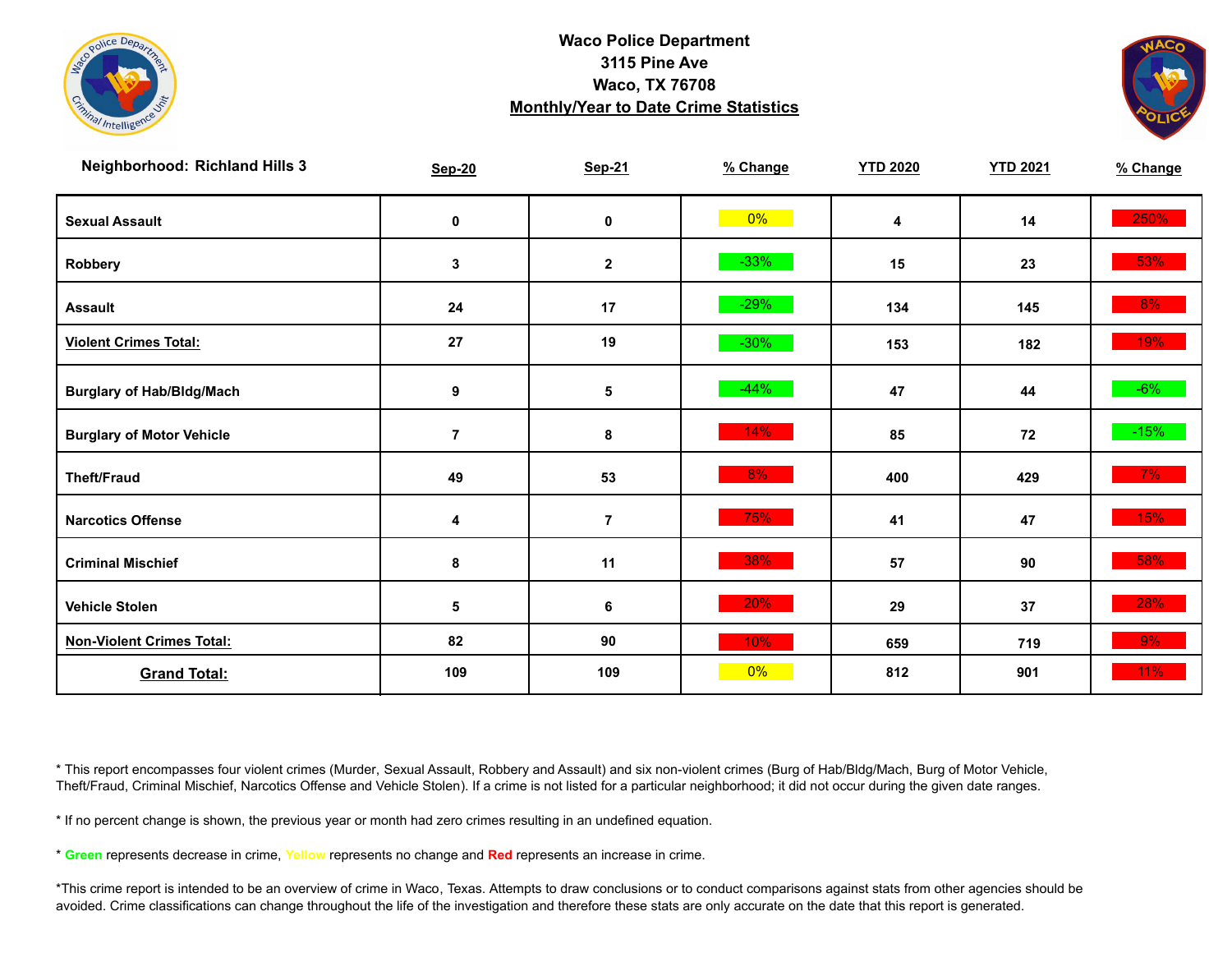



| Neighborhood: Sanger 4           | <b>Sep-20</b>        | <b>Sep-21</b>  | % Change | <b>YTD 2020</b> | <b>YTD 2021</b> | % Change |
|----------------------------------|----------------------|----------------|----------|-----------------|-----------------|----------|
| <b>Murder</b>                    | $\mathbf 0$          | $\pmb{0}$      | $0\%$    | $\mathbf{2}$    | $\mathbf 0$     | $-100%$  |
| <b>Sexual Assault</b>            | 0                    | 0              | $0\%$    | 6               | 5               | $-17%$   |
| Robbery                          | 0                    | 1              |          | ${\bf 5}$       | 8               | 60%      |
| <b>Assault</b>                   | $10\,$               | 10             | $0\%$    | 96              | 88              | $-8%$    |
| <b>Violent Crimes Total:</b>     | 10                   | 11             | 10%      | 109             | 101             | $-7%$    |
| <b>Burglary of Hab/Bldg/Mach</b> | $\bf 7$              | $\mathbf{1}$   | $-86%$   | 29              | 27              | $-7%$    |
| <b>Burglary of Motor Vehicle</b> | $\mathbf{2}$         | 0              | $-100%$  | 16              | 15              | $-6%$    |
| <b>Theft/Fraud</b>               | $\mathbf 3$          | 5              | 67%      | 42              | 44              | 5%       |
| <b>Narcotics Offense</b>         | $\sqrt{5}$           | 5              | $0\%$    | 34              | 34              | $0\%$    |
| <b>Criminal Mischief</b>         | $\blacktriangleleft$ | $\overline{7}$ | 600%     | 14              | 33              | 136%     |
| <b>Vehicle Stolen</b>            | $\mathbf{2}$         | $\mathbf{2}$   | $0\%$    | 10              | 15              | $50\%$   |
| <b>Non-Violent Crimes Total:</b> | 20                   | 20             | 0%       | 145             | 168             | 16%      |
| <b>Grand Total:</b>              | 30                   | 31             | 3%       | 254             | 269             | 6%       |

\* This report encompasses four violent crimes (Murder, Sexual Assault, Robbery and Assault) and six non-violent crimes (Burg of Hab/Bldg/Mach, Burg of Motor Vehicle, Theft/Fraud, Criminal Mischief, Narcotics Offense and Vehicle Stolen). If a crime is not listed for a particular neighborhood; it did not occur during the given date ranges.

\* If no percent change is shown, the previous year or month had zero crimes resulting in an undefined equation.

\* **Green** represents decrease in crime, **Yellow** represents no change and **Red** represents an increase in crime.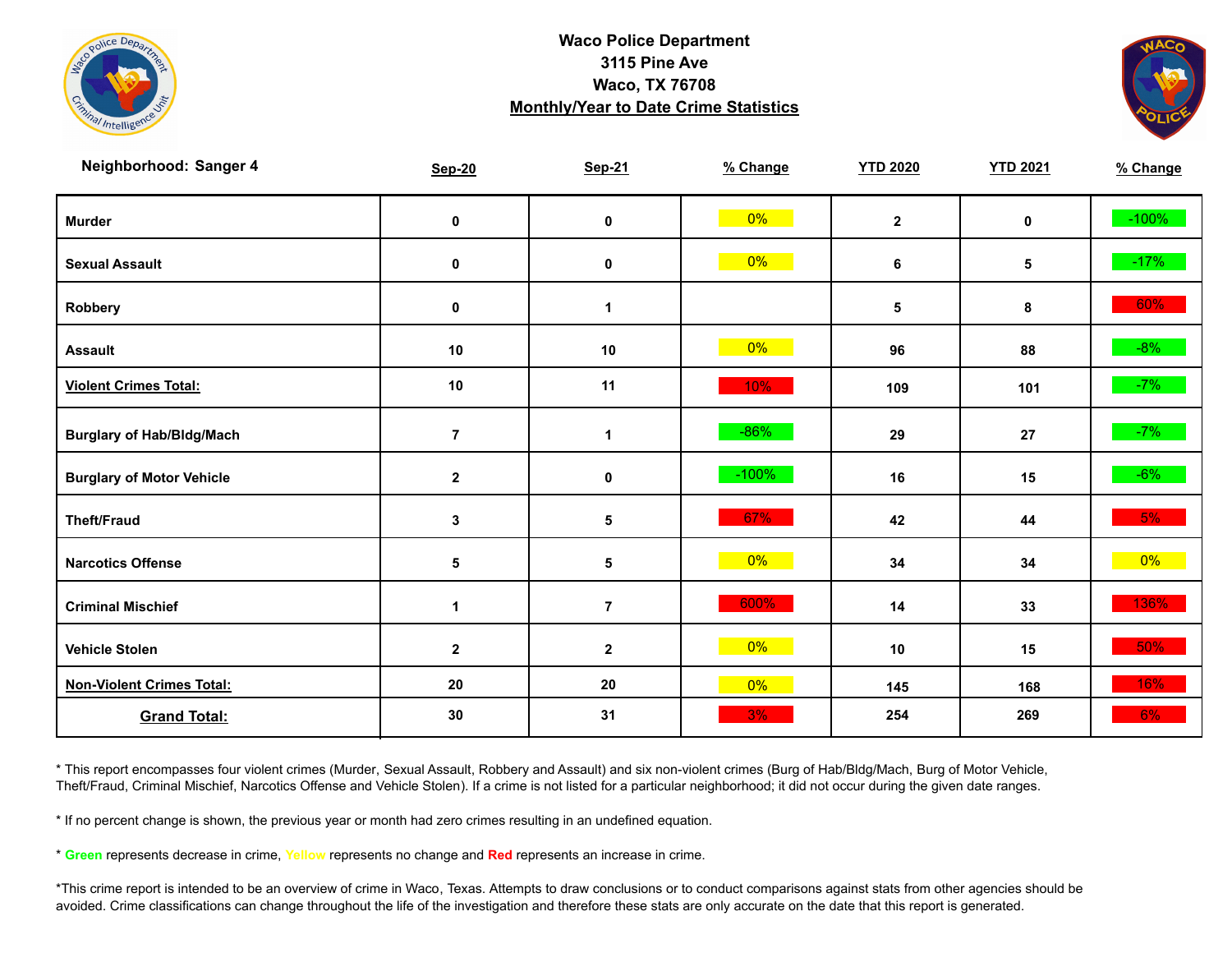



| Neighborhood: Technology Village 1 | <b>Sep-20</b> | Sep-21 | % Change | <b>YTD 2020</b> | <b>YTD 2021</b> | % Change |
|------------------------------------|---------------|--------|----------|-----------------|-----------------|----------|
| <b>Burglary of Motor Vehicle</b>   |               | 0      | $0\%$    | 0               |                 |          |
| <b>Theft/Fraud</b>                 |               | 0      | $-100\%$ |                 |                 | $-80%$   |
| <b>Vehicle Stolen</b>              | 0             | 0      | $0\%$    | 0               |                 |          |
| <b>Non-Violent Crimes Total:</b>   |               | 0      | $-100\%$ |                 |                 | $-40%$   |
| <b>Grand Total:</b>                |               | 0      | $-100%$  |                 |                 | $-40%$   |

\* This report encompasses four violent crimes (Murder, Sexual Assault, Robbery and Assault) and six non-violent crimes (Burg of Hab/Bldg/Mach, Burg of Motor Vehicle, Theft/Fraud, Criminal Mischief, Narcotics Offense and Vehicle Stolen). If a crime is not listed for a particular neighborhood; it did not occur during the given date ranges.

\* If no percent change is shown, the previous year or month had zero crimes resulting in an undefined equation.

\* **Green** represents decrease in crime, **Yellow** represents no change and **Red** represents an increase in crime.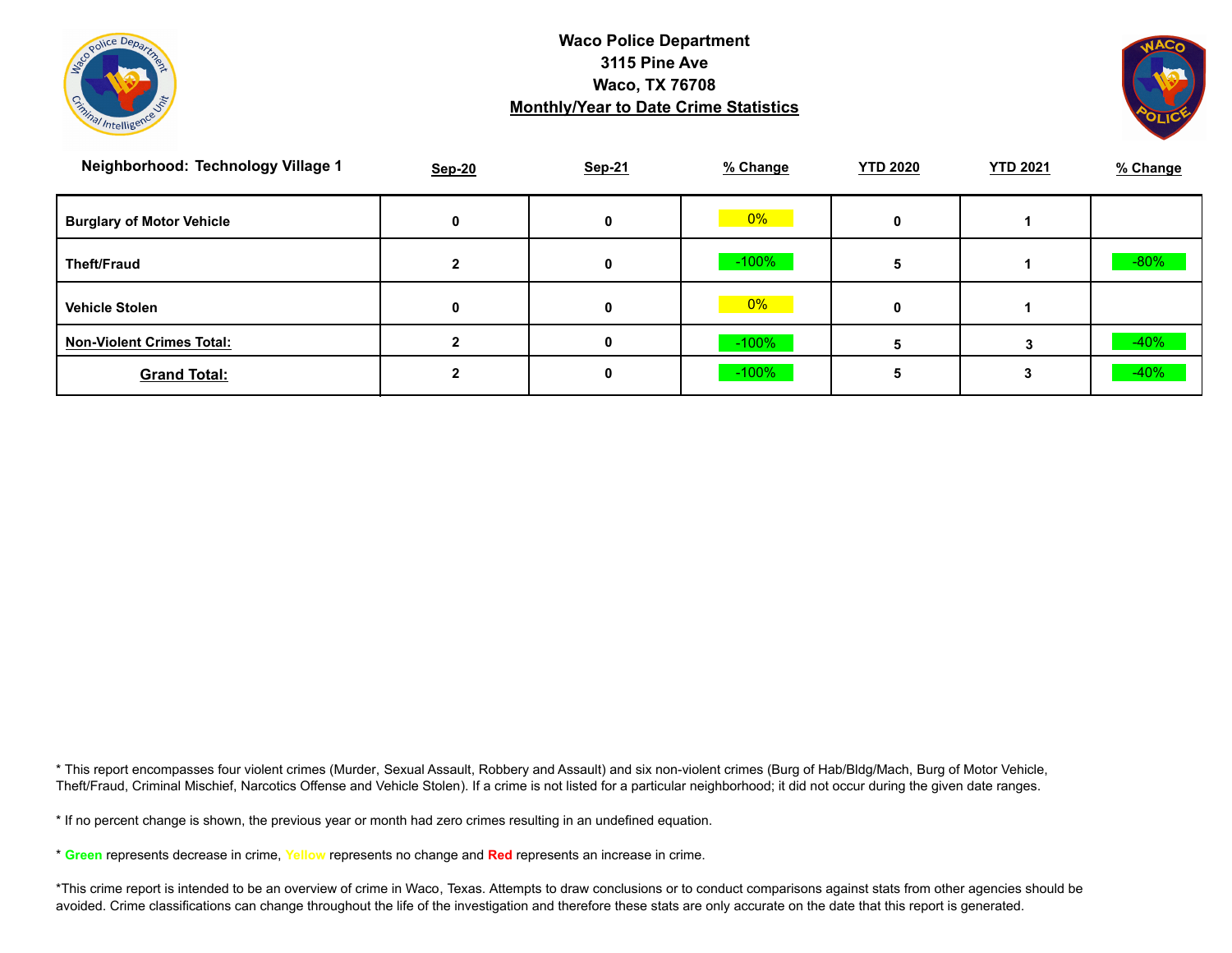



| Neighborhood: Timbercrest 1      | <b>Sep-20</b> | <b>Sep-21</b>    | % Change | <b>YTD 2020</b> | <b>YTD 2021</b> | % Change |
|----------------------------------|---------------|------------------|----------|-----------------|-----------------|----------|
| <b>Sexual Assault</b>            | 0             |                  |          | $\overline{2}$  | $\mathbf{2}$    | $0\%$    |
| <b>Assault</b>                   | 3             | $\mathbf 2$      | $-33%$   | 20              | 25              | 25%      |
| <b>Violent Crimes Total:</b>     | 3             | 3                | $0\%$    | 22              | 27              | 23%      |
| <b>Burglary of Hab/Bldg/Mach</b> | 6             | 0                | $-100%$  | 11              | 8               | $-27%$   |
| <b>Burglary of Motor Vehicle</b> | 0             | 0                | 0%       | 6               | 6               | $0\%$    |
| <b>Theft/Fraud</b>               | 3             | 5                | 67%      | 17              | 17              | $0\%$    |
| <b>Narcotics Offense</b>         |               | $\boldsymbol{2}$ | 100%     | 4               | 10              | 150%     |
| <b>Criminal Mischief</b>         | 3             | 0                | $-100%$  | 5               | $\overline{7}$  | 40%      |
| <b>Vehicle Stolen</b>            | 1             | 1                | $0\%$    | 3               | 6               | 100%     |
| <b>Non-Violent Crimes Total:</b> | 14            | 8                | $-43%$   | 46              | 54              | 17%      |
| <b>Grand Total:</b>              | 17            | 11               | $-35%$   | 68              | 81              | 19%      |

\* This report encompasses four violent crimes (Murder, Sexual Assault, Robbery and Assault) and six non-violent crimes (Burg of Hab/Bldg/Mach, Burg of Motor Vehicle, Theft/Fraud, Criminal Mischief, Narcotics Offense and Vehicle Stolen). If a crime is not listed for a particular neighborhood; it did not occur during the given date ranges.

\* If no percent change is shown, the previous year or month had zero crimes resulting in an undefined equation.

\* **Green** represents decrease in crime, **Yellow** represents no change and **Red** represents an increase in crime.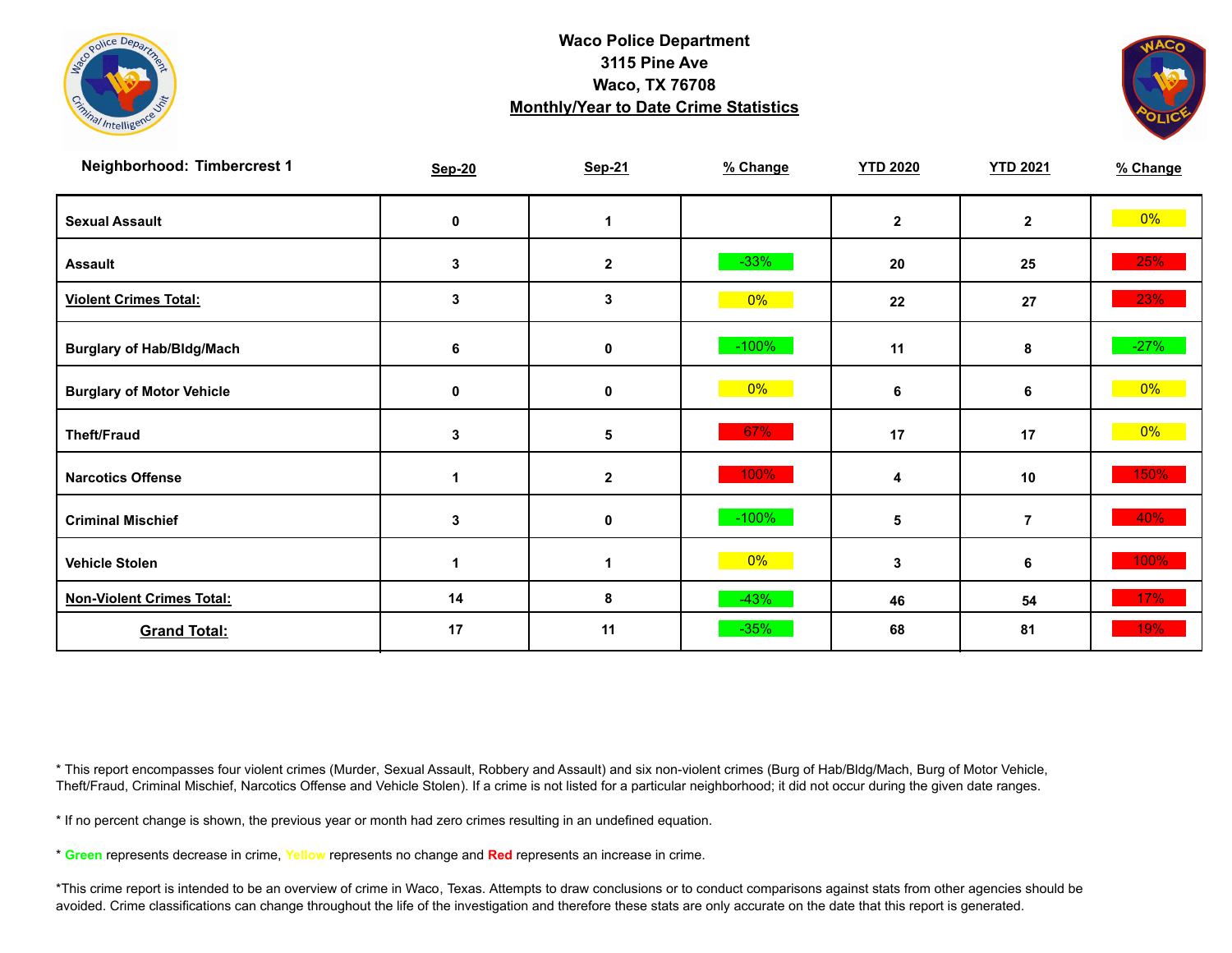



| <b>Neighborhood: University 1,2</b> | <b>Sep-20</b>  | <b>Sep-21</b>        | % Change | <b>YTD 2020</b> | <b>YTD 2021</b> | % Change |
|-------------------------------------|----------------|----------------------|----------|-----------------|-----------------|----------|
| <b>Murder</b>                       | $\mathbf 0$    | $\mathbf{1}$         |          | $\pmb{0}$       | $\mathbf{1}$    |          |
| <b>Sexual Assault</b>               | $\mathbf 0$    | $\pmb{0}$            | $0\%$    | 4               | 3               | $-25%$   |
| Robbery                             | 0              | $\blacktriangleleft$ |          | 3               | 6               | 100%     |
| <b>Assault</b>                      | 8              | $\mathbf{2}$         | $-75%$   | 53              | 48              | $-9%$    |
| <b>Violent Crimes Total:</b>        | 8              | 4                    | $-50%$   | 60              | 58              | $-3\%$   |
| <b>Burglary of Hab/Bldg/Mach</b>    | $\mathbf{2}$   | $\mathbf{2}$         | $0\%$    | 26              | 21              | $-19%$   |
| <b>Burglary of Motor Vehicle</b>    | 9              | $\mathbf 3$          | $-67%$   | 49              | 24              | $-51%$   |
| <b>Theft/Fraud</b>                  | 10             | 6                    | $-40%$   | 53              | 39              | $-26%$   |
| <b>Narcotics Offense</b>            | 6              | $\mathbf 1$          | $-83%$   | 21              | 17              | $-19%$   |
| <b>Criminal Mischief</b>            | $\overline{7}$ | $\mathbf 1$          | $-86%$   | 22              | 29              | 32%      |
| <b>Vehicle Stolen</b>               | $\mathbf{2}$   | $\mathbf{2}$         | $0\%$    | 6               | 13              | 117%     |
| <b>Non-Violent Crimes Total:</b>    | 36             | 15                   | $-58%$   | 177             | 143             | $-19%$   |
| <b>Grand Total:</b>                 | 44             | 19                   | $-57%$   | 237             | 201             | $-15%$   |

\* This report encompasses four violent crimes (Murder, Sexual Assault, Robbery and Assault) and six non-violent crimes (Burg of Hab/Bldg/Mach, Burg of Motor Vehicle, Theft/Fraud, Criminal Mischief, Narcotics Offense and Vehicle Stolen). If a crime is not listed for a particular neighborhood; it did not occur during the given date ranges.

\* If no percent change is shown, the previous year or month had zero crimes resulting in an undefined equation.

\* **Green** represents decrease in crime, **Yellow** represents no change and **Red** represents an increase in crime.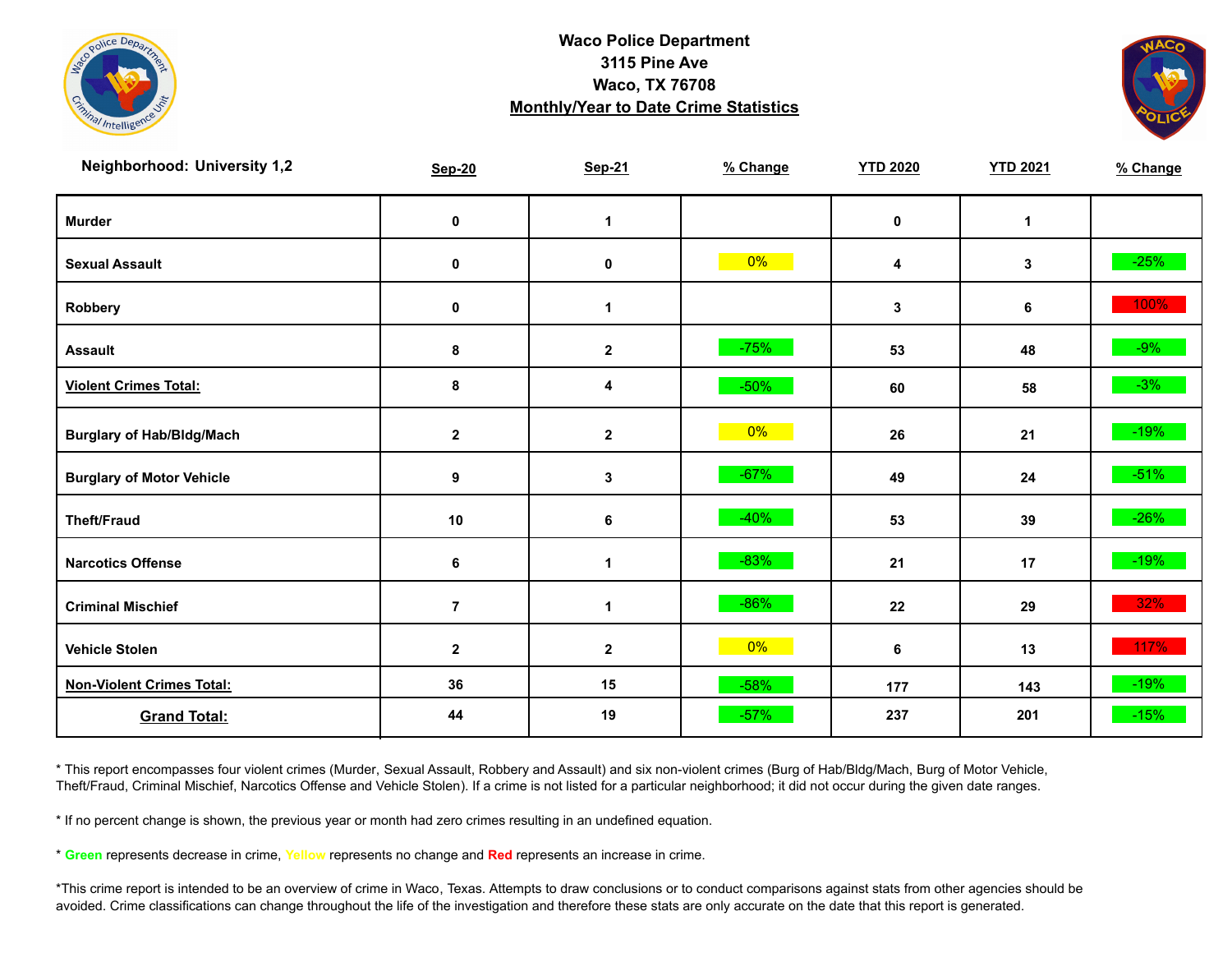



| Neighborhood: West Waco 3        | <b>Sep-20</b>  | <b>Sep-21</b>        | % Change | <b>YTD 2020</b> | <b>YTD 2021</b> | % Change |
|----------------------------------|----------------|----------------------|----------|-----------------|-----------------|----------|
| <b>Murder</b>                    | $\pmb{0}$      | $\mathbf 0$          | $0\%$    | $\mathbf 0$     | $\mathbf{1}$    |          |
| <b>Sexual Assault</b>            | $\mathbf{2}$   | 0                    | $-100%$  | $\mathbf{3}$    | $\overline{2}$  | $-33%$   |
| Robbery                          | 0              | 0                    | $0\%$    | $\mathbf{3}$    | $\mathbf{1}$    | $-67%$   |
| <b>Assault</b>                   | $\sqrt{5}$     | $\blacktriangleleft$ | $-80%$   | 47              | 49              | $4\%$    |
| <b>Violent Crimes Total:</b>     | $\overline{7}$ | 1                    | $-86%$   | 53              | 53              | $0\%$    |
| <b>Burglary of Hab/Bldg/Mach</b> | $\mathbf 1$    | 4                    | 300%     | 18              | 18              | $0\%$    |
| <b>Burglary of Motor Vehicle</b> | 4              | $\overline{7}$       | 75%      | 48              | 63              | $31\%$   |
| <b>Theft/Fraud</b>               | 13             | 18                   | 38%      | 123             | 170             | 38%      |
| <b>Narcotics Offense</b>         | 0              | 0                    | $0\%$    | $\overline{7}$  | 13              | 86%      |
| <b>Criminal Mischief</b>         | $\mathbf 3$    | $\mathbf{3}$         | $0\%$    | 24              | 18              | $-25%$   |
| <b>Vehicle Stolen</b>            | $\mathbf 2$    | 1                    | $-50%$   | 6               | 17              | 183%     |
| <b>Non-Violent Crimes Total:</b> | 23             | 33                   | 43%      | 226             | 299             | 32%      |
| <b>Grand Total:</b>              | 30             | 34                   | 13%      | 279             | 352             | 26%      |

\* This report encompasses four violent crimes (Murder, Sexual Assault, Robbery and Assault) and six non-violent crimes (Burg of Hab/Bldg/Mach, Burg of Motor Vehicle, Theft/Fraud, Criminal Mischief, Narcotics Offense and Vehicle Stolen). If a crime is not listed for a particular neighborhood; it did not occur during the given date ranges.

\* If no percent change is shown, the previous year or month had zero crimes resulting in an undefined equation.

\* **Green** represents decrease in crime, **Yellow** represents no change and **Red** represents an increase in crime.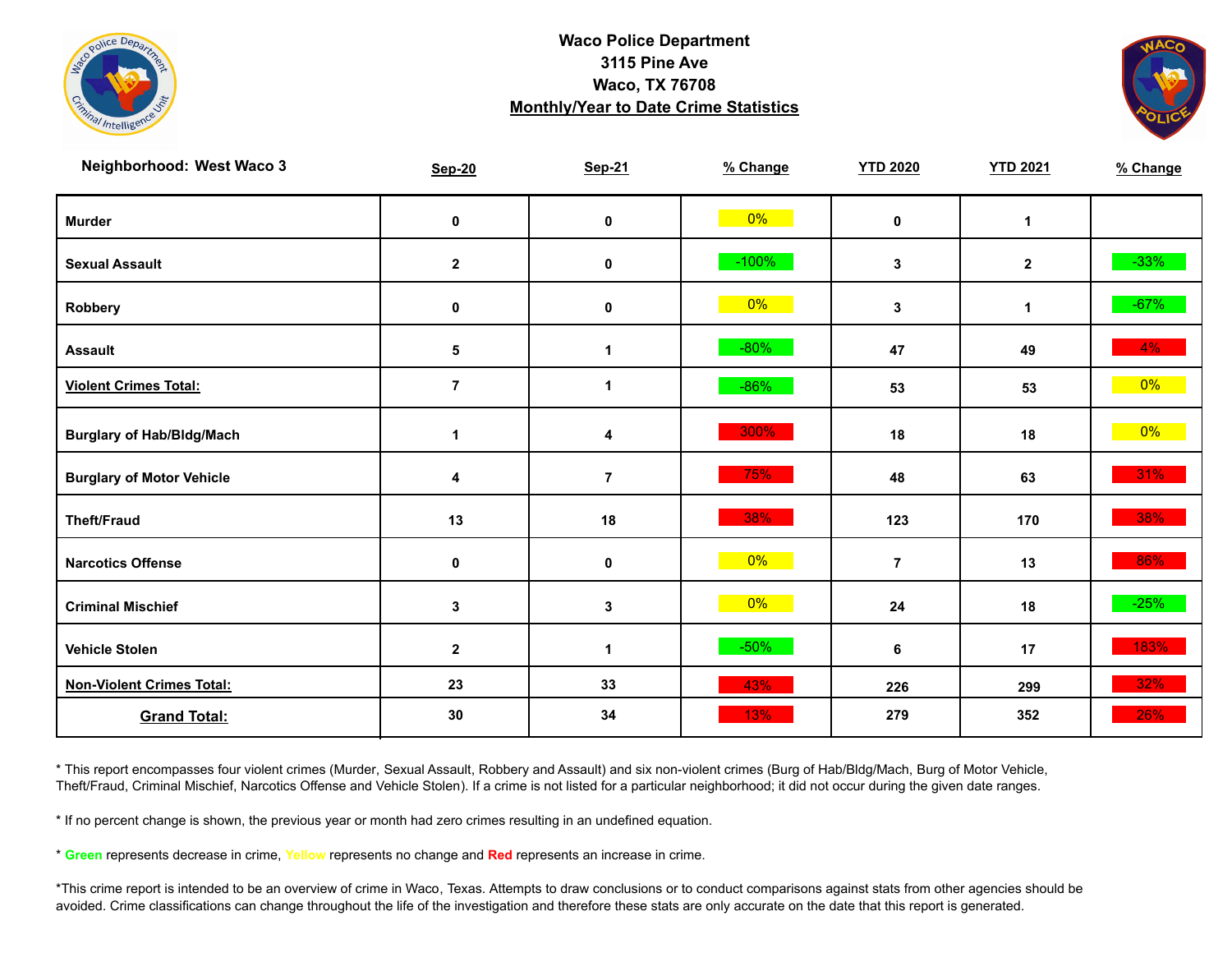



| <b>WACO, TX</b>                  | <b>Sep-20</b> | <b>Sep-21</b> | % Change | <b>YTD 2020</b> | <b>YTD 2021</b> | % Change |
|----------------------------------|---------------|---------------|----------|-----------------|-----------------|----------|
| <b>Murder</b>                    | 1             | $\mathbf 2$   | 100%     | 14              | 15              | 7%       |
| <b>Sexual Assault</b>            | 14            | 13            | $-7%$    | 132             | 123             | $-7%$    |
| <b>Robbery</b>                   | 14            | 18            | 29%      | 104             | 120             | 15%      |
| <b>Assault</b>                   | 185           | 204           | 10%      | 1,802           | 1,766           | $-2%$    |
| <b>Violent Crimes Total:</b>     | 214           | 237           | $11\%$   | 2,052           | 2,024           | $-1\%$   |
| <b>Burglary of Hab/Bldg/Mach</b> | 99            | 67            | $-32%$   | 643             | 575             | $-11%$   |
| <b>Burglary of Motor Vehicle</b> | 105           | 88            | $-16%$   | 915             | 816             | $-11%$   |
| <b>Theft/Fraud</b>               | 211           | 247           | 17%      | 1,811           | 2,066           | 14%      |
| <b>Narcotics Offense</b>         | 65            | 63            | $-3%$    | 511             | 529             | 4%       |
| <b>Criminal Mischief</b>         | 86            | 79            | $-8%$    | 687             | 788             | 15%      |
| <b>Vehicle Stolen</b>            | 38            | 60            | 58%      | 289             | 367             | 27%      |
| <b>Non-Violent Crimes Total:</b> | 604           | 604           | $0\%$    | 4,856           | 5,141           | 6%       |
| <b>Grand Total:</b>              | 818           | 841           | 3%       | 6,908           | 7,165           | 4%       |

\* This report encompasses four violent crimes (Murder, Sexual Assault, Robbery and Assault) and six non-violent crimes (Burg of Hab/Bldg/Mach, Burg of Motor Vehicle, Theft/Fraud, Criminal Mischief, Narcotics Offense and Vehicle Stolen). If a crime is not listed for a particular neighborhood; it did not occur during the given date ranges.

\* If no percent change is shown, the previous year or month had zero crimes resulting in an undefined equation.

\* **Green** represents decrease in crime, **Yellow** represents no change and **Red** represents an increase in crime.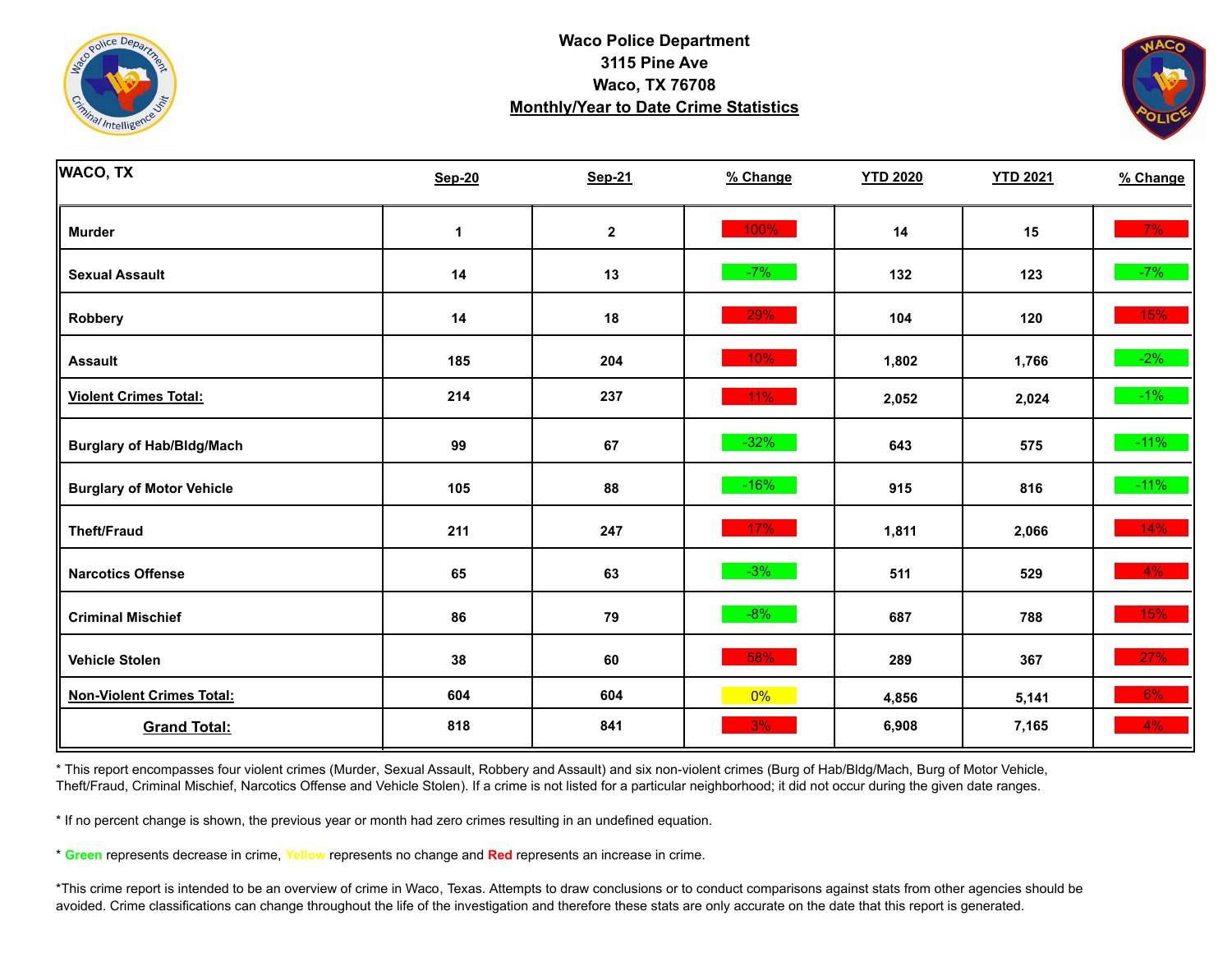

 $PQLI$ O

**Waco Police Department 3115 Pine Ave Waco, TX 76708 Monthly/Year to Date Crime Statistics**



Waco Police Department

**Waco PD reports**

Neighborhood & Council District(s)

3115 Pine 254-750-7500

**\*\*The reports shown on this list have a preliminary offense attached to the case. It is important to note that the final offense reported for year end reporting may very likely change due to new evidence or circumstances coming to light during the investigation.**

| Reported Date | Case #                       | Report Time | <b>Preliminary Description</b> | <b>Preliminary Offense</b> | NA / Council Dist. | Location                    |
|---------------|------------------------------|-------------|--------------------------------|----------------------------|--------------------|-----------------------------|
|               | Neighborhood: Alta Vista 1,3 |             |                                |                            |                    |                             |
| 9/2/2021      | 21-014344                    | 2319        | Assault                        | PC 22.01 CM FV             | Alta Vista 1,3     | 2425 S 21ST ST #322         |
| 9/3/2021      | 21-014370                    | 1029        | Assault                        | PC 22.02 2F                | Alta Vista 1,3     | 3509 LISBON DR              |
| 9/10/2021     | 21-014863                    | 1638        | Assault                        | PC 22.01 AM                | Alta Vista 1,3     | 1800 PRIMROSE DR #140F      |
| 9/10/2021     | 21-014873                    | 1841        | Assault                        | PC 22.04 2F                | Alta Vista 1,3     | 1800 PRIMROSE DR #253N      |
| 9/11/2021     | 21-014930                    | 1656        | Assault                        | MC 99100                   | Alta Vista 1,3     | 2425 S 21ST ST #445         |
| 9/11/2021     | 21-014948                    | 2330        | Assault                        | PC 22.01 CM                | Alta Vista 1,3     | 420 S JACK KULTGEN EX       |
| 9/12/2021     | 21-014950                    | 0045        | Assault                        | PC 22.01 AM FV             | Alta Vista 1,3     | 3912 S JACK KULTGEN EX #236 |
| 9/12/2021     | 21-014992                    | 1837        | Assault                        | PC 22.01 AM FV             | Alta Vista 1,3     | 2700 S 27TH ST              |
| 9/21/2021     | 21-015615                    | 1657        | Assault                        | PC 22.01 CM FV             | Alta Vista 1,3     | 2428 LA SALLE AV #4         |
| 9/21/2021     | 21-015619                    | 1807        | Assault                        | PC 22.02 2F                | Alta Vista 1,3     | SOUTHERLAND DR/MANOR DR     |
| 9/23/2021     | 21-015751                    | 1711        | Assault                        | PC 22.01 AM FV             | Alta Vista 1,3     | 4000 S JACK KULTGEN EX #218 |
| 9/30/2021     | 21-016108                    | 0813        | Assault                        | PC 22.01 CM FV             | Alta Vista 1,3     | OLD ROBINSON RD/FERNDALE DR |
| 9/7/2021      | 21-014674                    | 2346        | Burglary / Vehicle             | PC 30.04 AM                | Alta Vista 1,3     | 2425 S 21ST ST #263         |
| 9/14/2021     | 21-015092                    | 0450        | Burglary / Vehicle             | PC 30.04 AM                | Alta Vista 1,3     | 3733 VISTA COVE DR          |
| 9/14/2021     | 21-015143                    | 1923        | Burglary / Vehicle             | PC 30.04 AM                | Alta Vista 1,3     | 3737 VISTA COVE DR          |
| 9/26/2021     | 21-015910                    | 1121        | Burglary / Vehicle             | PC 30.04 AM                | Alta Vista 1,3     | 3723 VISTA COVE DR          |
| 9/1/2021      | 21-014223                    | 0735        | Burglary of Hab/Bldg/Mach      | PC 30.02 FS                | Alta Vista 1,3     | 2425 S 21ST ST              |
| 9/2/2021      | 21-014300                    | 0722        | Burglary of Hab/Bldg/Mach      | PC 30.02 FS                | Alta Vista 1,3     | 1800 PRIMROSE DR            |
| 9/9/2021      | 21-014765                    | 1022        | Burglary of Hab/Bldg/Mach      | PC 30.02 2F                | Alta Vista 1,3     | 3600 WINGATE DR             |

\* This report encompasses four violent crimes (Murder, Sexual Assault, Robbery and Assault) and six non-violent crimes (Burg of Hab/Bldg/Mach, Burg of Motor Vehicle, Theft/Fraud, Criminal Mischief, Narcotics Offense and Vehicle Stolen). If a crime is not listed for a particular neighborhood; it did not occur during the given date ranges.

\* If no percent change is shown, the previous year or month had zero crimes resulting in an undefined equation.

\* **Green** represents decrease in crime, **Yellow** represents no change and **Red** represents an increase in crime.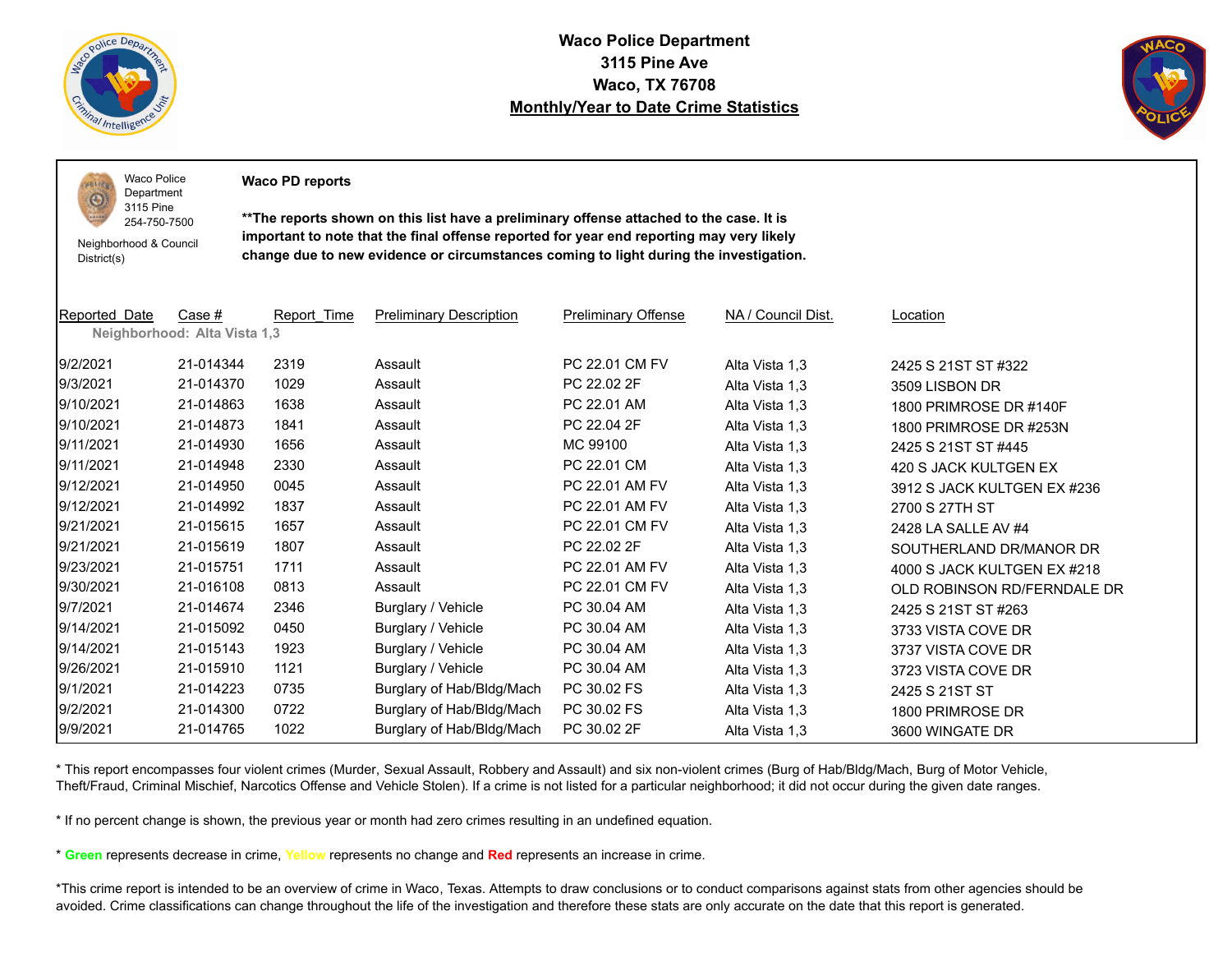



| 9/14/2021 | 21-015135                         | 1704 | Burglary of Hab/Bldg/Mach | PC 30.02 FS    | Alta Vista 1,3      | 2010 LA SALLE AV                    |
|-----------|-----------------------------------|------|---------------------------|----------------|---------------------|-------------------------------------|
| 9/20/2021 | 21-015556                         | 1919 | Burglary of Hab/Bldg/Mach | PC 30.02 2F    | Alta Vista 1,3      | 2849 MADISON DR #B                  |
| 9/25/2021 | 21-015880                         | 1621 | Burglary of Hab/Bldg/Mach | PC 30.02 2F    | Alta Vista 1,3      | 3301 SOUTHERLAND DR                 |
| 9/22/2021 | 21-015664                         | 1317 | Sexual Assault            | PC 22.011 2F   | Alta Vista 1,3      | <b>Address Witheld</b>              |
| 9/4/2021  | 21-014496                         | 2354 | Theft /Fraud              | PC 31.03 AM    | Alta Vista 1,3      | 2820 OLD ROBINSON RD                |
| 9/14/2021 | 21-015114                         | 1109 | Theft /Fraud              | PC 31.03 FS    | Alta Vista 1,3      | 3031 ROBINSON DR                    |
| 9/16/2021 | 21-015246                         | 1032 | Theft /Fraud              | PC 31.03 CM    | Alta Vista 1,3      | 1800 PRIMROSE DR                    |
| 9/27/2021 | 21-015936                         | 0016 | Theft /Fraud              | PC 31.03 BM    | Alta Vista 1,3      | 2425 S 21ST ST #431                 |
| 9/27/2021 | 21-800514                         | 2257 | Theft /Fraud              | PC 31.03 BM    | Alta Vista 1,3      | 2401 ROBINSON DR                    |
| 9/4/2021  | 21-014434                         | 0642 | Vehicle Stolen            | PC 31.03 FS SV | Alta Vista 1,3      | 3912 S JACK KULTGEN EX #115         |
| 9/6/2021  | 21-014578                         | 1346 | Vehicle Stolen            | PC 31.03 FS SV | Alta Vista 1,3      | 2900 PRIMROSE DR                    |
| 9/6/2021  | 21-014592                         | 1729 | Vehicle Stolen            | PC 31.03 FS SV | Alta Vista 1,3      | 3111 ROBINSON DR                    |
| 9/7/2021  | 21-014642                         | 1320 | Vehicle Stolen            | PC 31.03 FS SV | Alta Vista 1,3      | 2401 ROBINSON DR                    |
| 9/8/2021  | 21-014732                         | 1746 | Vehicle Stolen            | PC 31.03 FS SV | Alta Vista 1,3      | 3201 S NEW RD                       |
| 9/21/2021 | 21-015612                         | 1628 | Vehicle Stolen            | PC 31.03 FS SV | Alta Vista 1,3      | 2104 GURLEY LN                      |
| 9/24/2021 | 21-015791                         | 1216 | Vehicle Stolen            | PC 31.03 FS SV | Alta Vista 1,3      | 2543 OLD ROBINSON RD                |
| 9/28/2021 | 21-016001                         | 0739 | Vehicle Stolen            | PC 31.03 FS SV | Alta Vista 1,3      | S 12TH ST RD/S LOOP 340 FRONTAGE RD |
|           | Neighborhood: Austin Avenue 2,3,4 |      |                           |                |                     |                                     |
| 9/7/2021  | 21-014652                         | 1637 | Assault                   | PC 22.01 AM FV | Austin Avenue 2,3,4 | 2903 AUSTIN AV                      |
| 9/18/2021 | 21-015407                         | 1331 | Assault                   | PC 22.01 AM FV | Austin Avenue 2,3,4 | 3020 AUSTIN AV                      |
| 9/19/2021 | 21-015490                         | 2249 | Assault                   | PC 22.02 2F    | Austin Avenue 2,3,4 | N 17TH ST/COLUMBUS AV               |
| 9/20/2021 | 21-015545                         | 1602 | Assault                   | PC 22.01 CM    | Austin Avenue 2,3,4 | 3428 FRANKLIN AV                    |
| 9/28/2021 | 21-016026                         | 1459 | Assault                   | PC 22.01 CM    | Austin Avenue 2,3,4 | 2404 W WACO DR                      |
| 9/8/2021  | 21-014687                         | 0737 | Burglary / Vehicle        | PC 30.04 AM    | Austin Avenue 2,3,4 | 3924 AUSTIN AV                      |
| 9/8/2021  | 21-014688                         | 0822 | Burglary / Vehicle        | PC 30.04 AM    | Austin Avenue 2,3,4 | 3841 FRANKLIN AV                    |
| 9/13/2021 | 21-015060                         | 1550 | Burglary / Vehicle        | PC 30.04 AM    | Austin Avenue 2,3,4 | 2100 FRANKLIN AV                    |
| 9/29/2021 | 21-016087                         | 1911 | Burglary / Vehicle        | PC 30.04 AM    | Austin Avenue 2,3,4 | 3605 CHATEAU AV                     |
| 9/4/2021  | 21-014459                         | 1544 | Burglary of Hab/Bldg/Mach | PC 30.02 FS    | Austin Avenue 2,3,4 | 221 S 19TH ST                       |
| 9/8/2021  | 21-014676                         | 0109 | Burglary of Hab/Bldg/Mach | PC 30.02 2F FV | Austin Avenue 2,3,4 | 3602 W WACO DR #B                   |

\* This report encompasses four violent crimes (Murder, Sexual Assault, Robbery and Assault) and six non-violent crimes (Burg of Hab/Bldg/Mach, Burg of Motor Vehicle, Theft/Fraud, Criminal Mischief, Narcotics Offense and Vehicle Stolen). If a crime is not listed for a particular neighborhood; it did not occur during the given date ranges.

\* If no percent change is shown, the previous year or month had zero crimes resulting in an undefined equation.

\* **Green** represents decrease in crime, **Yellow** represents no change and **Red** represents an increase in crime.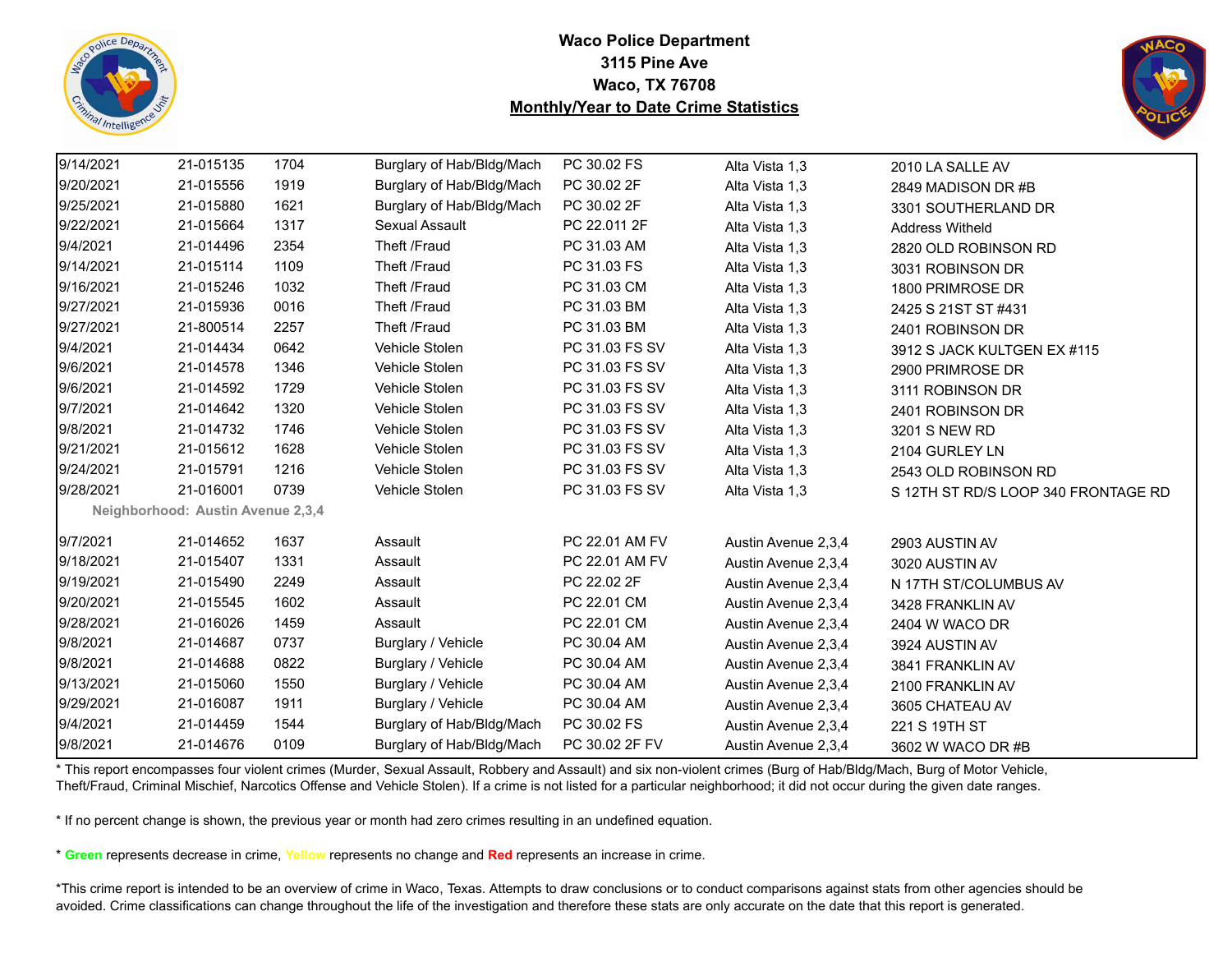



| 9/6/2021  | 21-014551              | 0216 | <b>Criminal Mischief</b> | PC 28.03 AM    | Austin Avenue 2,3,4 | 2812 W WACO DR #1       |  |
|-----------|------------------------|------|--------------------------|----------------|---------------------|-------------------------|--|
| 9/9/2021  | 21-014778              | 1452 | <b>Criminal Mischief</b> | PC 28.03 BM    | Austin Avenue 2,3,4 | 2025 COLUMBUS AV        |  |
| 9/18/2021 | 21-015406              | 1335 | <b>Criminal Mischief</b> | PC 28.03 FS    | Austin Avenue 2,3,4 | 2400 AUSTIN AV          |  |
| 9/21/2021 | 21-015600              | 1402 | <b>Criminal Mischief</b> | PC 28.03 AM    | Austin Avenue 2,3,4 | 2021 FRANKLIN AV        |  |
| 9/27/2021 | 21-015957              | 1306 | <b>Criminal Mischief</b> | PC 28.03 BM    | Austin Avenue 2,3,4 | 2910 FRANKLIN AV        |  |
| 9/27/2021 | 21-015978              | 1946 | <b>Criminal Mischief</b> | PC 28.04 CM    | Austin Avenue 2,3,4 | 2310 W WACO DR          |  |
| 9/29/2021 | 21-016095              | 2252 | Murder                   | PC 19.03 CF    | Austin Avenue 2,3,4 | 2400 WASHINGTON AV #206 |  |
| 9/9/2021  | 21-014810              | 2137 | Narcotics Offense        | HS 481.115 2F  | Austin Avenue 2,3,4 | 100-BLK N 17TH ST       |  |
| 9/25/2021 | 21-015850              | 0020 | Narcotics Offense        | HS 481.115 FS  | Austin Avenue 2,3,4 | 4029 ROSELAWN AV        |  |
| 9/10/2021 | 21-014839              | 1033 | Robbery                  | PC 29.02 2F    | Austin Avenue 2,3,4 | 1624 W WACO DR          |  |
| 9/3/2021  | 21-014383              | 1309 | Sexual Assault           | PC 22.021 1F   | Austin Avenue 2,3,4 | <b>Address Witheld</b>  |  |
| 9/8/2021  | 21-014706              | 1314 | Theft /Fraud             | PC 32.33 FS    | Austin Avenue 2,3,4 | 2100 FRANKLIN AV        |  |
| 9/8/2021  | 21-014731              | 1647 | Theft /Fraud             | PC 31.03 AM    | Austin Avenue 2,3,4 | 3815 FRANKLIN AV        |  |
| 9/10/2021 | 21-014854              | 1323 | Theft /Fraud             | PC 32.21 3F    | Austin Avenue 2,3,4 | 1624 W WACO DR          |  |
| 9/14/2021 | 21-015100              | 0850 | Theft /Fraud             | PC 31.03 FS    | Austin Avenue 2,3,4 | 3611 FRANKLIN AV        |  |
| 9/15/2021 | 21-015173              | 1200 | Theft /Fraud             | PC 31.03 CM    | Austin Avenue 2,3,4 | 3820 FRANKLIN AV        |  |
| 9/15/2021 | 21-015174              | 1120 | Theft /Fraud             | PC 31.03 3F    | Austin Avenue 2,3,4 | 3321 MARY AV            |  |
| 9/18/2021 | 21-015408              | 1412 | Theft /Fraud             | PC 31.03 AM    | Austin Avenue 2,3,4 | 2724 COLUMBUS AV        |  |
| 9/30/2021 | 21-016099              | 0110 | Theft /Fraud             | PC 31.03 CM    | Austin Avenue 2,3,4 | 3820 FRANKLIN AV #37    |  |
| 9/4/2021  | 21-014435              | 0743 | Vehicle Stolen           | PC 31.03 FS SV | Austin Avenue 2,3,4 | 2828 COLUMBUS AV        |  |
|           | Neighborhood: Baylor 2 |      |                          |                |                     |                         |  |
| 9/1/2021  | 21-014269              | 1742 | Assault                  | PC 22.01 AM FV | Baylor 2            | 1625 S 10TH ST #202     |  |
| 9/6/2021  | 21-014546              | 0206 | Assault                  | PC 22.01 AM    | Baylor 2            | 1307 DAUGHTREY AV       |  |
| 9/12/2021 | 21-014968              | 1025 | Assault                  | PC 22.01 3F    | Baylor 2            | 1701 S 8TH ST #110      |  |
| 9/27/2021 | 21-015979              | 2000 | Assault                  | PC 22.01 3F FV | Baylor 2            | 1501 S 11TH ST #229     |  |
| 9/28/2021 | 21-015996              | 0416 | Assault                  | PC 22.02 2F FV | Baylor 2            | 2026 S 7TH ST #C108A    |  |
| 9/28/2021 | 21-016007              | 1014 | Assault                  | PC 22.01 AM FV | Baylor 2            | 1501 S 11TH ST          |  |
| 9/4/2021  | 21-014451              | 1450 | Burglary / Vehicle       | PC 30.04 AM    | Baylor 2            | 1408 S 10TH ST          |  |
| 9/4/2021  | 21-014478              | 2046 | Burglary / Vehicle       | PC 30.04 AM    | Baylor 2            | 1600-BL DAUGHTREY AV    |  |

\* This report encompasses four violent crimes (Murder, Sexual Assault, Robbery and Assault) and six non-violent crimes (Burg of Hab/Bldg/Mach, Burg of Motor Vehicle, Theft/Fraud, Criminal Mischief, Narcotics Offense and Vehicle Stolen). If a crime is not listed for a particular neighborhood; it did not occur during the given date ranges.

\* If no percent change is shown, the previous year or month had zero crimes resulting in an undefined equation.

\* **Green** represents decrease in crime, **Yellow** represents no change and **Red** represents an increase in crime.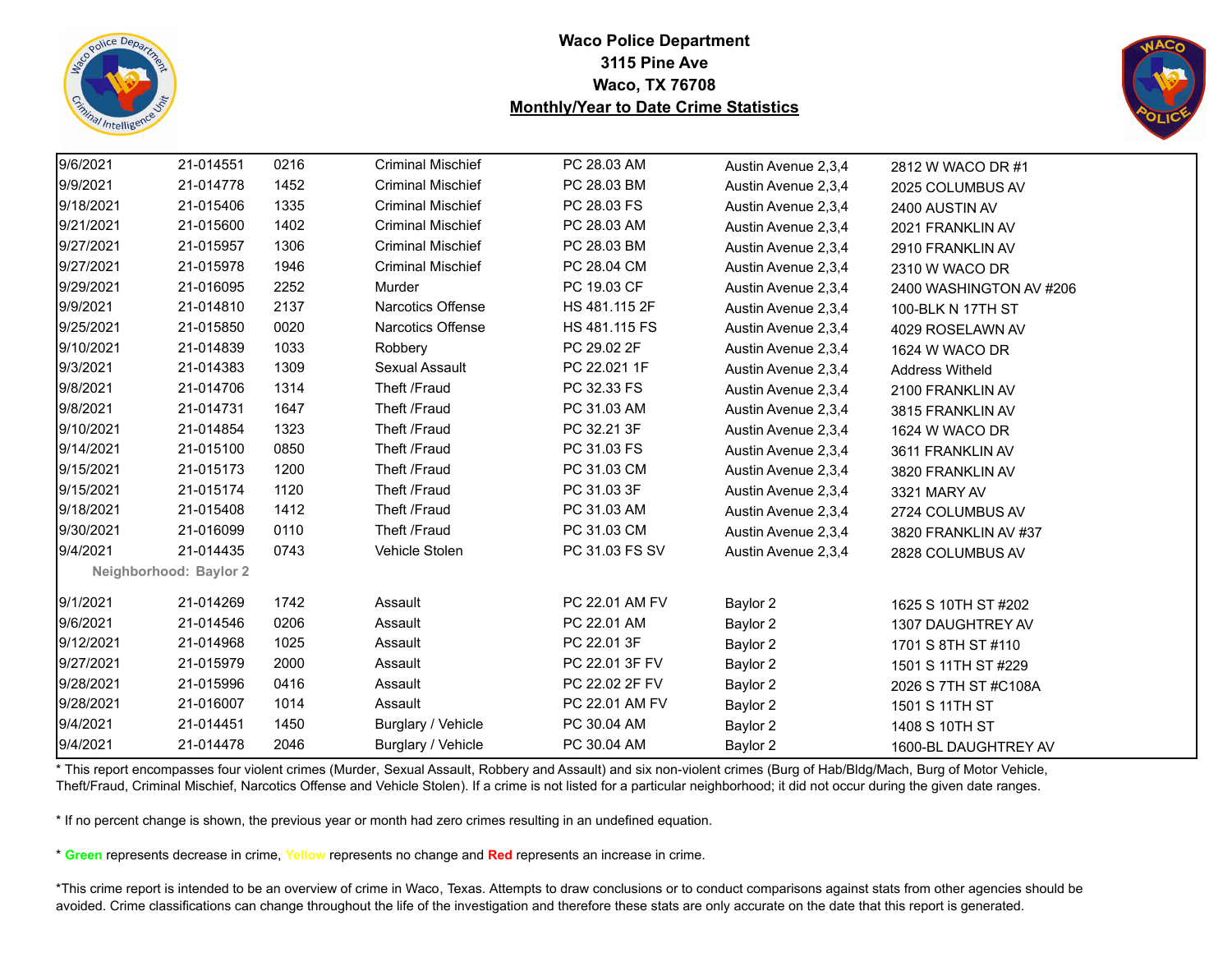



| 9/8/2021  | 21-014719 | 1548 | Burglary / Vehicle        | PC 30.04 AM   | Baylor 2 | 1300 S 11TH ST              |
|-----------|-----------|------|---------------------------|---------------|----------|-----------------------------|
| 9/11/2021 | 21-014910 | 0823 | Burglary / Vehicle        | PC 30.04 AM   | Baylor 2 | 1214 BAYLOR AV #206         |
| 9/21/2021 | 21-015578 | 0820 | Burglary / Vehicle        | PC 30.04 AM   | Baylor 2 | 916 SPEIGHT AV              |
| 9/23/2021 | 21-015722 | 1043 | Burglary / Vehicle        | PC 30.04 AM   | Baylor 2 | 915 SPEIGHT AV              |
| 9/23/2021 | 21-015725 | 1000 | Burglary / Vehicle        | PC 30.04 AM   | Baylor 2 | 1720 S 8TH ST               |
| 9/23/2021 | 21-015757 | 2119 | Burglary / Vehicle        | PC 30.04 AM   | Baylor 2 | 2021 S 8TH ST #D            |
| 9/25/2021 | 21-800509 | 1043 | Burglary / Vehicle        | PC 30.04 AM   | Baylor 2 | 2017 S 10TH ST              |
| 9/2/2021  | 21-014294 | 0405 | Burglary of Hab/Bldg/Mach | PC 30.02 FS   | Baylor 2 | 2001 S 5TH ST               |
| 9/3/2021  | 21-800461 | 1203 | <b>Criminal Mischief</b>  | PC 28.03 CM   | Baylor 2 | 1410 JAMES AV               |
| 9/15/2021 | 21-800488 | 1516 | <b>Criminal Mischief</b>  | PC 28.03 CM   | Baylor 2 | COTTONWOOD AV/S 1ST ST      |
| 9/1/2021  | 21-014286 | 2245 | Narcotics Offense         | HS 481.115 FS | Baylor 2 | 1320 S JACK KULTGEN EX      |
| 9/14/2021 | 21-015088 | 0120 | Narcotics Offense         | HS 481.115 3F | Baylor 2 | 1320 S JACK KULTGEN EX #127 |
| 9/24/2021 | 21-015817 | 1524 | <b>Narcotics Offense</b>  | HS 481.121 AM | Baylor 2 | S 12TH ST/SPEIGHT AV        |
| 9/30/2021 | 21-016161 | 2237 | Robbery                   | PC 29.03 1F   | Baylor 2 | 1001 SPEIGHT AV             |
| 9/30/2021 | 21-016162 | 2237 | Robbery                   | PC 29.03 1F   | Baylor 2 | 1001 SPEIGHT AV             |
| 9/25/2021 | 21-015890 | 1913 | Sexual Assault            | PC 22.011 2F  | Baylor 2 | <b>Address Witheld</b>      |
| 9/4/2021  | 21-014471 | 1901 | Theft /Fraud              | PC 31.03 CM   | Baylor 2 | 822 JAMES AV                |
| 9/4/2021  | 21-800462 | 1502 | Theft /Fraud              | PC 31.03 FS   | Baylor 2 | 1102 SPEIGHT AV             |
| 9/7/2021  | 21-014620 | 0818 | Theft /Fraud              | PC 32.31 FS   | Baylor 2 | 1226 SPEIGHT AV             |
| 9/7/2021  | 21-014627 | 1028 | Theft /Fraud              | PC 32.51 FS   | Baylor 2 | 2000 S 5TH ST               |
| 9/7/2021  | 21-014644 | 1446 | Theft /Fraud              | PC 31.03 AM   | Baylor 2 | 1102 SPEIGHT AV             |
| 9/7/2021  | 21-800468 | 1518 | Theft /Fraud              | PC 31.03 AM   | Baylor 2 | 812 DAUGHTREY AV            |
| 9/8/2021  | 21-014698 | 1107 | Theft /Fraud              | PC 31.03 AM   | Baylor 2 | 1226 SPEIGHT AV             |
| 9/8/2021  | 21-800473 | 1619 | Theft /Fraud              | PC 31.03 FS   | Baylor 2 | 1102 SPEIGHT AV             |
| 9/8/2021  | 21-800474 | 1810 | Theft /Fraud              | PC 31.03 FS   | Baylor 2 | 1001 SPEIGHT AV             |
| 9/9/2021  | 21-014793 | 1813 | Theft /Fraud              | PC 32.51 FS   | Baylor 2 | 1001 SPEIGHT AV #260        |
| 9/15/2021 | 21-015181 | 1339 | Theft /Fraud              | PC 31.03 BM   | Baylor 2 | 1305 BAGBY AV #A            |
| 9/16/2021 | 21-015237 | 0908 | Theft /Fraud              | PC 31.03 AM   | Baylor 2 | 1001 SPEIGHT AV             |
| 9/18/2021 | 21-015411 | 1559 | Theft /Fraud              | PC 31.03 BM   | Baylor 2 | 1102 SPEIGHT AV             |

\* This report encompasses four violent crimes (Murder, Sexual Assault, Robbery and Assault) and six non-violent crimes (Burg of Hab/Bldg/Mach, Burg of Motor Vehicle, Theft/Fraud, Criminal Mischief, Narcotics Offense and Vehicle Stolen). If a crime is not listed for a particular neighborhood; it did not occur during the given date ranges.

\* If no percent change is shown, the previous year or month had zero crimes resulting in an undefined equation.

\* **Green** represents decrease in crime, **Yellow** represents no change and **Red** represents an increase in crime.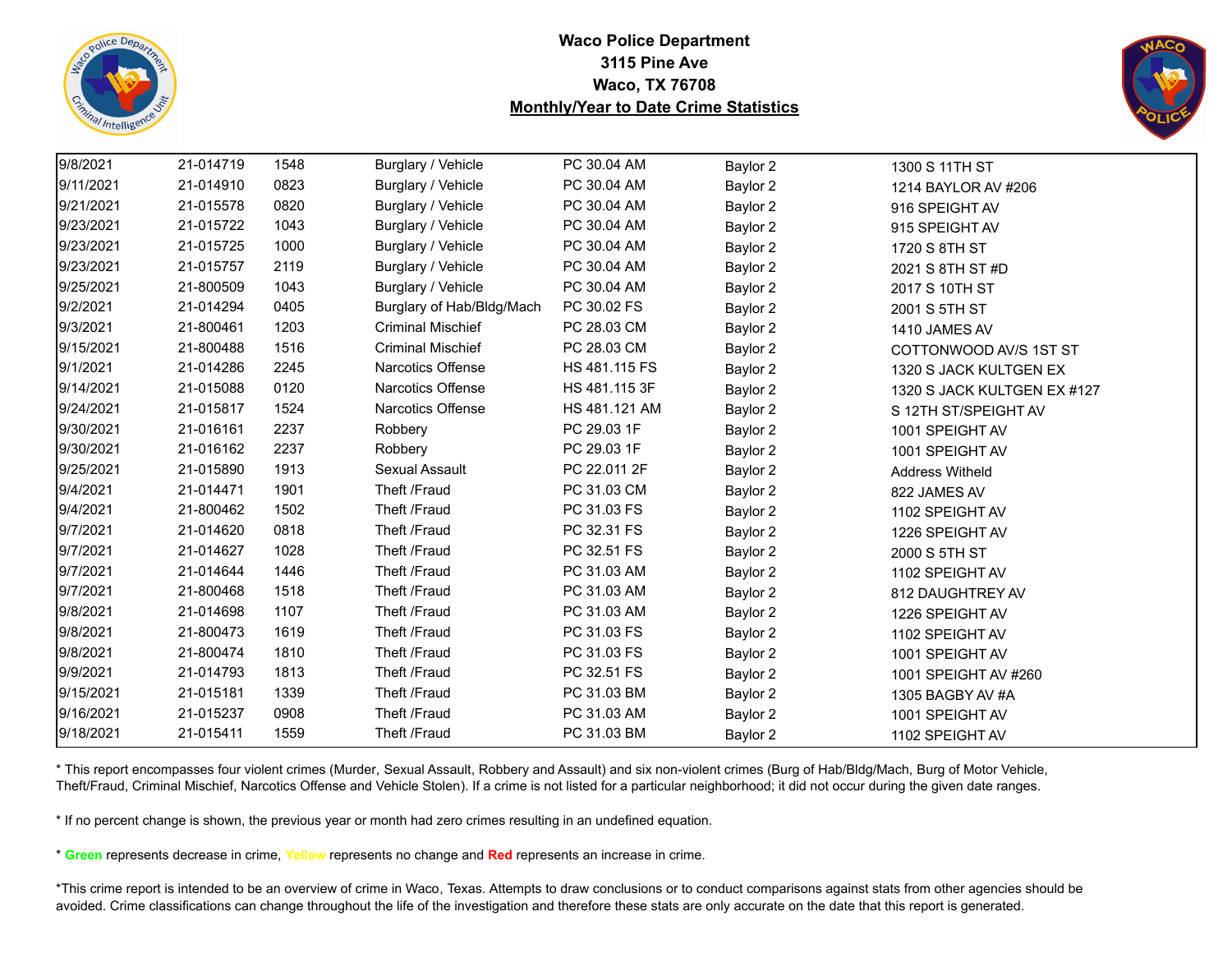



| 9/20/2021 | 21-015516                  | 1040 | Theft /Fraud   | PC 32.51 FS    | Baylor 2     | 2011 S 11TH ST        |  |
|-----------|----------------------------|------|----------------|----------------|--------------|-----------------------|--|
| 9/22/2021 | 21-800497                  | 1854 | Theft /Fraud   | PC 31.03 AM    | Baylor 2     | 1410 JAMES AV #212    |  |
| 9/23/2021 | 21-015710                  | 0739 | Theft /Fraud   | PC 31.03 FS    | Baylor 2     | 1222 S 11TH ST        |  |
| 9/23/2021 | 21-015726                  | 1155 | Theft /Fraud   | PC 32.31 FS    | Baylor 2     | 915 SPEIGHT AV #202   |  |
| 9/24/2021 | 21-015780                  | 0820 | Theft /Fraud   | PC 31.03 BM    | Baylor 2     | 1102 SPEIGHT AV       |  |
| 9/24/2021 | 21-015785                  | 1109 | Theft /Fraud   | PC 31.03 AM    | Baylor 2     | 1410 JAMES AV         |  |
| 9/27/2021 | 21-015950                  | 1023 | Theft /Fraud   | PC 31.03 AM    | Baylor 2     | 1001 SPEIGHT AV       |  |
| 9/27/2021 | 21-015952                  | 1101 | Theft /Fraud   | PC 31.03 AM    | Baylor 2     | 1102 SPEIGHT AV       |  |
| 9/27/2021 | 21-800512                  | 1735 | Theft /Fraud   | PC 31.03 AM    | Baylor 2     | 1001 SPEIGHT AV #250C |  |
| 9/27/2021 | 21-800513                  | 2041 | Theft /Fraud   | PC 31.03 AM    | Baylor 2     | 1102 SPEIGHT AV       |  |
| 9/28/2021 | 21-016028                  | 1544 | Theft /Fraud   | PC 31.03 FS    | Baylor 2     | 1600-BL BAGBY AV      |  |
| 9/28/2021 | 21-800516                  | 1802 | Theft /Fraud   | PC 31.03 AM    | Baylor 2     | 1102 SPEIGHT AV       |  |
| 9/3/2021  | 21-014373                  | 1113 | Vehicle Stolen | PC 31.03 FS SV | Baylor 2     | 1701 S 12TH ST        |  |
| 9/6/2021  | 21-014567                  | 1115 | Vehicle Stolen | PC 31.03 FS SV | Baylor 2     | 1804 S 11TH ST        |  |
| 9/11/2021 | 21-014908                  | 0603 | Vehicle Stolen | PC 31.03 FS SV | Baylor 2     | 1214 BAYLOR AV        |  |
| 9/21/2021 | 21-015573                  | 0552 | Vehicle Stolen | PC 31.03 FS SV | Baylor 2     | 2021 S 8TH ST #G      |  |
| 9/22/2021 | 21-015679                  | 1818 | Vehicle Stolen | PC 31.03 FS SV | Baylor 2     | 1801 S 8TH ST         |  |
|           | Neighborhood: Brook Oaks 4 |      |                |                |              |                       |  |
| 9/4/2021  | 21-014455                  | 1451 | Assault        | PC 22.01 AM    | Brook Oaks 4 | 1100 N 6TH ST         |  |
| 9/8/2021  | 21-014573                  | 1439 | Assault        | PC 22.01 CM FV | Brook Oaks 4 | 1533 PROCTOR AV       |  |
| 9/9/2021  | 21-014802                  | 1918 | Assault        | PC 22.02 2F    | Brook Oaks 4 | 1400-BL PROCTOR AV    |  |
| 9/12/2021 | 21-014969                  | 0951 | Assault        | PC 22.01 AM FV | Brook Oaks 4 | 1700 N 6TH ST         |  |
| 9/12/2021 | 21-015925                  | 1900 | Assault        | PC 22.01 CM FV | Brook Oaks 4 | 1010 COLCORD AV       |  |
| 9/13/2021 | 21-015020                  | 0734 | Assault        | PC 22.01 AM FV | Brook Oaks 4 | 1100 N 6TH ST #C5     |  |
| 9/15/2021 | 21-015187                  | 1452 | Assault        | PC 22.041 FS   | Brook Oaks 4 | 1201 N 9TH ST         |  |
| 9/18/2021 | 21-015387                  | 0201 | Assault        | PC 22.01 AM FV | Brook Oaks 4 | 1706 HERRING AV       |  |
| 9/20/2021 | 21-015501                  | 0505 | Assault        | PC 22.02 1F    | Brook Oaks 4 | 1621 N 18TH ST        |  |
| 9/21/2021 | 21-015632                  | 2245 | Assault        | PC 22.01 AM FV | Brook Oaks 4 | 608 NOVELTY ST        |  |
| 9/24/2021 | 21-015804                  | 1419 | Assault        | PC 22.01 CM FV | Brook Oaks 4 | 1100 N 6TH ST #F7     |  |

\* This report encompasses four violent crimes (Murder, Sexual Assault, Robbery and Assault) and six non-violent crimes (Burg of Hab/Bldg/Mach, Burg of Motor Vehicle, Theft/Fraud, Criminal Mischief, Narcotics Offense and Vehicle Stolen). If a crime is not listed for a particular neighborhood; it did not occur during the given date ranges.

\* If no percent change is shown, the previous year or month had zero crimes resulting in an undefined equation.

\* **Green** represents decrease in crime, **Yellow** represents no change and **Red** represents an increase in crime.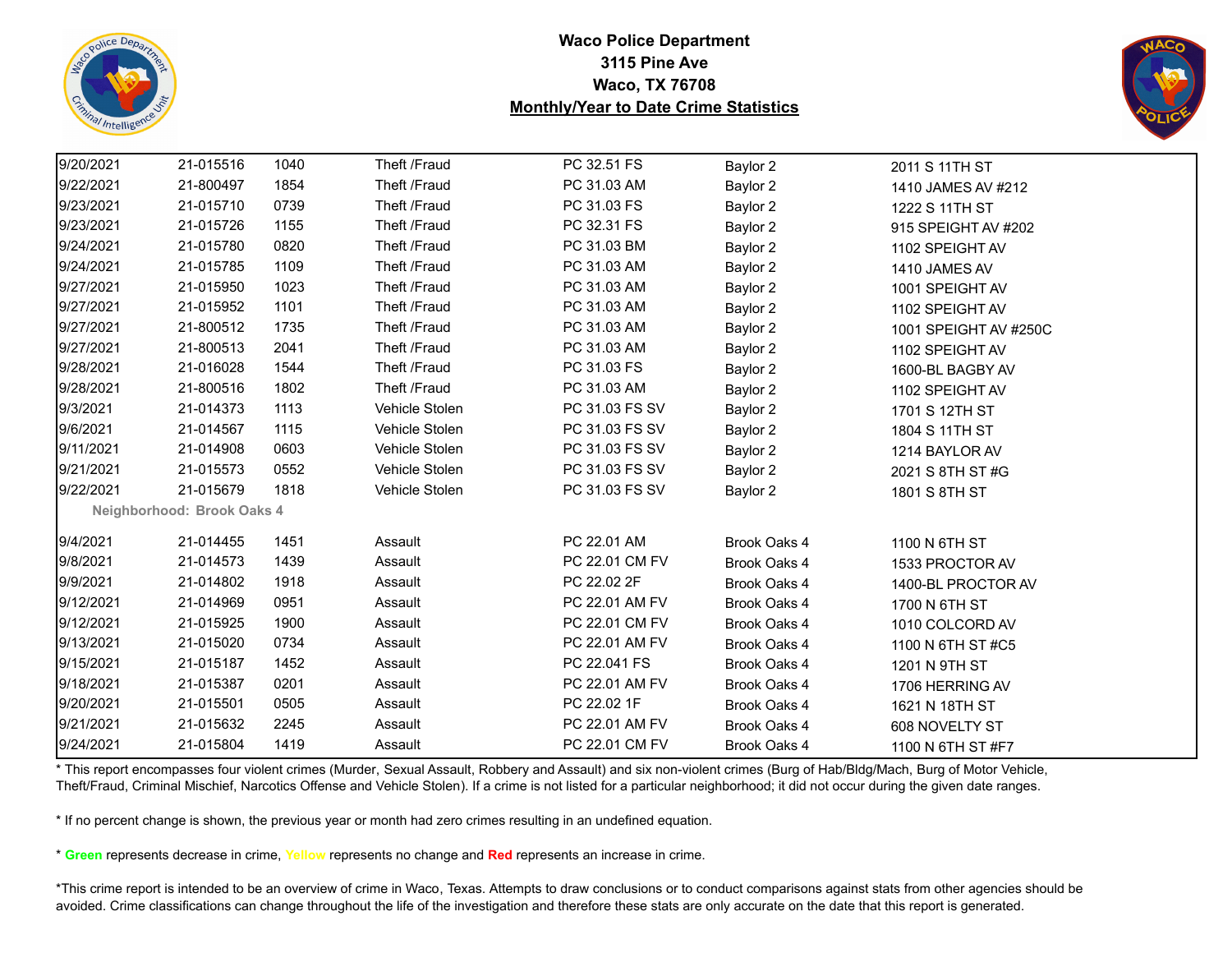



| 9/25/2021 | 21-015885                   | 1901 | Assault                   | PC 22.01 AM FV | Brook Oaks 4  | 1122 N 11TH ST       |
|-----------|-----------------------------|------|---------------------------|----------------|---------------|----------------------|
| 9/2/2021  | 21-014309                   | 1142 | Burglary / Vehicle        | PC 30.04 AM    | Brook Oaks 4  | 905 N 10TH ST        |
| 9/20/2021 | 21-015507                   | 0800 | Burglary / Vehicle        | PC 30.04 AM    | Brook Oaks 4  | 1917 N 7TH ST        |
| 9/29/2021 | 21-016057                   | 1030 | Burglary / Vehicle        | PC 30.04 AM    | Brook Oaks 4  | 1901 N 7TH ST        |
| 9/12/2021 | 21-015006                   | 2207 | Burglary of Hab/Bldg/Mach | PC 30.02 2F    | Brook Oaks 4  | 1100 N 6TH ST #Q5    |
| 9/1/2021  | 21-014226                   | 0806 | <b>Criminal Mischief</b>  | PC 28.03 BM    | Brook Oaks 4  | 1100 N 6TH ST #H3    |
| 9/5/2021  | 21-014517                   | 1302 | <b>Criminal Mischief</b>  | PC 28.03 FS    | Brook Oaks 4  | 1100 N 6TH ST #R1    |
| 9/4/2021  | 21-014488                   | 2148 | Narcotics Offense         | HS 481.115 3F  | Brook Oaks 4  | 700-BL N 13TH ST     |
| 9/4/2021  | 21-014498                   | 2359 | Narcotics Offense         | HS 481.116 2F  | Brook Oaks 4  | N 13TH ST/W WACO DR  |
| 9/7/2021  | 21-014660                   | 1852 | Narcotics Offense         | HS 481.104 AM  | Brook Oaks 4  | 1500-N N 11TH ST     |
| 9/9/2021  | 21-014814                   | 2302 | Narcotics Offense         | HS 481.121 BM  | Brook Oaks 4  | N 15TH ST/COLCORD AV |
| 9/11/2021 | 21-014900                   | 0105 | <b>Narcotics Offense</b>  | HS 481.115 3F  | Brook Oaks 4  | 924 N 12TH ST        |
| 9/13/2021 | 21-015080                   | 2258 | Narcotics Offense         | HS 481.115 2F  | Brook Oaks 4  | 1629 N 16TH ST       |
| 9/20/2021 | 21-015535                   | 1320 | Narcotics Offense         | HS 481.115 FS  | Brook Oaks 4  | N 17TH ST/COLCORD AV |
| 9/21/2021 | 21-015599                   | 1330 | Narcotics Offense         | HS 481.121 BM  | Brook Oaks 4  | N 16TH ST/TRICE AV   |
| 9/30/2021 | 21-016137                   | 1436 | <b>Narcotics Offense</b>  | HS 481.115 FS  | Brook Oaks 4  | N 7TH ST/INDIANA AV  |
| 9/11/2021 | 21-014925                   | 1518 | Robbery                   | PC 29.03 1F    | Brook Oaks 4  | 917 COLCORD AV       |
| 9/10/2021 | 21-014832                   | 0837 | Theft /Fraud              | PC 31.03 CM    | Brook Oaks 4  | 1711 LIVE OAK AV     |
| 9/13/2021 | 21-015028                   | 1041 | Theft /Fraud              | PC 32.31 FS    | Brook Oaks 4  | 1420 BARRON AV       |
| 9/15/2021 | 21-015184                   | 1342 | Theft /Fraud              | PC 32.21 3F    | Brook Oaks 4  | 1121 W WACO DR       |
| 9/20/2021 | 21-015561                   | 2034 | Theft /Fraud              | PC 31.03 FS    | Brook Oaks 4  | 1100 N 6TH ST #G3    |
| 9/21/2021 | 21-015594                   | 1249 | Theft /Fraud              | PC 31.03 FS    | Brook Oaks 4  | 1512 HERRING AV      |
| 9/29/2021 | 21-016058                   | 1031 | Theft /Fraud              | PC 32.31 FS    | Brook Oaks 4  | 1901 N 7TH ST        |
| 9/9/2021  | 21-014767                   | 1111 | Vehicle Stolen            | PC 31.03 FS SV | Brook Oaks 4  | 925 N 9TH ST         |
| 9/9/2021  | 21-014795                   | 1815 | Vehicle Stolen            | PC 31.03 FS SV | Brook Oaks 4  | N 10TH ST/INDIANA AV |
| 9/13/2021 | 21-015078                   | 2259 | Vehicle Stolen            | PC 31.03 FS SV | Brook Oaks 4  | 1629 N 16TH ST       |
| 9/30/2021 | 21-016122                   | 1203 | Vehicle Stolen            | PC 31.03 FS SV | Brook Oaks 4  | 1500 HERRING AV      |
|           | Neighborhood: Brookview 3,4 |      |                           |                |               |                      |
| 9/2/2021  | 21-014342                   | 2156 | Assault                   | PC 22.01 AM FV | Brookview 3,4 | 3620 FORT AV         |

\* This report encompasses four violent crimes (Murder, Sexual Assault, Robbery and Assault) and six non-violent crimes (Burg of Hab/Bldg/Mach, Burg of Motor Vehicle, Theft/Fraud, Criminal Mischief, Narcotics Offense and Vehicle Stolen). If a crime is not listed for a particular neighborhood; it did not occur during the given date ranges.

\* If no percent change is shown, the previous year or month had zero crimes resulting in an undefined equation.

\* **Green** represents decrease in crime, **Yellow** represents no change and **Red** represents an increase in crime.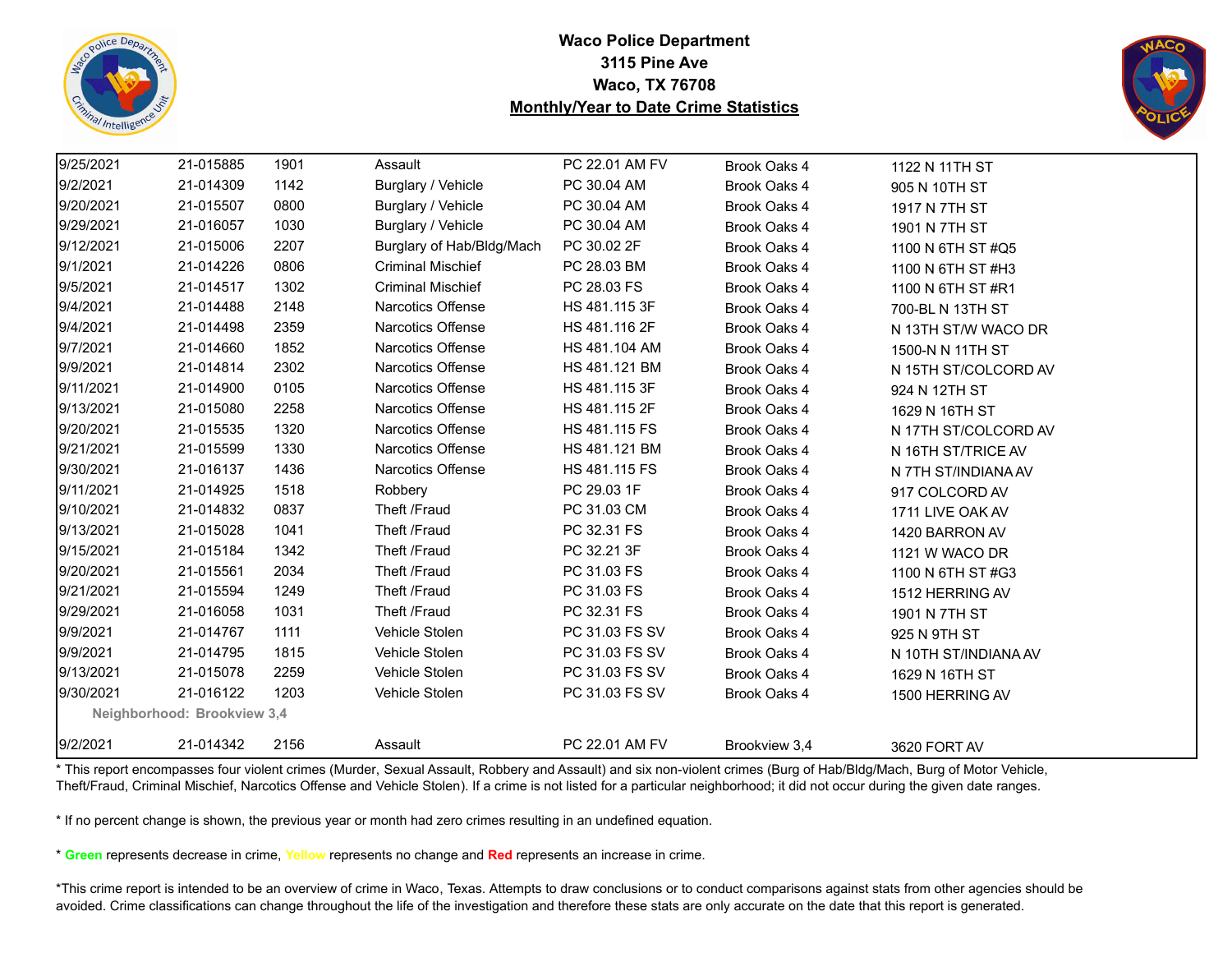



| 9/11/2021 | 21-014896 | 0010 | Assault                   | PC 22.01 AM FV  | Brookview 3,4 | 711 N 34TH ST            |
|-----------|-----------|------|---------------------------|-----------------|---------------|--------------------------|
| 9/13/2021 | 21-015032 | 1205 | Assault                   | PC 22.01 AM     | Brookview 3,4 | 1423 SUNSET BL           |
| 9/16/2021 | 21-015280 | 1710 | Assault                   | PC 22.01 AM FV  | Brookview 3,4 | 1016 N 44TH ST           |
| 9/18/2021 | 21-015392 | 0327 | Assault                   | PC 22.01 AM FV  | Brookview 3,4 | 3009 COLONIAL AV         |
| 9/19/2021 | 21-015455 | 0851 | Assault                   | PC 22.01 3F FV  | Brookview 3,4 | 3108 COLE AV             |
| 9/23/2021 | 21-015730 | 1210 | Assault                   | PC 22.01 CM     | Brookview 3,4 | 2801 W WACO DR           |
| 9/26/2021 | 21-015901 | 0406 | Assault                   | PC 22.01 CM FV  | Brookview 3,4 | 701 N 33RD ST            |
| 9/29/2021 | 21-016495 | 1435 | Assault                   | PC 22.04 FS     | Brookview 3,4 | 4401 ERATH AV            |
| 9/4/2021  | 21-014450 | 1352 | Burglary / Vehicle        | PC 30.04 AM     | Brookview 3,4 | 4209 SANGER AV           |
| 9/3/2021  | 21-014399 | 1729 | Burglary of Hab/Bldg/Mach | PC 30.02 2F     | Brookview 3,4 | 3803 PARKWOOD DR         |
| 9/12/2021 | 21-014957 | 0128 | Burglary of Hab/Bldg/Mach | PC 30.02 FS     | Brookview 3,4 | 2801 W WACO DR           |
| 9/13/2021 | 21-015013 | 0153 | Burglary of Hab/Bldg/Mach | PC 30.02 2F     | Brookview 3,4 | 505 N 35TH ST            |
| 9/16/2021 | 21-015247 | 1049 | Burglary of Hab/Bldg/Mach | PC 30.02 FS     | Brookview 3,4 | 2801 W WACO DR           |
| 9/17/2021 | 21-015326 | 1405 | Burglary of Hab/Bldg/Mach | PC 30.02 2F     | Brookview 3,4 | 820 N 43RD ST            |
| 9/18/2021 | 21-015401 | 0950 | Burglary of Hab/Bldg/Mach | PC 30.02 2F     | Brookview 3,4 | 3416 W BROOKVIEW DR #649 |
| 9/21/2021 | 21-800498 | 2052 | Burglary of Hab/Bldg/Mach | PC 30.02 2F     | Brookview 3,4 | 4220 GRIM AV             |
| 9/10/2021 | 21-800478 | 1826 | <b>Criminal Mischief</b>  | PC 28.03 CM     | Brookview 3,4 | 2909 EDMOND AV           |
| 9/14/2021 | 21-015142 | 1820 | <b>Criminal Mischief</b>  | PC 28.03 FS     | Brookview 3,4 | 824 N 31ST ST            |
| 9/30/2021 | 21-016139 | 1432 | <b>Criminal Mischief</b>  | PC 28.03 AM FV  | Brookview 3,4 | 511 N 32ND ST            |
| 9/3/2021  | 21-014409 | 2009 | Narcotics Offense         | HS 481.121 BM   | Brookview 3,4 | <b>1425 N NEW RD</b>     |
| 9/10/2021 | 21-014882 | 2206 | Narcotics Offense         | HS 481.115 3F   | Brookview 3,4 | 4600-BL SANGER AV        |
| 9/13/2021 | 21-015014 | 0153 | Narcotics Offense         | HS 481.115 3F   | Brookview 3,4 | 505 N 35TH ST            |
| 9/30/2021 | 21-016129 | 1326 | Narcotics Offense         | HS 481.115 2F   | Brookview 3,4 | N 27TH ST/GORMAN AV      |
| 9/23/2021 | 21-015750 | 1741 | Sexual Assault            | PC 22.021 1F FV | Brookview 3,4 | <b>Address Witheld</b>   |
| 9/2/2021  | 21-014317 | 1320 | Theft /Fraud              | PC 32.51 FS     | Brookview 3,4 | 705 N 31ST ST            |
| 9/4/2021  | 21-014490 | 2321 | Theft /Fraud              | PC 31.03 CM     | Brookview 3,4 | 520 N 38TH ST            |
| 9/8/2021  | 21-014722 | 1553 | Theft /Fraud              | PC 31.03 AM     | Brookview 3,4 | 3902 BOSQUE BL           |
| 9/16/2021 | 21-015241 | 0928 | Theft /Fraud              | PC 31.03 FS     | Brookview 3,4 | 1316 N 43RD ST           |
| 9/17/2021 | 21-015351 | 1849 | Theft /Fraud              | PC 31.03 BM     | Brookview 3,4 | 4025 HUACO LN            |

\* This report encompasses four violent crimes (Murder, Sexual Assault, Robbery and Assault) and six non-violent crimes (Burg of Hab/Bldg/Mach, Burg of Motor Vehicle, Theft/Fraud, Criminal Mischief, Narcotics Offense and Vehicle Stolen). If a crime is not listed for a particular neighborhood; it did not occur during the given date ranges.

\* If no percent change is shown, the previous year or month had zero crimes resulting in an undefined equation.

\* **Green** represents decrease in crime, **Yellow** represents no change and **Red** represents an increase in crime.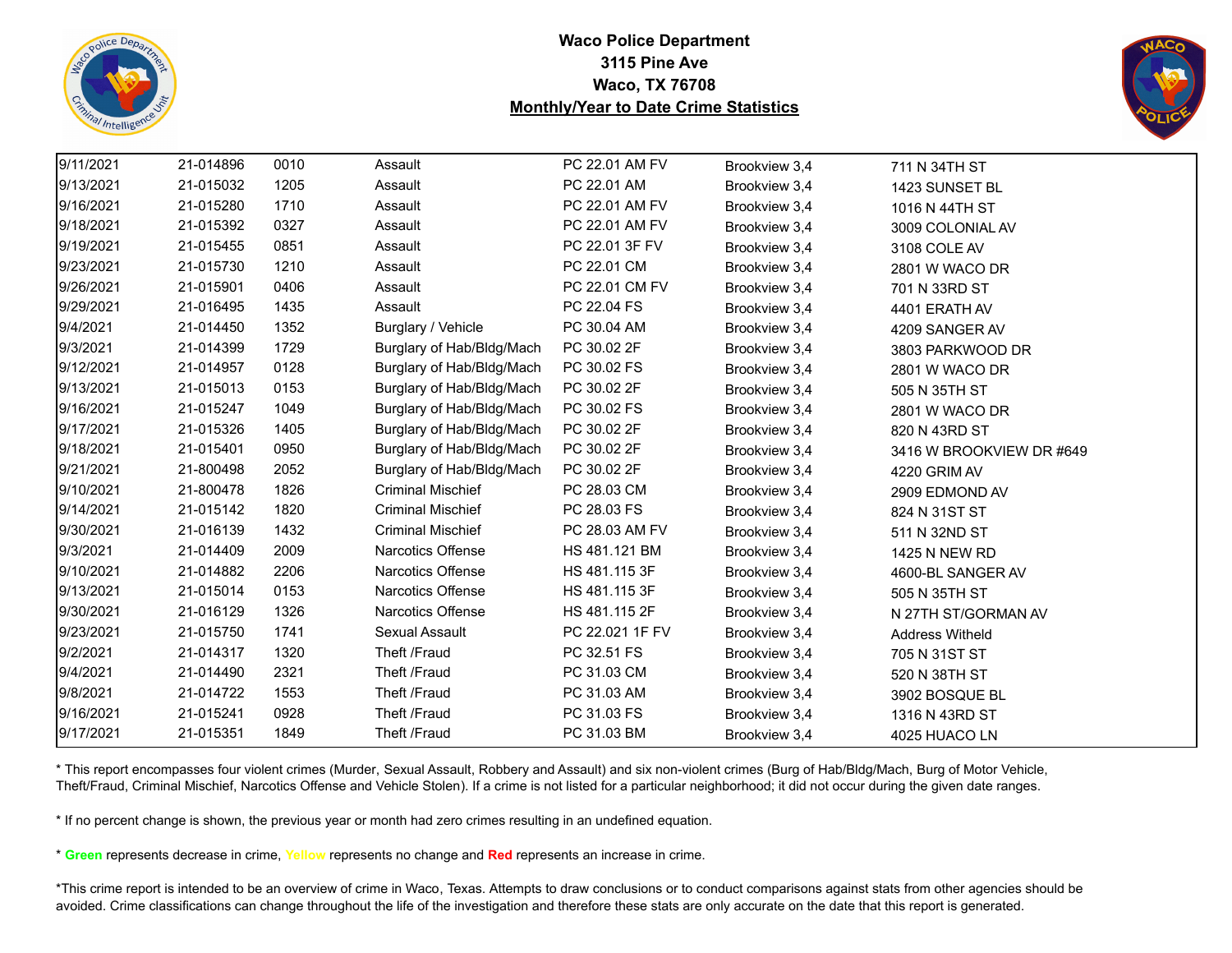



| 9/20/2021 | 21-015519              | 1042 | Theft /Fraud              | PC 31.03 BM    | Brookview 3,4 | 2609 COLONIAL AV                |
|-----------|------------------------|------|---------------------------|----------------|---------------|---------------------------------|
| 9/21/2021 | 21-015602              | 1410 | Theft /Fraud              | PC 31.03 AM    | Brookview 3,4 | 1320 N 43RD ST #A               |
| 9/24/2021 | 21-015807              | 1423 | Theft /Fraud              | PC 31.03 CM    | Brookview 3,4 | 3611 PARKWOOD DR                |
| 9/7/2021  | 21-014618              | 0726 | Vehicle Stolen            | PC 31.03 FS SV | Brookview 3,4 | 4604 ATHENS AV                  |
| 9/13/2021 | 21-015021              | 0918 | Vehicle Stolen            | PC 31.03 FS SV | Brookview 3,4 | 1021 N 27TH ST                  |
| 9/16/2021 | 21-015242              | 0929 | Vehicle Stolen            | PC 31.03 FS SV | Brookview 3,4 | 3909 SANGER AV                  |
|           | Neighborhood: Carver 1 |      |                           |                |               |                                 |
| 9/1/2021  | 21-014268              | 1746 | Assault                   | PC 22.01 AM FV | Carver 1      | 1108 ADAMS ST                   |
| 9/3/2021  | 21-014359              | 0749 | Assault                   | PC 22.01 AM FV | Carver 1      | 921 HARLEM AV                   |
| 9/3/2021  | 21-014393              | 1656 | Assault                   | PC 22.01 CM FV | Carver 1      | 1010 DALLAS ST                  |
| 9/3/2021  | 21-014412              | 2036 | Assault                   | PC 22.01 3F FV | Carver 1      | 621 DUNBAR AV                   |
| 9/4/2021  | 21-014482              | 2137 | Assault                   | PC 22.04 3F    | Carver 1      | 624 E WACO DR                   |
| 9/5/2021  | 21-014527              | 1902 | Assault                   | PC 22.02 1F FV | Carver 1      | 1101 ADAMS ST                   |
| 9/8/2021  | 21-014726              | 1551 | Assault                   | PC 22.02 2F    | Carver 1      | 2509 E LAKE SHORE DR #1505      |
| 9/11/2021 | 21-014912              | 0937 | Assault                   | PC 22.04 2F    | Carver 1      | 1003 DELANO AV                  |
| 9/14/2021 | 21-015097              | 0748 | Assault                   | PC 22.01 AM FV | Carver 1      | 1700 DALLAS CI                  |
| 9/15/2021 | 21-015220              | 2205 | Assault                   | PC 22.02 2F FV | Carver 1      | 1214 HOOD ST                    |
| 9/17/2021 | 21-015304              | 0330 | Assault                   | PC 22.02 1F FV | Carver 1      | 900 FAULKNER LN                 |
| 9/17/2021 | 21-015317              | 1101 | Assault                   | PC 22.02 2F FV | Carver 1      | 908 PRESTON ST                  |
| 9/18/2021 | 21-015384              | 0159 | Assault                   | PC 22.01 AM FV | Carver 1      | 624 CALUMET AV                  |
| 9/19/2021 | 21-015458              | 0933 | Assault                   | PC 22.02 1F FV | Carver 1      | JJ FLEWELLEN RD/CALUMET AV      |
| 9/24/2021 | 21-015834              | 1950 | Assault                   | PC 22.04 3F    | Carver 1      | 1200 ADAMS ST                   |
| 9/25/2021 | 21-015852              | 0150 | Assault                   | PC 22.01 CM FV | Carver 1      | 1013 DELANO AV                  |
| 9/28/2021 | 21-015995              | 0400 | Assault                   | PC 22.01 3F FV | Carver 1      | 2509 E LAKE SHORE DR #806       |
| 9/29/2021 | 21-016072              | 1300 | Assault                   | PC 22.01 CM FV | Carver 1      | 1101 GHOLSON RD                 |
| 9/4/2021  | 21-014461              | 1704 | Burglary / Vehicle        | PC 30.04 AM    | Carver 1      | 3801 N MARTIN LUTHER KING JR BL |
| 9/28/2021 | 21-016005              | 0942 | Burglary / Vehicle        | PC 30.04 AM    | Carver 1      | 704 FAULKNER LN                 |
| 9/4/2021  | 21-014448              | 1249 | Burglary of Hab/Bldg/Mach | PC 30.02 FS    | Carver 1      | 1100 E LAKE SHORE DR            |
| 9/8/2021  | 21-800472              | 1158 | Burglary of Hab/Bldg/Mach | PC 30.02 2F    | Carver 1      | 1325 SELMAN ST                  |

\* This report encompasses four violent crimes (Murder, Sexual Assault, Robbery and Assault) and six non-violent crimes (Burg of Hab/Bldg/Mach, Burg of Motor Vehicle, Theft/Fraud, Criminal Mischief, Narcotics Offense and Vehicle Stolen). If a crime is not listed for a particular neighborhood; it did not occur during the given date ranges.

\* If no percent change is shown, the previous year or month had zero crimes resulting in an undefined equation.

\* **Green** represents decrease in crime, **Yellow** represents no change and **Red** represents an increase in crime.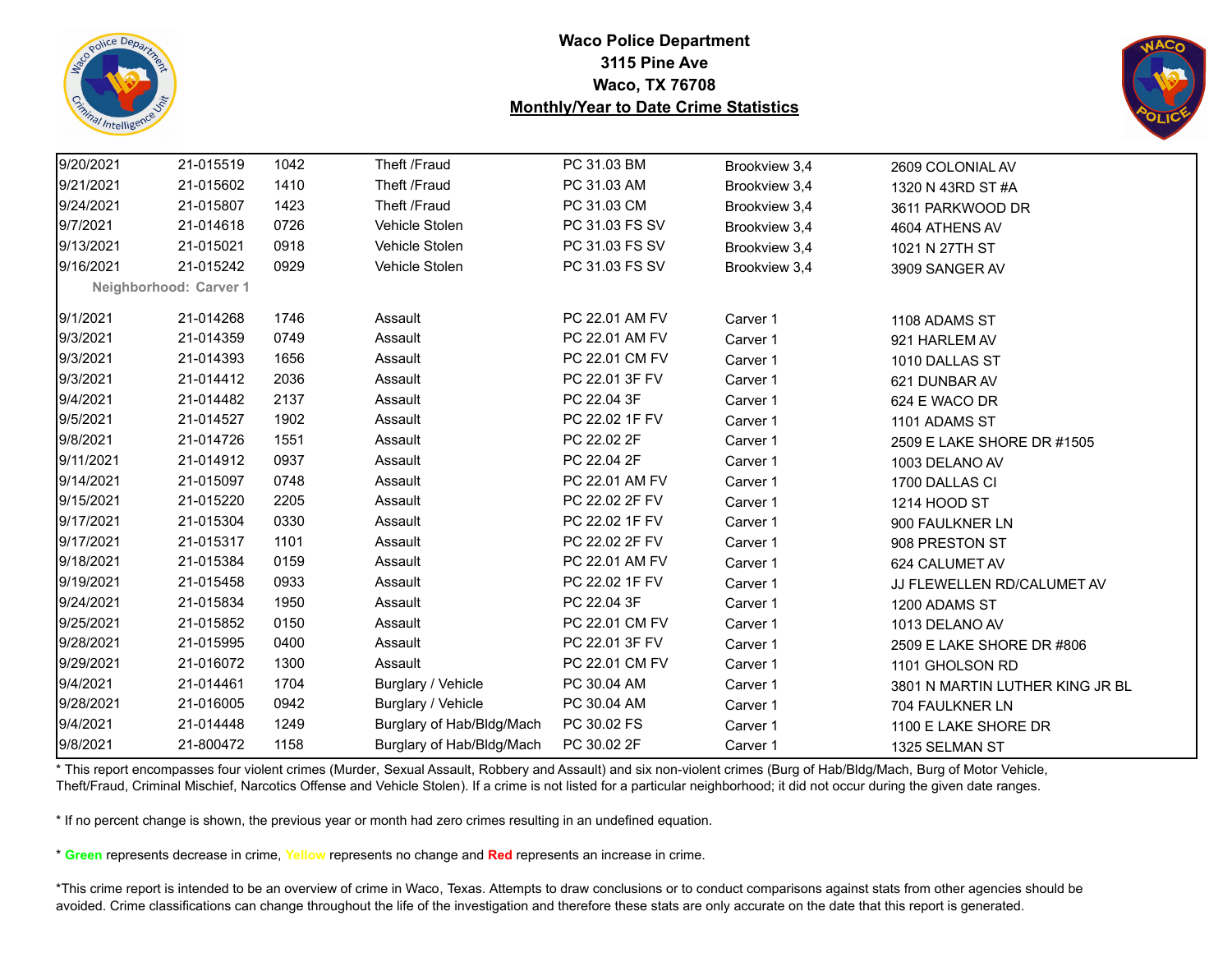



| 9/16/2021 | 21-015272                     | 1540 | Burglary of Hab/Bldg/Mach | PC 30.02 2F    | Carver 1        | 2525 E LAKE SHORE DR #505              |
|-----------|-------------------------------|------|---------------------------|----------------|-----------------|----------------------------------------|
| 9/28/2021 | 21-015997                     | 0415 | Burglary of Hab/Bldg/Mach | PC 30.02 2F    | Carver 1        | 1011 TURNER ST                         |
| 9/4/2021  | 21-014444                     | 1228 | <b>Criminal Mischief</b>  | PC 28.03 BM    | Carver 1        | 1516 CANTRELL ST                       |
| 9/4/2021  | 21-014481                     | 2001 | <b>Criminal Mischief</b>  | PC 28.03 FS    | Carver 1        | 2500 E LAKE SHORE DR                   |
| 9/10/2021 | 21-014888                     | 2304 | <b>Criminal Mischief</b>  | PC 28.03 AM    | Carver 1        | 537 CALUMET AV                         |
| 9/16/2021 | 21-015267                     | 1354 | <b>Criminal Mischief</b>  | PC 28.03 BM    | Carver 1        | 1700 DALLAS CI                         |
| 9/21/2021 | 21-015593                     | 1229 | <b>Criminal Mischief</b>  | PC 28.04 CM    | Carver 1        | 1762 DALLAS CI                         |
| 9/22/2021 | 21-015666                     | 1405 | <b>Criminal Mischief</b>  | PC 28.03 FS    | Carver 1        | 2500 E LAKE SHORE DR                   |
| 9/23/2021 | 21-015703                     | 0146 | <b>Criminal Mischief</b>  | PC 28.03 BM    | Carver 1        | 2500 E LAKE SHORE DR                   |
| 9/1/2021  | 21-014253                     | 1457 | Narcotics Offense         | HS 481.121 BM  | Carver 1        | 1010 DALLAS ST                         |
| 9/12/2021 | 21-014959                     | 0341 | <b>Narcotics Offense</b>  | HS 481.121 BM  | Carver 1        | 2525 E LAKE SHORE DR #604              |
| 9/17/2021 | 21-015315                     | 0440 | Narcotics Offense         | HS 481.121 BM  | Carver 1        | E HERRING AV/N MARTIN LUTHER KING JR E |
| 9/18/2021 | 21-015424                     | 1834 | Narcotics Offense         | HS 481.115 3F  | Carver 1        | MONTROSE AV/OLD DALLAS RD              |
| 9/18/2021 | 21-015438                     | 2310 | Narcotics Offense         | HS 481.121 BM  | Carver 1        | 100-BLK E WACO DR                      |
| 9/21/2021 | 21-015608                     | 1520 | Narcotics Offense         | HS 481.115 2F  | Carver 1        | 1010 DALLAS ST                         |
| 9/22/2021 | 21-015646                     | 0342 | Narcotics Offense         | HS 481.121 BM  | Carver 1        | 3700 N MARTIN LUTHER KING JR BL        |
| 9/21/2021 | 21-015607                     | 1517 | Robbery                   | PC 29.03 1F    | Carver 1        | 1924 JJ FLEWELLEN RD                   |
| 9/29/2021 | 21-016077                     | 1536 | Robbery                   | PC 29.03 1F    | Carver 1        | 1900 JJ FLEWELLEN RD                   |
| 9/14/2021 | 21-015133                     | 1634 | Theft /Fraud              | PC 31.03 BM    | Carver 1        | 1107 ADAMS ST                          |
| 9/20/2021 | 21-015517                     | 1058 | Theft /Fraud              | PC 32.21 FS    | Carver 1        | 1041 CALUMET AV                        |
| 9/20/2021 | 21-015562                     | 2025 | Theft /Fraud              | PC 32.31 FS    | Carver 1        | 1208 DELANO AV                         |
| 9/21/2021 | 21-015598                     | 1313 | Theft /Fraud              | PC 31.03 BM    | Carver 1        | 1208 ADAMS ST                          |
| 9/22/2021 | 21-015637                     | 0019 | Theft /Fraud              | PC 32.315 FS   | Carver 1        | 300 N MARTIN LUTHER KING JR BL         |
| 9/22/2021 | 21-015658                     | 1232 | Theft /Fraud              | PC 31.03 AM    | Carver 1        | 624 E WACO DR                          |
| 9/25/2021 | 21-015864                     | 0800 | Theft /Fraud              | PC 31.03 BM    | Carver 1        | 1023 ADAMS ST                          |
| 9/19/2021 | 21-015459                     | 0944 | Vehicle Stolen            | PC 31.03 FS SV | Carver 1        | 1043 ADAMS ST                          |
|           | Neighborhood: Cedar Ridge 1,5 |      |                           |                |                 |                                        |
| 9/2/2021  | 21-014329                     | 1800 | Assault                   | PC 22.01 AM FV | Cedar Ridge 1,5 | 1600 W LAKE SHORE DR #617              |
| 9/3/2021  | 21-014400                     | 1714 | Assault                   | PC 22.02 2F FV | Cedar Ridge 1,5 | 1600 W LAKE SHORE DR #626              |

\* This report encompasses four violent crimes (Murder, Sexual Assault, Robbery and Assault) and six non-violent crimes (Burg of Hab/Bldg/Mach, Burg of Motor Vehicle, Theft/Fraud, Criminal Mischief, Narcotics Offense and Vehicle Stolen). If a crime is not listed for a particular neighborhood; it did not occur during the given date ranges.

\* If no percent change is shown, the previous year or month had zero crimes resulting in an undefined equation.

\* **Green** represents decrease in crime, **Yellow** represents no change and **Red** represents an increase in crime.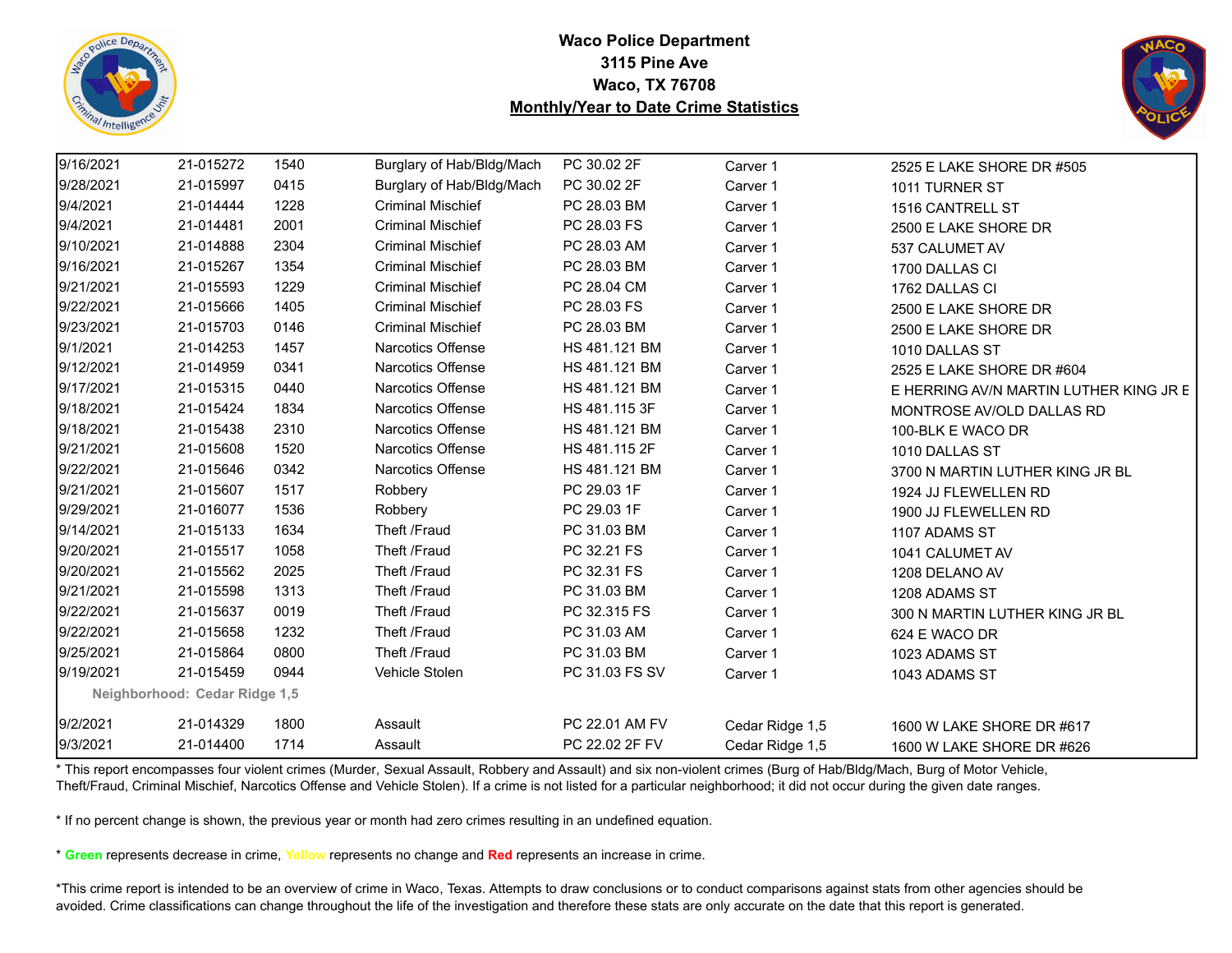



| 9/7/2021  | 21-014672                    | 2240 | Assault                   | PC 22.02 2F    | Cedar Ridge 1,5 | 4400 N 19TH ST #103        |
|-----------|------------------------------|------|---------------------------|----------------|-----------------|----------------------------|
| 9/8/2021  | 21-014741                    | 2005 | Assault                   | PC 22.02 1F FV | Cedar Ridge 1,5 | 2701 PARK LAKE DR          |
| 9/14/2021 | 21-015148                    | 2000 | Assault                   | PC 22.01 AM FV | Cedar Ridge 1,5 | 4600 CEDAR MOUNTAIN DR     |
| 9/21/2021 | 21-015582                    | 0912 | Burglary / Vehicle        | PC 30.04 AM    | Cedar Ridge 1,5 | 1400 W LAKE SHORE DR       |
| 9/27/2021 | 21-015942                    | 0806 | <b>Criminal Mischief</b>  | PC 28.03 FS    | Cedar Ridge 1,5 | 4000 N 19TH ST             |
| 9/27/2021 | 21-015944                    | 0841 | <b>Criminal Mischief</b>  | PC 28.03 AM    | Cedar Ridge 1,5 | 4000 N 19TH ST             |
| 9/3/2021  | 21-014405                    | 1714 | <b>Narcotics Offense</b>  | HS 481.121 BM  | Cedar Ridge 1,5 | 1600 W LAKE SHORE DR #626  |
| 9/7/2021  | 21-014671                    | 2240 | Theft /Fraud              | PC 31.03 BM    | Cedar Ridge 1,5 | 4400 N 19TH ST #103        |
| 9/23/2021 | 21-800502                    | 2032 | Theft /Fraud              | PC 31.03 BM    | Cedar Ridge 1,5 | 2320 W LAKE SHORE DR #331B |
| 9/23/2021 | 21-800503                    | 2043 | Theft /Fraud              | PC 31.03 AM    | Cedar Ridge 1,5 | 2320 W LAKE SHORE DR #325A |
| 9/23/2021 | 21-800504                    | 2049 | Theft /Fraud              | PC 31.03 AM    | Cedar Ridge 1,5 | 2320 W LAKE SHORE DR #331A |
| 9/26/2021 | 21-015933                    | 2017 | Theft /Fraud              | PC 31.03 AM    | Cedar Ridge 1,5 | 2736 W LAKE SHORE DR       |
| 9/25/2021 | 21-015868                    | 1017 | Vehicle Stolen            | PC 31.03 FS SV | Cedar Ridge 1,5 | 4400 N 19TH ST #306        |
|           | Neighborhood: China Spring 5 |      |                           |                |                 |                            |
| 9/6/2021  | 21-014540                    | 0003 | Assault                   | PC 22.02 2F    | China Spring 5  | 4001 FLAT ROCK RD          |
| 9/6/2021  | 21-014555                    | 0545 | Assault                   | PC 22.01 AM FV | China Spring 5  | 9900 CHINA SPRING RD #1208 |
| 9/7/2021  | 21-014646                    | 1427 | Assault                   | PC 22.01 CM FV | China Spring 5  | 10852 AURORA DR            |
| 9/15/2021 | 21-015208                    | 1736 | Assault                   | PC 22.01 CM    | China Spring 5  | 4001 FLAT ROCK RD          |
| 9/18/2021 | 21-015381                    | 0031 | Assault                   | PC 22.01 AM FV | China Spring 5  | 8440 NORTH RIVER CR        |
| 9/21/2021 | 21-015633                    | 2224 | Assault                   | PC 22.01 AM FV | China Spring 5  | 10116 ARAGON DR            |
| 9/22/2021 | 21-015659                    | 1130 | Assault                   | PC 22.04 FS FV | China Spring 5  | 9416 COLD SPRINGS DR       |
| 9/11/2021 | 21-014920                    | 1157 | Burglary / Vehicle        | PC 30.04 AM    | China Spring 5  | 3824 S JACK KULTGEN EX     |
| 9/15/2021 | 21-015191                    | 1405 | Burglary of Hab/Bldg/Mach | PC 30.02 FS    | China Spring 5  | 9929 BRIDLEWOOD LN         |
| 9/15/2021 | 21-015214                    | 1955 | Burglary of Hab/Bldg/Mach | PC 30.02 FS    | China Spring 5  | 9409 CHINA SPRING RD       |
| 9/16/2021 | 21-015257                    | 1216 | Burglary of Hab/Bldg/Mach | PC 30.02 FS    | China Spring 5  | 9409 CHINA SPRING RD #F11  |
| 9/30/2021 | 21-016149                    | 1741 | Burglary of Hab/Bldg/Mach | PC 30.02 FS    | China Spring 5  | 3501 FLAT ROCK RD          |
| 9/6/2021  | 21-014572                    | 1109 | <b>Criminal Mischief</b>  | PC 28.03 BM    | China Spring 5  | 10608 LONE STAR DR         |
| 9/2/2021  | 21-014321                    | 1415 | Theft /Fraud              | PC 31.03 AM    | China Spring 5  | 6600 NORTH RIVER CR FM 185 |
| 9/7/2021  | 21-014626                    | 1008 | Theft /Fraud              | PC 31.03 FS    | China Spring 5  | 123 KENNA LN               |

\* This report encompasses four violent crimes (Murder, Sexual Assault, Robbery and Assault) and six non-violent crimes (Burg of Hab/Bldg/Mach, Burg of Motor Vehicle, Theft/Fraud, Criminal Mischief, Narcotics Offense and Vehicle Stolen). If a crime is not listed for a particular neighborhood; it did not occur during the given date ranges.

\* If no percent change is shown, the previous year or month had zero crimes resulting in an undefined equation.

\* **Green** represents decrease in crime, **Yellow** represents no change and **Red** represents an increase in crime.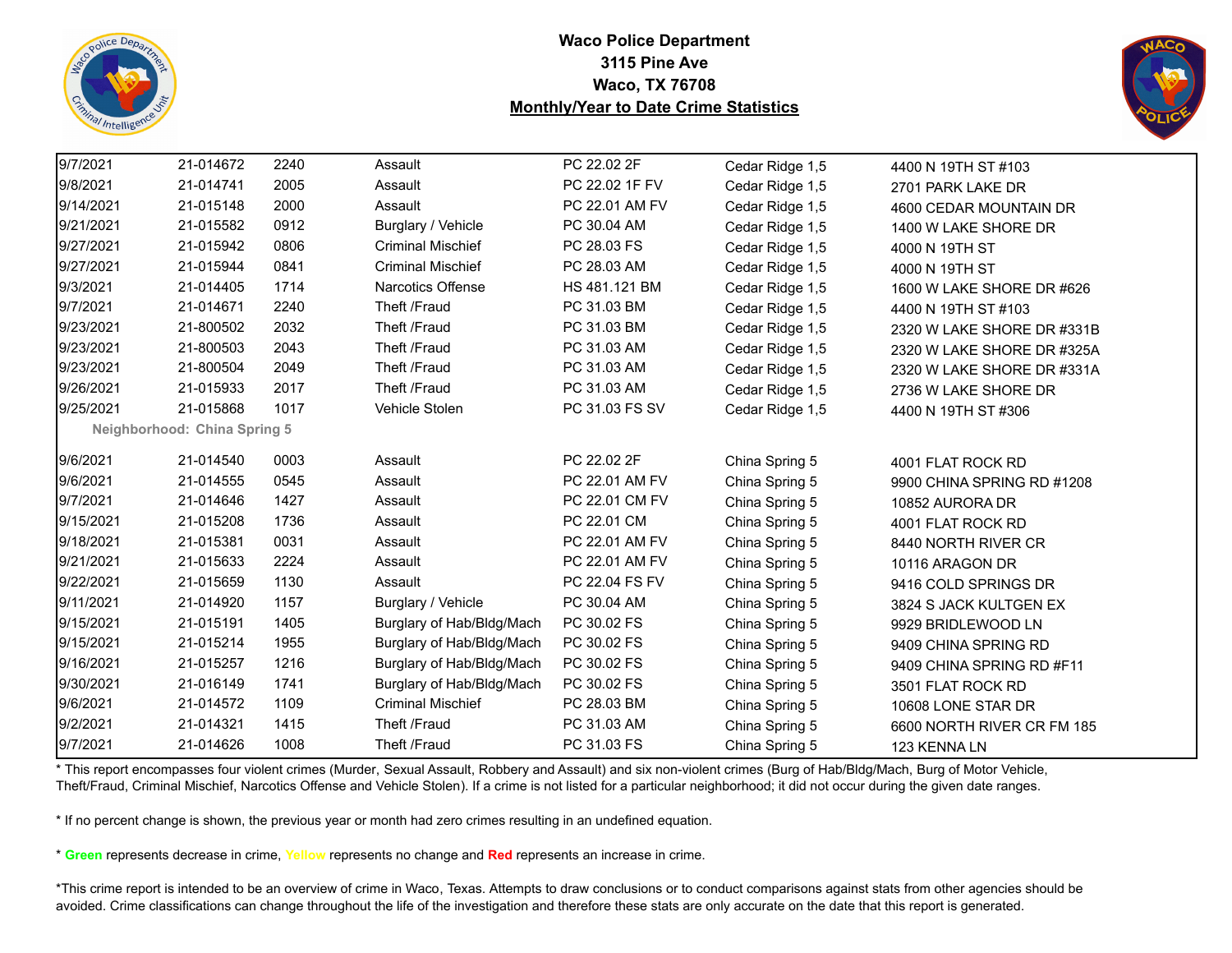



| 9/16/2021 | 21-015256                       | 1236 | Theft /Fraud              | PC 32.51 FS    | China Spring 5    | 9900 CHINA SPRING RD #104 |
|-----------|---------------------------------|------|---------------------------|----------------|-------------------|---------------------------|
| 9/20/2021 | 21-015527                       | 1206 | Theft /Fraud              | PC 32.31 FS    | China Spring 5    | 5408 TRACEY DR            |
| 9/21/2021 | 21-015591                       | 1156 | Theft /Fraud              | PC 32.31 FS    | China Spring 5    | 10521 GRANADA DR          |
| 9/7/2021  | 21-014666                       | 2326 | Vehicle Stolen            | PC 31.03 FS SV | China Spring 5    | 301 WYCLIFF DR            |
|           | Neighborhood: Dean Highland 4,5 |      |                           |                |                   |                           |
| 9/8/2021  | 21-016491                       | 1509 | Assault                   | PC 22.04 FS    | Dean Highland 4,5 | 3208 FADAL AV             |
| 9/10/2021 | 21-014881                       | 2127 | Assault                   | PC 22.01 CM FV | Dean Highland 4,5 | 2720 MCKENZIE AV          |
| 9/13/2021 | 21-015055                       | 1521 | Assault                   | PC 22.01 AM FV | Dean Highland 4,5 | 3208 ETHEL AV             |
| 9/16/2021 | 21-015230                       | 0210 | Assault                   | PC 22.01 CM FV | Dean Highland 4,5 | 2712 N 32ND ST            |
| 9/16/2021 | 21-015260                       | 1228 | Assault                   | PC 22.01 CM FV | Dean Highland 4,5 | 3108 MCFERRIN AV          |
| 9/16/2021 | 21-015284                       | 1835 | Assault                   | PC 22.01 CM FV | Dean Highland 4,5 | 3016 MITCHELL AV          |
| 9/19/2021 | 21-015488                       | 2146 | Assault                   | PC 22.01 AM    | Dean Highland 4,5 | 2500 MITCHELL AV          |
| 9/21/2021 | 21-015583                       | 0910 | Assault                   | PC 22.01 AM FV | Dean Highland 4,5 | 2727 LASKER AV            |
| 9/24/2021 | 21-015768                       | 0028 | Assault                   | PC 22.02 2F    | Dean Highland 4,5 | 2621 LYLE AV              |
| 9/25/2021 | 21-015863                       | 0746 | Assault                   | PC 22.01 AM FV | Dean Highland 4,5 | 3108 MCFERRIN AV          |
| 9/28/2021 | 21-015992                       | 0206 | Assault                   | PC 22.01 CM FV | Dean Highland 4,5 | 3137 MCKENZIE AV          |
| 9/29/2021 | 21-016056                       | 0952 | Assault                   | PC 22.01 AM FV | Dean Highland 4,5 | 2025 MCKENZIE AV          |
| 9/10/2021 | 21-014850                       | 1321 | Burglary / Vehicle        | PC 30.04 AM    | Dean Highland 4,5 | 2615 ETHEL AV             |
| 9/20/2021 | 21-800495                       | 1045 | Burglary / Vehicle        | PC 30.04 AM    | Dean Highland 4,5 | 3120 ALEXANDER AV         |
| 9/24/2021 | 21-015798                       | 1304 | Burglary / Vehicle        | PC 30.04 AM    | Dean Highland 4,5 | 2613 LASKER AV            |
| 9/28/2021 | 21-800515                       | 1756 | Burglary / Vehicle        | PC 30.04 AM    | Dean Highland 4,5 | 3015 MITCHELL AV          |
| 9/22/2021 | 21-015675                       | 1603 | Burglary of Hab/Bldg/Mach | PC 30.02 FS    | Dean Highland 4,5 | 3125 TRICE AV             |
| 9/10/2021 | 21-800477                       | 1407 | <b>Criminal Mischief</b>  | PC 28.03 AM    | Dean Highland 4,5 | 3206 FADAL AV             |
| 9/15/2021 | 21-015164                       | 0948 | <b>Narcotics Offense</b>  | HS 481.121 BM  | Dean Highland 4,5 | 2020 N 25TH ST            |
| 9/21/2021 | 21-015576                       | 0748 | Narcotics Offense         | HS 481.115 FS  | Dean Highland 4,5 | 3115 PINE AV              |
| 9/27/2021 | 21-015325                       | 0810 | Sexual Assault            | PC 22.011 2F   | Dean Highland 4,5 | <b>Address Witheld</b>    |
| 9/7/2021  | 21-014667                       | 2104 | Theft /Fraud              | PC 32.51 FS    | Dean Highland 4,5 | 2808 MITCHELL AV          |
| 9/15/2021 | 21-015183                       | 1400 | Theft /Fraud              | PC 32.21 FS    | Dean Highland 4,5 | 4501   35 N               |
| 9/15/2021 | 21-015219                       | 2033 | Theft /Fraud              | PC 32.51 3F    | Dean Highland 4,5 | 2720 PROCTOR AV           |
|           |                                 |      |                           |                |                   |                           |

\* This report encompasses four violent crimes (Murder, Sexual Assault, Robbery and Assault) and six non-violent crimes (Burg of Hab/Bldg/Mach, Burg of Motor Vehicle, Theft/Fraud, Criminal Mischief, Narcotics Offense and Vehicle Stolen). If a crime is not listed for a particular neighborhood; it did not occur during the given date ranges.

\* If no percent change is shown, the previous year or month had zero crimes resulting in an undefined equation.

\* **Green** represents decrease in crime, **Yellow** represents no change and **Red** represents an increase in crime.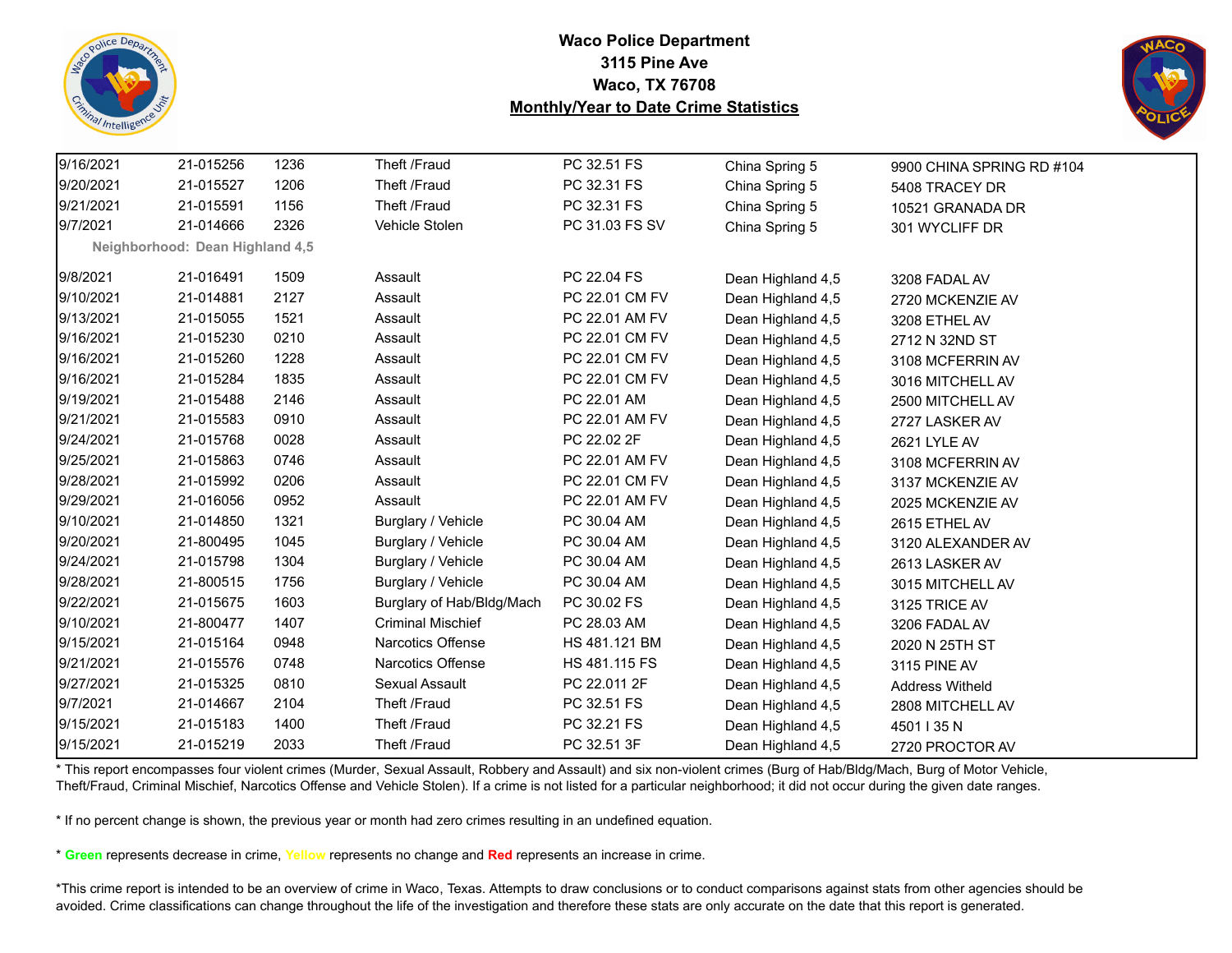



| 9/16/2021 | 21-015253                           | 1212 | Theft /Fraud              | PC 31.03 FS    | Dean Highland 4,5     | 2721 HOMAN AV                  |
|-----------|-------------------------------------|------|---------------------------|----------------|-----------------------|--------------------------------|
| 9/22/2021 | 21-015652                           | 0847 | Theft /Fraud              | PC 31.03 BM    | Dean Highland 4,5     | 2725 PARROTT AV                |
| 9/23/2021 | 21-015719                           | 1025 | Theft /Fraud              | PC 31.03 CM    | Dean Highland 4,5     | 3015 HERRING AV                |
| 9/29/2021 | 21-016079                           | 1726 | Theft /Fraud              | PC 32.31 FS    | Dean Highland 4,5     | 2621 MITCHELL AV               |
| 9/16/2021 | 21-015301                           | 0009 | Vehicle Stolen            | PC 31.07 FS    | Dean Highland 4,5     | 2800-BL MCFERRIN AV            |
|           | Neighborhood: Downtown (Brazos) 2,4 |      |                           |                |                       |                                |
| 9/1/2021  | 21-014217                           | 0023 | Assault                   | PC 22.02 1F    | Downtown (Brazos) 2,4 | 900 S 17TH ST                  |
| 9/1/2021  | 21-014221                           | 0235 | Assault                   | PC 22.01 AM FV | Downtown (Brazos) 2,4 | 900 S 17TH ST                  |
| 9/1/2021  | 21-014290                           | 2338 | Assault                   | PC 22.01 CM    | Downtown (Brazos) 2,4 | 211 WEBSTER AV                 |
| 9/2/2021  | 21-014292                           | 0031 | Assault                   | PC 22.01 AM FV | Downtown (Brazos) 2,4 | 715 CLEVELAND AV #110A         |
| 9/3/2021  | 21-014346                           | 0028 | Assault                   | PC 22.01 AM    | Downtown (Brazos) 2,4 | S 17TH ST/WEBSTER AV           |
| 9/3/2021  | 21-014362                           | 0830 | Assault                   | PC 22.01 AM    | Downtown (Brazos) 2,4 | 300 WEBSTER AV                 |
| 9/5/2021  | 21-014534                           | 2102 | Assault                   | PC 22.04 2F    | Downtown (Brazos) 2,4 | 715 CLEVELAND AV #503E         |
| 9/5/2021  | 21-014536                           | 2314 | Assault                   | PC 22.01 AM FV | Downtown (Brazos) 2,4 | 501 S UNIVERSITY PARKS DR #103 |
| 9/8/2021  | 21-014675                           | 0001 | Assault                   | PC 22.01 AM    | Downtown (Brazos) 2,4 | 215 WASHINGTON AV              |
| 9/8/2021  | 21-014682                           | 0546 | Assault                   | PC 22.01 3F FV | Downtown (Brazos) 2,4 | 709 S 11TH ST                  |
| 9/12/2021 | 21-014991                           | 1806 | Assault                   | PC 22.01 CM FV | Downtown (Brazos) 2,4 | 600 FRANKLIN AV #310           |
| 9/13/2021 | 21-015058                           | 1605 | Assault                   | PC 22.01 CM    | Downtown (Brazos) 2,4 | S 4TH ST/FRANKLIN AV           |
| 9/13/2021 | 21-015083                           | 2351 | Assault                   | PC 22.01 CM    | Downtown (Brazos) 2,4 | 811 S 5TH ST                   |
| 9/17/2021 | 21-015319                           | 1229 | Assault                   | PC 22.01 AM    | Downtown (Brazos) 2,4 | S 10TH ST/ROSS AV              |
| 9/22/2021 | 21-015657                           | 1105 | Assault                   | PC 22.01 AM FV | Downtown (Brazos) 2,4 | 815 COLUMBUS AV #2304          |
| 9/27/2021 | 21-015938                           | 0020 | Assault                   | PC 22.02 2F    | Downtown (Brazos) 2,4 | 1100-BLK CLEVELAND AV          |
| 9/7/2021  | 21-014649                           | 1542 | Burglary / Vehicle        | PC 30.04 AM    | Downtown (Brazos) 2,4 | 510 S 12TH ST                  |
| 9/10/2021 | 21-014842                           | 1042 | Burglary / Vehicle        | PC 30.04 AM    | Downtown (Brazos) 2,4 | 1521 AUSTIN AV                 |
| 9/15/2021 | 21-015167                           | 0959 | Burglary / Vehicle        | PC 30.04 AM    | Downtown (Brazos) 2,4 | 401 S 13TH ST                  |
| 9/1/2021  | 21-014273                           | 1849 | Burglary of Hab/Bldg/Mach | PC 30.02 2F    | Downtown (Brazos) 2,4 | <b>1111 ROSS AV</b>            |
| 9/2/2021  | 21-014340                           | 2147 | Burglary of Hab/Bldg/Mach | PC 30.02 2F    | Downtown (Brazos) 2,4 | 525 S 10TH ST                  |
| 9/4/2021  | 21-014440                           | 1019 | Burglary of Hab/Bldg/Mach | PC 30.02 FS    | Downtown (Brazos) 2,4 | 711 WASHINGTON AV              |
| 9/4/2021  | 21-014442                           | 1212 | Burglary of Hab/Bldg/Mach | PC 30.02 2F    | Downtown (Brazos) 2,4 | 955 S 12TH ST                  |

\* This report encompasses four violent crimes (Murder, Sexual Assault, Robbery and Assault) and six non-violent crimes (Burg of Hab/Bldg/Mach, Burg of Motor Vehicle, Theft/Fraud, Criminal Mischief, Narcotics Offense and Vehicle Stolen). If a crime is not listed for a particular neighborhood; it did not occur during the given date ranges.

\* If no percent change is shown, the previous year or month had zero crimes resulting in an undefined equation.

\* **Green** represents decrease in crime, **Yellow** represents no change and **Red** represents an increase in crime.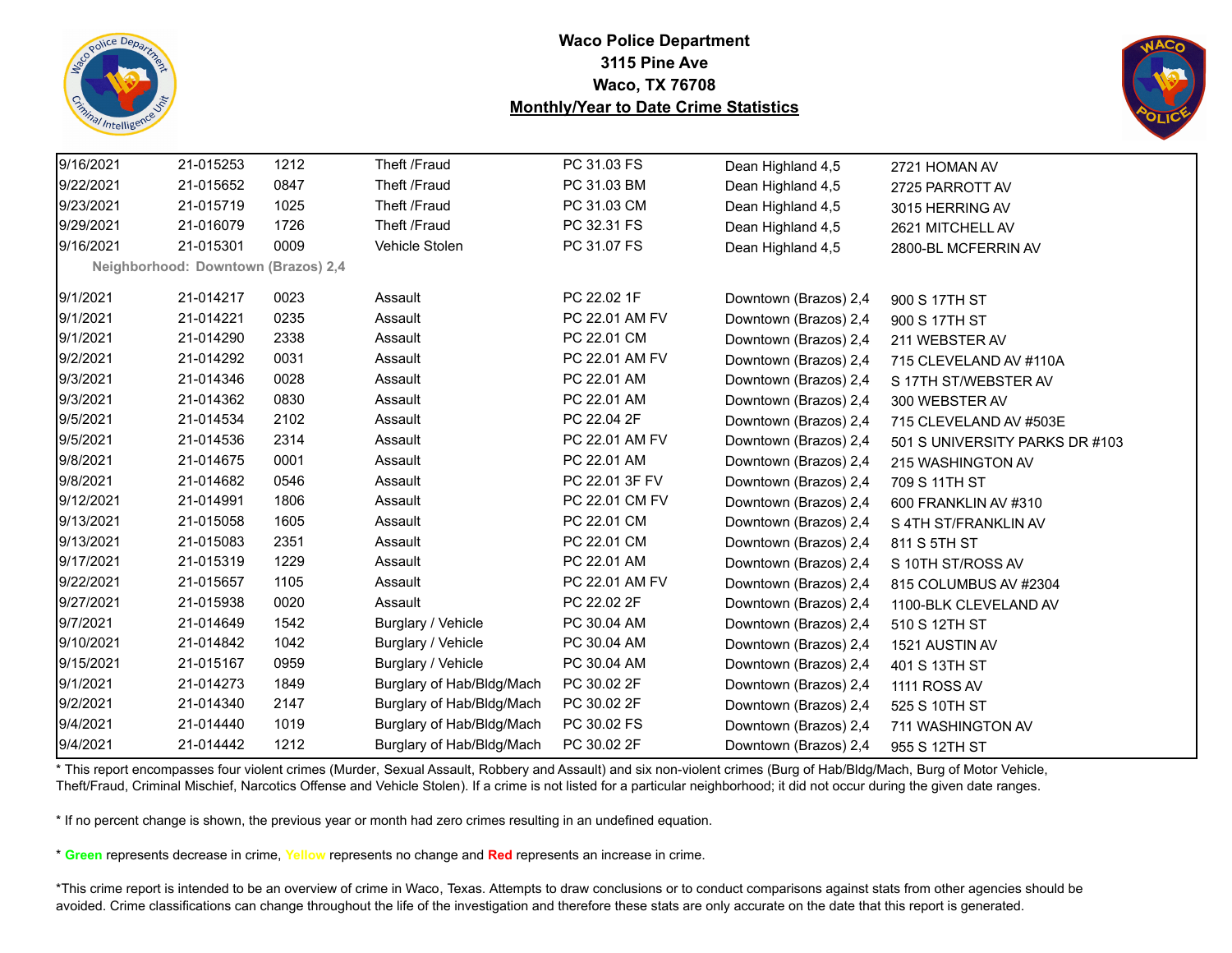



| 9/6/2021  | 21-014580 | 1359 | Burglary of Hab/Bldg/Mach | PC 30.02 FS   | Downtown (Brazos) 2,4 | 1601 CLAY AV                   |
|-----------|-----------|------|---------------------------|---------------|-----------------------|--------------------------------|
| 9/6/2021  | 21-014582 | 1359 | Burglary of Hab/Bldg/Mach | PC 30.02 FS   | Downtown (Brazos) 2,4 | 1601 CLAY AV                   |
| 9/6/2021  | 21-014583 | 1359 | Burglary of Hab/Bldg/Mach | PC 30.02 FS   | Downtown (Brazos) 2,4 | 1601 CLAY AV                   |
| 9/15/2021 | 21-015166 | 0959 | Burglary of Hab/Bldg/Mach | PC 30.02 FS   | Downtown (Brazos) 2,4 | 401 S 13TH ST                  |
| 9/18/2021 | 21-015403 | 1130 | Burglary of Hab/Bldg/Mach | PC 30.02 2F   | Downtown (Brazos) 2,4 | 215 WASHINGTON AV #311         |
| 9/25/2021 | 21-015854 | 0530 | Burglary of Hab/Bldg/Mach | PC 30.02 2F   | Downtown (Brazos) 2,4 | 814 CLAY AV                    |
| 9/29/2021 | 21-016062 | 1131 | Burglary of Hab/Bldg/Mach | PC 30.02 FS   | Downtown (Brazos) 2,4 | 514 AUSTIN AV                  |
| 9/29/2021 | 21-016063 | 1131 | Burglary of Hab/Bldg/Mach | PC 30.02 FS   | Downtown (Brazos) 2,4 | 514 AUSTIN AV                  |
| 9/29/2021 | 21-016064 | 1132 | Burglary of Hab/Bldg/Mach | PC 30.02 FS   | Downtown (Brazos) 2,4 | 514 AUSTIN AV                  |
| 9/3/2021  | 21-014361 | 0825 | <b>Criminal Mischief</b>  | PC 28.03 AM   | Downtown (Brazos) 2,4 | 715 CLEVELAND AV #301B         |
| 9/3/2021  | 21-014387 | 1450 | <b>Criminal Mischief</b>  | PC 28.03 BM   | Downtown (Brazos) 2,4 | 709 N 6TH ST                   |
| 9/6/2021  | 21-014593 | 1758 | <b>Criminal Mischief</b>  | PC 28.03 BM   | Downtown (Brazos) 2,4 | S 11TH ST/MARY AV              |
| 9/7/2021  | 21-014635 | 1152 | <b>Criminal Mischief</b>  | PC 28.03 CM   | Downtown (Brazos) 2,4 | 620 N 5TH ST                   |
| 9/9/2021  | 21-014781 | 1611 | <b>Criminal Mischief</b>  | PC 28.03 CM   | Downtown (Brazos) 2,4 | 510 S 12TH ST                  |
| 9/9/2021  | 21-014784 | 1610 | <b>Criminal Mischief</b>  | PC 28.03 BM   | Downtown (Brazos) 2,4 | 601 S 7TH ST                   |
| 9/12/2021 | 21-014976 | 1226 | <b>Criminal Mischief</b>  | PC 28.03 BM   | Downtown (Brazos) 2,4 | 1018 AUSTIN AV                 |
| 9/13/2021 | 21-015042 | 1340 | <b>Criminal Mischief</b>  | PC 28.03 BM   | Downtown (Brazos) 2,4 | 1024 AUSTIN AV                 |
| 9/14/2021 | 21-015098 | 0827 | <b>Criminal Mischief</b>  | PC 28.08 CM   | Downtown (Brazos) 2,4 | 901 S 5TH ST                   |
| 9/14/2021 | 21-015110 | 1123 | <b>Criminal Mischief</b>  | PC 28.03 BM   | Downtown (Brazos) 2,4 | S 2ND ST/WEBSTER AV            |
| 9/14/2021 | 21-015162 | 1411 | <b>Criminal Mischief</b>  | PC 28.03 BM   | Downtown (Brazos) 2,4 | 1501 FRANKLIN AV               |
| 9/22/2021 | 21-015642 | 0311 | <b>Criminal Mischief</b>  | PC 28.03 BM   | Downtown (Brazos) 2,4 | 815 COLUMBUS AV #2203          |
| 9/4/2021  | 21-014469 | 1805 | <b>Narcotics Offense</b>  | HS 481.134 FS | Downtown (Brazos) 2,4 | N 5TH ST/W WACO DR             |
| 9/5/2021  | 21-014543 | 2314 | Narcotics Offense         | HS 481.118 2F | Downtown (Brazos) 2,4 | 501 S UNIVERSITY PARKS DR #103 |
| 9/8/2021  | 21-014683 | 0546 | <b>Narcotics Offense</b>  | HS 481.115 FS | Downtown (Brazos) 2,4 | 709 S 11TH ST                  |
| 9/17/2021 | 21-015356 | 1948 | Narcotics Offense         | HS 481.115 FS | Downtown (Brazos) 2,4 | 1300-BL CLAY AV                |
| 9/17/2021 | 21-015360 | 2035 | Narcotics Offense         | HS 481.115 2F | Downtown (Brazos) 2,4 | N 12TH ST/W WACO DR            |
| 9/20/2021 | 21-015529 | 1147 | <b>Narcotics Offense</b>  | HS 481.125 CM | Downtown (Brazos) 2,4 | 1116 W WACO DR                 |
| 9/13/2021 | 21-015016 | 0224 | Robbery                   | PC 29.02 2F   | Downtown (Brazos) 2,4 | 300 WEBSTER AV                 |
| 9/2/2021  | 21-014308 | 1203 | Theft /Fraud              | PC 31.03 BM   | Downtown (Brazos) 2,4 | 1016 S 16TH ST                 |

\* This report encompasses four violent crimes (Murder, Sexual Assault, Robbery and Assault) and six non-violent crimes (Burg of Hab/Bldg/Mach, Burg of Motor Vehicle, Theft/Fraud, Criminal Mischief, Narcotics Offense and Vehicle Stolen). If a crime is not listed for a particular neighborhood; it did not occur during the given date ranges.

\* If no percent change is shown, the previous year or month had zero crimes resulting in an undefined equation.

\* **Green** represents decrease in crime, **Yellow** represents no change and **Red** represents an increase in crime.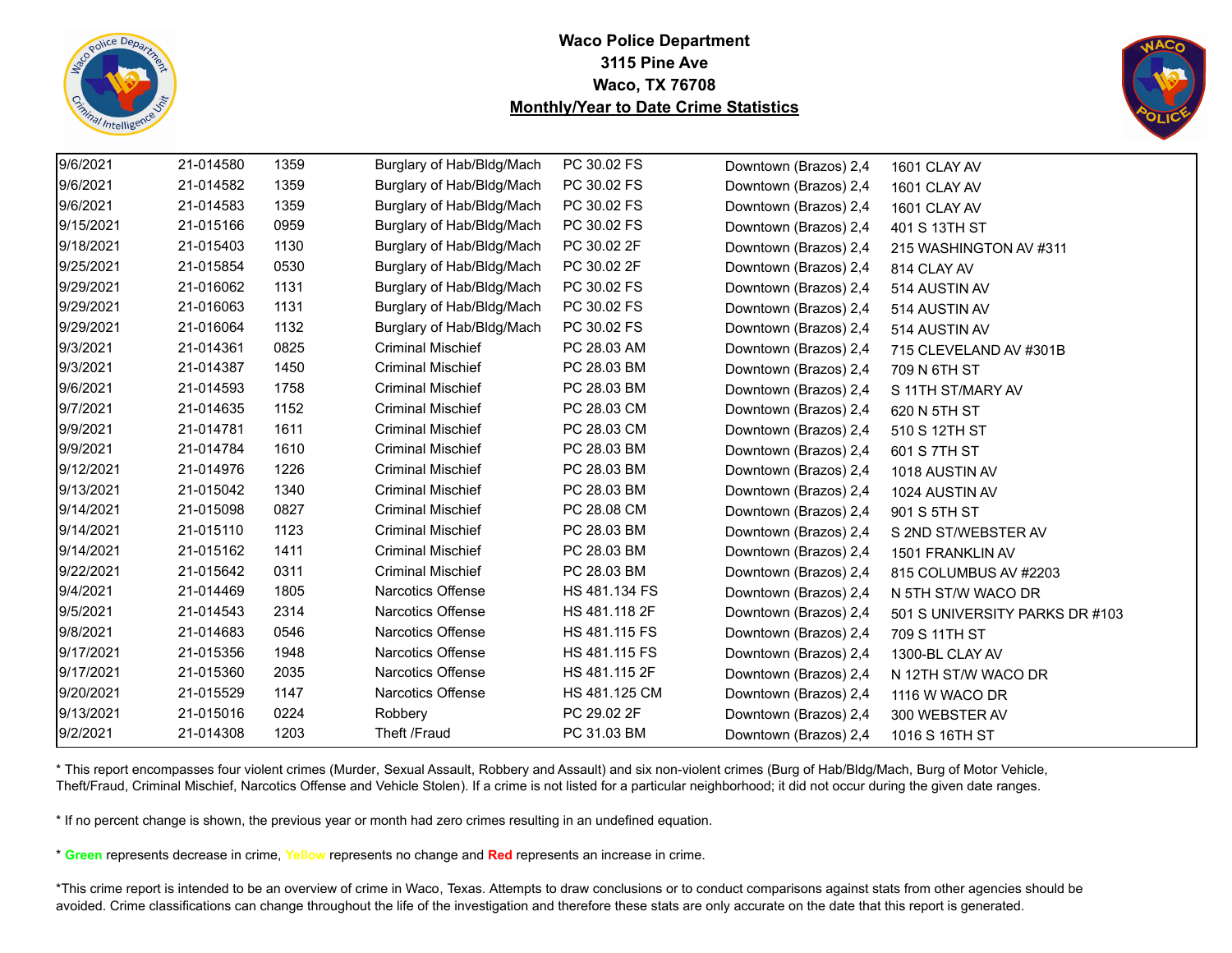



| 9/8/2021  | 21-014716                      | 1457 | Theft /Fraud       | PC 31.03 FS    | Downtown (Brazos) 2,4 | 715 CLEVELAND AV #203E      |
|-----------|--------------------------------|------|--------------------|----------------|-----------------------|-----------------------------|
| 9/8/2021  | 21-014724                      | 1620 | Theft /Fraud       | PC 32.21 FS    | Downtown (Brazos) 2,4 | 605 S UNIVERSITY PARKS DR   |
| 9/10/2021 | 21-014853                      | 1324 | Theft /Fraud       | PC 32.21 FS    | Downtown (Brazos) 2,4 | 1116 W WACO DR              |
| 9/11/2021 | 21-800482                      | 1654 | Theft /Fraud       | PC 31.03 BM    | Downtown (Brazos) 2,4 | 700 S 4TH ST                |
| 9/13/2021 | 21-015017                      | 0224 | Theft /Fraud       | PC 31.03 CM    | Downtown (Brazos) 2,4 | 300 WEBSTER AV              |
| 9/15/2021 | 21-015211                      | 1729 | Theft /Fraud       | PC 31.03 AM    | Downtown (Brazos) 2,4 | 300 WEBSTER AV              |
| 9/16/2021 | 21-015259                      | 1307 | Theft /Fraud       | PC 31.03 CM    | Downtown (Brazos) 2,4 | 524 S 4TH ST                |
| 9/16/2021 | 21-800490                      | 1455 | Theft /Fraud       | PC 31.03 FS    | Downtown (Brazos) 2,4 | 801 AUSTIN AV               |
| 9/17/2021 | 21-015331                      | 1431 | Theft /Fraud       | PC 31.03 BM    | Downtown (Brazos) 2,4 | 400 AUSTIN AV               |
| 9/18/2021 | 21-015437                      | 2114 | Theft /Fraud       | PC 31.03 BM    | Downtown (Brazos) 2,4 | 723 S 6TH ST                |
| 9/23/2021 | 21-015712                      | 0740 | Theft /Fraud       | PC 31.03 AM    | Downtown (Brazos) 2,4 | 224 S 15TH ST               |
| 9/27/2021 | 21-015973                      | 1811 | Theft /Fraud       | PC 31.03 CM    | Downtown (Brazos) 2,4 | S 8TH ST/MARY AV            |
| 9/30/2021 | 21-016119                      | 1133 | Theft /Fraud       | PC 32.21 FS    | Downtown (Brazos) 2,4 | 1018 AUSTIN AV              |
| 9/30/2021 | 21-016133                      | 1300 | Theft /Fraud       | PC 31.03 FS    | Downtown (Brazos) 2,4 | 300 AUSTIN AV               |
| 9/2/2021  | 21-014320                      | 1438 | Vehicle Stolen     | PC 31.03 FS SV | Downtown (Brazos) 2,4 | 215 WASHINGTON AV           |
| 9/6/2021  | 21-014587                      | 1454 | Vehicle Stolen     | PC 31.03 FS SV | Downtown (Brazos) 2,4 | 215 WASHINGTON AV #312      |
|           | Neighborhood: Heart of Texas 5 |      |                    |                |                       |                             |
| 9/5/2021  | 21-014513                      | 1237 | Assault            | PC 22.01 AM FV | Heart of Texas 5      | 3900 FREDERICK AV           |
| 9/9/2021  | 21-014766                      | 1039 | Assault            | PC 22.01 AM FV | Heart of Texas 5      | 1001 N VALLEY MILLS DR #107 |
| 9/10/2021 | 21-014852                      | 1314 | Assault            | PC 22.01 AM FV | Heart of Texas 5      | HILLCREST DR/MACARTHUR DR   |
| 9/12/2021 | 21-014990                      | 1735 | Assault            | PC 22.01 AM FV | Heart of Texas 5      | 4113 HUACO LN               |
| 9/13/2021 | 21-015052                      | 1441 | Assault            | PC 22.01 3F FV | Heart of Texas 5      | 4400 COBBS DR               |
| 9/17/2021 | 21-015340                      | 1643 | Assault            | PC 22.02 2F    | Heart of Texas 5      | 723 N VALLEY MILLS DR       |
| 9/21/2021 | 21-015566                      | 0127 | Assault            | PC 22.04 3F    | Heart of Texas 5      | 2130 N 33RD ST              |
| 9/21/2021 | 21-015590                      | 1136 | Assault            | PC 22.01 3F FV | Heart of Texas 5      | N 39TH ST/CUMBERLAND AV     |
| 9/23/2021 | 21-015698                      | 0001 | Assault            | PC 22.01 AM FV | Heart of Texas 5      | 3804 MAPLE AV               |
| 9/27/2021 | 21-015953                      | 1145 | Assault            | PC 22.01 AM FV | Heart of Texas 5      | 3501 PARROTT AV             |
| 9/8/2021  | 21-014685                      | 0635 | Burglary / Vehicle | PC 30.04 AM    | Heart of Texas 5      | 1001 N VALLEY MILLS DR      |
| 9/19/2021 | 21-015486                      | 2059 | Burglary / Vehicle | PC 30.04 AM    | Heart of Texas 5      | 3800 KIMBERLY DR            |

\* This report encompasses four violent crimes (Murder, Sexual Assault, Robbery and Assault) and six non-violent crimes (Burg of Hab/Bldg/Mach, Burg of Motor Vehicle, Theft/Fraud, Criminal Mischief, Narcotics Offense and Vehicle Stolen). If a crime is not listed for a particular neighborhood; it did not occur during the given date ranges.

\* If no percent change is shown, the previous year or month had zero crimes resulting in an undefined equation.

\* **Green** represents decrease in crime, **Yellow** represents no change and **Red** represents an increase in crime.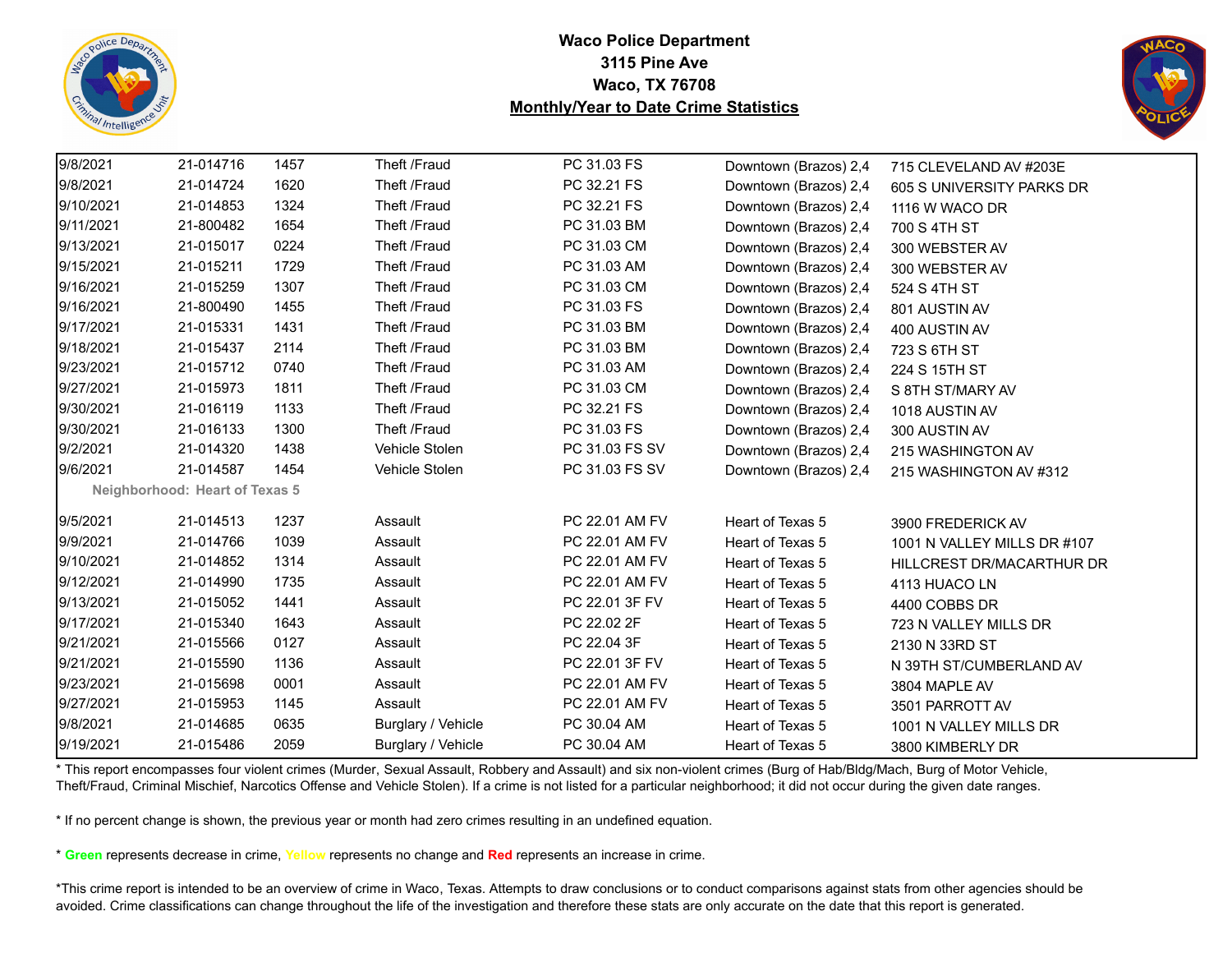



| 9/30/2021 | 21-800517                       | 1050 | Burglary / Vehicle        | PC 30.04 AM    | Heart of Texas 5  | 1007 N VALLEY MILLS DR  |
|-----------|---------------------------------|------|---------------------------|----------------|-------------------|-------------------------|
| 9/6/2021  | 21-014561                       | 0929 | Burglary of Hab/Bldg/Mach | PC 30.02 FS    | Heart of Texas 5  | 4716 COLE AV            |
| 9/22/2021 | 21-015691                       | 2040 | Burglary of Hab/Bldg/Mach | PC 30.02 2F    | Heart of Texas 5  | 4009 WINDSOR AV         |
| 9/4/2021  | 21-014437                       | 0930 | <b>Criminal Mischief</b>  | PC 28.03 BM    | Heart of Texas 5  | 1001 N VALLEY MILLS DR  |
| 9/8/2021  | 21-014710                       | 1411 | <b>Criminal Mischief</b>  | PC 28.03 CM    | Heart of Texas 5  | 5526 BOSQUE BL          |
| 9/11/2021 | 21-800481                       | 1626 | <b>Criminal Mischief</b>  | PC 28.03 CM    | Heart of Texas 5  | 4100 BOSQUE BL          |
| 9/21/2021 | 21-015569                       | 0033 | <b>Narcotics Offense</b>  | HS 481.121 AM  | Heart of Texas 5  | 1015 N VALLEY MILLS DR  |
| 9/24/2021 | 21-015769                       | 0223 | Robbery                   | PC 29.03 1F    | Heart of Texas 5  | 4716 BOSQUE BL          |
| 9/1/2021  | 21-013853                       | 1319 | <b>Sexual Assault</b>     | PC 22.021 1F   | Heart of Texas 5  | <b>Address Witheld</b>  |
| 9/1/2021  | 21-013854                       | 1342 | Sexual Assault            | PC 22.021 1F   | Heart of Texas 5  | <b>Address Witheld</b>  |
| 9/1/2021  | 21-014271                       | 1831 | Theft /Fraud              | PC 32.21 FS    | Heart of Texas 5  | 3509 TRICE AV           |
| 9/4/2021  | 21-800463                       | 1803 | Theft /Fraud              | PC 31.03 AM    | Heart of Texas 5  | 2000 N 39TH ST          |
| 9/20/2021 | 21-015549                       | 1747 | Theft /Fraud              | PC 31.03 BM    | Heart of Texas 5  | 3425 HOMAN AV           |
| 9/21/2021 | 21-015568                       | 0033 | Theft /Fraud              | PC 31.03 FS    | Heart of Texas 5  | 1015 N VALLEY MILLS DR  |
| 9/21/2021 | 21-015606                       | 1517 | Theft /Fraud              | PC 31.03 AM    | Heart of Texas 5  | 645 N VALLEY MILLS DR   |
| 9/27/2021 | 21-015964                       | 1540 | Theft /Fraud              | PC 31.03 BM    | Heart of Texas 5  | 601 N VALLEY MILLS DR   |
|           | Neighborhood: Hwy 84 Corridor 5 |      |                           |                |                   |                         |
| 9/14/2021 | 21-015122                       | 1357 | Assault                   | PC 22.01 CM    | Hwy 84 Corridor 5 | 1000 BEAR RIDGE DR      |
| 9/19/2021 | 21-015489                       | 2154 | Assault                   | PC 22.02 2F    | Hwy 84 Corridor 5 | 1600 PROSPERITY         |
| 9/12/2021 | 21-014987                       | 1650 | Burglary / Vehicle        | PC 30.04 AM    | Hwy 84 Corridor 5 | CHURCH RD/OLD LORENA RD |
| 9/9/2021  | 21-014760                       | 0922 | Theft /Fraud              | PC 32.51 FS    | Hwy 84 Corridor 5 | 804 WESSEX DR           |
| 9/28/2021 | 21-016000                       | 0723 | Vehicle Stolen            | PC 31.03 FS SV | Hwy 84 Corridor 5 | 904 PRINCESS DIANA DR   |
|           | Neighborhood: Kendrick 2,3      |      |                           |                |                   |                         |
| 9/1/2021  | 21-014270                       | 1755 | Assault                   | PC 22.01 AM FV | Kendrick 2,3      | 5210 BAGBY AV #811      |
| 9/2/2021  | 21-014328                       | 1750 | Assault                   | MC 99100       | Kendrick 2,3      | <b>1700 S NEW RD</b>    |
| 9/5/2021  | 21-014510                       | 1022 | Assault                   | PC 22.012 AM   | Kendrick 2,3      | 5931 CROSSLAKE PK       |
| 9/13/2021 | 21-015067                       | 1815 | Assault                   | PC 22.01 AM    | Kendrick 2,3      | 2350 S NEW RD           |
| 9/14/2021 | 21-015093                       | 0523 | Assault                   | PC 22.02 2F FV | Kendrick 2,3      | 3201 JAMES AV           |

\* This report encompasses four violent crimes (Murder, Sexual Assault, Robbery and Assault) and six non-violent crimes (Burg of Hab/Bldg/Mach, Burg of Motor Vehicle, Theft/Fraud, Criminal Mischief, Narcotics Offense and Vehicle Stolen). If a crime is not listed for a particular neighborhood; it did not occur during the given date ranges.

\* If no percent change is shown, the previous year or month had zero crimes resulting in an undefined equation.

\* **Green** represents decrease in crime, **Yellow** represents no change and **Red** represents an increase in crime.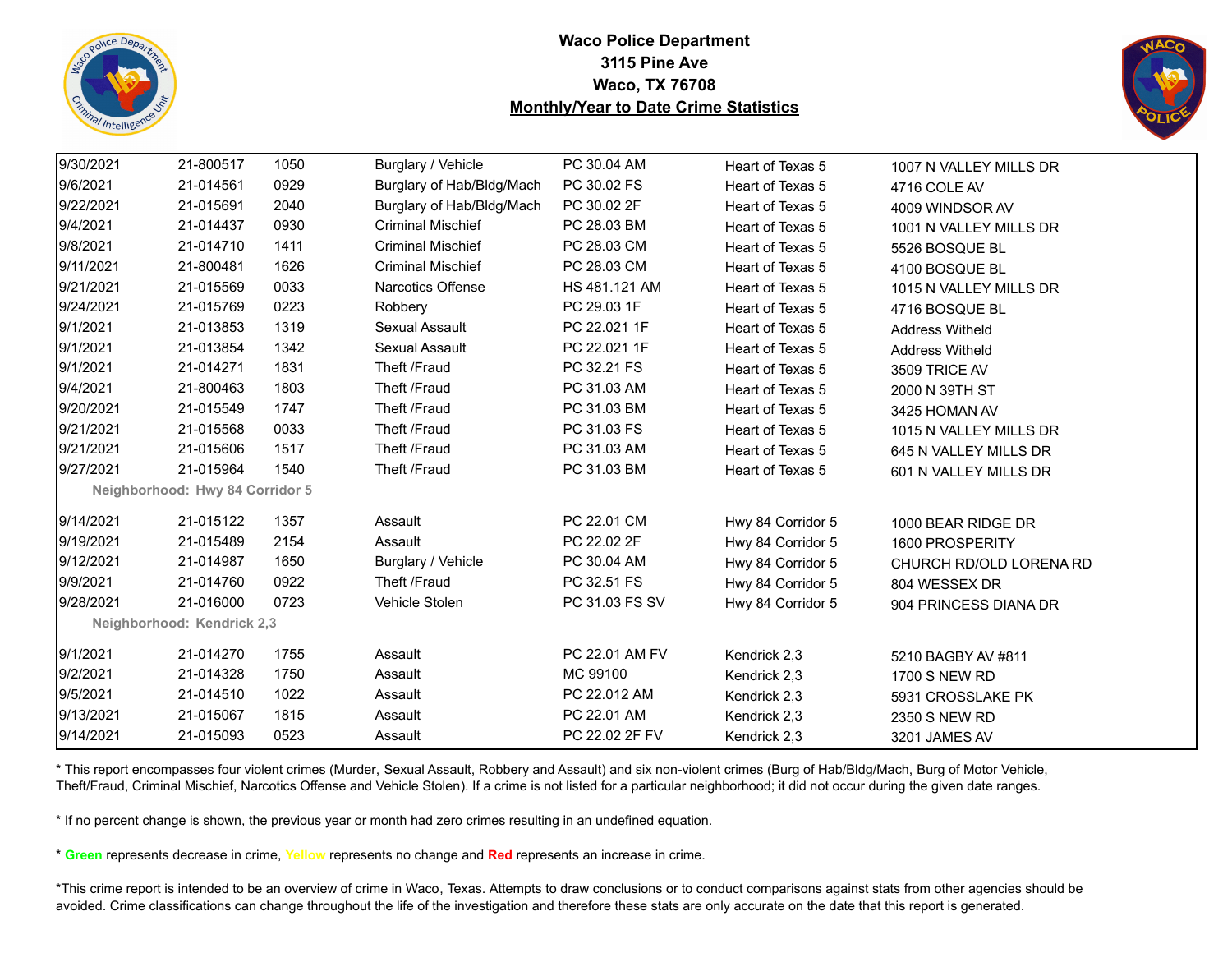



| 9/16/2021 | 21-015289 | 2046 | Assault                   | PC 22.02 2F    | Kendrick 2,3 | <b>BAGBY AV/HOLLY VISTA ST</b> |
|-----------|-----------|------|---------------------------|----------------|--------------|--------------------------------|
| 9/22/2021 | 21-015696 | 2342 | Assault                   | PC 22.01 AM    | Kendrick 2,3 | 5931 CROSSLAKE PK              |
| 9/23/2021 | 21-015708 | 0608 | Assault                   | PC 22.02 1F    | Kendrick 2,3 | 2409 S NEW RD                  |
| 9/29/2021 | 21-016075 | 1525 | Assault                   | PC 22.01 AM FV | Kendrick 2,3 | 6700 SERENA LN                 |
| 9/30/2021 | 21-016103 | 0514 | Assault                   | PC 22.01 3F    | Kendrick 2,3 | 100 HILLCREST MEDICAL BL       |
| 9/3/2021  | 21-014377 | 1115 | Burglary / Vehicle        | PC 30.04 AM    | Kendrick 2,3 | 120 EMERGENCY DR               |
| 9/6/2021  | 21-014557 | 0810 | Burglary / Vehicle        | PC 30.04 AM    | Kendrick 2,3 | 3241 BELMONT DR #B             |
| 9/6/2021  | 21-800466 | 1445 | Burglary / Vehicle        | PC 30.04 AM    | Kendrick 2,3 | 4633 S JACK KULTGEN EX SB #102 |
| 9/12/2021 | 21-014964 | 0839 | Burglary / Vehicle        | PC 30.04 AM    | Kendrick 2,3 | 3309 BELMONT DR #B             |
| 9/13/2021 | 21-015045 | 1424 | Burglary / Vehicle        | PC 30.04 AM    | Kendrick 2,3 | 2700 MARKETPLACE DR            |
| 9/15/2021 | 21-015203 | 1627 | Burglary / Vehicle        | PC 30.04 AM    | Kendrick 2,3 | 1716 COLUMBIA ST               |
| 9/19/2021 | 21-015452 | 0753 | Burglary / Vehicle        | PC 30.04 AM    | Kendrick 2,3 | 5701 LEGENDLAKE PK             |
| 9/24/2021 | 21-015775 | 0700 | Burglary / Vehicle        | PC 30.04 AM    | Kendrick 2,3 | 2325 LEE ST                    |
| 9/24/2021 | 21-015781 | 0741 | Burglary / Vehicle        | PC 30.04 AM    | Kendrick 2,3 | 100 HILLCREST MEDICAL BL       |
| 9/1/2021  | 21-014222 | 0456 | Burglary of Hab/Bldg/Mach | PC 30.02 FS    | Kendrick 2,3 | 1901 RICHTER ST #2100          |
| 9/1/2021  | 21-014265 | 1649 | Burglary of Hab/Bldg/Mach | PC 30.02 2F    | Kendrick 2,3 | 5210 BAGBY AV #811             |
| 9/8/2021  | 21-014693 | 0913 | Burglary of Hab/Bldg/Mach | PC 30.02 2F    | Kendrick 2,3 | 4315 BAGBY AV                  |
| 9/8/2021  | 21-014715 | 1405 | Burglary of Hab/Bldg/Mach | PC 30.02 1F    | Kendrick 2,3 | 3713 HAY AV                    |
| 9/12/2021 | 21-015011 | 2256 | <b>Criminal Mischief</b>  | PC 28.03 CM    | Kendrick 2,3 | 5210 BAGBY AV #836             |
| 9/22/2021 | 21-015655 | 1027 | <b>Criminal Mischief</b>  | PC 28.03 AM    | Kendrick 2,3 | 2400 CORPORATION PK            |
| 9/8/2021  | 21-014739 | 1901 | Narcotics Offense         | HS 481.115 2F  | Kendrick 2,3 | 2701 S JACK KULTGEN EX SB      |
| 9/24/2021 | 21-015840 | 2041 | Narcotics Offense         | HS 481.115 FS  | Kendrick 2,3 | 2400 W LOOP 340 N              |
| 9/4/2021  | 21-014495 | 2325 | Robbery                   | PC 29.02 2F    | Kendrick 2,3 | 5601 BAGBY AV                  |
| 9/25/2021 | 21-015888 | 1941 | Robbery                   | PC 29.02 2F    | Kendrick 2,3 | 1821 S VALLEY MILLS DR EB      |
| 9/23/2021 | 21-015745 | 1622 | Sexual Assault            | PC 22.011 3F   | Kendrick 2,3 | <b>Address Witheld</b>         |
| 9/1/2021  | 21-013941 | 0911 | Theft /Fraud              | PC 32.31 FS    | Kendrick 2,3 | 100 HILLCREST MEDICAL BL       |
| 9/1/2021  | 21-014258 | 1633 | Theft /Fraud              | PC 31.03 CM    | Kendrick 2,3 | 3012 DAUGHTREY AV              |
| 9/8/2021  | 21-014738 | 1901 | Theft /Fraud              | PC 31.03 BM    | Kendrick 2,3 | 2701 S JACK KULTGEN EX         |
| 9/8/2021  | 21-014751 | 1900 | Theft /Fraud              | PC 31.03 3F    | Kendrick 2,3 | 2701 S JACK KULTGEN EX SB      |

\* This report encompasses four violent crimes (Murder, Sexual Assault, Robbery and Assault) and six non-violent crimes (Burg of Hab/Bldg/Mach, Burg of Motor Vehicle, Theft/Fraud, Criminal Mischief, Narcotics Offense and Vehicle Stolen). If a crime is not listed for a particular neighborhood; it did not occur during the given date ranges.

\* If no percent change is shown, the previous year or month had zero crimes resulting in an undefined equation.

\* **Green** represents decrease in crime, **Yellow** represents no change and **Red** represents an increase in crime.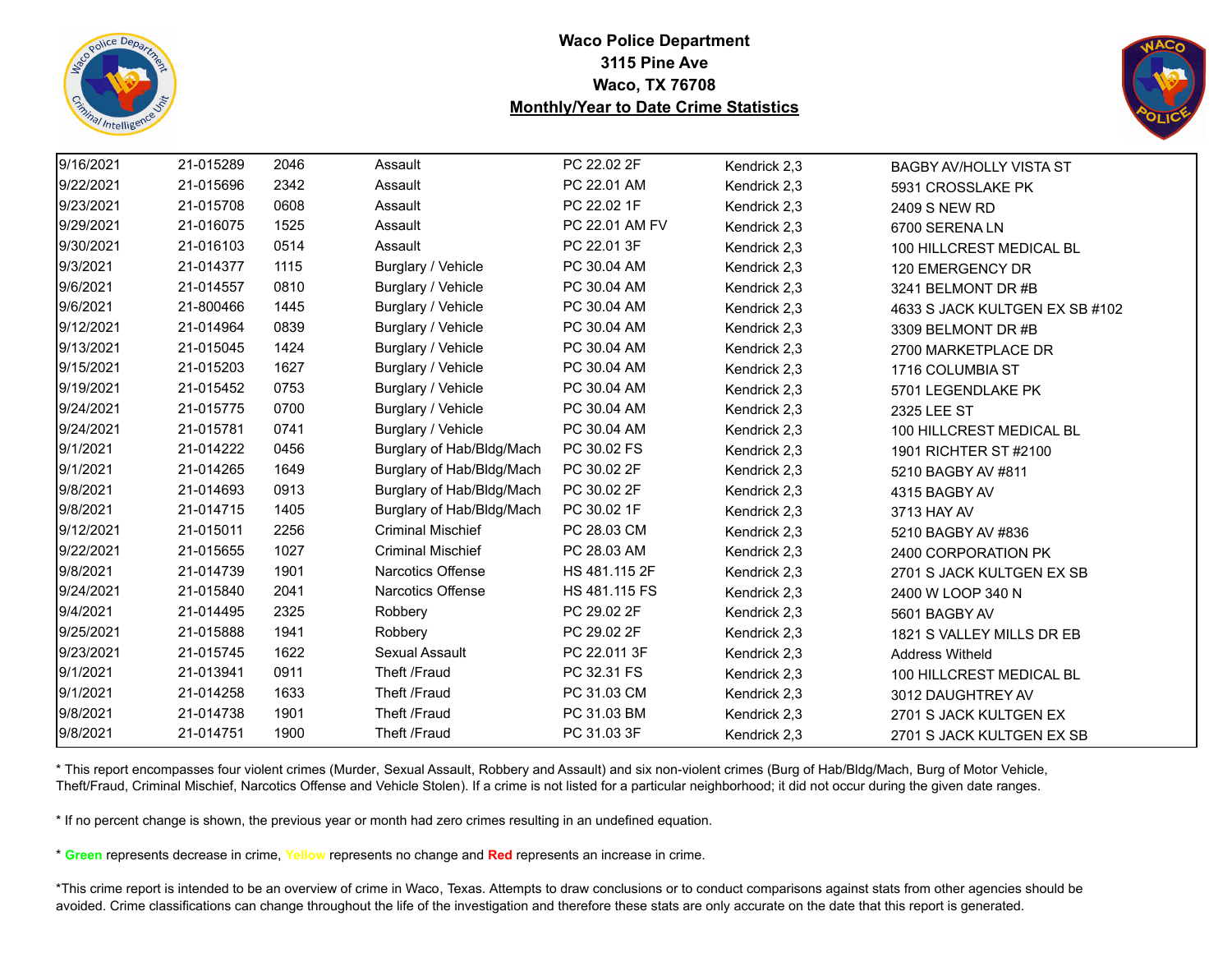



| 9/13/2021 | 21-800485                     | 1723 | Theft /Fraud              | PC 31.03 BM    | Kendrick 2,3    | 2424 MARKETPLACE DR            |
|-----------|-------------------------------|------|---------------------------|----------------|-----------------|--------------------------------|
| 9/14/2021 | 21-015120                     | 1319 | Theft /Fraud              | PC 31.03 AM    | Kendrick 2,3    | 2700 MARKETPLACE DR            |
| 9/14/2021 | 21-015146                     | 1938 | Theft /Fraud              | PC 31.03 FS    | Kendrick 2,3    | 2444 W LOOP 340 N #A17         |
| 9/16/2021 | 21-015292                     | 2154 | Theft /Fraud              | PC 31.03 BM    | Kendrick 2,3    | 1821 S VALLEY MILLS DR EB      |
| 9/18/2021 | 21-015435                     | 2247 | Theft /Fraud              | PC 31.03 BM    | Kendrick 2,3    | 1800 KENDRICK LN               |
| 9/19/2021 | 21-015461                     | 1238 | Theft /Fraud              | PC 31.03 BM    | Kendrick 2,3    | 2416 W LOOP 340 N              |
| 9/21/2021 | 21-015629                     | 2250 | Theft /Fraud              | PC 31.03 CM    | Kendrick 2,3    | 5601 CROSSLAKE PK              |
| 9/22/2021 | 21-015663                     | 1315 | Theft /Fraud              | PC 31.03 CM    | Kendrick 2,3    | 3429 HAY AVE                   |
| 9/23/2021 | 21-015724                     | 1108 | Theft /Fraud              | PC 32.31 FS    | Kendrick 2,3    | 4633 S JACK KULTGEN EX SB #102 |
| 9/24/2021 | 21-015762                     | 0008 | Theft /Fraud              | PC 31.03 AM    | Kendrick 2,3    | <b>1201 S NEW RD</b>           |
| 9/27/2021 | 21-015940                     | 0640 | Theft /Fraud              | PC 31.03 AM    | Kendrick 2,3    | 2701 S JACK KULTGEN EX         |
| 9/30/2021 | 21-016111                     | 0911 | Theft /Fraud              | PC 31.03 BM    | Kendrick 2,3    | 1821 S VALLEY MILLS DR EB      |
| 9/1/2021  | 21-014214                     | 0055 | Vehicle Stolen            | PC 31.03 FS SV | Kendrick 2,3    | 1901 RICHTER ST                |
| 9/4/2021  | 21-014423                     | 0017 | Vehicle Stolen            | PC 31.03 FS SV | Kendrick 2,3    | 2700 MARKETPLACE DR            |
| 9/9/2021  | 21-014748                     | 0030 | Vehicle Stolen            | PC 31.07 FS    | Kendrick 2,3    | 2701 S JACK KULTGEN EX SB      |
| 9/21/2021 | 21-015571                     | 0400 | Vehicle Stolen            | PC 31.03 FS SV | Kendrick 2,3    | 4900 BAGBY AV #1218            |
| 9/23/2021 | 21-015711                     | 0804 | Vehicle Stolen            | PC 31.03 FS SV | Kendrick 2,3    | 6600 SERENA LN                 |
|           | Neighborhood: Landon Branch 5 |      |                           |                |                 |                                |
| 9/6/2021  | 21-014550                     | 0257 | Assault                   | PC 22.02 2F    | Landon Branch 5 | 2703 WOODROW ST                |
| 9/16/2021 | 21-015283                     | 1835 | Assault                   | PC 22.01 AM FV | Landon Branch 5 | 2417 GLENDALE DR               |
| 9/30/2021 | 21-016612                     | 1100 | Assault                   | PC 22.04 FS    | Landon Branch 5 | 4372 LAKE SHORE DRIVE          |
| 9/21/2021 | 21-015577                     | 0738 | Burglary / Vehicle        | PC 30.04 AM    | Landon Branch 5 | 2328 GLENDALE DR               |
| 9/2/2021  | 21-014298                     | 0517 | Burglary of Hab/Bldg/Mach | PC 30.02 FS    | Landon Branch 5 | 4502 W LAKE SHORE DR           |
| 9/17/2021 | 21-015335                     | 1609 | Burglary of Hab/Bldg/Mach | PC 30.02 2F    | Landon Branch 5 | 2412 N 41ST ST                 |
| 9/28/2021 | 21-016029                     | 1628 | <b>Criminal Mischief</b>  | PC 28.03 AM    | Landon Branch 5 | 2924 MACARTHUR DR              |
| 9/14/2021 | 21-015140                     | 1719 | <b>Narcotics Offense</b>  | HS 481.121 FS  | Landon Branch 5 | 4222 W LAKE SHORE DR           |
| 9/13/2021 | 21-800484                     | 1521 | Theft /Fraud              | PC 31.03 BM    | Landon Branch 5 | 3421 N 29TH ST                 |
| 9/16/2021 | 21-015232                     | 0450 | Theft /Fraud              | PC 32.51 2F    | Landon Branch 5 | 4502 W LAKE SHORE DR           |
| 9/23/2021 | 21-015746                     | 1545 | Theft /Fraud              | PC 31.03 BM    | Landon Branch 5 | 3420 O'BRIEN CI                |

\* This report encompasses four violent crimes (Murder, Sexual Assault, Robbery and Assault) and six non-violent crimes (Burg of Hab/Bldg/Mach, Burg of Motor Vehicle, Theft/Fraud, Criminal Mischief, Narcotics Offense and Vehicle Stolen). If a crime is not listed for a particular neighborhood; it did not occur during the given date ranges.

\* If no percent change is shown, the previous year or month had zero crimes resulting in an undefined equation.

\* **Green** represents decrease in crime, **Yellow** represents no change and **Red** represents an increase in crime.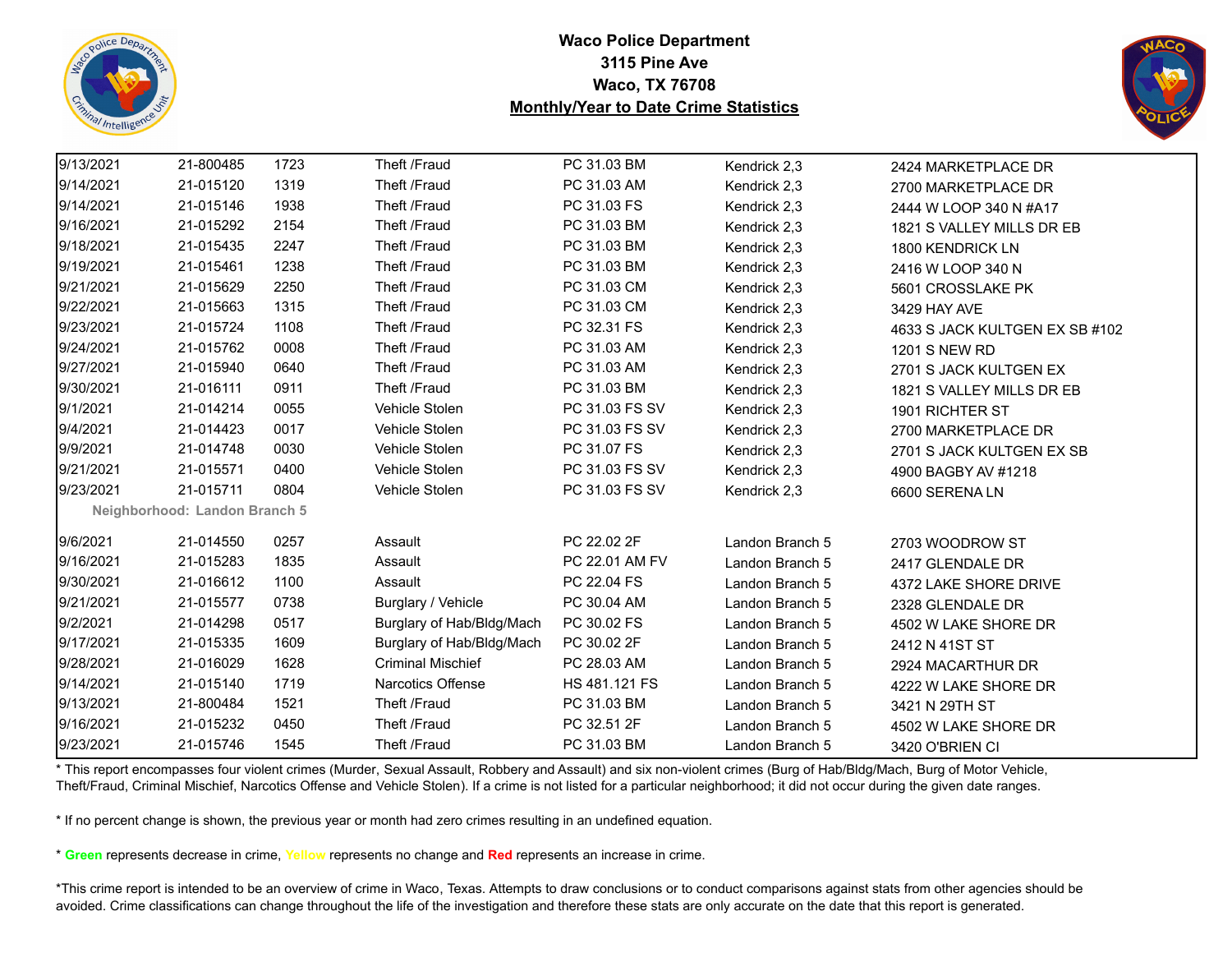



| 9/25/2021 | 21-015870                            | 1203 | Theft /Fraud             | PC 31.03 CM    | Landon Branch 5        | 3109 MACARTHUR DR               |
|-----------|--------------------------------------|------|--------------------------|----------------|------------------------|---------------------------------|
| 9/10/2021 | 21-014830                            | 0606 | Vehicle Stolen           | PC 31.03 FS SV | Landon Branch 5        | 4388 W LAKE SHORE DR #B         |
| 9/21/2021 | 21-015574                            | 0653 | Vehicle Stolen           | PC 31.03 FS SV | Landon Branch 5        | 2418 GLENDALE DR                |
| 9/24/2021 | 21-015811                            | 1613 | Vehicle Stolen           | PC 31.03 FS SV | Landon Branch 5        | 4318 GREEN POINT DR             |
|           | Neighborhood: Mountainview 5         |      |                          |                |                        |                                 |
| 9/8/2021  | 21-014734                            | 1718 | Assault                  | PC 22.01 AM FV | Mountainview 5         | 2012 MEADOW RD                  |
| 9/23/2021 | 21-015721                            | 1000 | Assault                  | PC 22.01 AM    | Mountainview 5         | LAKE SUCCESS DR/LAKE AIR DR     |
| 9/24/2021 | 21-015776                            | 0709 | Assault                  | PC 22.01 AM FV | Mountainview 5         | 2225 CHARBONEAU DR              |
| 9/28/2021 | 21-016011                            | 1110 | Assault                  | PC 22.01 AM    | Mountainview 5         | 1625 N VALLEY MILLS DR          |
| 9/4/2021  | 21-014463                            | 1658 | Burglary / Vehicle       | PC 30.04 AM    | Mountainview 5         | 100 HILLCREST MEDICAL BL, WAC   |
| 9/5/2021  | 21-014502                            | 0153 | Burglary / Vehicle       | PC 30.04 AM    | Mountainview 5         | 2301 N 50TH ST                  |
| 9/16/2021 | 21-015296                            | 2259 | Narcotics Offense        | HS 481.121 BM  | Mountainview 5         | 2700-BLK WOODED ACRES DR        |
| 9/17/2021 | 21-015297                            | 0001 | Narcotics Offense        | HS 481.121 BM  | Mountainview 5         | 2700-BLK WOODED ACRES DR        |
| 9/10/2021 | 21-014890                            | 2254 | Theft /Fraud             | PC 31.03 BM    | Mountainview 5         | 5201 BOSQUE BL #600             |
| 9/23/2021 | 21-015697                            | 0009 | Theft /Fraud             | PC 32.31 FS    | Mountainview 5         | 5719 LAKEMONT DR                |
| 9/28/2021 | 21-016009                            | 1049 | Theft /Fraud             | PC 32.31 FS    | Mountainview 5         | 2106 WOODED ACRES DR            |
| 9/8/2021  | 21-014701                            | 1229 | Vehicle Stolen           | PC 31.03 FS SV | Mountainview 5         | 2324 N 50TH ST                  |
| 9/22/2021 | 21-015647                            | 0417 | Vehicle Stolen           | PC 31.03 FS SV | Mountainview 5         | 2001 WOODED ACRES DR            |
|           | Neighborhood: North East Riverside 1 |      |                          |                |                        |                                 |
| 9/4/2021  | 21-014466                            | 1812 | Assault                  | PC 22.01 AM FV | North East Riverside 1 | 1211 PAYNE AV                   |
| 9/6/2021  | 21-014602                            | 2145 | Assault                  | PC 22.02 2F    | North East Riverside 1 | 1314 TABOR AV                   |
| 9/14/2021 | 21-015089                            | 0248 | Assault                  | PC 22.02 2F FV | North East Riverside 1 | 403 CLIFTON ST                  |
| 9/16/2021 | 21-015229                            | 0016 | Assault                  | PC 22.02 2F    | North East Riverside 1 | 1313 TABOR AV                   |
| 9/26/2021 | 21-015919                            | 1504 | Assault                  | PC 22.01 AM    | North East Riverside 1 | 701 E WACO DR                   |
| 9/2/2021  | 21-014325                            | 1622 | Burglary / Vehicle       | PC 30.04 AM    | North East Riverside 1 | 1600 S MARTIN LUTHER KING JR BL |
| 9/5/2021  | 21-014509                            | 0736 | <b>Criminal Mischief</b> | PC 28.03 BM    | North East Riverside 1 | 112 JOHNSON ST                  |
| 9/7/2021  | 21-014641                            | 1347 | <b>Criminal Mischief</b> | PC 28.03 AM    | North East Riverside 1 | 514 MCKEEN AV                   |
| 9/13/2021 | 21-015022                            | 0840 | Narcotics Offense        | HS 481.116 3F  | North East Riverside 1 | 1020 ELM AV                     |
|           |                                      |      |                          |                |                        |                                 |

\* This report encompasses four violent crimes (Murder, Sexual Assault, Robbery and Assault) and six non-violent crimes (Burg of Hab/Bldg/Mach, Burg of Motor Vehicle, Theft/Fraud, Criminal Mischief, Narcotics Offense and Vehicle Stolen). If a crime is not listed for a particular neighborhood; it did not occur during the given date ranges.

\* If no percent change is shown, the previous year or month had zero crimes resulting in an undefined equation.

\* **Green** represents decrease in crime, **Yellow** represents no change and **Red** represents an increase in crime.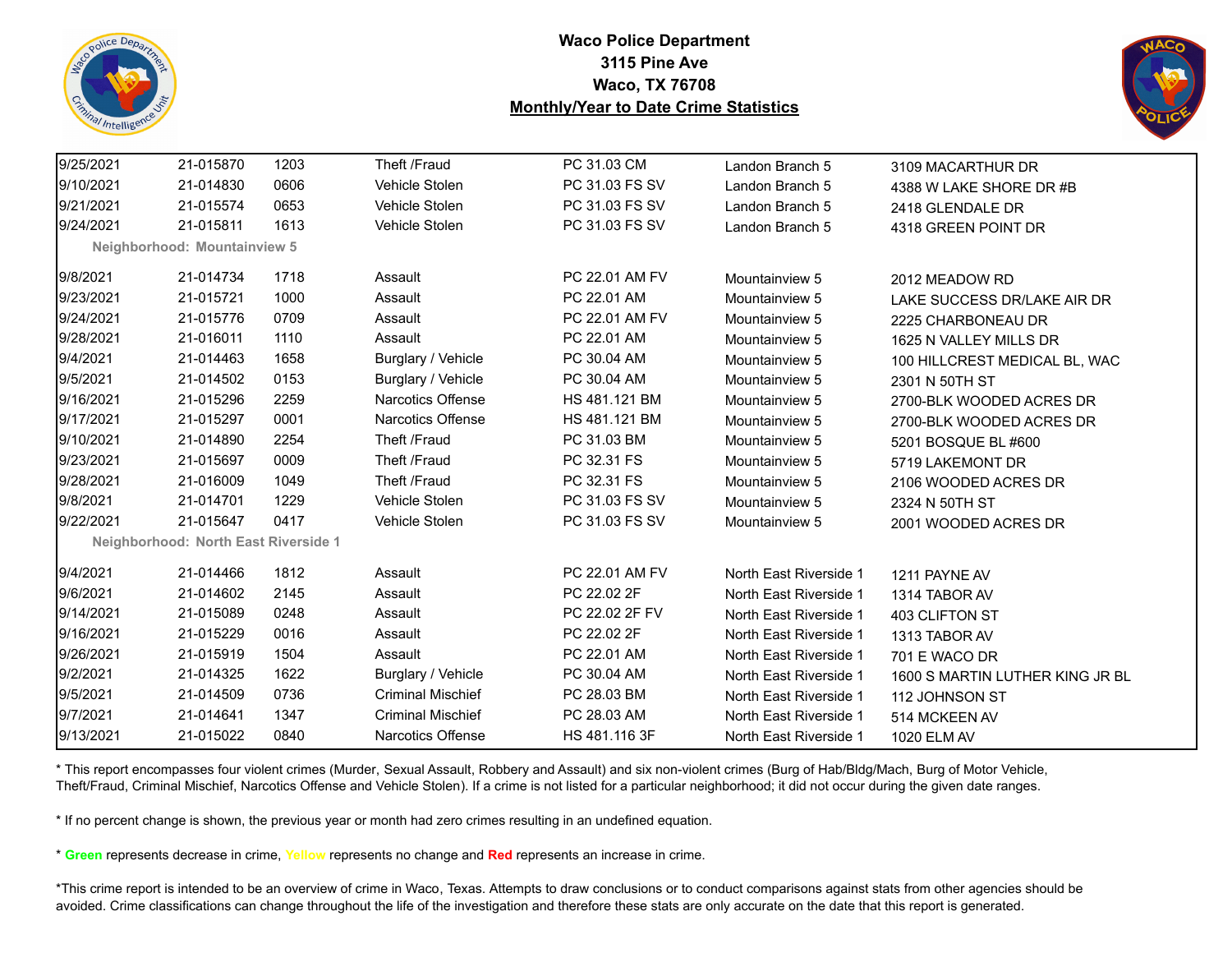



| 9/28/2021 | 21-016040                       | 2010 | <b>Narcotics Offense</b> | HS 481.121 BM  | North East Riverside 1 | E 7TH ST/S MARTIN LUTHER KING JR BL  |
|-----------|---------------------------------|------|--------------------------|----------------|------------------------|--------------------------------------|
| 9/9/2021  | 21-800475                       | 1709 | Theft /Fraud             | PC 31.03 AM    | North East Riverside 1 | 1600 S MARTIN LUTHER KING JR BL #155 |
| 9/14/2021 | 21-015105                       | 1051 | Theft /Fraud             | PC 32.21 FS    | North East Riverside 1 | 702 FORREST ST                       |
| 9/15/2021 | 21-015200                       | 1643 | Theft /Fraud             | PC 32.51 FS    | North East Riverside 1 | 515 PRESTON ST                       |
| 9/24/2021 | 21-015826                       | 1631 | Theft /Fraud             | PC 32.21 3F    | North East Riverside 1 | 701 E WACO DR                        |
| 9/9/2021  | 21-014757                       | 0659 | Vehicle Stolen           | PC 31.03 FS SV | North East Riverside 1 | 701 E WACO DR                        |
|           | Neighborhood: North Lake Waco 5 |      |                          |                |                        |                                      |
| 9/1/2021  | 21-014247                       | 1437 | Theft /Fraud             | PC 31.03 BM    | North Lake Waco 5      | 6200 LEON DR                         |
| 9/5/2021  | 21-800469                       | 0022 | Theft /Fraud             | PC 31.03 CM    | North Lake Waco 5      | 6516 EMERALD DR                      |
| 9/9/2021  | 21-014779                       | 1451 | Theft /Fraud             | PC 31.03 FS    | North Lake Waco 5      | 6900 AIRPORT DR                      |
|           | Neighborhood: North Waco 1,4    |      |                          |                |                        |                                      |
| 9/1/2021  | 21-014238                       | 1315 | Assault                  | PC 22.01 AM FV | North Waco 1,4         | 2217 PROCTOR AV                      |
| 9/1/2021  | 21-014254                       | 1451 | Assault                  | MC 99100       | North Waco 1,4         | 3501 N 19TH ST                       |
| 9/1/2021  | 21-014288                       | 2337 | Assault                  | PC 22.01 AM    | North Waco 1,4         | 2326 N 18TH ST                       |
| 9/2/2021  | 21-014339                       | 2121 | Assault                  | PC 22.01 AM    | North Waco 1,4         | 1711 HERRING AV                      |
| 9/3/2021  | 21-014365                       | 0912 | Assault                  | PC 22.02 2F    | North Waco 1,4         | 2415 N 18TH ST                       |
| 9/8/2021  | 21-014745                       | 2147 | Assault                  | PC 22.01 AM FV | North Waco 1,4         | 1601 CLARK AV                        |
| 9/11/2021 | 21-014905                       | 0432 | Assault                  | PC 22.01 AM FV | North Waco 1,4         | 2226 MITCHELL AV                     |
| 9/11/2021 | 21-014927                       | 1544 | Assault                  | PC 22.01 AM FV | North Waco 1,4         | 1922 PARK LAKE DR                    |
| 9/14/2021 | 21-015090                       | 0331 | Assault                  | PC 22.01 CM    | North Waco 1,4         | 2525 N 18TH ST                       |
| 9/14/2021 | 21-015128                       | 1518 | Assault                  | PC 22.01 AM    | North Waco 1,4         | 3501 N 19TH ST #586                  |
| 9/17/2021 | 21-015324                       | 1307 | Assault                  | PC 22.02 2F    | North Waco 1,4         | 1824 N 18TH ST                       |
| 9/17/2021 | 21-015378                       | 2349 | Assault                  | PC 22.01 AM    | North Waco 1,4         | N 17TH ST/REUTER AV                  |
| 9/18/2021 | 21-015380                       | 0031 | Assault                  | PC 22.01 AM    | North Waco 1,4         | 2109 SUMMER AV                       |
| 9/22/2021 | 21-015686                       | 2003 | Assault                  | PC 22.01 AM    | North Waco 1,4         | 1809 SUMMER AV                       |
| 9/22/2021 | 21-016417                       | 1412 | Assault                  | PC 22.04 FS    | North Waco 1,4         | 2212 MCFERRIN AVE                    |
| 9/24/2021 | 21-015827                       | 1816 | Assault                  | PC 22.01 AM FV | North Waco 1,4         | 2018 EDNA AV                         |
| 9/24/2021 | 21-015831                       | 1912 | Assault                  | PC 22.01 AM    | North Waco 1,4         | 1540 MITCHELL AV                     |

\* This report encompasses four violent crimes (Murder, Sexual Assault, Robbery and Assault) and six non-violent crimes (Burg of Hab/Bldg/Mach, Burg of Motor Vehicle, Theft/Fraud, Criminal Mischief, Narcotics Offense and Vehicle Stolen). If a crime is not listed for a particular neighborhood; it did not occur during the given date ranges.

\* If no percent change is shown, the previous year or month had zero crimes resulting in an undefined equation.

\* **Green** represents decrease in crime, **Yellow** represents no change and **Red** represents an increase in crime.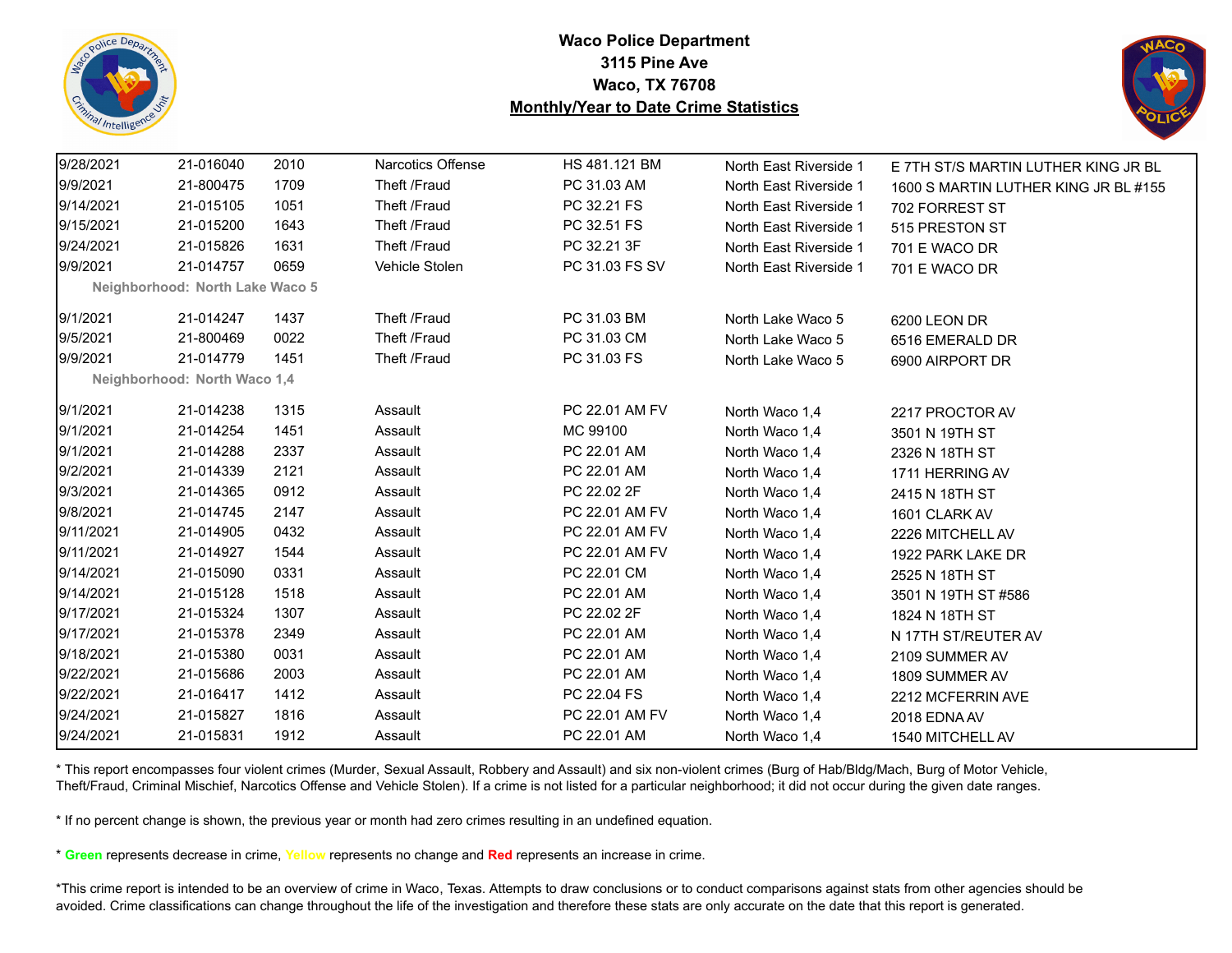



| 9/26/2021 | 21-015927 | 1800 | Assault                   | PC 22.02 2F    | North Waco 1,4 | 2000-BL HERRING AV     |
|-----------|-----------|------|---------------------------|----------------|----------------|------------------------|
| 9/28/2021 | 21-016031 | 1511 | Assault                   | PC 22.01 AM FV | North Waco 1,4 | 2223 ALEXANDER AV      |
| 9/28/2021 | 21-016044 | 2228 | Assault                   | PC 22.01 AM FV | North Waco 1,4 | 1620 MARSHALL AV       |
| 9/30/2021 | 21-016160 | 2225 | Assault                   | PC 22.04 3F FV | North Waco 1,4 | 3216 CARROLL DR        |
| 9/7/2021  | 21-014650 | 1647 | Burglary / Vehicle        | PC 30.04 AM    | North Waco 1,4 | 3111 N 19TH ST         |
| 9/11/2021 | 21-014936 | 1937 | Burglary / Vehicle        | PC 30.04 AM    | North Waco 1,4 | 2300 CAMERON PARK DR   |
| 9/20/2021 | 21-015510 | 0825 | Burglary / Vehicle        | PC 30.04 AM    | North Waco 1,4 | 2026 SUMMER AV         |
| 9/22/2021 | 21-015694 | 2231 | Burglary / Vehicle        | PC 30.04 AM    | North Waco 1,4 | 2125 REUTER AV         |
| 9/25/2021 | 21-015855 | 0347 | Burglary / Vehicle        | PC 30.04 AM    | North Waco 1,4 | 3309 ADELINE DR        |
| 9/26/2021 | 21-015905 | 0925 | Burglary / Vehicle        | PC 30.04 AM    | North Waco 1,4 | 2024 MCFERRIN AV       |
| 9/1/2021  | 21-014289 | 2337 | Burglary of Hab/Bldg/Mach | PC 30.02 2F    | North Waco 1,4 | 3212 N 20TH ST         |
| 9/22/2021 | 21-015656 | 1045 | Burglary of Hab/Bldg/Mach | PC 30.02 FS    | North Waco 1,4 | N 19TH ST/REUTER AV    |
| 9/3/2021  | 21-014391 | 1544 | <b>Criminal Mischief</b>  | PC 28.03 CM    | North Waco 1,4 | 2301 LYLE AV           |
| 9/14/2021 | 21-015096 | 0804 | <b>Criminal Mischief</b>  | PC 28.03 BM    | North Waco 1,4 | N 18TH ST/HERRING AV   |
| 9/15/2021 | 21-015161 | 0850 | <b>Criminal Mischief</b>  | PC 28.03 FS    | North Waco 1,4 | 1501 MCFERRIN AV #A    |
| 9/27/2021 | 21-015946 | 0823 | <b>Criminal Mischief</b>  | PC 28.03 BM    | North Waco 1,4 | N 18TH ST/ALEXANDER AV |
| 9/5/2021  | 21-014500 | 0027 | Narcotics Offense         | HS 481.121 BM  | North Waco 1,4 | N 24TH ST/LYLE AV      |
| 9/8/2021  | 21-014746 | 2218 | Narcotics Offense         | HS 481.115 3F  | North Waco 1,4 | N 19TH ST/MCFERRIN AV  |
| 9/24/2021 | 21-015790 | 1016 | Narcotics Offense         | HS 481.115 3F  | North Waco 1,4 | 2213 WINDSOR AV        |
| 9/21/2021 | 21-015622 | 1747 | Robbery                   | PC 29.02 2F    | North Waco 1,4 | 3305 N 20A ST          |
| 9/3/2021  | 21-014388 | 1541 | Theft /Fraud              | PC 32.31 FS    | North Waco 1,4 | <b>2217 PINE AV</b>    |
| 9/4/2021  | 21-014441 | 1105 | Theft /Fraud              | PC 31.03 CM    | North Waco 1,4 | 2626 N 18TH ST         |
| 9/12/2021 | 21-014986 | 1634 | Theft /Fraud              | PC 31.03 BM    | North Waco 1,4 | 3301 N 24TH ST         |
| 9/15/2021 | 21-800486 | 0824 | Theft /Fraud              | PC 31.03 BM    | North Waco 1,4 | 3216 N 18TH ST         |
| 9/15/2021 | 21-015210 | 1747 | Theft /Fraud              | PC 31.03 BM    | North Waco 1,4 | 1507 MCFERRIN AV       |
| 9/16/2021 | 21-800489 | 1307 | Theft /Fraud              | PC 31.03 AM    | North Waco 1,4 | 1712 MCFERRIN AV       |
| 9/18/2021 | 21-015443 | 2242 | Theft /Fraud              | PC 31.03 BM    | North Waco 1,4 | 3119 N 19TH ST         |
| 9/26/2021 | 21-015906 | 0954 | Theft /Fraud              | PC 32.31 FS    | North Waco 1,4 | 2901 N 18TH ST         |
| 9/29/2021 | 21-016068 | 1158 | Theft /Fraud              | PC 31.03 CM    | North Waco 1,4 | 2415 N 18TH ST         |

\* This report encompasses four violent crimes (Murder, Sexual Assault, Robbery and Assault) and six non-violent crimes (Burg of Hab/Bldg/Mach, Burg of Motor Vehicle, Theft/Fraud, Criminal Mischief, Narcotics Offense and Vehicle Stolen). If a crime is not listed for a particular neighborhood; it did not occur during the given date ranges.

\* If no percent change is shown, the previous year or month had zero crimes resulting in an undefined equation.

\* **Green** represents decrease in crime, **Yellow** represents no change and **Red** represents an increase in crime.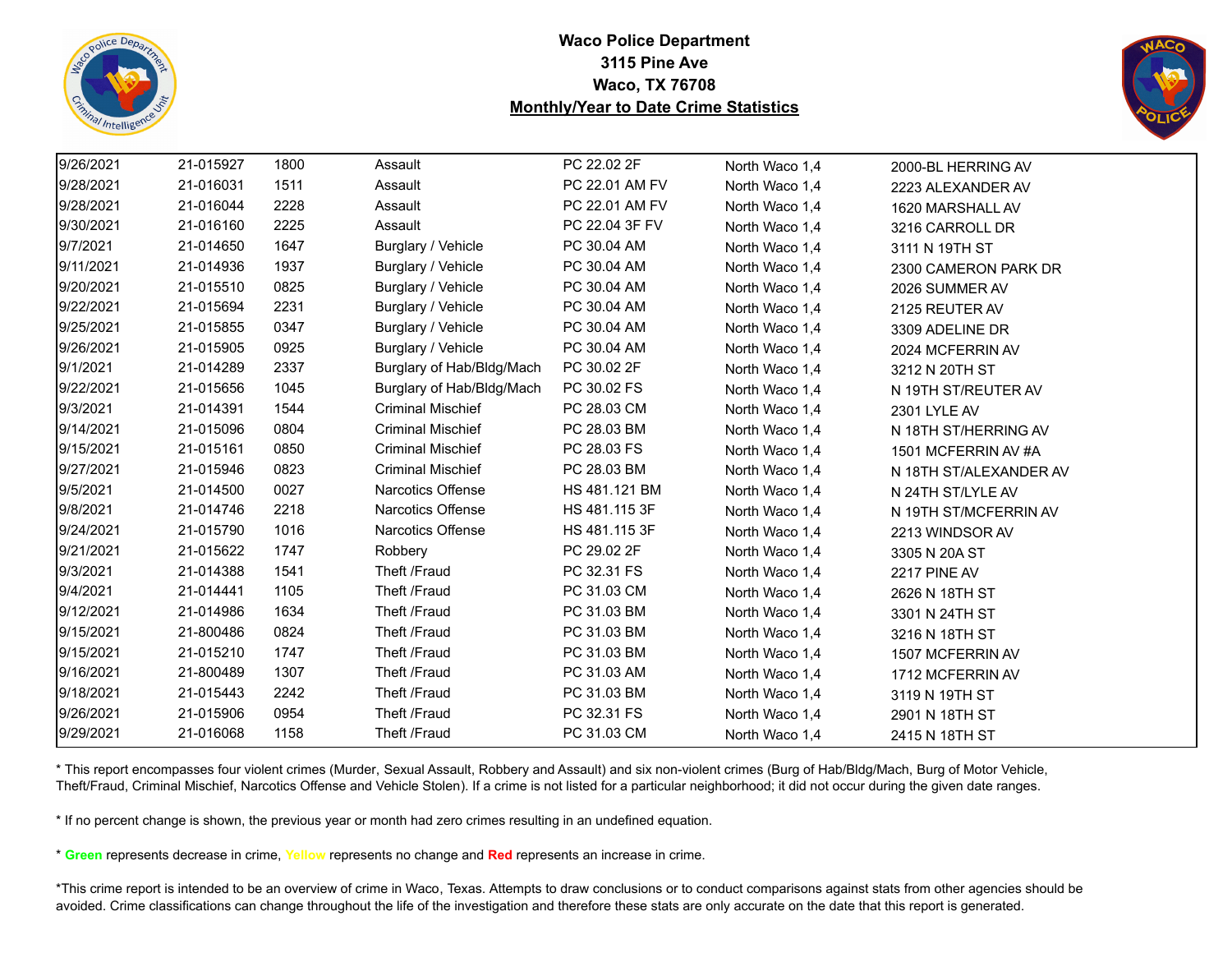



| 9/29/2021 | 21-016073                 | 1517 | Theft /Fraud              | PC 32.31 FS    | North Waco 1,4 | 436 RICE AVE                      |
|-----------|---------------------------|------|---------------------------|----------------|----------------|-----------------------------------|
| 9/29/2021 | 21-016082                 | 1805 | Theft /Fraud              | PC 32.31 FS    | North Waco 1,4 | 2008 CUMBERLAND AV                |
| 9/22/2021 | 21-015689                 | 2113 | Vehicle Stolen            | PC 31.03 FS SV | North Waco 1,4 | 2326 N 18TH ST                    |
|           | Neighborhood: Oakwood 1,3 |      |                           |                |                |                                   |
| 9/6/2021  | 21-014558                 | 0825 | Assault                   | PC 22.01 AM FV | Oakwood 1,3    | 2708 S 14TH ST                    |
| 9/7/2021  | 21-014662                 | 1927 | Assault                   | PC 22.01 AM FV | Oakwood 1,3    | 2708 S 14TH ST                    |
| 9/21/2021 | 21-015630                 | 2123 | Assault                   | PC 22.01 AM FV | Oakwood 1,3    | 118 KENNEDY CI                    |
| 9/27/2021 | 21-015983                 | 2124 | Assault                   | PC 22.01 AM FV | Oakwood 1,3    | 2825 S UNIVERSITY PARKS DR #1307  |
| 9/1/2021  | 21-014239                 | 1238 | Burglary / Vehicle        | PC 30.04 AM    | Oakwood 1,3    | 2415 S UNIVERSITY PARKS DR #5210B |
| 9/4/2021  | 21-014465                 | 1729 | Burglary / Vehicle        | PC 30.04 AM    | Oakwood 1,3    | 2255 S UNIVERSITY PARKS DR #41B   |
| 9/4/2021  | 21-014479                 | 2139 | Burglary / Vehicle        | PC 30.04 AM    | Oakwood 1,3    | 2255 S UNIVERSITY PARKS DR        |
| 9/6/2021  | 21-014569                 | 1112 | Burglary / Vehicle        | PC 30.04 AM    | Oakwood 1,3    | 2825 S UNIVERSITY PARKS DR #6107  |
| 9/6/2021  | 21-800465                 | 1014 | Burglary / Vehicle        | PC 30.04 AM    | Oakwood 1,3    | 2415 S UNIVERSITY PARKS DR        |
| 9/12/2021 | 21-014972                 | 1157 | Burglary / Vehicle        | PC 30.04 AM    | Oakwood 1,3    | 2501 S UNIVERSITY PARKS DR        |
| 9/12/2021 | 21-014998                 | 1857 | Burglary / Vehicle        | PC 30.04 AM    | Oakwood 1,3    | 2501 S UNIVERSITY PARKS DR        |
| 9/13/2021 | 21-800483                 | 1226 | Burglary / Vehicle        | PC 30.04 AM    | Oakwood 1,3    | 2255 S UNIVERSITY PARKS DR        |
| 9/23/2021 | 21-015749                 | 1735 | Burglary / Vehicle        | PC 30.04 AM    | Oakwood 1,3    | 2430 S 2ND ST                     |
| 9/24/2021 | 21-015801                 | 1432 | Burglary / Vehicle        | PC 30.04 AM    | Oakwood 1,3    | 2629 GRADUATE                     |
| 9/14/2021 | 21-015109                 | 1119 | Burglary of Hab/Bldg/Mach | PC 30.02 2F    | Oakwood 1,3    | 2826 S UNIVERSITY PARKS DR        |
| 9/16/2021 | 21-015255                 | 1202 | Burglary of Hab/Bldg/Mach | PC 30.02 2F    | Oakwood 1,3    | 1516 GURLEY LN #3205              |
| 9/20/2021 | 21-015551                 | 1735 | Burglary of Hab/Bldg/Mach | PC 30.02 2F    | Oakwood 1,3    | 2420 S 12TH ST                    |
| 9/5/2021  | 21-014505                 | 0223 | <b>Criminal Mischief</b>  | PC 28.03 BM    | Oakwood 1,3    | 1110 LA SALLE AV                  |
| 9/6/2021  | 21-800467                 | 2143 | <b>Criminal Mischief</b>  | PC 28.03 BM    | Oakwood 1,3    | 2255 S UNIVERSITY PARKS DR        |
| 9/13/2021 | 21-015025                 | 0950 | <b>Criminal Mischief</b>  | PC 28.03 AM    | Oakwood 1,3    | 2220 S 2ND ST                     |
| 9/15/2021 | 21-015189                 | 1546 | <b>Criminal Mischief</b>  | PC 28.03 FS    | Oakwood 1,3    | 353 CONESTOGA                     |
| 9/21/2021 | 21-015604                 | 1504 | <b>Criminal Mischief</b>  | PC 28.03 CM    | Oakwood 1,3    | 2826 S UNIVERSITY PARKS DR        |
| 9/23/2021 | 21-015720                 | 1028 | <b>Criminal Mischief</b>  | PC 28.03 CM    | Oakwood 1,3    | 2220 S 2ND ST                     |
| 9/4/2021  | 21-014484                 | 2157 | Robbery                   | PC 29.03 1F    | Oakwood 1,3    | 925 DUTY AV                       |
| 9/5/2021  | 21-014508                 | 0623 | Robbery                   | PC 29.03 1F    | Oakwood 1,3    | 300 LA SALLE AV                   |

\* This report encompasses four violent crimes (Murder, Sexual Assault, Robbery and Assault) and six non-violent crimes (Burg of Hab/Bldg/Mach, Burg of Motor Vehicle, Theft/Fraud, Criminal Mischief, Narcotics Offense and Vehicle Stolen). If a crime is not listed for a particular neighborhood; it did not occur during the given date ranges.

\* If no percent change is shown, the previous year or month had zero crimes resulting in an undefined equation.

\* **Green** represents decrease in crime, **Yellow** represents no change and **Red** represents an increase in crime.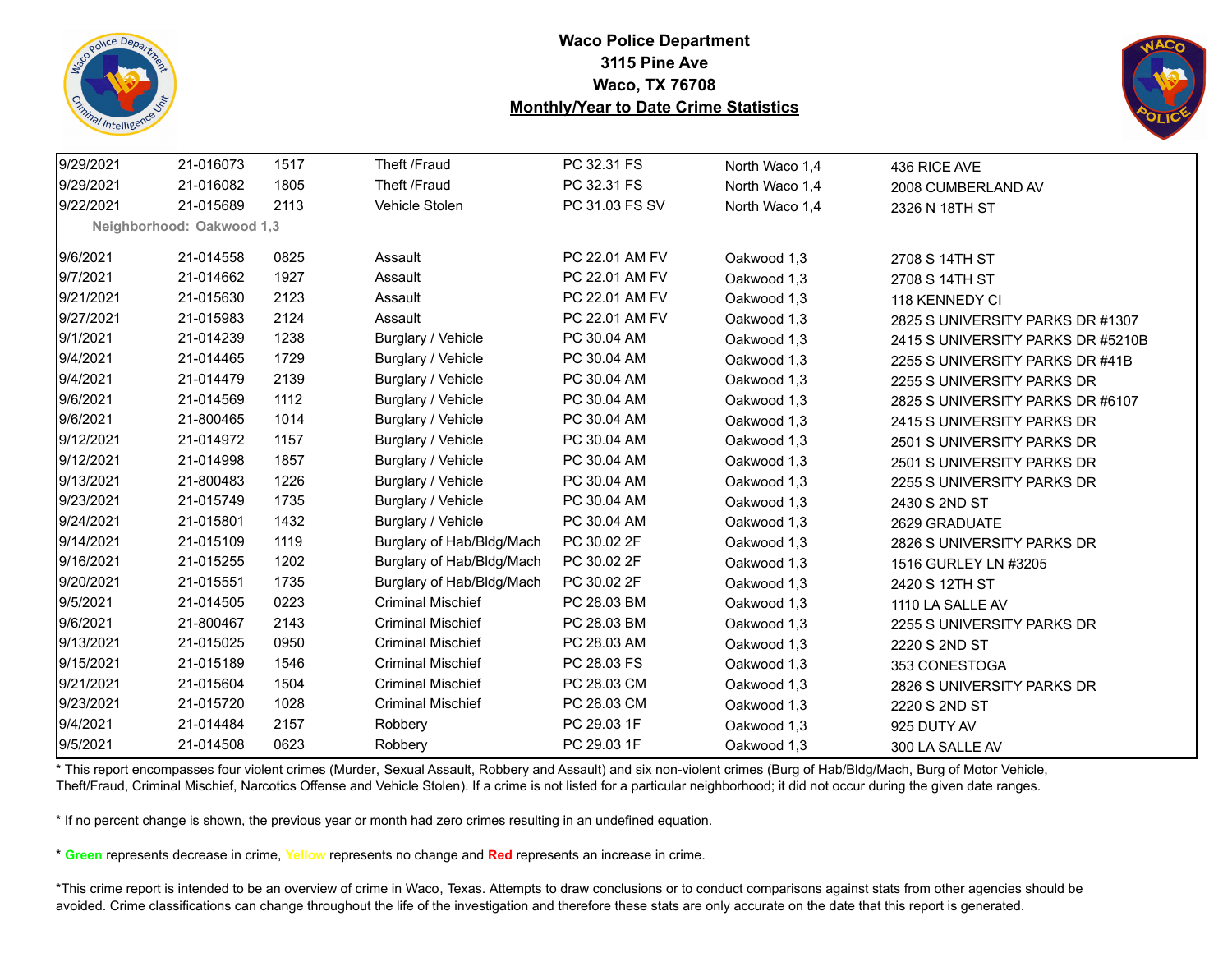



| 9/2/2021  | 21-014327                                 | 1725 | Theft /Fraud              | PC 31.03 FS    | Oakwood 1,3                                    | 2255 S UNIVERSITY PARKS DR       |
|-----------|-------------------------------------------|------|---------------------------|----------------|------------------------------------------------|----------------------------------|
| 9/6/2021  | 21-014586                                 | 1510 | Theft /Fraud              | PC 31.03 BM    | Oakwood 1,3                                    | 327 FRENCH AV                    |
| 9/8/2021  | 21-014684                                 | 0557 | Theft /Fraud              | PC 31.03 AM    | Oakwood 1,3                                    | 2415 S UNIVERSITY PARKS DR #3109 |
| 9/24/2021 | 21-015766                                 | 0023 | Theft /Fraud              | PC 31.03 FS    | Oakwood 1,3                                    | 2415 S UNIVERSITY PARKS DR       |
| 9/24/2021 | 21-015824                                 | 1409 | Theft /Fraud              | PC 31.03 FS    | Oakwood 1,3                                    | 944 CHURCH AV                    |
| 9/30/2021 | 21-016132                                 | 1420 | Theft /Fraud              | PC 31.03 BM    | Oakwood 1,3                                    | 2825 S UNIVERSITY PARKS DR #1307 |
| 9/4/2021  | 21-014454                                 | 1423 | Vehicle Stolen            | PC 31.03 FS SV | Oakwood 1,3                                    | 1900 S LOOP                      |
| 9/4/2021  | 21-014491                                 | 2330 | Vehicle Stolen            | PC 31.03 FS SV | Oakwood 1,3                                    | 2215 S 2ND ST                    |
| 9/7/2021  | 21-014619                                 | 0814 | Vehicle Stolen            | PC 31.03 FS SV | Oakwood 1,3                                    | 2825 S UNIVERSITY PARKS DR       |
| 9/13/2021 | 21-015036                                 | 1253 | Vehicle Stolen            | PC 31.03 FS SV | Oakwood 1,3                                    | 2501 S UNIVERSITY PARKS DR       |
|           | Neighborhood: Parkdale / Viking Hills 3,5 |      |                           |                |                                                |                                  |
| 9/3/2021  | 21-014351                                 | 0229 | Assault                   | PC 22.01 AM FV | Parkdale / Viking Hills 3,5 6800 SANGER AV     |                                  |
| 9/6/2021  | 21-014566                                 | 1045 | Assault                   | PC 22.01 AM    | Parkdale / Viking Hills 3,5 7020 SANGER AV     |                                  |
| 9/8/2021  | 21-014718                                 | 1457 | Assault                   | PC 22.01 AM    | Parkdale / Viking Hills 3,5 812 RAMBLER DR #3  |                                  |
| 9/11/2021 | 21-014941                                 | 2219 | Assault                   | PC 22.02 2F FV | Parkdale / Viking Hills 3,5 802 N 62ND ST      |                                  |
| 9/13/2021 | 21-015079                                 | 2259 | Assault                   | PC 22.04 3F FV | Parkdale / Viking Hills 3,5 7004 CHESHIRE DR   |                                  |
| 9/18/2021 | 21-015388                                 | 0242 | Assault                   | PC 22.01 AM FV | Parkdale / Viking Hills 3,5 1125 ROYAL OAKS DR |                                  |
| 9/23/2021 | 21-015702                                 | 0052 | Assault                   | PC 22.01 AM FV | Parkdale / Viking Hills 3,5 1212 PEMBROOK DR   |                                  |
| 9/23/2021 | 21-015753                                 | 1840 | Assault                   | PC 22.01 CM    | Parkdale / Viking Hills 3,5 3400 OVERFLOW RD   |                                  |
| 9/25/2021 | 21-015875                                 | 1540 | Assault                   | PC 22.01 AM FV | Parkdale / Viking Hills 3,5 6901 MEDICAL PK    |                                  |
| 9/26/2021 | 21-015915                                 | 1438 | Assault                   | PC 22.01 AM    | Parkdale / Viking Hills 3,5 6901 MEDICAL PK    |                                  |
| 9/27/2021 | 21-015974                                 | 1711 | Assault                   | PC 22.01 AM    | Parkdale / Viking Hills 3,5 804 RAMBLER DR     |                                  |
| 9/20/2021 | 21-015511                                 | 0827 | Burglary / Vehicle        | PC 30.04 AM    | Parkdale / Viking Hills 3,5 6609 ALFORD DR     |                                  |
| 9/24/2021 | 21-015783                                 | 0831 | Burglary / Vehicle        | PC 30.04 AM    | Parkdale / Viking Hills 3,5 6901 MEDICAL PK    |                                  |
| 9/27/2021 | 21-800510                                 | 1109 | Burglary / Vehicle        | PC 30.04 AM    | Parkdale / Viking Hills 3,5 6516 MAY DR        |                                  |
| 9/28/2021 | 21-016020                                 | 1438 | Burglary / Vehicle        | PC 30.04 AM    | Parkdale / Viking Hills 3,5 1900 N HWY 6       |                                  |
| 9/29/2021 | 21-016088                                 | 1940 | Burglary / Vehicle        | PC 30.04 AM    | Parkdale / Viking Hills 3,5 6301 BOSQUE BL     |                                  |
| 9/1/2021  | 21-014272                                 | 1819 | Burglary of Hab/Bldg/Mach | PC 30.02 2F    | Parkdale / Viking Hills 3,5 424 OWEN LN #81    |                                  |
| 9/7/2021  | 21-014633                                 | 1103 | Burglary of Hab/Bldg/Mach | PC 30.02 1F FV | Parkdale / Viking Hills 3,5 1200 N 65TH ST     |                                  |
|           |                                           |      |                           |                |                                                |                                  |

\* This report encompasses four violent crimes (Murder, Sexual Assault, Robbery and Assault) and six non-violent crimes (Burg of Hab/Bldg/Mach, Burg of Motor Vehicle, Theft/Fraud, Criminal Mischief, Narcotics Offense and Vehicle Stolen). If a crime is not listed for a particular neighborhood; it did not occur during the given date ranges.

\* If no percent change is shown, the previous year or month had zero crimes resulting in an undefined equation.

\* **Green** represents decrease in crime, **Yellow** represents no change and **Red** represents an increase in crime.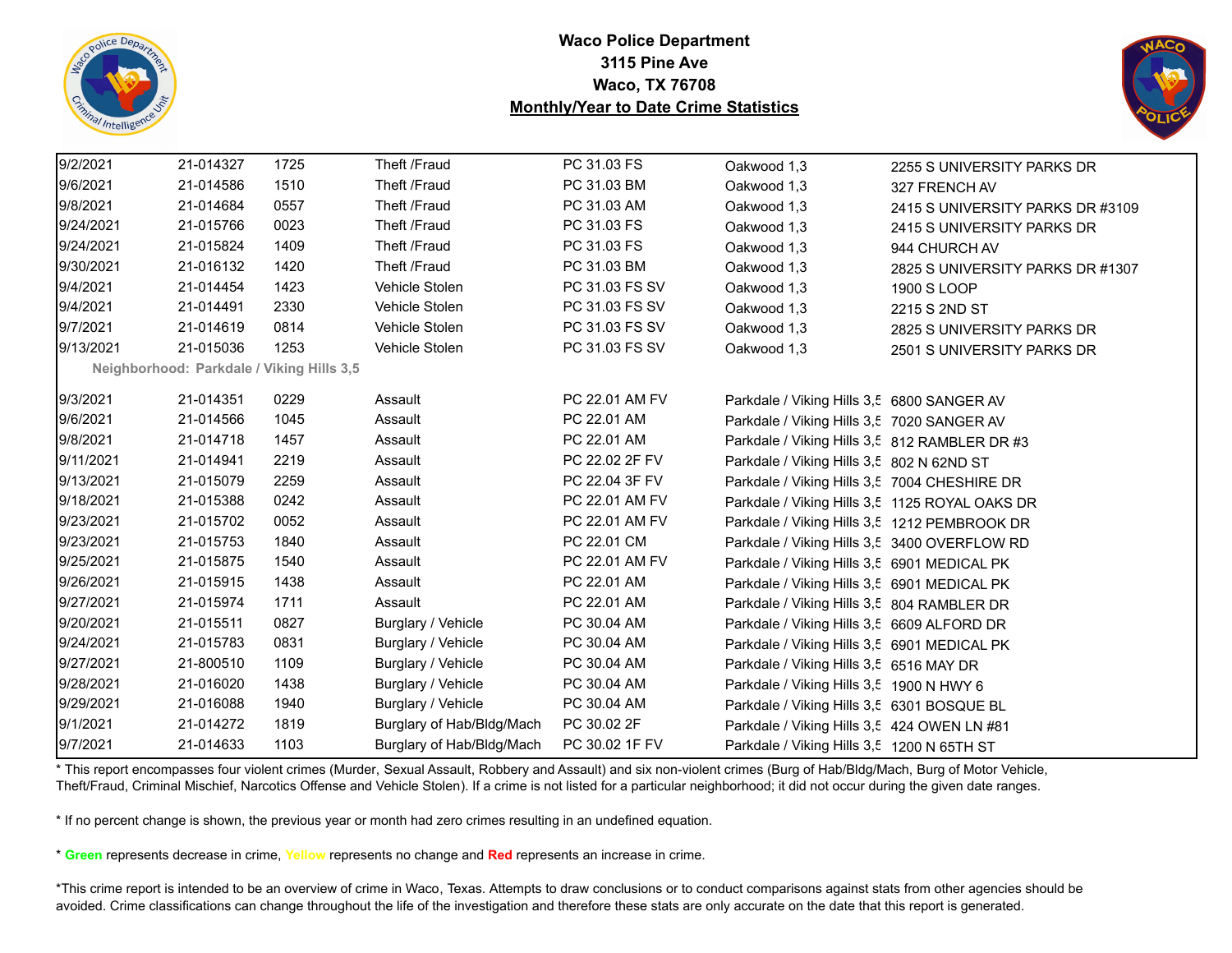



| 9/22/2021 | 21-015688 | 1910 | Burglary of Hab/Bldg/Mach | PC 30.02 2F     | Parkdale / Viking Hills 3,5 6901 MEDICAL PK        |
|-----------|-----------|------|---------------------------|-----------------|----------------------------------------------------|
| 9/1/2021  | 21-014251 | 1500 | <b>Criminal Mischief</b>  | PC 28.04 CM     | Parkdale / Viking Hills 3,5 6801 TENNYSON DR #162  |
| 9/18/2021 | 21-015434 | 2147 | <b>Criminal Mischief</b>  | PC 28.03 FS     | Parkdale / Viking Hills 3,5 5912 BOSQUE BL         |
| 9/28/2021 | 21-016006 | 1022 | <b>Criminal Mischief</b>  | PC 28.03 BM     | Parkdale / Viking Hills 3,5 BOWDEN DR/LANDMARK DR  |
| 9/3/2021  | 21-014811 | 0229 | Narcotics Offense         | HS 481.121 BM   | Parkdale / Viking Hills 3,5 6800 SANGER AV         |
| 9/16/2021 | 21-015245 | 0858 | Narcotics Offense         | HS 481.116 3F   | Parkdale / Viking Hills 3,5 6901 MEDICAL PK        |
| 9/19/2021 | 21-015450 | 0307 | Narcotics Offense         | HS 481.116 2F   | Parkdale / Viking Hills 3,5 1100-BLK RICHLAND DR   |
| 9/20/2021 | 21-015500 | 0444 | Robbery                   | PC 29.03 1F     | Parkdale / Viking Hills 3,5 2000 N VALLEY MILLS DR |
| 9/4/2021  | 21-014460 | 1617 | Sexual Assault            | PC 22.011 2F    | Parkdale / Viking Hills 3,5 Address Witheld        |
| 9/7/2021  | 21-014634 | 1103 | Sexual Assault            | PC 22.011 2F FV | Parkdale / Viking Hills 3,5 Address Witheld        |
| 9/10/2021 | 21-014866 | 1636 | Sexual Assault            | PC 22.011 2F    | Parkdale / Viking Hills 3,5 Address Witheld        |
| 9/12/2021 | 21-014999 | 1941 | Sexual Assault            | PC 22.021 1F    | Parkdale / Viking Hills 3,5 Address Witheld        |
| 9/1/2021  | 21-014242 | 1357 | Theft /Fraud              | PC 32.31 FS     | Parkdale / Viking Hills 3,5 2120 N HWY 6           |
| 9/1/2021  | 21-014261 | 1701 | Theft /Fraud              | PC 32.21 FS     | Parkdale / Viking Hills 3,5 1200 RICHLAND DR       |
| 9/2/2021  | 21-014313 | 1244 | Theft /Fraud              | PC 31.03 AM     | Parkdale / Viking Hills 3,5 1200 RICHLAND DR       |
| 9/3/2021  | 21-014353 | 0229 | Theft /Fraud              | PC 31.03 FS     | Parkdale / Viking Hills 3,5 6800 SANGER AV         |
| 9/6/2021  | 21-014563 | 0952 | Theft /Fraud              | PC 31.03 FS     | Parkdale / Viking Hills 3,5 3201 OVERFLOW RD       |
| 9/10/2021 | 21-014835 | 0953 | Theft /Fraud              | PC 31.03 CM     | Parkdale / Viking Hills 3,5 6901 MEDICAL PK        |
| 9/10/2021 | 21-014868 | 1742 | Theft /Fraud              | PC 32.21 FS     | Parkdale / Viking Hills 3,5 1700 N VALLEY MILLS DR |
| 9/13/2021 | 21-015047 | 1437 | Theft /Fraud              | PC 31.03 CM     | Parkdale / Viking Hills 3,5 3400 OVERFLOW RD       |
| 9/15/2021 | 21-015172 | 1118 | Theft /Fraud              | PC 31.03 BM     | Parkdale / Viking Hills 3,5 7125 SANGER AV         |
| 9/17/2021 | 21-015308 | 0515 | Theft /Fraud              | PC 31.03 AM     | Parkdale / Viking Hills 3,5 2400 N HWY 6           |
| 9/21/2021 | 21-015603 | 1351 | Theft /Fraud              | PC 31.03 FS     | Parkdale / Viking Hills 3,5 3201 OVERFLOW RD       |
| 9/22/2021 | 21-015676 | 1600 | Theft /Fraud              | PC 31.03 3F     | Parkdale / Viking Hills 3,5 1900 W HWY 6           |
| 9/27/2021 | 21-015943 | 0805 | Theft /Fraud              | PC 31.03 CM     | Parkdale / Viking Hills 3,5 1900 N HWY 6           |
| 9/27/2021 | 21-015975 | 1825 | Theft /Fraud              | PC 31.03 FS     | Parkdale / Viking Hills 3,5 300 W HWY 6            |
| 9/30/2021 | 21-016118 | 1101 | Theft /Fraud              | PC 31.03 CM     | Parkdale / Viking Hills 3,5 812 RAMBLER DR #3      |
| 9/6/2021  | 21-014556 | 0753 | Vehicle Stolen            | PC 31.03 FS SV  | Parkdale / Viking Hills 3,5 2506 HILLTOP DR        |
| 9/19/2021 | 21-015475 | 1835 | Vehicle Stolen            | PC 31.03 FS SV  | Parkdale / Viking Hills 3,5 1313 N 61ST ST         |

\* This report encompasses four violent crimes (Murder, Sexual Assault, Robbery and Assault) and six non-violent crimes (Burg of Hab/Bldg/Mach, Burg of Motor Vehicle, Theft/Fraud, Criminal Mischief, Narcotics Offense and Vehicle Stolen). If a crime is not listed for a particular neighborhood; it did not occur during the given date ranges.

\* If no percent change is shown, the previous year or month had zero crimes resulting in an undefined equation.

\* **Green** represents decrease in crime, **Yellow** represents no change and **Red** represents an increase in crime.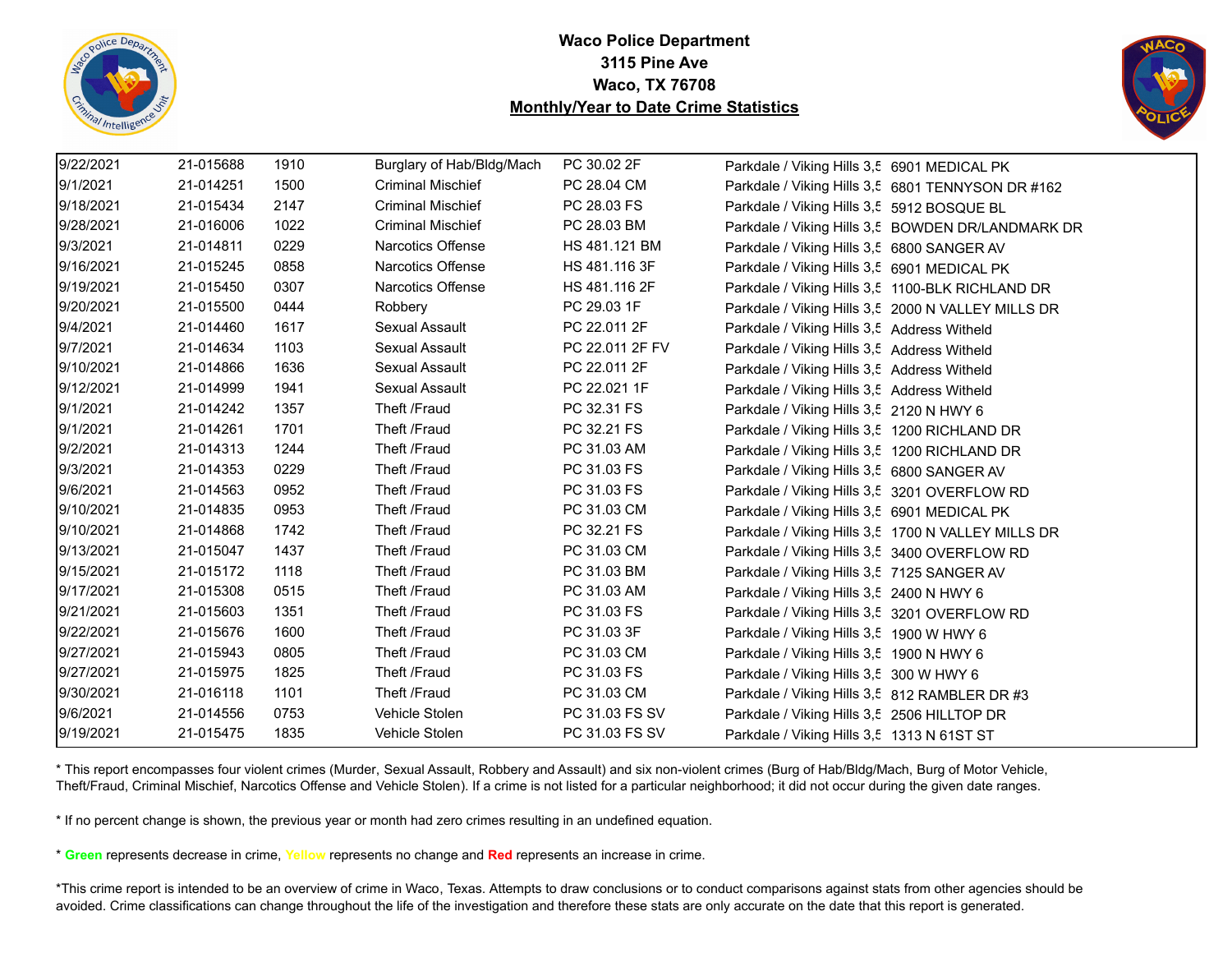



| 9/27/2021 | 21-015947                             | 0851 | Vehicle Stolen            | PC 31.03 FS SV | Parkdale / Viking Hills 3,5 7410 FISH POND RD |                        |
|-----------|---------------------------------------|------|---------------------------|----------------|-----------------------------------------------|------------------------|
| 9/28/2021 | 21-016015                             | 1244 | Vehicle Stolen            | PC 31.03 FS SV | Parkdale / Viking Hills 3,5 6600 ALFORD DR    |                        |
|           | <b>Neighborhood: Richland Hills 3</b> |      |                           |                |                                               |                        |
| 9/3/2021  | 21-014402                             | 1750 | Assault                   | PC 22.01 AM FV | <b>Richland Hills 3</b>                       | 5000 SANGER AV #139    |
| 9/4/2021  | 21-014428                             | 0207 | Assault                   | PC 22.01 AM FV | <b>Richland Hills 3</b>                       | 5101 SANGER AV         |
| 9/4/2021  | 21-014429                             | 0248 | Assault                   | PC 22.01 AM FV | <b>Richland Hills 3</b>                       | 4601 HODDE DR          |
| 9/5/2021  | 21-014501                             | 0135 | Assault                   | PC 22.02 2F    | <b>Richland Hills 3</b>                       | 600-BLK RUBY AV        |
| 9/8/2021  | 21-014680                             | 0519 | Assault                   | PC 22.01 AM FV | <b>Richland Hills 3</b>                       | 5100 SANGER AV #139    |
| 9/8/2021  | 21-014700                             | 1130 | Assault                   | PC 22.01 3F FV | <b>Richland Hills 3</b>                       | 328 RICHLAND DR #D     |
| 9/9/2021  | 21-014786                             | 1643 | Assault                   | PC 22.01 AM FV | <b>Richland Hills 3</b>                       | 5100 SANGER AV #139    |
| 9/10/2021 | 21-014847                             | 1213 | Assault                   | PC 22.01 AM    | <b>Richland Hills 3</b>                       | 707 RUBY AV #65        |
| 9/10/2021 | 21-014889                             | 2317 | Assault                   | PC 22.01 AM FV | <b>Richland Hills 3</b>                       | 4320 W WACO DR         |
| 9/10/2021 | 21-014894                             | 2214 | Assault                   | PC 22.01 CM    | <b>Richland Hills 3</b>                       | 700 RUBY AV #114       |
| 9/11/2021 | 21-014939                             | 2140 | Assault                   | PC 22.04 3F    | <b>Richland Hills 3</b>                       | <b>120 S NEW RD</b>    |
| 9/17/2021 | 21-015362                             | 1858 | Assault                   | PC 22.02 2F FV | <b>Richland Hills 3</b>                       | 5100 SANGER AV #139    |
| 9/18/2021 | 21-015390                             | 0302 | Assault                   | PC 22.01 AM    | <b>Richland Hills 3</b>                       | 1009 WOODED ACRES DR   |
| 9/21/2021 | 21-015627                             | 2047 | Assault                   | PC 22.02 2F    | <b>Richland Hills 3</b>                       | 701 LAKE AIR DR        |
| 9/24/2021 | 21-015787                             | 1110 | Assault                   | PC 22.01 CM FV | <b>Richland Hills 3</b>                       | <b>111 S NEW RD</b>    |
| 9/25/2021 | 21-015874                             | 1532 | Assault                   | PC 22.04 3F    | <b>Richland Hills 3</b>                       | 724 NEIL DR            |
| 9/30/2021 | 21-016101                             | 0332 | Assault                   | PC 22.01 CM FV | <b>Richland Hills 3</b>                       | 6301 HADEN DR          |
| 9/1/2021  | 21-014232                             | 1025 | Burglary / Vehicle        | PC 30.04 AM    | <b>Richland Hills 3</b>                       | 5000 SANGER AV #318    |
| 9/9/2021  | 21-014759                             | 0917 | Burglary / Vehicle        | PC 30.04 AM    | <b>Richland Hills 3</b>                       | <b>201 N NEW RD</b>    |
| 9/16/2021 | 21-015239                             | 0704 | Burglary / Vehicle        | PC 30.04 AM    | <b>Richland Hills 3</b>                       | 5000 SANGER AV #128    |
| 9/19/2021 | 21-015470                             | 1702 | Burglary / Vehicle        | PC 30.04 AM    | <b>Richland Hills 3</b>                       | 333 S VALLEY MILLS DR  |
| 9/20/2021 | 21-015502                             | 0545 | Burglary / Vehicle        | PC 30.04 AM    | <b>Richland Hills 3</b>                       | 5100 HAWTHORNE DR #402 |
| 9/20/2021 | 21-015526                             | 1029 | Burglary / Vehicle        | PC 30.04 AM    | <b>Richland Hills 3</b>                       | 5000 SANGER AV         |
| 9/22/2021 | 21-015660                             | 1301 | Burglary / Vehicle        | PC 30.04 AM    | <b>Richland Hills 3</b>                       | 4600 W WACO DR         |
| 9/29/2021 | 21-016086                             | 1847 | Burglary / Vehicle        | PC 30.04 AM    | <b>Richland Hills 3</b>                       | 5712 STRATFORD DR      |
| 9/1/2021  | 21-014237                             | 1215 | Burglary of Hab/Bldg/Mach | PC 30.02 2F    | <b>Richland Hills 3</b>                       | 4801 SANGER AV #58     |

\* This report encompasses four violent crimes (Murder, Sexual Assault, Robbery and Assault) and six non-violent crimes (Burg of Hab/Bldg/Mach, Burg of Motor Vehicle, Theft/Fraud, Criminal Mischief, Narcotics Offense and Vehicle Stolen). If a crime is not listed for a particular neighborhood; it did not occur during the given date ranges.

\* If no percent change is shown, the previous year or month had zero crimes resulting in an undefined equation.

\* **Green** represents decrease in crime, **Yellow** represents no change and **Red** represents an increase in crime.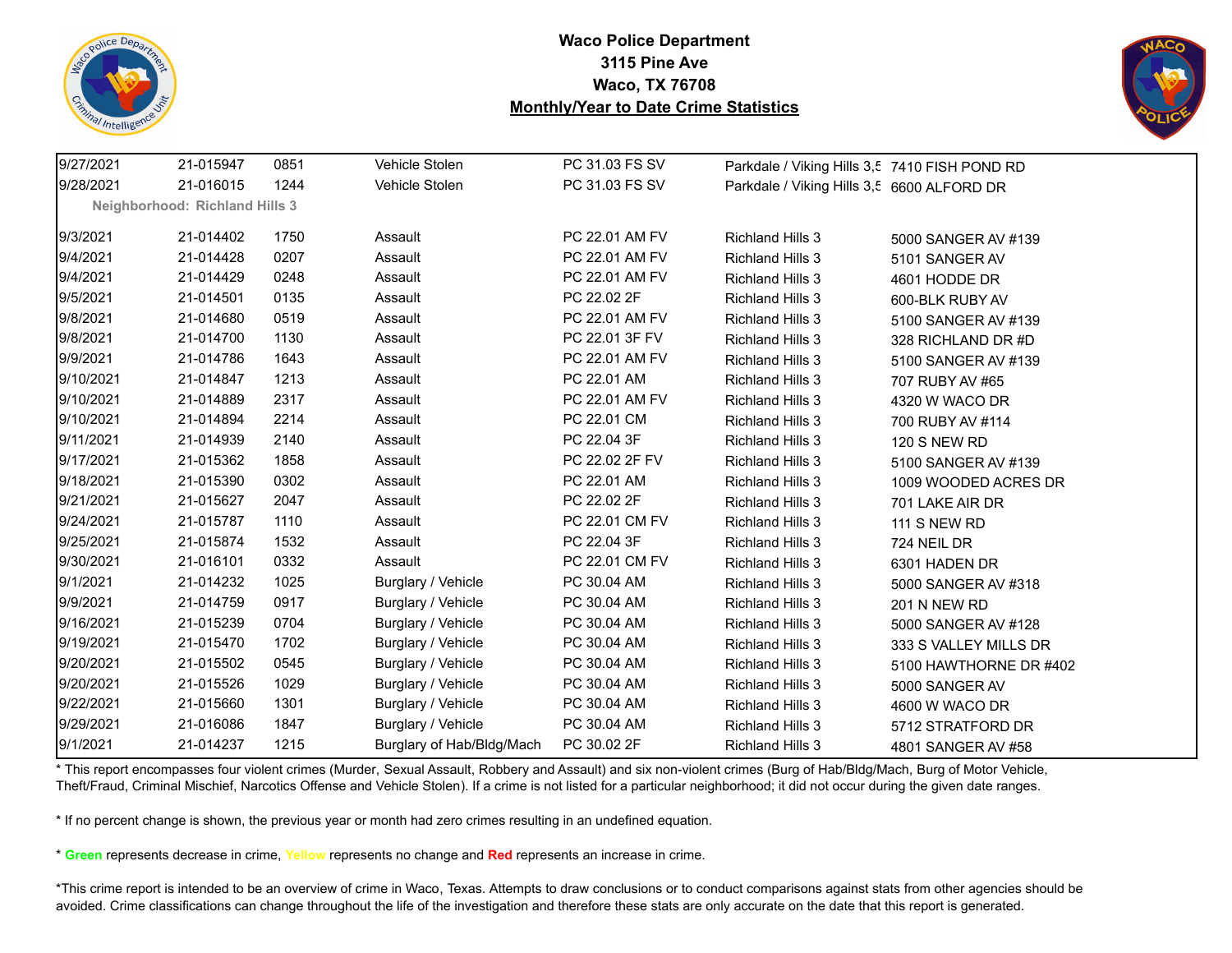



| 9/2/2021  | 21-014303 | 0837 | Burglary of Hab/Bldg/Mach | PC 30.02 FS   | <b>Richland Hills 3</b> | 344 RICHLAND DR               |
|-----------|-----------|------|---------------------------|---------------|-------------------------|-------------------------------|
| 9/7/2021  | 21-014640 | 1318 | Burglary of Hab/Bldg/Mach | PC 30.02 FS   | <b>Richland Hills 3</b> | 5101 TENNYSON DR              |
| 9/15/2021 | 21-015209 | 1829 | Burglary of Hab/Bldg/Mach | PC 30.02 2F   | <b>Richland Hills 3</b> | 4705 STATON DR                |
| 9/24/2021 | 21-015809 | 1453 | Burglary of Hab/Bldg/Mach | PC 30.02 2F   | <b>Richland Hills 3</b> | 334 RICHLAND DR #362A         |
| 9/1/2021  | 21-014216 | 0039 | <b>Criminal Mischief</b>  | PC 28.03 CM   | <b>Richland Hills 3</b> | 4320 FRANKLIN AV              |
| 9/3/2021  | 21-014376 | 1223 | <b>Criminal Mischief</b>  | PC 28.03 BM   | <b>Richland Hills 3</b> | 913 WOODED ACRES DR #B        |
| 9/8/2021  | 21-014686 | 0735 | <b>Criminal Mischief</b>  | PC 28.04 CM   | <b>Richland Hills 3</b> | 719 NEIL DR                   |
| 9/12/2021 | 21-014965 | 0856 | <b>Criminal Mischief</b>  | PC 28.03 BM   | <b>Richland Hills 3</b> | 912 LAKE AIR DR #28           |
| 9/12/2021 | 21-015012 | 2253 | <b>Criminal Mischief</b>  | PC 28.03 CM   | <b>Richland Hills 3</b> | 700 RUBY AV #114              |
| 9/19/2021 | 21-015454 | 0844 | <b>Criminal Mischief</b>  | PC 28.03 CM   | <b>Richland Hills 3</b> | 5101 SANGER AV #113           |
| 9/20/2021 | 21-015521 | 1139 | <b>Criminal Mischief</b>  | PC 28.03 CM   | <b>Richland Hills 3</b> | 4721 W WACO DR                |
| 9/20/2021 | 21-015532 | 1156 | <b>Criminal Mischief</b>  | PC 28.03 CM   | <b>Richland Hills 3</b> | 5101 SANGER AV #112           |
| 9/24/2021 | 21-015818 | 1634 | <b>Criminal Mischief</b>  | PC 28.03 BM   | <b>Richland Hills 3</b> | 5100 SANGER AV #159           |
| 9/26/2021 | 21-015896 | 0033 | <b>Criminal Mischief</b>  | PC 28.03 BM   | <b>Richland Hills 3</b> | 5217 SANGER AV                |
| 9/26/2021 | 21-015917 | 1544 | <b>Criminal Mischief</b>  | PC 28.03 BM   | <b>Richland Hills 3</b> | N VALLEY MILLS DR/W WACO DR   |
| 9/4/2021  | 21-014486 | 2152 | <b>Narcotics Offense</b>  | HS 481.121 BM | <b>Richland Hills 3</b> | N VALLEY MILLS DR/W WACO DR   |
| 9/10/2021 | 21-014820 | 0057 | Narcotics Offense         | HS 481.115 FS | <b>Richland Hills 3</b> | 410 N VALLEY MILLS DR         |
| 9/10/2021 | 21-014871 | 1755 | <b>Narcotics Offense</b>  | HS 481.115 FS | <b>Richland Hills 3</b> | 4320 FRANKLIN AV              |
| 9/15/2021 | 21-015217 | 2213 | <b>Narcotics Offense</b>  | HS 481.116 2F | <b>Richland Hills 3</b> | 5054 FRANKLIN AV              |
| 9/15/2021 | 21-015222 | 2213 | Narcotics Offense         | HS 481.121 BM | <b>Richland Hills 3</b> | 5054 FRANKLIN AV              |
| 9/25/2021 | 21-015892 | 2257 | <b>Narcotics Offense</b>  | HS 481.121 BM | <b>Richland Hills 3</b> | LAKE AIR DR/N VALLEY MILLS DR |
| 9/26/2021 | 21-015923 | 1627 | <b>Narcotics Offense</b>  | HS 481.115 FS | <b>Richland Hills 3</b> | 4320 FRANKLIN AV              |
| 9/6/2021  | 21-014581 | 1310 | Robbery                   | PC 29.03 1F   | <b>Richland Hills 3</b> | 527 ESTHER ST                 |
| 9/20/2021 | 21-015560 | 2029 | Robbery                   | PC 29.03 1F   | <b>Richland Hills 3</b> | KINGMAN DR/RICHLAND DR        |
| 9/1/2021  | 21-014224 | 0813 | Theft /Fraud              | PC 32.31 FS   | <b>Richland Hills 3</b> | <b>190 N NEW RD</b>           |
| 9/1/2021  | 21-014240 | 1326 | Theft /Fraud              | PC 31.03 AM   | <b>Richland Hills 3</b> | 700 W LOOP 340 N              |
| 9/1/2021  | 21-800459 | 1200 | Theft /Fraud              | PC 31.03 FS   | <b>Richland Hills 3</b> | 5700 FRANKLIN AV              |
| 9/2/2021  | 21-014305 | 0930 | Theft /Fraud              | PC 31.03 AM   | <b>Richland Hills 3</b> | 5700 FRANKLIN AV              |
| 9/2/2021  | 21-014324 | 1601 | Theft /Fraud              | PC 31.03 CM   | <b>Richland Hills 3</b> | 4320 FRANKLIN AV              |
|           |           |      |                           |               |                         |                               |

\* This report encompasses four violent crimes (Murder, Sexual Assault, Robbery and Assault) and six non-violent crimes (Burg of Hab/Bldg/Mach, Burg of Motor Vehicle, Theft/Fraud, Criminal Mischief, Narcotics Offense and Vehicle Stolen). If a crime is not listed for a particular neighborhood; it did not occur during the given date ranges.

\* If no percent change is shown, the previous year or month had zero crimes resulting in an undefined equation.

\* **Green** represents decrease in crime, **Yellow** represents no change and **Red** represents an increase in crime.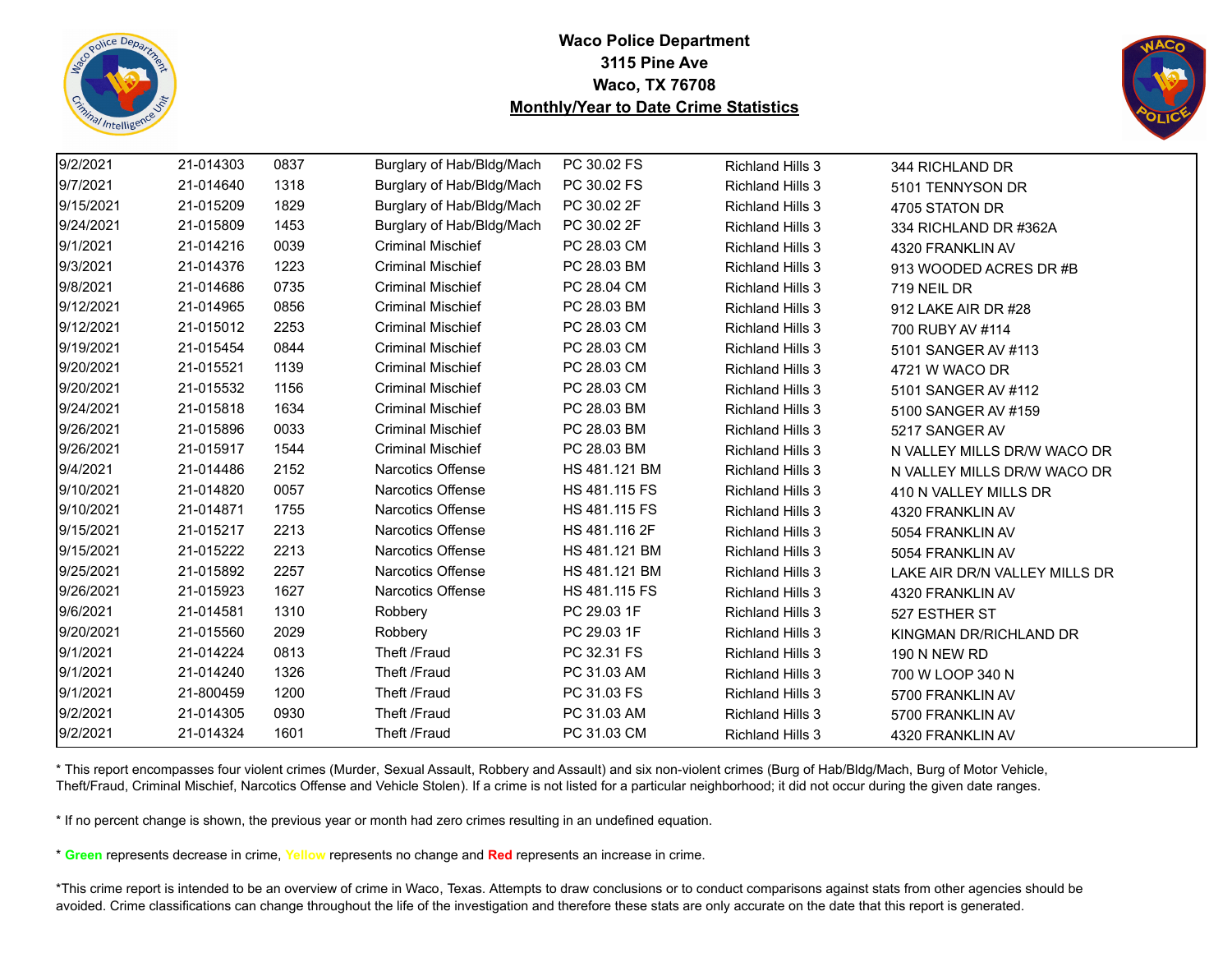



| 9/3/2021  | 21-014349 | 0213 | Theft /Fraud | PC 31.03 FS | <b>Richland Hills 3</b> | 400-BLK RICHLAND DR |
|-----------|-----------|------|--------------|-------------|-------------------------|---------------------|
| 9/3/2021  | 21-014368 | 1104 | Theft /Fraud | PC 31.03 AM | <b>Richland Hills 3</b> | 201 N NEW RD        |
| 9/3/2021  | 21-014381 | 1330 | Theft /Fraud | PC 31.03 BM | <b>Richland Hills 3</b> | 4425 W WACO DR      |
| 9/4/2021  | 21-014480 | 2139 | Theft /Fraud | PC 32.31 FS | <b>Richland Hills 3</b> | 4320 FRANKLIN AV    |
| 9/5/2021  | 21-014522 | 1637 | Theft /Fraud | PC 31.03 BM | <b>Richland Hills 3</b> | 4320 FRANKLIN AV    |
| 9/5/2021  | 21-014532 | 2031 | Theft /Fraud | PC 31.03 CM | <b>Richland Hills 3</b> | 4320 FRANKLIN AV    |
| 9/6/2021  | 21-014591 | 1518 | Theft /Fraud | PC 32.21 FS | <b>Richland Hills 3</b> | 4310 FRANKLIN AV    |
| 9/7/2021  | 21-014643 | 1354 | Theft /Fraud | PC 31.03 CM | <b>Richland Hills 3</b> | 4320 FRANKLIN AV    |
| 9/8/2021  | 21-800471 | 1013 | Theft /Fraud | PC 31.03 FS | Richland Hills 3        | 5700 FRANKLIN AV    |
| 9/10/2021 | 21-014836 | 0926 | Theft /Fraud | PC 31.03 AM | <b>Richland Hills 3</b> | 4605 STATON DR      |
| 9/10/2021 | 21-014843 | 1041 | Theft /Fraud | PC 31.03 CM | <b>Richland Hills 3</b> | 4320 FRANKLIN AV    |
| 9/10/2021 | 21-014867 | 1735 | Theft /Fraud | PC 31.03 CM | <b>Richland Hills 3</b> | 4320 FRANKLIN AV    |
| 9/10/2021 | 21-014869 | 1820 | Theft /Fraud | PC 31.03 CM | <b>Richland Hills 3</b> | 4320 FRANKLIN AV    |
| 9/10/2021 | 21-014897 | 2012 | Theft /Fraud | PC 31.03 CM | <b>Richland Hills 3</b> | 5314 HAWTHORNE DR   |
| 9/11/2021 | 21-014915 | 1044 | Theft /Fraud | PC 32.31 FS | <b>Richland Hills 3</b> | 4320 FRANKLIN AV    |
| 9/11/2021 | 21-014928 | 1603 | Theft /Fraud | PC 31.03 CM | <b>Richland Hills 3</b> | 4551 W WACO DR #B   |
| 9/11/2021 | 21-014931 | 1737 | Theft /Fraud | PC 31.03 CM | <b>Richland Hills 3</b> | 4320 FRANKLIN AV    |
| 9/12/2021 | 21-014978 | 1345 | Theft /Fraud | PC 31.03 CM | <b>Richland Hills 3</b> | 4320 FRANKLIN AV    |
| 9/13/2021 | 21-015019 | 0810 | Theft /Fraud | PC 31.03 AM | <b>Richland Hills 3</b> | 501 SCHROEDER DR    |
| 9/13/2021 | 21-015030 | 1056 | Theft /Fraud | PC 31.03 CM | <b>Richland Hills 3</b> | 4320 FRANKLIN AV    |
| 9/13/2021 | 21-015072 | 1946 | Theft /Fraud | PC 31.03 CM | <b>Richland Hills 3</b> | 4320 FRANKLIN AV    |
| 9/14/2021 | 21-015134 | 1546 | Theft /Fraud | PC 31.03 FS | <b>Richland Hills 3</b> | 6001 W WACO DR      |
| 9/15/2021 | 21-015155 | 0017 | Theft /Fraud | PC 31.03 CM | <b>Richland Hills 3</b> | 707 RUBY AV #65     |
| 9/16/2021 | 21-015261 | 1330 | Theft /Fraud | PC 31.03 FS | <b>Richland Hills 3</b> | 201 N NEW RD        |
| 9/16/2021 | 21-015262 | 1332 | Theft /Fraud | PC 31.03 FS | <b>Richland Hills 3</b> | 201 N NEW RD        |
| 9/17/2021 | 21-015344 | 1855 | Theft /Fraud | PC 31.03 CM | <b>Richland Hills 3</b> | 4320 FRANKLIN AV    |
| 9/18/2021 | 21-015413 | 1550 | Theft /Fraud | PC 32.51 FS | <b>Richland Hills 3</b> | 700 WESTVIEW DR #2  |
| 9/18/2021 | 21-015419 | 1721 | Theft /Fraud | PC 31.03 CM | <b>Richland Hills 3</b> | 6001 W WACO DR      |
| 9/18/2021 | 21-015426 | 1900 | Theft /Fraud | PC 31.03 CM | <b>Richland Hills 3</b> | 4320 FRANKLIN AV    |

\* This report encompasses four violent crimes (Murder, Sexual Assault, Robbery and Assault) and six non-violent crimes (Burg of Hab/Bldg/Mach, Burg of Motor Vehicle, Theft/Fraud, Criminal Mischief, Narcotics Offense and Vehicle Stolen). If a crime is not listed for a particular neighborhood; it did not occur during the given date ranges.

\* If no percent change is shown, the previous year or month had zero crimes resulting in an undefined equation.

\* **Green** represents decrease in crime, **Yellow** represents no change and **Red** represents an increase in crime.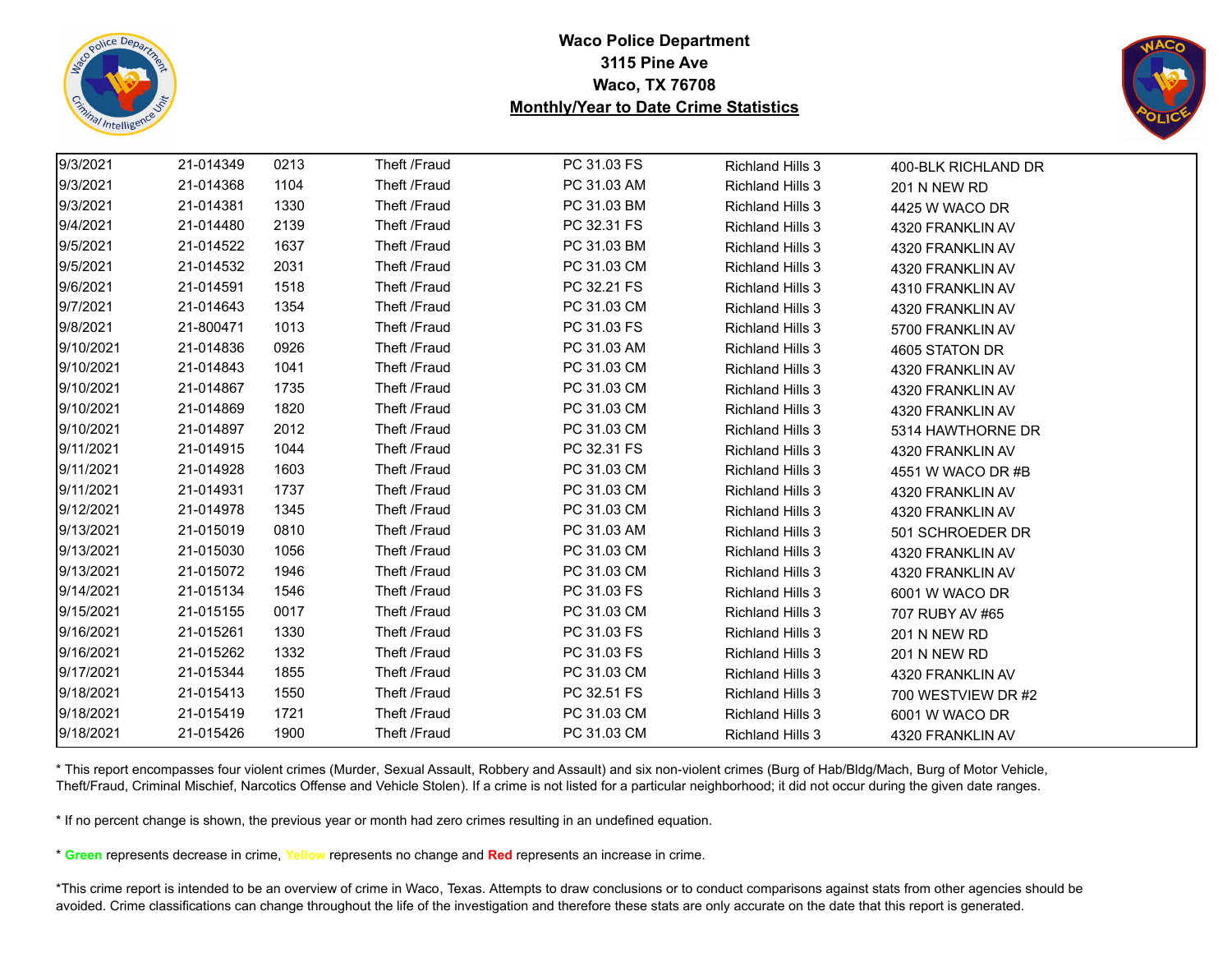



| 9/18/2021 | 21-015428              | 2024 | Theft /Fraud   | PC 31.03 CM    | <b>Richland Hills 3</b> | 4320 FRANKLIN AV      |
|-----------|------------------------|------|----------------|----------------|-------------------------|-----------------------|
| 9/19/2021 | 21-015484              | 2020 | Theft /Fraud   | PC 31.03 AM    | <b>Richland Hills 3</b> | 210 N NEW RD          |
| 9/20/2021 | 21-015506              | 0806 | Theft /Fraud   | PC 32.51 FS    | <b>Richland Hills 3</b> | 711 NEIL DR           |
| 9/20/2021 | 21-015522              | 1140 | Theft /Fraud   | PC 31.03 AM    | <b>Richland Hills 3</b> | 4721 W WACO DR        |
| 9/20/2021 | 21-015550              | 1829 | Theft /Fraud   | PC 31.03 BM    | <b>Richland Hills 3</b> | 210 N NEW RD          |
| 9/21/2021 | 21-015580              | 0910 | Theft /Fraud   | PC 31.03 AM    | <b>Richland Hills 3</b> | 5700 FRANKLIN AV      |
| 9/22/2021 | 21-015654              | 1027 | Theft /Fraud   | PC 31.03 FS    | <b>Richland Hills 3</b> | 5514 TENNYSON DR      |
| 9/23/2021 | 21-015705              | 0343 | Theft /Fraud   | PC 31.03 BM    | <b>Richland Hills 3</b> | 5000 SANGER AV #2311  |
| 9/23/2021 | 21-800499              | 1426 | Theft /Fraud   | PC 31.03 BM    | <b>Richland Hills 3</b> | 4320 FRANKLIN AV      |
| 9/24/2021 | 21-015812              | 1550 | Theft /Fraud   | PC 31.03 BM    | <b>Richland Hills 3</b> | 4320 FRANKLIN AV      |
| 9/24/2021 | 21-015833              | 2005 | Theft /Fraud   | PC 31.03 CM    | <b>Richland Hills 3</b> | 4320 FRANKLIN AV      |
| 9/25/2021 | 21-015886              | 1937 | Theft /Fraud   | PC 31.03 BM    | <b>Richland Hills 3</b> | 4320 FRANKLIN AV      |
| 9/26/2021 | 21-015912              | 1208 | Theft /Fraud   | PC 31.03 BM    | <b>Richland Hills 3</b> | 5605 W WACO DR        |
| 9/26/2021 | 21-015922              | 1627 | Theft /Fraud   | PC 31.03 CM    | <b>Richland Hills 3</b> | 4320 FRANKLIN AV      |
| 9/26/2021 | 21-015929              | 1853 | Theft /Fraud   | PC 31.03 AM    | <b>Richland Hills 3</b> | 5701 W WACO DR        |
| 9/26/2021 | 21-015932              | 2011 | Theft /Fraud   | PC 31.03 BM    | <b>Richland Hills 3</b> | 4320 FRANKLIN AV      |
| 9/27/2021 | 21-800508              | 0926 | Theft /Fraud   | PC 31.03 BM    | <b>Richland Hills 3</b> | 326 RICHLAND DR #B    |
| 9/29/2021 | 21-016059              | 1032 | Theft /Fraud   | PC 31.03 AM    | <b>Richland Hills 3</b> | 324 RICHLAND DR       |
| 9/30/2021 | 21-016128              | 1342 | Theft /Fraud   | PC 32.21 FS    | <b>Richland Hills 3</b> | 4600 FRANKLIN AV #100 |
| 9/7/2021  | 21-014653              | 1714 | Vehicle Stolen | PC 31.03 FS SV | <b>Richland Hills 3</b> | 740 RUBY AV           |
| 9/19/2021 | 21-015464              | 1419 | Vehicle Stolen | PC 31.03 FS SV | <b>Richland Hills 3</b> | 5100 FRANKLIN AV      |
| 9/22/2021 | 21-015650              | 0848 | Vehicle Stolen | PC 31.03 FS SV | <b>Richland Hills 3</b> | 210 N NEW RD          |
| 9/25/2021 | 21-015867              | 0939 | Vehicle Stolen | PC 31.03 FS SV | <b>Richland Hills 3</b> | 216 LAKE AIR DR       |
| 9/26/2021 | 21-015926              | 1832 | Vehicle Stolen | PC 31.03 FS SV | <b>Richland Hills 3</b> | 736 N VALLEY MILLS DR |
| 9/30/2021 | 21-016158              | 2104 | Vehicle Stolen | PC 31.03 FS SV | <b>Richland Hills 3</b> | 816 N VALLEY MILLS DR |
|           | Neighborhood: Sanger 4 |      |                |                |                         |                       |
| 9/1/2021  | 21-014280              | 2148 | Assault        | PC 22.01 AM FV | Sanger 4                | 1801 COLONIAL AV #D   |
| 9/4/2021  | 21-014475              | 2043 | Assault        | PC 22.02 2F    | Sanger 4                | 2020 COLCORD AV       |
| 9/5/2021  | 21-014504              | 0241 | Assault        | PC 22.01 AM    | Sanger 4                | 400 N 25TH ST         |

\* This report encompasses four violent crimes (Murder, Sexual Assault, Robbery and Assault) and six non-violent crimes (Burg of Hab/Bldg/Mach, Burg of Motor Vehicle, Theft/Fraud, Criminal Mischief, Narcotics Offense and Vehicle Stolen). If a crime is not listed for a particular neighborhood; it did not occur during the given date ranges.

\* If no percent change is shown, the previous year or month had zero crimes resulting in an undefined equation.

\* **Green** represents decrease in crime, **Yellow** represents no change and **Red** represents an increase in crime.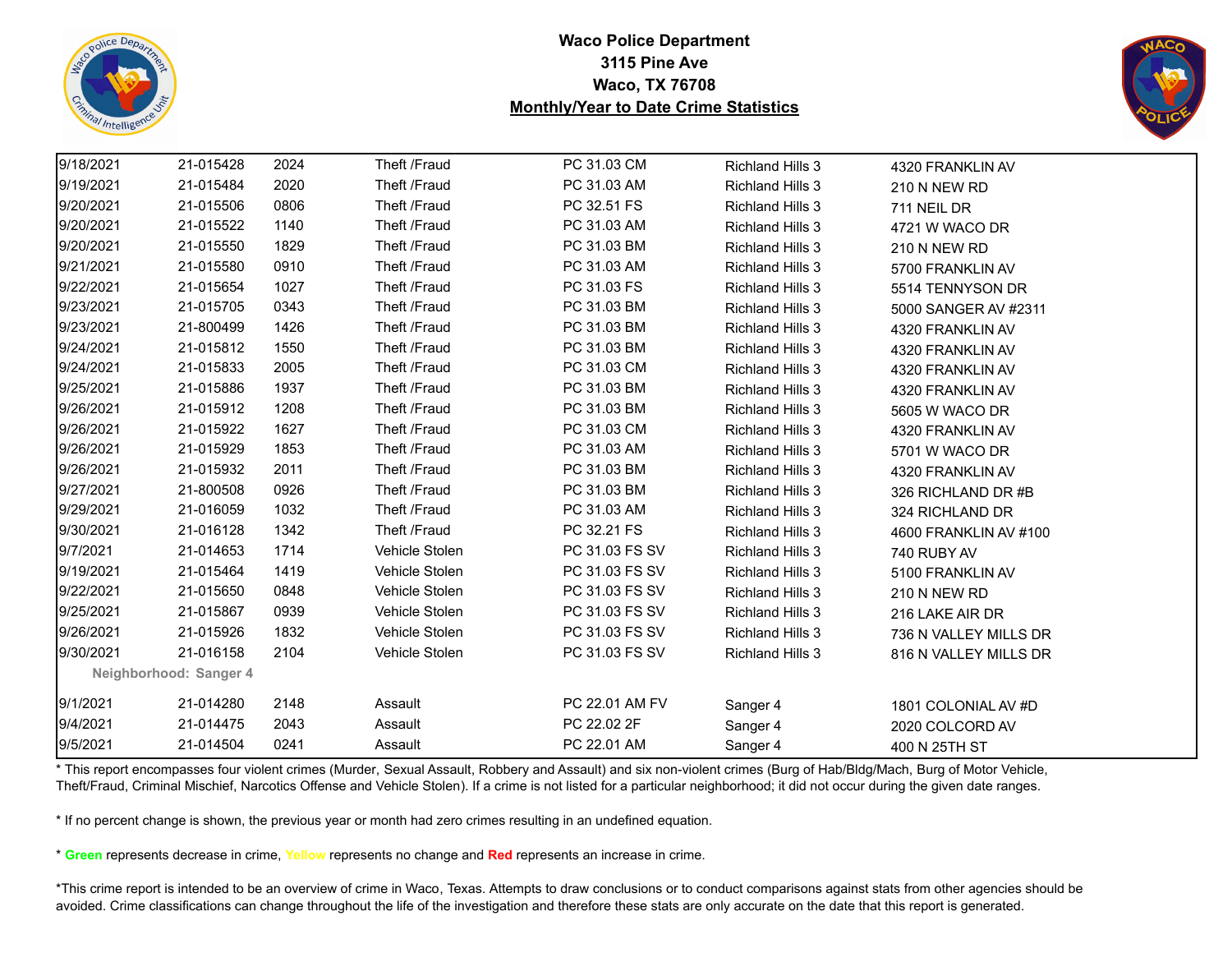



| 9/5/2021  | 21-014524                   | 1900 | Assault                   | PC 22.02 2F    | Sanger 4 | 926 N 20TH ST       |  |
|-----------|-----------------------------|------|---------------------------|----------------|----------|---------------------|--|
| 9/9/2021  | 21-014789                   | 1705 | Assault                   | PC 22.01 CM FV | Sanger 4 | 1818 SANGER AV      |  |
| 9/11/2021 | 21-014921                   | 1144 | Assault                   | PC 22.01 AM FV | Sanger 4 | 2500 LASKER AV      |  |
| 9/13/2021 | 21-015071                   | 1905 | Assault                   | PC 22.01 AM    | Sanger 4 | 1718 ETHEL AV       |  |
| 9/17/2021 | 21-015367                   | 2207 | Assault                   | PC 22.01 AM FV | Sanger 4 | 2527 ETHEL AV       |  |
| 9/22/2021 | 21-015674                   | 1530 | Assault                   | PC 22.01 AM FV | Sanger 4 | 1925 W WACO DR      |  |
| 9/24/2021 | 21-015774                   | 0548 | Assault                   | PC 22.01 AM FV | Sanger 4 | 2310 MORROW AV      |  |
| 9/3/2021  | 21-014366                   | 1014 | Burglary of Hab/Bldg/Mach | PC 30.02 2F    | Sanger 4 | 2104 LASKER AV      |  |
| 9/1/2021  | 21-014230                   | 1030 | <b>Criminal Mischief</b>  | PC 28.03 AM    | Sanger 4 | 2025 ETHEL AV       |  |
| 9/5/2021  | 21-014512                   | 1238 | <b>Criminal Mischief</b>  | PC 28.03 BM    | Sanger 4 | 2025 ETHEL AV       |  |
| 9/6/2021  | 21-014568                   | 1111 | <b>Criminal Mischief</b>  | PC 28.03 AM    | Sanger 4 | 2100 GORMAN AV      |  |
| 9/13/2021 | 21-800494                   | 1259 | <b>Criminal Mischief</b>  | PC 28.03 CM    | Sanger 4 | 2423 COLE AV        |  |
| 9/20/2021 | 21-015541                   | 1420 | <b>Criminal Mischief</b>  | PC 28.03 BM    | Sanger 4 | N 23RD ST/SANGER AV |  |
| 9/21/2021 | 21-015623                   | 1954 | <b>Criminal Mischief</b>  | PC 28.03 BM FV | Sanger 4 | 1801 COLCORD AV #4  |  |
| 9/27/2021 | 21-015968                   | 1615 | <b>Criminal Mischief</b>  | PC 28.03 BM    | Sanger 4 | 600 N 25TH ST       |  |
| 9/5/2021  | 21-014538                   | 2354 | Narcotics Offense         | HS 481.115 3F  | Sanger 4 | 600-BL N 23RD ST    |  |
| 9/10/2021 | 21-014826                   | 0344 | <b>Narcotics Offense</b>  | HS 481.112 1F  | Sanger 4 | 2429 W WACO DR      |  |
| 9/11/2021 | 21-014907                   | 0503 | <b>Narcotics Offense</b>  | HS 481.115 2F  | Sanger 4 | N 25TH ST/FORT AV   |  |
| 9/17/2021 | 21-015345                   | 1838 | <b>Narcotics Offense</b>  | HS 481.134 3F  | Sanger 4 | 1200-BL N 25TH ST   |  |
| 9/18/2021 | 21-015376                   | 0008 | Narcotics Offense         | HS 481.115 2F  | Sanger 4 | 2015 MORROW AV      |  |
| 9/20/2021 | 21-015499                   | 0402 | Robbery                   | PC 29.03 1F    | Sanger 4 | 1212 N 25TH ST      |  |
| 9/14/2021 | 21-015082                   | 0020 | Theft /Fraud              | PC 31.03 BM    | Sanger 4 | 925 N 26TH ST #20   |  |
| 9/18/2021 | 21-015377                   | 0008 | Theft /Fraud              | PC 31.03 FS    | Sanger 4 | 2015 MORROW AV      |  |
| 9/18/2021 | 21-015402                   | 1110 | Theft /Fraud              | PC 32.51 FS    | Sanger 4 | 2124 SANGER AV #101 |  |
| 9/20/2021 | 21-015518                   | 0954 | Theft /Fraud              | PC 31.03 FS    | Sanger 4 | 701 N 25TH ST       |  |
| 9/28/2021 | 21-016013                   | 1144 | Theft /Fraud              | PC 32.21 3F    | Sanger 4 | 400 N 25TH ST       |  |
| 9/1/2021  | 21-014219                   | 0204 | Vehicle Stolen            | PC 31.03 3F SV | Sanger 4 | 415 N 23RD ST       |  |
| 9/30/2021 | 21-016144                   | 1537 | Vehicle Stolen            | PC 31.03 FS SV | Sanger 4 | 2418 COLE AV        |  |
|           | Neighborhood: Timbercrest 1 |      |                           |                |          |                     |  |

\* This report encompasses four violent crimes (Murder, Sexual Assault, Robbery and Assault) and six non-violent crimes (Burg of Hab/Bldg/Mach, Burg of Motor Vehicle, Theft/Fraud, Criminal Mischief, Narcotics Offense and Vehicle Stolen). If a crime is not listed for a particular neighborhood; it did not occur during the given date ranges.

\* If no percent change is shown, the previous year or month had zero crimes resulting in an undefined equation.

\* **Green** represents decrease in crime, **Yellow** represents no change and **Red** represents an increase in crime.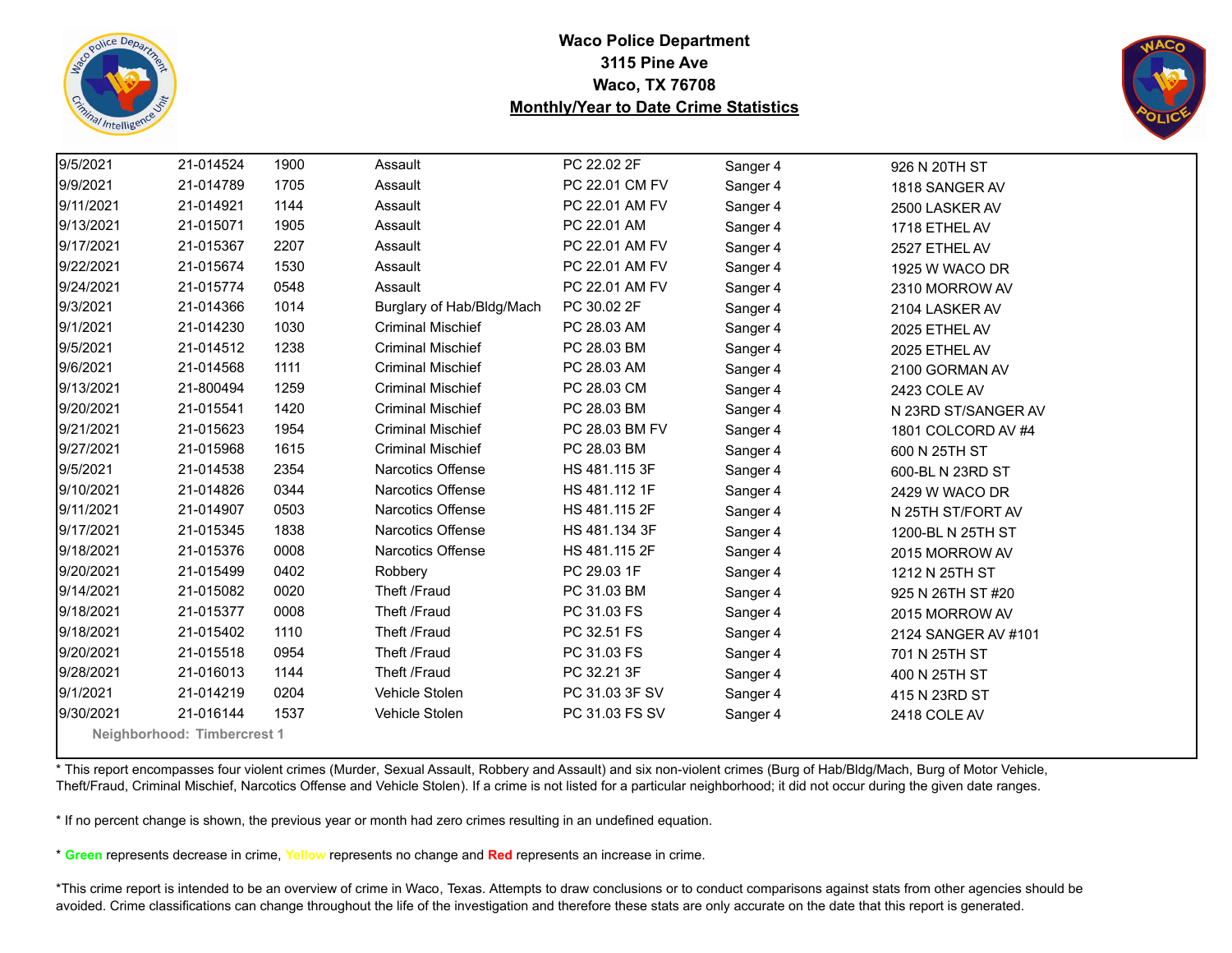



| 9/13/2021 | 21-015046                    | 1335 | Assault                   | PC 22.01 AM    | Timbercrest 1  | 2508 W LOOP 340             |
|-----------|------------------------------|------|---------------------------|----------------|----------------|-----------------------------|
| 9/25/2021 | 21-015853                    | 0236 | Assault                   | PC 22.01 3F    | Timbercrest 1  | 701 E PARK ST               |
| 9/10/2021 | 21-014845                    | 1033 | Narcotics Offense         | HS 483.041 AM  | Timbercrest 1  | 3201 E HWY 6                |
| 9/27/2021 | 21-015977                    | 1807 | Narcotics Offense         | HS 481.115 3F  | Timbercrest 1  | 1620 N JACK KULTGEN EX      |
| 9/23/2021 | 21-015717                    | 0937 | Sexual Assault            | PC 22.011 2F   | Timbercrest 1  | <b>Address Witheld</b>      |
| 9/7/2021  | 21-014629                    | 1114 | Theft /Fraud              | PC 31.03 CM    | Timbercrest 1  | 3401 ORCHARD LN             |
| 9/12/2021 | 21-014973                    | 1220 | Theft /Fraud              | PC 31.03 FS    | Timbercrest 1  | 1700 N JACK KULTGEN EX      |
| 9/13/2021 | 21-015059                    | 1649 | Theft /Fraud              | PC 31.03 BM    | Timbercrest 1  | 4318 IDYLWOOD LN            |
| 9/21/2021 | 21-015588                    | 1004 | Theft /Fraud              | PC 32.21 FS    | Timbercrest 1  | 4319 TIMBERCREST LN         |
| 9/30/2021 | 21-016141                    | 1552 | Theft /Fraud              | PC 32.51 FS    | Timbercrest 1  | 4120 SOUTH FORK RANCH RD    |
| 9/24/2021 | 21-015782                    | 0840 | Vehicle Stolen            | PC 31.03 FS SV | Timbercrest 1  | 1430 N JACK KULTGEN EX      |
|           | Neighborhood: University 1,2 |      |                           |                |                |                             |
| 9/12/2021 | 21-014962                    | 0710 | Assault                   | PC 22.01 CM FV | University 1,2 | 2412 BAYLOR AV              |
| 9/25/2021 | 21-015856                    | 0410 | Assault                   | PC 22.01 AM FV | University 1,2 | 2128 BAYLOR AV              |
| 9/13/2021 | 21-015065                    | 1645 | Burglary / Vehicle        | PC 30.04 AM    | University 1,2 | 2200 DUTTON AV              |
| 9/20/2021 | 21-015195                    | 1200 | Burglary / Vehicle        | PC 30.04 AM    | University 1,2 | 1925 SPEIGHT AV             |
| 9/26/2021 | 21-015909                    | 1050 | Burglary / Vehicle        | PC 30.04 AM    | University 1,2 | 2621 BAGBY AV               |
| 9/9/2021  | 21-014770                    | 1224 | Burglary of Hab/Bldg/Mach | PC 30.02 2F    | University 1,2 | 2121 MISTLETOE AV           |
| 9/13/2021 | 21-015040                    | 1326 | Burglary of Hab/Bldg/Mach | PC 30.02 2F    | University 1,2 | 2220 BURNETT AV             |
| 9/6/2021  | 21-014574                    | 1153 | <b>Criminal Mischief</b>  | PC 28.03 CM    | University 1,2 | 2219 SPEIGHT AV             |
| 9/19/2021 | 21-015491                    | 2222 | Murder                    | PC 19.02 1F    | University 1,2 | 2212 GURLEY AV              |
| 9/4/2021  | 21-014477                    | 1654 | Narcotics Offense         | HS 481.118 BM  | University 1,2 | 2300-BL S JACK KULTGEN EX   |
| 9/26/2021 | 21-015903                    | 0906 | Robbery                   | PC 29.02 2F    | University 1,2 | 1700 S JACK KULTGEN EX #120 |
| 9/1/2021  | 21-014283                    | 2158 | Theft /Fraud              | PC 31.03 BM    | University 1,2 | S 18TH ST/S JACK KULTGEN EX |
| 9/7/2021  | 21-014639                    | 1342 | Theft /Fraud              | PC 31.03 BM    | University 1,2 | 2701 S JACK KULTGEN EX SB   |
| 9/20/2021 | 21-015525                    | 1149 | Theft /Fraud              | PC 32.51 FS    | University 1,2 | 1808 S 25TH ST              |
| 9/21/2021 | 21-015617                    | 1820 | Theft /Fraud              | PC 31.03 BM    | University 1,2 | 2615 SPEIGHT AV             |
| 9/24/2021 | 21-015835                    | 2028 | Theft /Fraud              | PC 31.03 CM    | University 1,2 | 2017 PARK AV                |
| 9/30/2021 | 21-016100                    | 0335 | Theft /Fraud              | PC 31.03 FS    | University 1,2 | 1700 S JACK KULTGEN EX #110 |

\* This report encompasses four violent crimes (Murder, Sexual Assault, Robbery and Assault) and six non-violent crimes (Burg of Hab/Bldg/Mach, Burg of Motor Vehicle, Theft/Fraud, Criminal Mischief, Narcotics Offense and Vehicle Stolen). If a crime is not listed for a particular neighborhood; it did not occur during the given date ranges.

\* If no percent change is shown, the previous year or month had zero crimes resulting in an undefined equation.

\* **Green** represents decrease in crime, **Yellow** represents no change and **Red** represents an increase in crime.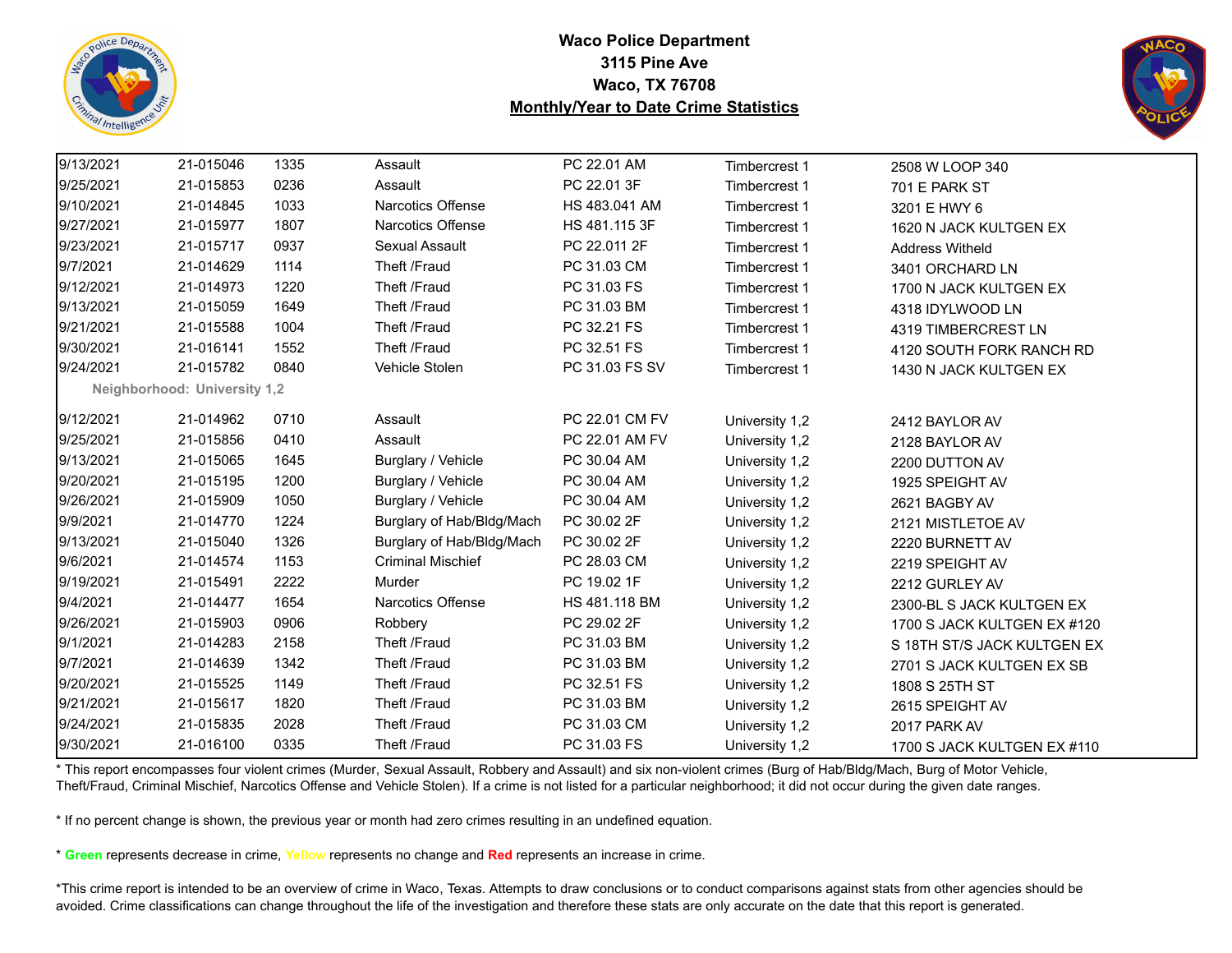



| 9/16/2021 | 21-015277                 | 1712 | Vehicle Stolen            | PC 31.03 FS SV | University 1,2 | 1912 DUTTON AV            |
|-----------|---------------------------|------|---------------------------|----------------|----------------|---------------------------|
| 9/17/2021 | 21-015309                 | 0646 | Vehicle Stolen            | PC 31.03 FS SV | University 1,2 | 2402 SPEIGHT AV           |
|           | Neighborhood: West Waco 3 |      |                           |                |                |                           |
| 9/19/2021 | 21-015456                 | 0903 | Assault                   | PC 22.01 AM FV | West Waco 3    | 2212 RAMADA DR            |
| 9/2/2021  | 21-014304                 | 0838 | Burglary / Vehicle        | PC 30.04 AM    | West Waco 3    | 1700 BREEZY DR #291       |
| 9/10/2021 | 21-014844                 | 1041 | Burglary / Vehicle        | PC 30.04 AM    | West Waco 3    | 9913 HOUSTON DR           |
| 9/13/2021 | 21-015033                 | 1218 | Burglary / Vehicle        | PC 30.04 AM    | West Waco 3    | 1509 HEWITT DR            |
| 9/19/2021 | 21-015460                 | 1043 | Burglary / Vehicle        | PC 30.04 AM    | West Waco 3    | 1308 FT COLLINS DR        |
| 9/22/2021 | 21-015662                 | 1316 | Burglary / Vehicle        | PC 30.04 AM    | West Waco 3    | 1700 BREEZY DR            |
| 9/26/2021 | 21-800507                 | 0936 | Burglary / Vehicle        | PC 30.04 AM    | West Waco 3    | 1700 BREEZY DR            |
| 9/27/2021 | 21-015959                 | 1320 | Burglary / Vehicle        | PC 30.04 AM    | West Waco 3    | 8824 OLD MCGREGOR RD #203 |
| 9/1/2021  | 21-014278                 | 1944 | Burglary of Hab/Bldg/Mach | PC 30.02 2F    | West Waco 3    | 6624 WOODWAY DR #117      |
| 9/2/2021  | 21-800460                 | 1816 | Burglary of Hab/Bldg/Mach | PC 30.02 2F    | West Waco 3    | 2301 WOODGATE DR #813     |
| 9/9/2021  | 21-014777                 | 1432 | Burglary of Hab/Bldg/Mach | PC 30.02 FS    | West Waco 3    | 1501 W LOOP 340 S         |
| 9/10/2021 | 21-014860                 | 1604 | Burglary of Hab/Bldg/Mach | PC 30.02 2F    | West Waco 3    | 3009 PUEBLO DR            |
| 9/10/2021 | 21-014831                 | 0753 | <b>Criminal Mischief</b>  | PC 28.03 BM    | West Waco 3    | 600 HEWITT DR             |
| 9/16/2021 | 21-015249                 | 1137 | <b>Criminal Mischief</b>  | PC 28.04 CM    | West Waco 3    | 8824 OLD MCGREGOR RD      |
| 9/17/2021 | 21-015321                 | 1253 | <b>Criminal Mischief</b>  | PC 28.03 BM    | West Waco 3    | 1916 RUIDOSA DR           |
| 9/1/2021  | 21-014236                 | 1203 | Theft /Fraud              | PC 31.03 BM    | West Waco 3    | 600 HEWITT DR             |
| 9/2/2021  | 21-014314                 | 1227 | Theft /Fraud              | PC 31.03 CM    | West Waco 3    | 600 HEWITT DR             |
| 9/3/2021  | 21-014374                 | 1127 | Theft /Fraud              | PC 31.03 CM    | West Waco 3    | 600 HEWITT DR             |
| 9/13/2021 | 21-015038                 | 1312 | Theft /Fraud              | PC 32.31 FS    | West Waco 3    | 6805 IMPERIAL DR #D       |
| 9/13/2021 | 21-015070                 | 1832 | Theft /Fraud              | PC 31.03 BM    | West Waco 3    | 600 HEWITT DR             |
| 9/13/2021 | 21-015073                 | 1942 | Theft /Fraud              | PC 32.21 FS    | West Waco 3    | 3229 KEATHLEY DR          |
| 9/14/2021 | 21-015129                 | 1528 | Theft /Fraud              | PC 31.03 CM    | West Waco 3    | 600 HEWITT DR             |
| 9/15/2021 | 21-015192                 | 1519 | Theft /Fraud              | PC 31.03 FS    | West Waco 3    | 600 HEWITT DR             |
| 9/16/2021 | 21-015281                 | 1715 | Theft /Fraud              | PC 31.03 CM    | West Waco 3    | 600 HEWITT DR             |
| 9/18/2021 | 21-015421                 | 1814 | Theft /Fraud              | PC 31.03 AM    | West Waco 3    | 600 HEWITT DR             |
| 9/20/2021 | 21-015536                 | 1344 | Theft /Fraud              | PC 32.21 FS    | West Waco 3    | 201 DEPOT DR              |

\* This report encompasses four violent crimes (Murder, Sexual Assault, Robbery and Assault) and six non-violent crimes (Burg of Hab/Bldg/Mach, Burg of Motor Vehicle, Theft/Fraud, Criminal Mischief, Narcotics Offense and Vehicle Stolen). If a crime is not listed for a particular neighborhood; it did not occur during the given date ranges.

\* If no percent change is shown, the previous year or month had zero crimes resulting in an undefined equation.

\* **Green** represents decrease in crime, **Yellow** represents no change and **Red** represents an increase in crime.